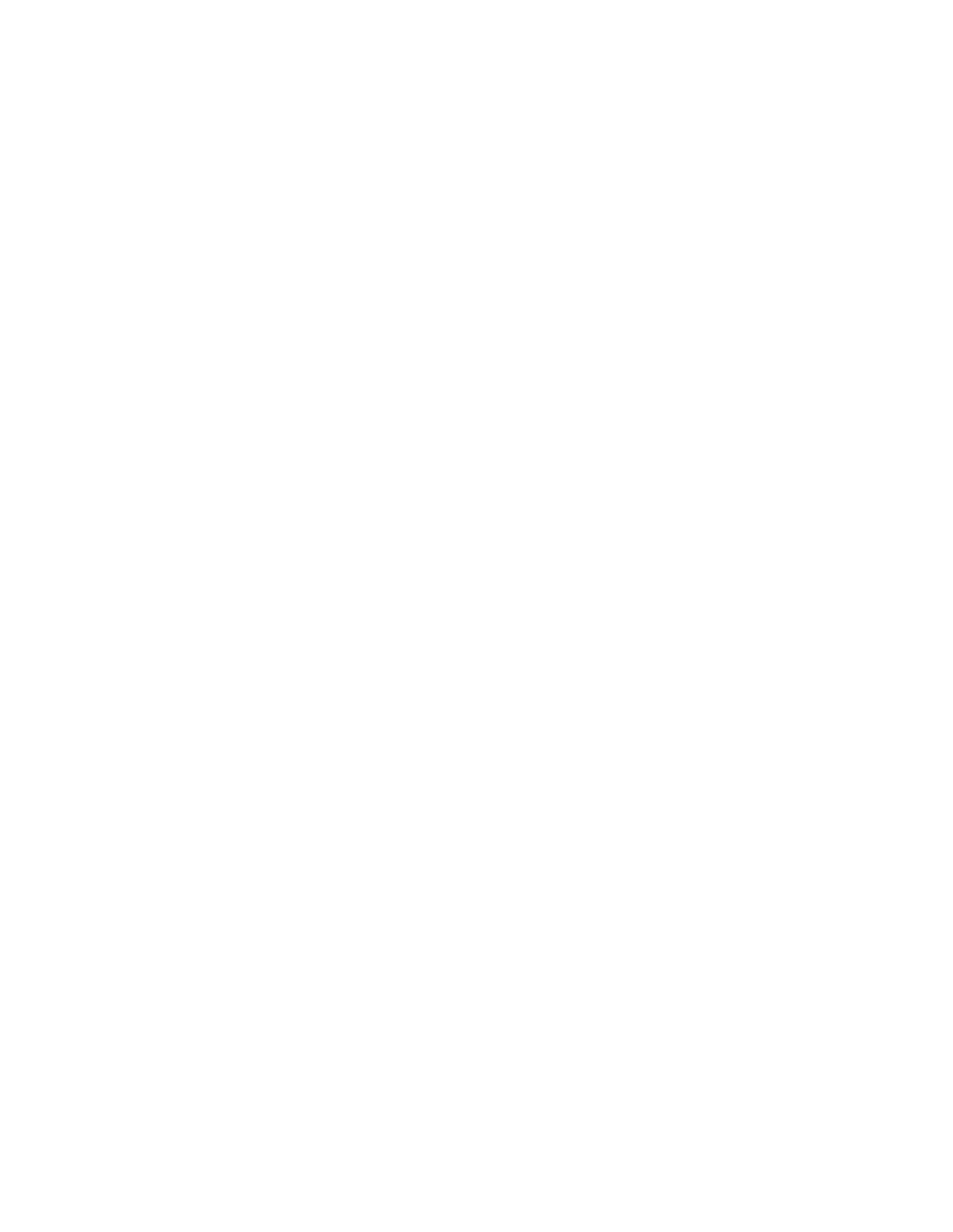# **Models for Developing Trauma-Informed Behavioral Health Systems and Trauma-Specific Services**

Compiled by Ann Jennings, Ph.D.

This report is an update of the 2004 technical report describing trauma-informed and trauma-specific service models identified by state behavioral health service systems and organizations. All models in this report are designed and used specifically to address trauma in the lives of children, their parents or caregivers, and adults.

# **Acknowledgments**

This document was compiled by the exhaustive efforts of Ann Jennings Ph.D. with her dedication to promoting awareness to the prevalence and effects of trauma as well as her hope in healing and systems transformation to a trauma-informed community. Abt Associates Inc., the National Association of State Mental Health Program Directors (NASMHPD), and the National Center for Trauma Informed Care (NCTIC) gratefully acknowledge the many individuals and organizations that contributed to the development of this updated report. In particular, we would like to thank Terry Cline, Ph.D. Administrator of the Substance Abuse and Mental Health Services Administration (SAMHSA), A. Kathryn Power, M.Ed., and Susan E. Salasin of the Center for Mental Health Services (CMHS) within SAMHSA for their time, effort and continuing commitment to this issue.

Among the many individuals who contributed resources and time to this updated publication, we would like to especially thank those dedicated and talented people who created the trauma-informed and trauma-specific service models and treatment approaches contained in this report. Their response to our request for revised or new descriptions of their models according to a format easily reviewed by readers within state mental health and substance abuse service systems was generous and timely. They patiently and carefully summarized key aspects of their models, indicating the status of research and evaluative findings, identifying the specific settings and individuals for whom each approach was designed

and/or adapted, and providing contact information for readers to easily obtain more information and/or materials. Their commitment and continuing work in the field of trauma, especially with regard to the creation and research of models addressing the complex and deeply rooted types of childhood abuse trauma experienced by so many recipients of public mental health and addition services, has been essential to moving the field forward towards achieving the vision of recovery and transformation portrayed in the President's New Freedom Commission on Mental Health Final Report.

We would also like to acknowledge the contributions of Gail Robinson, Ph.D., Rebecca Tregerman, and Kenneth Morford of Abt Associates Inc. for their invaluable assistance contributing to the preparation of this manual.

### **Disclaimer**

The data collection method used to prepare this report did not include specific questions about a particular model's "Approach," "Intended Setting," or "Special Focus," although many authors included such information in their descriptions. Authors were contacted to review the tables and to provide any missing information for the final publication of this report.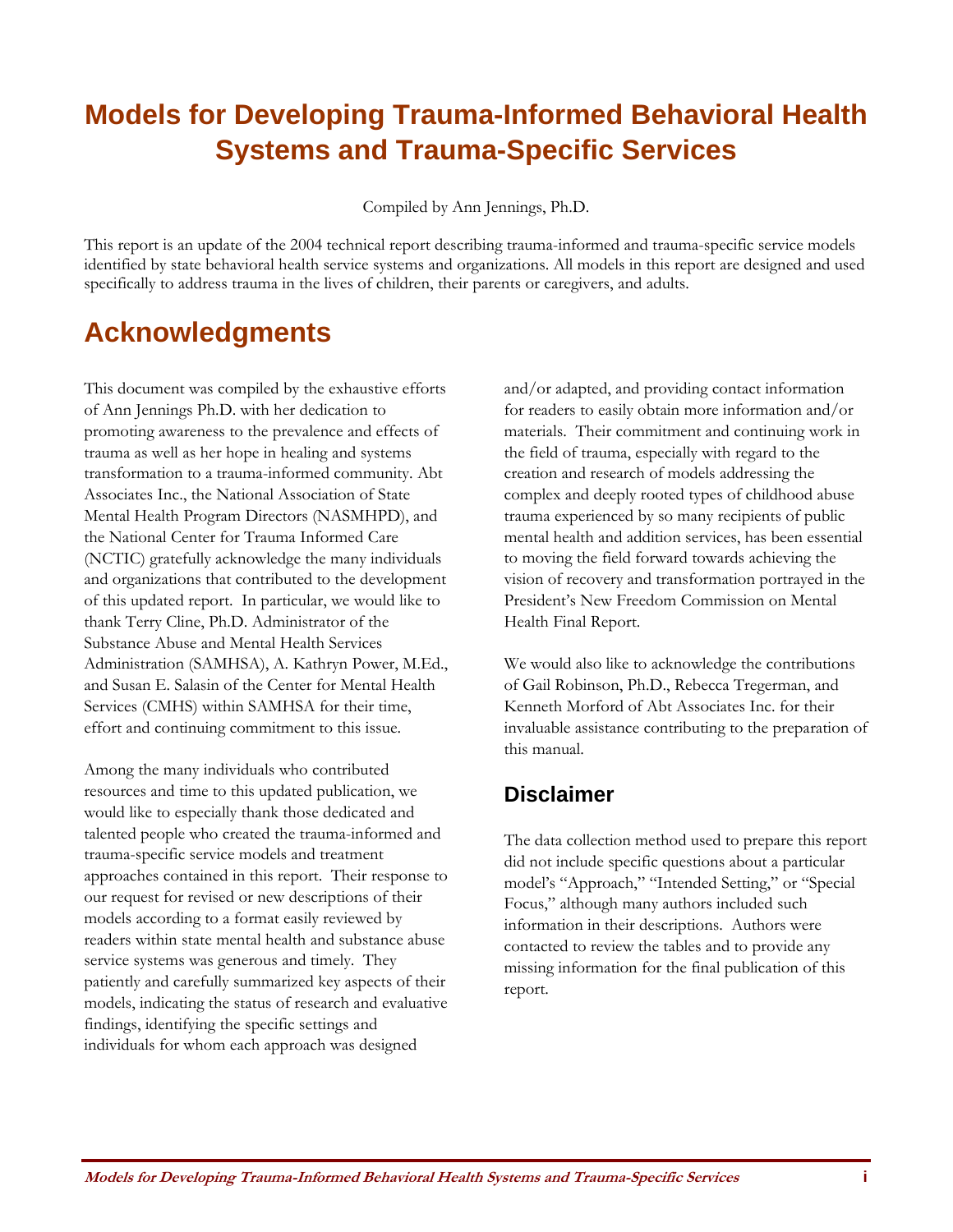## **Contents**

| What Kinds of Trauma are Experienced by Persons Who Develop Serious and Persistent Mental Illness and Addiction? 2      |  |
|-------------------------------------------------------------------------------------------------------------------------|--|
|                                                                                                                         |  |
| What Factors have Contributed to the Growth of Trauma Awareness and Activity in State Mental Health Service Systems? 4  |  |
|                                                                                                                         |  |
|                                                                                                                         |  |
|                                                                                                                         |  |
|                                                                                                                         |  |
|                                                                                                                         |  |
|                                                                                                                         |  |
| National Executive Training Institute for the Reduction of Seclusion and Restraint: Creating Violence                   |  |
|                                                                                                                         |  |
|                                                                                                                         |  |
| Risking Connection® in Faith Communities: A Training Curriculum for Faith Leaders Supporting Trauma Survivors 16        |  |
|                                                                                                                         |  |
|                                                                                                                         |  |
|                                                                                                                         |  |
|                                                                                                                         |  |
|                                                                                                                         |  |
|                                                                                                                         |  |
|                                                                                                                         |  |
|                                                                                                                         |  |
|                                                                                                                         |  |
|                                                                                                                         |  |
| The Associative Skills Model: Taking Charge of Change; The Trouble with Feelings; and Boundaries, Precious Boundaries30 |  |
|                                                                                                                         |  |
|                                                                                                                         |  |
|                                                                                                                         |  |
|                                                                                                                         |  |
|                                                                                                                         |  |
|                                                                                                                         |  |
| Integrated Substance Abuse Mental Health and Trauma Treatment with Women: A Case Study Workbook for Staff               |  |
|                                                                                                                         |  |
|                                                                                                                         |  |
|                                                                                                                         |  |
|                                                                                                                         |  |
|                                                                                                                         |  |
|                                                                                                                         |  |
|                                                                                                                         |  |
|                                                                                                                         |  |
|                                                                                                                         |  |
|                                                                                                                         |  |
|                                                                                                                         |  |
|                                                                                                                         |  |
| Trauma Recovery and Empowerment Profile (TREP) and Menu of Strategies for Improving a Woman's Trauma                    |  |
|                                                                                                                         |  |
| The Trauma Recovery Group: Group Cognitive-Behavioral Treatment for PTSD in People with Severe Mental Illness  49       |  |
|                                                                                                                         |  |
|                                                                                                                         |  |
|                                                                                                                         |  |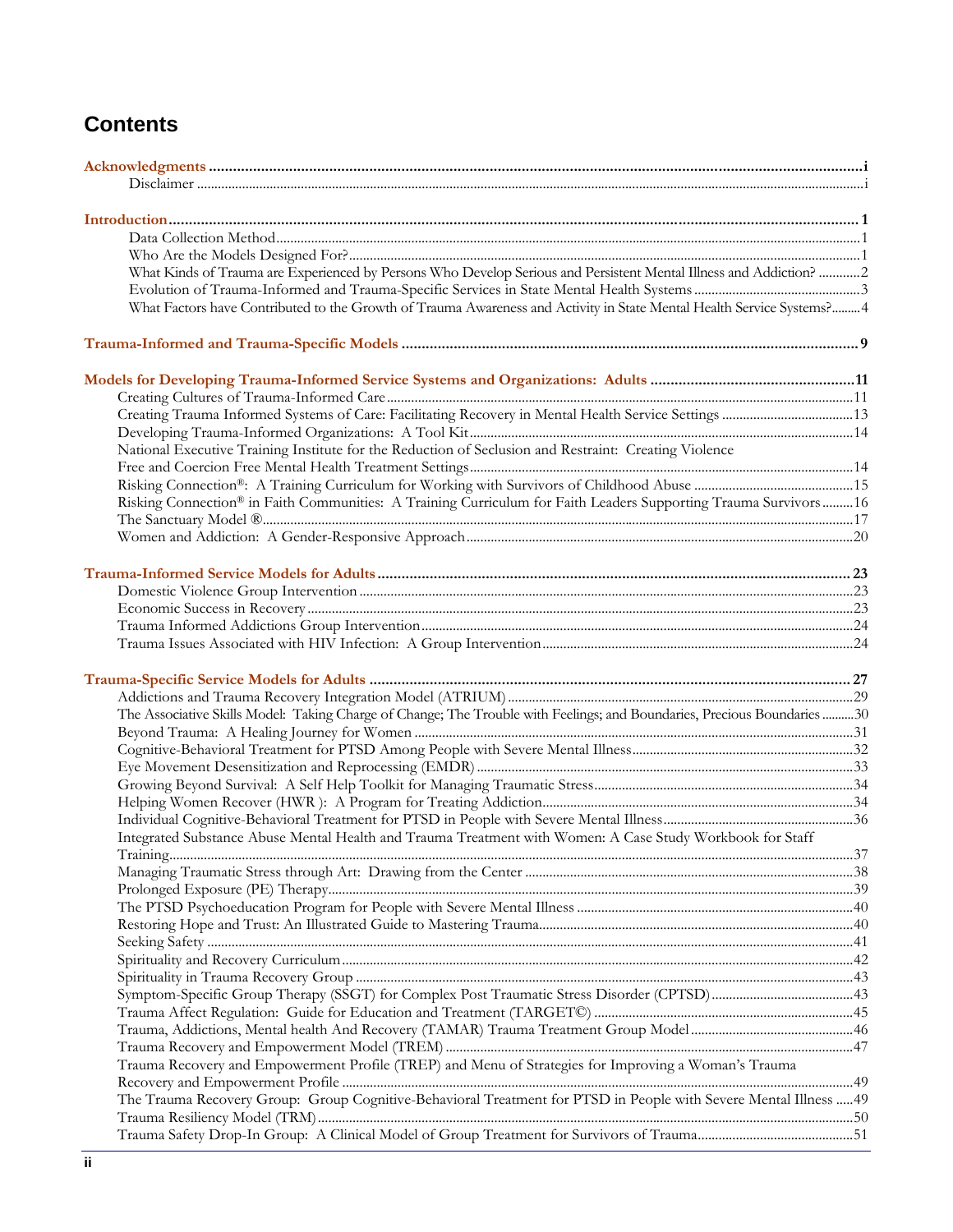| Cultural and Linguistic Adaptation and Expansion of Trauma Recovery and Empowerment Model: Spanish55                  |  |
|-----------------------------------------------------------------------------------------------------------------------|--|
|                                                                                                                       |  |
| Men's Trauma Recovery and Empowerment Model (M-TREM): A Clinician's Guide to Working with Male Trauma                 |  |
|                                                                                                                       |  |
|                                                                                                                       |  |
|                                                                                                                       |  |
|                                                                                                                       |  |
| Preventing Child Abuse Within Youth Serving Organizations: Getting Started on Policies and Procedures 61              |  |
|                                                                                                                       |  |
|                                                                                                                       |  |
|                                                                                                                       |  |
|                                                                                                                       |  |
|                                                                                                                       |  |
|                                                                                                                       |  |
|                                                                                                                       |  |
|                                                                                                                       |  |
| Pathways to Family Reunification and Recovery (Caminos Para la Reunificacion y la Recuperacion):                      |  |
|                                                                                                                       |  |
|                                                                                                                       |  |
|                                                                                                                       |  |
|                                                                                                                       |  |
| Alternatives for Families: a Cognitive Behavioral Therapy (AF-CBT) (Formerly Abuse-Focused Cognitive Behavioral       |  |
| Therapy)                                                                                                              |  |
| Attachment, Self-Regulation, and Competency (ARC): A Comprehensive Framework for Intervention with Complexly          |  |
|                                                                                                                       |  |
| Combined Parent-Child Cognitive Behavioral Therapy: Empowering Families At-Risk for Physical Abuse to Develop Healthy |  |
|                                                                                                                       |  |
| International Family Adult and Child Enhancement Services (IFACES): A Comprehensive Service Model for Refugee         |  |
|                                                                                                                       |  |
|                                                                                                                       |  |
|                                                                                                                       |  |
| Trauma Focused Cognitive Behavioral Therapy (TF-CBT) for Children and Parents; Cognitive Behavioral Therapy for       |  |
|                                                                                                                       |  |
|                                                                                                                       |  |
|                                                                                                                       |  |
|                                                                                                                       |  |
|                                                                                                                       |  |
|                                                                                                                       |  |
|                                                                                                                       |  |
|                                                                                                                       |  |
| Group Intervention for Children of Mothers with Co-occurring Mental Health and Substance Abuse Disorders and          |  |
|                                                                                                                       |  |
|                                                                                                                       |  |
| Love and Life: Trauma Recovery and Empowerment for Adolescent Girls and Young Women Ages 12-18 (G-TREM):              |  |
|                                                                                                                       |  |
|                                                                                                                       |  |
|                                                                                                                       |  |
|                                                                                                                       |  |
|                                                                                                                       |  |
|                                                                                                                       |  |
|                                                                                                                       |  |
|                                                                                                                       |  |
|                                                                                                                       |  |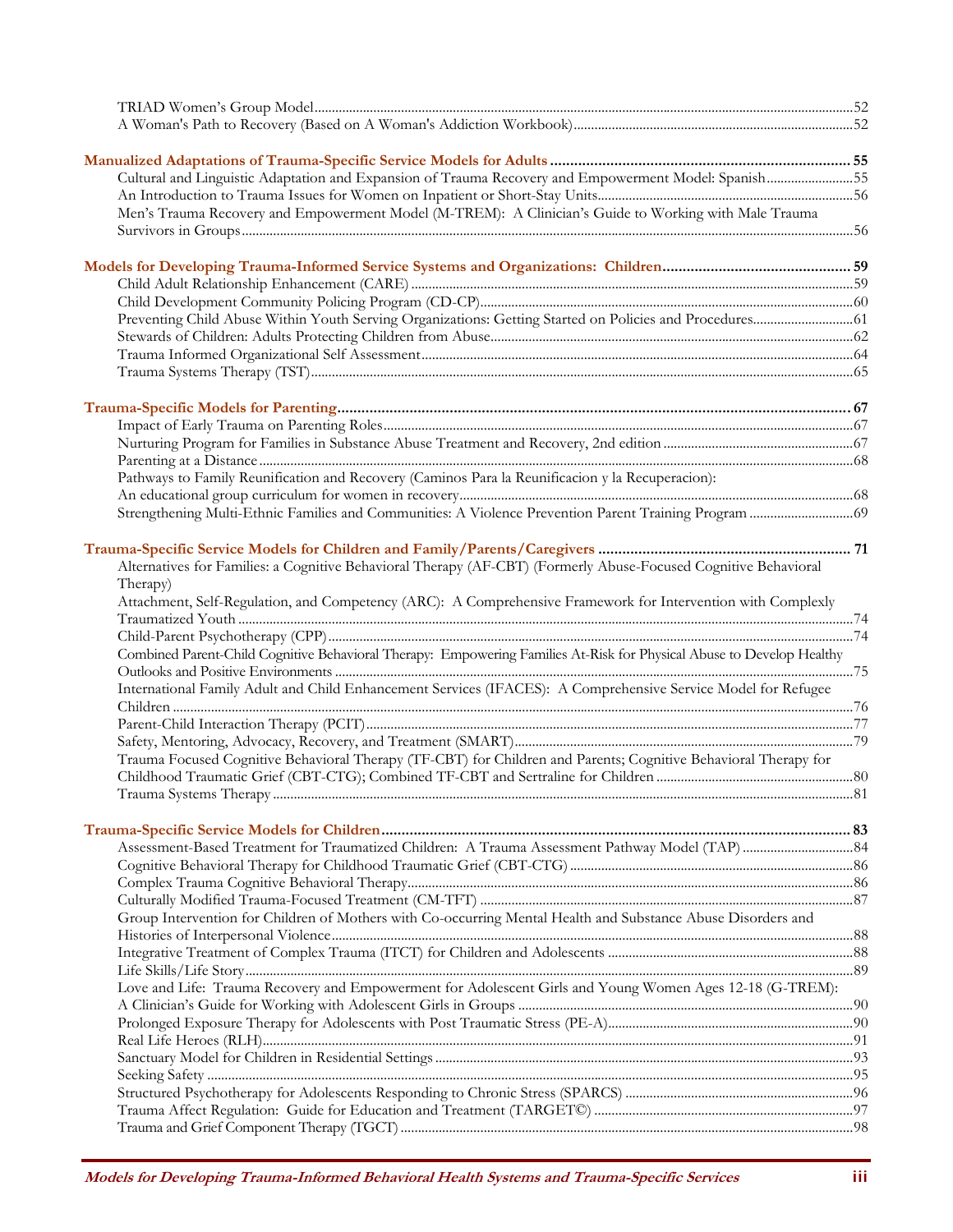| The Essence of Being Real: Relational Peer Support for Men and Women Who Have Experienced Trauma104               |  |
|-------------------------------------------------------------------------------------------------------------------|--|
|                                                                                                                   |  |
|                                                                                                                   |  |
|                                                                                                                   |  |
|                                                                                                                   |  |
|                                                                                                                   |  |
|                                                                                                                   |  |
|                                                                                                                   |  |
| Women's Leadership Training Institute: "For and By Women in Recovery from Addiction, Mental Illness, and Trauma," |  |
| Instituto de Entrenamiento para Mujeres Lideres en Recuperacion: Un curriculo educativo y grupal para mujeres     |  |
|                                                                                                                   |  |
|                                                                                                                   |  |
|                                                                                                                   |  |
|                                                                                                                   |  |
|                                                                                                                   |  |
|                                                                                                                   |  |
|                                                                                                                   |  |
|                                                                                                                   |  |
|                                                                                                                   |  |
|                                                                                                                   |  |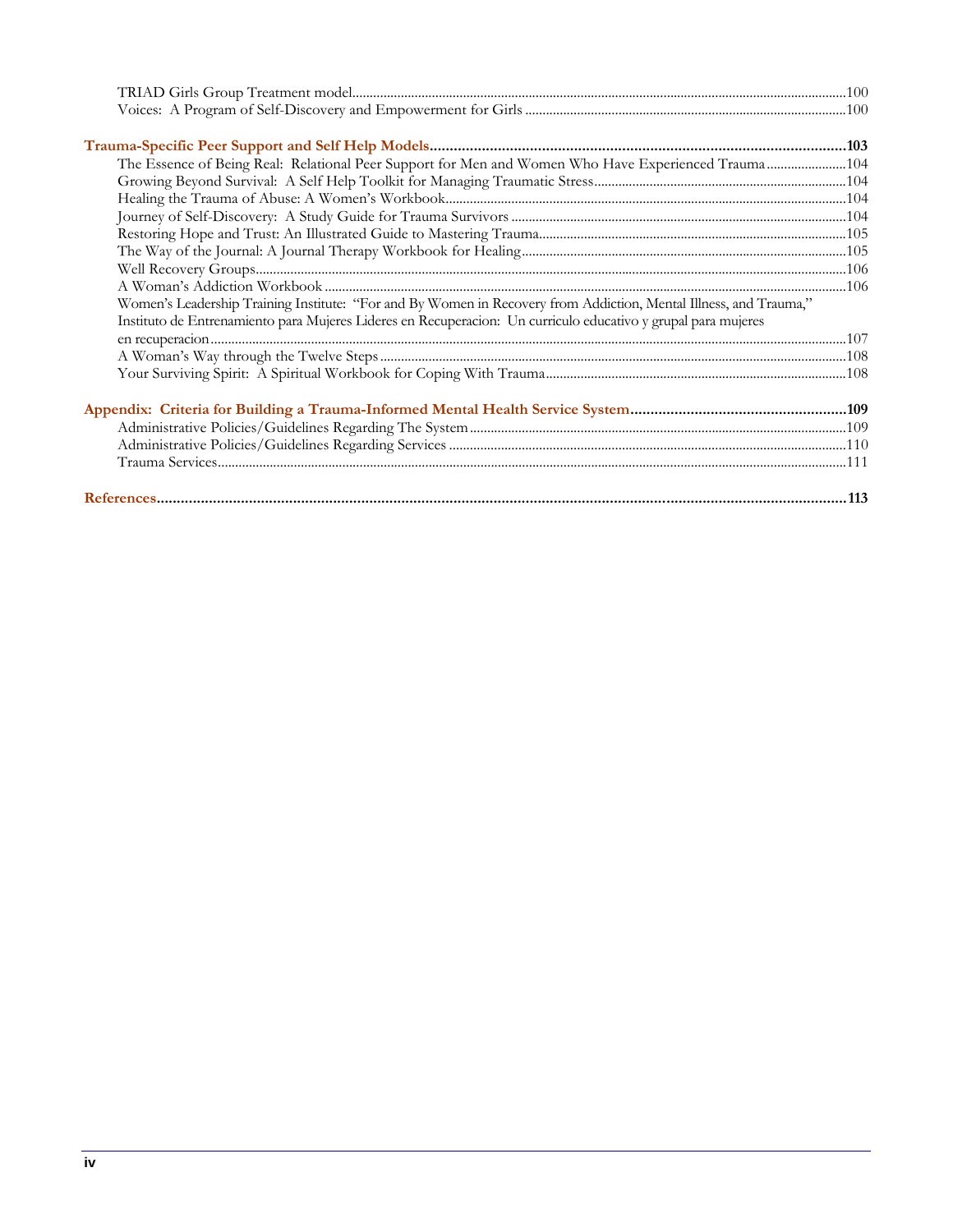*Although childhood trauma experienced by individuals may be core to their condition and central to their healing, it has seldom been addressed or viewed as a central issue in the treatment of adults within public mental health settings.* 

—Cusack et al., 2007

# **Introduction**

This 2007 technical report identifies revised criteria for building a trauma-informed mental health service system, summarizes the evolution of trauma-informed and trauma-specific services in state mental health systems, and describes the increasing numbers and range of trauma-based service models and approaches available for implementation by state service systems, provider agencies and communities across the country. This report includes updated author descriptions of trauma service models identified by states and organizations for the 2004 technical report; author descriptions of evidence-based and promising practice models identified in SAMHSA's Model Programs and National Registry of Evidence-Based Programs and Practices; author descriptions of empirically supported treatments and promising practices identified by the National Child Traumatic Stress Network, and empirically supported treatment approaches and promising practices reported by state trauma-informed contacts. All models were designed explicitly to address trauma in the lives of children, their parents or caregivers, and adults.

#### **Data Collection Method**

The model descriptions included in this report were authored by the creators of the various models. A letter was sent to each author requesting a written description of their model that identified the following pieces of information:

- Name of the service model;
- **Description of the content and process of the** model itself, who it was developed by, and all accompanying manuals, PowerPoints, and/or other materials;
- Population(s) the model is designed for and used with (e.g., ages, genders, cultures, specific client groups, settings, language adaptations);
- Status of research; and
- **Contact information including name of contact** person or organization, phone number(s), email address, and website address.

The authors were provided a copy of the original 2004 document to use as a reference for examples of other written descriptions. Authors received a follow-up call several weeks after receiving the letter of request to address any questions or concerns. The completed author descriptions were collected via email and then included in this report.

#### **Who Are the Models Designed For?**

All of the models described in this document are designed for providers and persons receiving or at risk for receiving public mental health and/or substance abuse services who have been traumatized by interpersonal violence and abuse and other adverse experiences during their childhood and/or adolescence. Many of the models were designed specifically to address the kinds of complex traumatic stress issues and problems common in the lives of children and adults seen in public service sector settings today. These individuals often have severe and persistent mental health and/or substance use problems and are frequently the highest users of the system's most costly inpatient, crisis, and residential services. As adults, they may be diagnosed with a broad array of psychiatric disorders, and often times, these diagnoses vary over time. Psychiatric diagnoses that have been related to past trauma include borderline personality disorder, schizophrenia, depression and other affective disorders, anxiety disorder, eating disorder, psychosis, dissociative disorder, addiction, somatoform, and sexual impairment (Ford et al., 2004; Read et al., 2001 and 2003; Felitti et al., 1998; Mueser et al., 2002; Mueser and Rosenberg, 2003; Sareen, 2005). As children and adolescents, a multiplicity of trauma-related behaviors and coping mechanisms may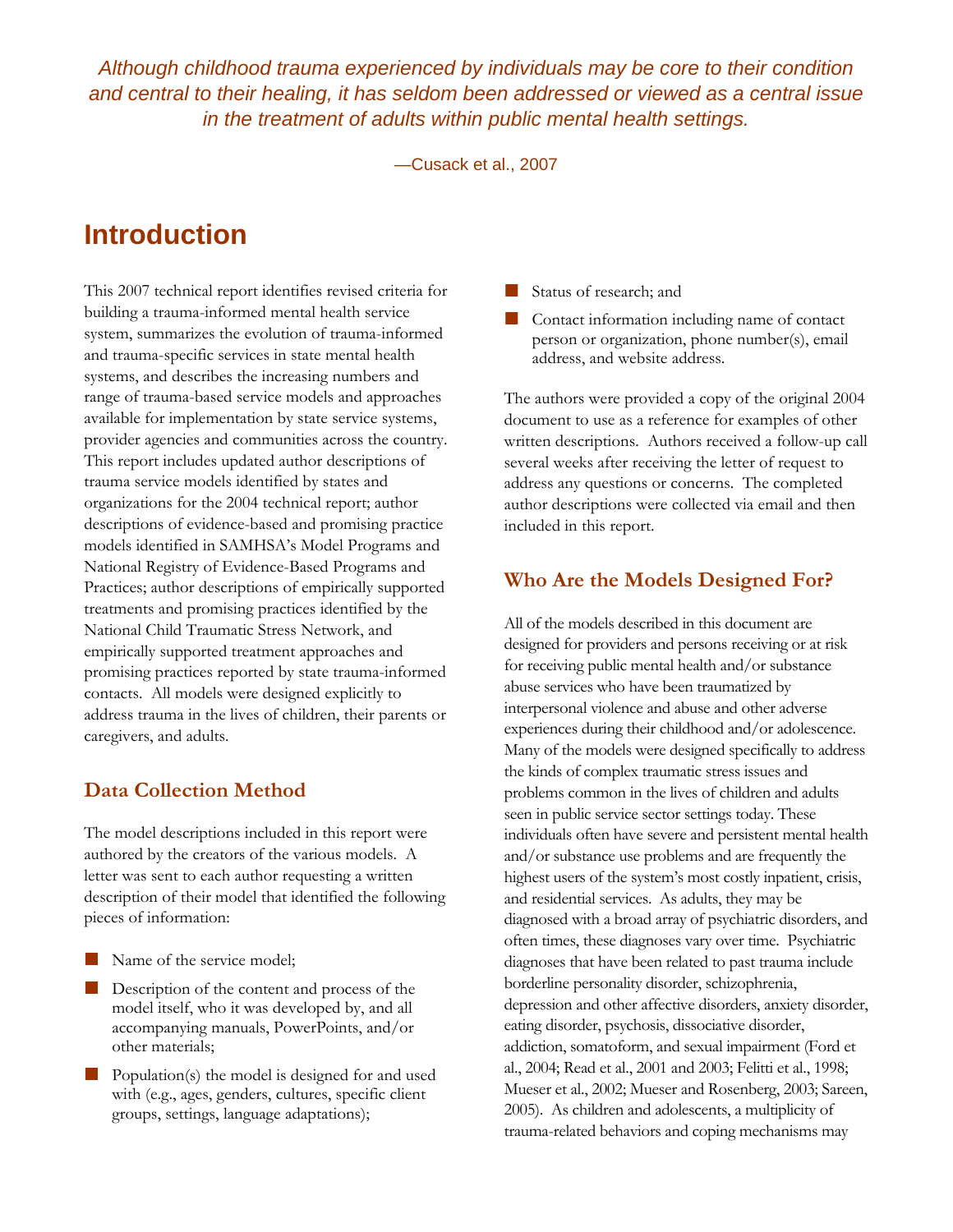lead to misdiagnoses such as attention deficit hyperactivity disorder, oppositional defiant disorder, conduct disorder, substance use disorders, juvenile or pediatric bipolar disorder, bipolar depression, borderline personality disorder, and major depression (Glad and Teicher, 1996; Perrin et al, 2000, Hodas, 2006). In spite of the prevalence of trauma and its severe impacts on the mental health of adults and children, a primary or secondary trauma-based diagnosis of Post-traumatic Stress Disorder is seldom given (NYS-OMH, 2001; Tucker, 2002).

Many of the individuals described above have developed extreme coping strategies in childhood, adolescence and adulthood, to manage the impacts of overwhelming traumatic stress, including suicidality, substance abuse and addictions, selfharming behaviors such as cutting and burning, hallucinations, emotional numbing and dissociation, hypervigilance, somatization, aggression and rage, re-enactments such as abusive relationships, and serious health risk behaviors (Saakvitne et al., 2000; Dube et al, 2001; Felitti et al, 2002; Felitti, 1998; Hammersley, 2004; Sareen, 2005; CDC, 2005).

Although childhood trauma experienced by individuals may be core to their condition and central to their healing, it has seldom been addressed or viewed as a central issue in the treatment of adults within public mental health settings (Cusack et al., 2007). For the most part, these individuals have never received screening, assessment or treatment for trauma (Cusack, Frueh, and Brady, 2004; Frueh et al., 2002; Mueser et al., 1998). This is unfortunate because data clearly now show that you can effectively assess PTSD and trauma, including the use of relatively brief screening measures (Cusack, Frueh, and Brady, 2004; Grubaugh et al., 2007). The situation is similar for children in the mental health service system. Although many have histories of severe interpersonal violence and multiple adverse childhood experiences, recognition of the trauma underlying their behaviors and diagnoses typically does not occur (Hodas, 2006; Perrin et al, 2000).

### **What Kinds of Trauma are Experienced by Persons Who Develop Serious and Persistent Mental Illness and Addiction?**

The kinds of trauma experienced by persons who are or who become recipients of public mental health services are not usually associated with "single blow" traumatic events (Terr, 1991) such as natural disasters, accidents, terrorist acts, or crimes occurring in adulthood such as rape and domestic violence (Giller, 1999). Rather, the traumatic experiences of adults, adolescents and children with the most serious mental health problems are interpersonal in nature, intentional, prolonged and repeated, occur in childhood and adolescence, and may extend over years of a person's life. They include sexual abuse or incest, physical abuse, severe neglect, and serious emotional and psychological abuse. They may also include the witnessing of violence, repeated abandonments, and sudden and traumatic losses. They frequently include several different kinds of traumatic or adverse experiences resulting in cumulative traumas that have neurological impacts and that lead to health risk behaviors or symptoms adopted as attempts to ease the pain. In turn, these coping mechanisms can result in severe and sometimes chronic dysfunctions over the lifespan including disease, disability, and serious social and mental health problems (Felitti, 1998, Jennings, 2006).

As adolescents and adults, individuals abused in childhood often experience trauma and revictimization through domestic violence, sexual assaults, gang- and drug-related violence, homelessness, and poverty (Saakvitne, 2000).They are traumatized further by coercive interventions and unsafe psychiatric environments (Jennings, 1994; Cusack et al., 2003; Frueh et al., 2000; Frueh et al., 2005; Grubaugh et al.2008,; Robins et al., 2005), which can include sexual and physical abuse in inpatient or institutional settings, jails, and prisons. These individuals frequently develop serious and disabling health problems (Felitti et al., 1998). As parents, they may participate in or witness the intergenerational effects of violence and abuse. In particular, adolescent and teenage girls and women are vulnerable to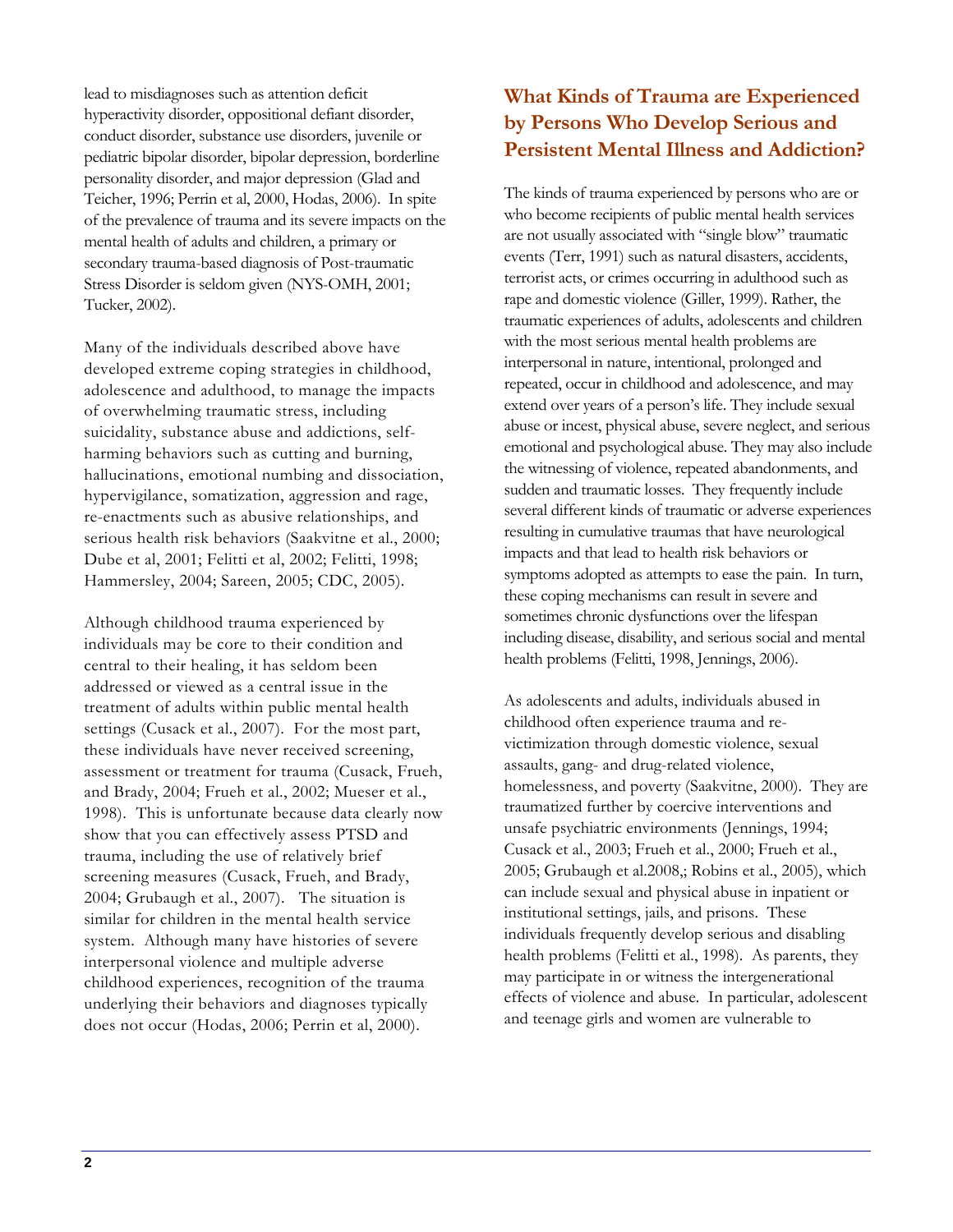revictimization, ongoing exploitation and abuse (Browne, 1992; Frueh et al., 2000; Rosenberg et al., 2001; Russell, 1986). Models for improving patient safety and dignity within psychiatric hospitals and clinics now exist and indicate effective ways to improve mental health care for vulnerable people (Bloom, 1997; Borckardt et al., 2007), as do psychometric instruments for measuring aspects relevant to patient safety and dignity (Danielson et al., 2008).

### **Evolution of Trauma-Informed and Trauma-Specific Services in State Mental Health Systems**

As awareness of the prevalence and impacts of trauma increases, the individuals for whom the traumainformed and trauma-specific services described in this report were designed are increasingly viewed not as a subgroup or an anomalous population of clients, but as encompassing nearly *all* children, adolescents and adults served by public mental health and substance abuse service systems. This increasing awareness is reflected in the rising number of states taking significant steps toward integrating knowledge about trauma into existing services and developing and/or implementing new "trauma-specific" services.

In 2001, about 12 states formed an informal network, State Public Systems Coalition On Trauma (SPSCOT), to share ideas and support the development of trauma-informed systems of care. State mental health policymakers, including Commissioners and senior staff, trauma experts, advocates, and mental health consumers with histories of sexual and physical abuse trauma (Consumer/Survivor/Recovering persons  $[C/S/Rs]$ , formed a listserv as a vehicle for on-going communication. A list of criteria for building traumainformed mental health service systems was compiled, and a report entitled *Trauma Services Implementation Toolkit for State Mental Health Agencies* was prepared, listing trauma-related activities initiated and resources created by 15 state public service systems. This report, published as an appendix to *The Damaging Consequences of Violence and Trauma: Facts, Discussion Points, and Recommendations for the Behavioral Health System* (Jennings, 2004), was 28 pages in length.

### **What Percentages of Mental Health Clients Have Histories of Trauma?**

Individuals with histories of violence, abuse, and neglect from childhood onward make up the majority of clients served by public mental health and substance abuse service systems.

- $\blacksquare$  51 98% of public mental health clients with severe mental illness, including schizophrenia and bipolar disorder, have been exposed to childhood physical and/or sexual abuse. Most have multiple experiences of trauma (Goodman et al., 1999, Mueser et al., 1998; Cusack et al., 2003).
- **75% of women and men in substance abuse** treatment report abuse and trauma histories (SAMHSA/CSAT, 2000).
- **97% of homeless women with mental illness** experienced severe physical and/or sexual abuse, and 87% experienced this abuse both as children and as adults (Goodman, Dutton et al., 1997).
- Nearly 8 out of 10 female offenders diagnosed with a mental illness report histories of physical or sexual abuse (Smith, 1998).
- 93% of psychiatrically hospitalized adolescents had histories of physical and/or sexual and emotional trauma; 32% met criteria for PTSD (Lipschitz et al., 1999).
- **In Massachusetts, 82% of all children and** adolescents in continuing care inpatient and intensive residential treatment have trauma histories (NETI, 2003).
- $\blacksquare$  Teenagers with alcohol and drug problems are 6 to 12 times more likely to have a history of being physically abused and 18 to 21 times more likely to have been sexually abused compared with teenagers without alcohol and drug problems (Clark et al., 1997).
- **Among juvenile girls identified by the courts as** delinquent, more than 75% have been sexually abused (Calhoun et al., 1993).
- 3 years of data from New York State Office of Mental Health showed that only 1 in 200 adult inpatients and only 1 in 10 child/adolescent inpatients carried either a primary or secondary diagnosis of PTSD (NYS-OMH, 2001; Tucker, 2002).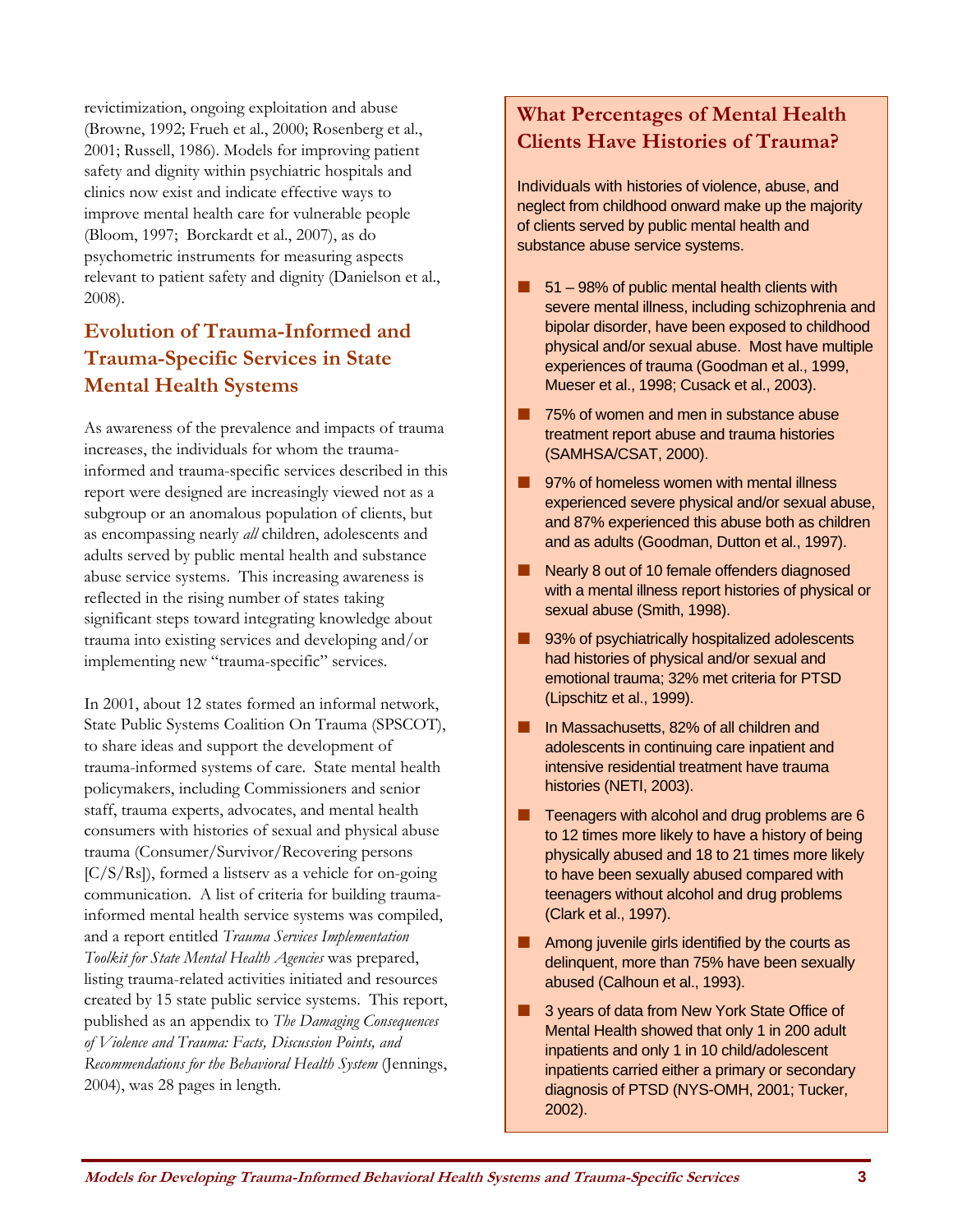### **12 Criteria for Building a Trauma-Informed Mental Health Service System**

- 1. A designated trauma function and focus in the state mental health department;
- 2. State trauma policy or position paper;
- 3. Workforce recruitment, hiring and retention;
- 4. Workforce orientation, training, support, competencies and job standards related to trauma;
- 5. Consumer/Trauma Survivor/Recovering person (C/S/R) involvement and traumainformed rights;
- 6. Financing criteria and mechanisms to support development of trauma-informed service systems and implementation of evidencebased and promising practice trauma treatment models and services;
- 7. Clinical practice guidelines for working with children and adults with trauma histories;
- 8. Policies, procedures, rules, regulations and standards to support access to trauma treatment, to develop a trauma-informed system, and to avoid retraumatization;
- 9. Needs assessment, evaluation, and research to explore prevalence and impacts of trauma; assess trauma survivor satisfaction, service utilization and needs; and to monitor and make adjustments in trauma-informed and trauma-specific service approaches;
- 10. Universal trauma screening and assessment;
- 11. Trauma-informed services and service systems; and
- 12. Trauma-specific services, including evidencebased and promising practice treatment models.

In 2004, an update of the *Trauma Services Implementation Toolkit for State Mental Health Agencies* had grown from 21 to over 130 pages, reflecting a dramatic increase both in the number of states reporting trauma-related activities (from 15 to 31) and the multiplicity of strategies and programs they had adopted, initiated, or in some way support. In 2009, SAMHSA will publish another update on state systems' activities in developing trauma-informed mental health service systems. Research for that document shows a continued increase in trauma-related activities, especially in the area of children's services. A total of 44 states and the District of Columbia now report trauma-related activities.

Trauma-related activities reported by states fall within 3 areas: 1) administrative policies or guidelines regarding the service system; 2) administrative policies and guidelines regarding services; and 3) trauma services. They meet one or more of the following 12 *Criteria for Building a Trauma-Informed Mental Health Service System* (Revised from Blanch, 2003). Many of the criteria are related to recommendations made in the President's New Freedom Commission on Mental Health's *Achieving the Promise: Transforming Mental Health Care in America* (See Appendix for criteria descriptions).

### **What Factors have Contributed to the Growth of Trauma Awareness and Activity in State Mental Health Service Systems?**

A number of factors are shaping and influencing increased awareness of trauma as a key public health and policy issue. It has become evident to a critical mass of mental health leaders in decision making positions that:

- A majority of persons served in public mental health and substance abuse systems have experienced repeated trauma since childhood;
- **They have been severely impacted by this trauma;**
- Ignoring and neglecting to address trauma has huge implications for use of services and costs incurred;
- Evidence exists for effectiveness of trauma-based integrated treatment approaches and promising practice models designed for, and providing renewed hope of recovery to, clients with complex, severe, and persistent mental health or addiction problems; and
- Many of these trauma-informed and traumaspecific models are applicable and replicable within public service sector settings.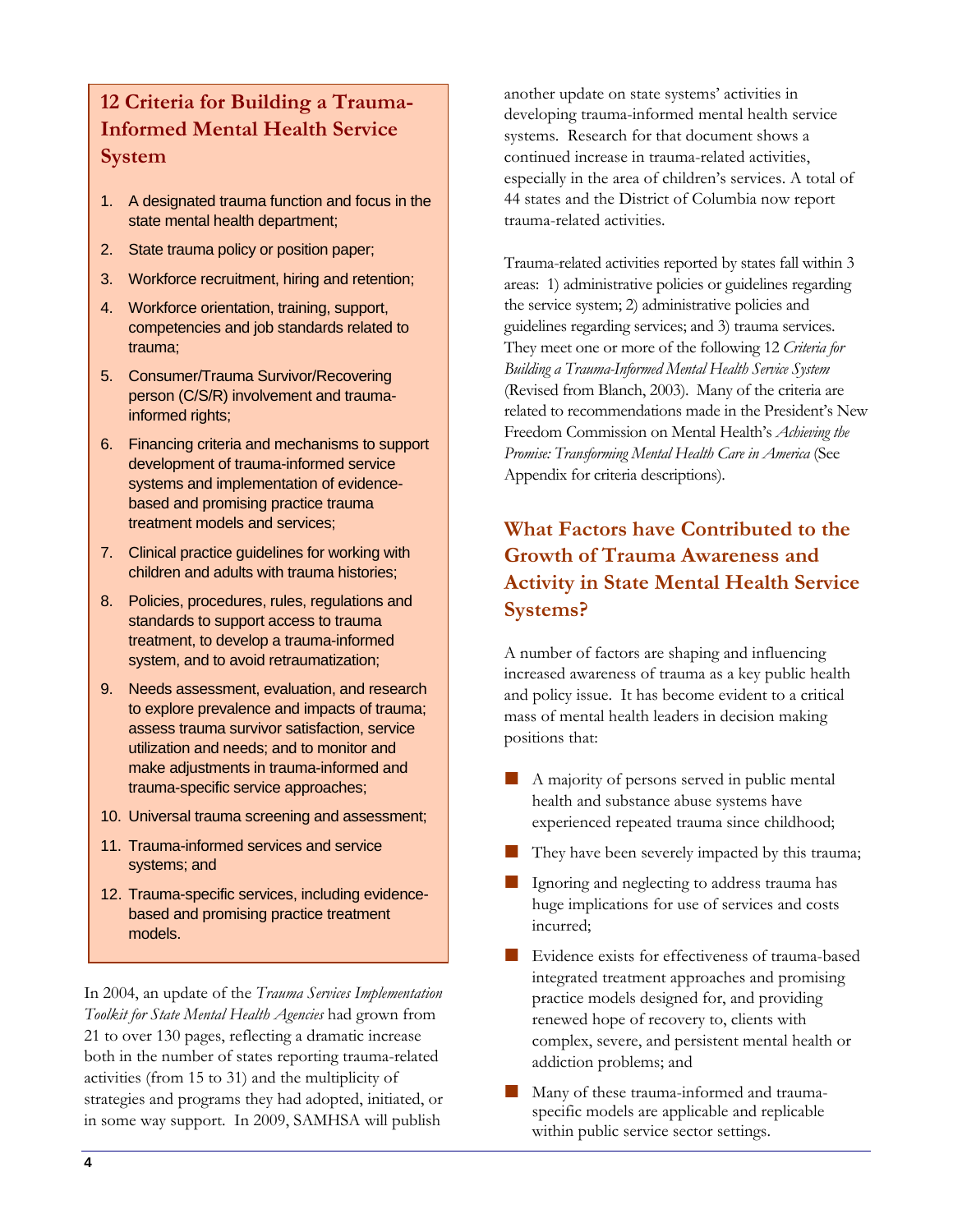The following factors provide both impetus and support for changes leading to a large-scale transformation of traditional mental health service systems and their core services to trauma-informed mental health service systems and trauma-informed and trauma-specific services.

#### **Leadership**

 **Leadership of the Substance Abuse and Mental Health Services Administration (SAMHSA)**. SAMHSA has designated trauma a cross-cutting issue in its formal matrix of SAMHSA Priorities: Programs & Principles and has consistently supported local, state, and national level initiatives addressing trauma in the lives of both adults and children with mental health and substance abuse problems. In the 1990s, SAMHSA's Center for Mental Health Services (CMHS) developed a specific agenda on women's issues and gender-specific treatment, and in 1994 held a landmark conference, Dare To Vision. The conference brought together over 350 consumers, practitioners, and policymakers and created a national momentum on trauma and violence. This momentum led to the creation of a series of national "technical expert groups" on trauma and stimulated the development and testing of innovative approaches. In the 2000s, SAMHSA's Center for Substance Abuse Treatment (CSAT) published the first Treatment Improvement Protocol (TIP) on Substance Abuse Treatment for Persons With Child Abuse and Neglect Issues. Several major studies and initiatives focused on trauma have also been initiated by SAMHSA/CMHS including the Women, Co-Occurring Disorders and Violence Study and the National Child Traumatic Stress Network.

**Leadership of the National Association of State Mental Health Program Directors (NASMHPD).** NASMHPD, and its National Technical Assistance Center for State Mental Health Planning (NTAC), has utilized its established reputation and considerable networking capacity with federal and other national agencies, state mental health authorities (SMHAs), researchers, service providers, and mental health service consumers across the country to promote the development, dissemination, and implementation of new scientific knowledge and to bring emerging best practices in the field of trauma to state mental health systems. In 1998, the NASMHPD membership of state mental health Commissioners unanimously passed a *Position Statement on Services and Supports to Trauma Survivors* (NASMHPD, 1998). In 2005, reflecting increased scientific validation for the centrality of trauma in the lives of mental health clients, the NASMHPD membership unanimously passed a revised position statement: *NASMHPD Position Statement on Services and Supports to Trauma Survivors.* 

In 1998, NASMHPD held the first national trauma experts meeting, created an annotated bibliography on trauma and mental health, and declared NASMHPD to have a strategic role in keeping trauma at the forefront of a national mental health agenda. Plenary panels and other major presentations on trauma have been held at biannual NASMHPD Commissioners meetings. From 2002 to 2004, additional expert meetings were hosted by NASMHPD. A major initiative undertaken by NASMHPD/NTAC to reduce seclusion and restraint practices and the retraumatization of such practices, and a comprehensive curriculum: *Creating Violence Free and Coercion Free Mental Health Treatment Settings*, was developed and implemented in numerous state systems. A technical assistance project was produced to bring emerging best practice models to NASMHPD Division directors, the NASMHPD Research Institute, Inc., and SMHAs across the country.

NASMHPD/NTAC has produced and implemented nationally a second curriculum "Creating Trauma Informed Systems of Care", and several trauma-related documents including, *Developing Trauma-Informed Behavioral Health Systems* (Blanch, 2003), *The Damaging Consequences of Violence and Trauma: Facts, Discussion Points, and Recommendations for the Behavioral Health System* (Jennings, 2004), *Trauma Informed Mental Health Service Systems: Blueprint for Action* (Jennings, 2004), *Models for*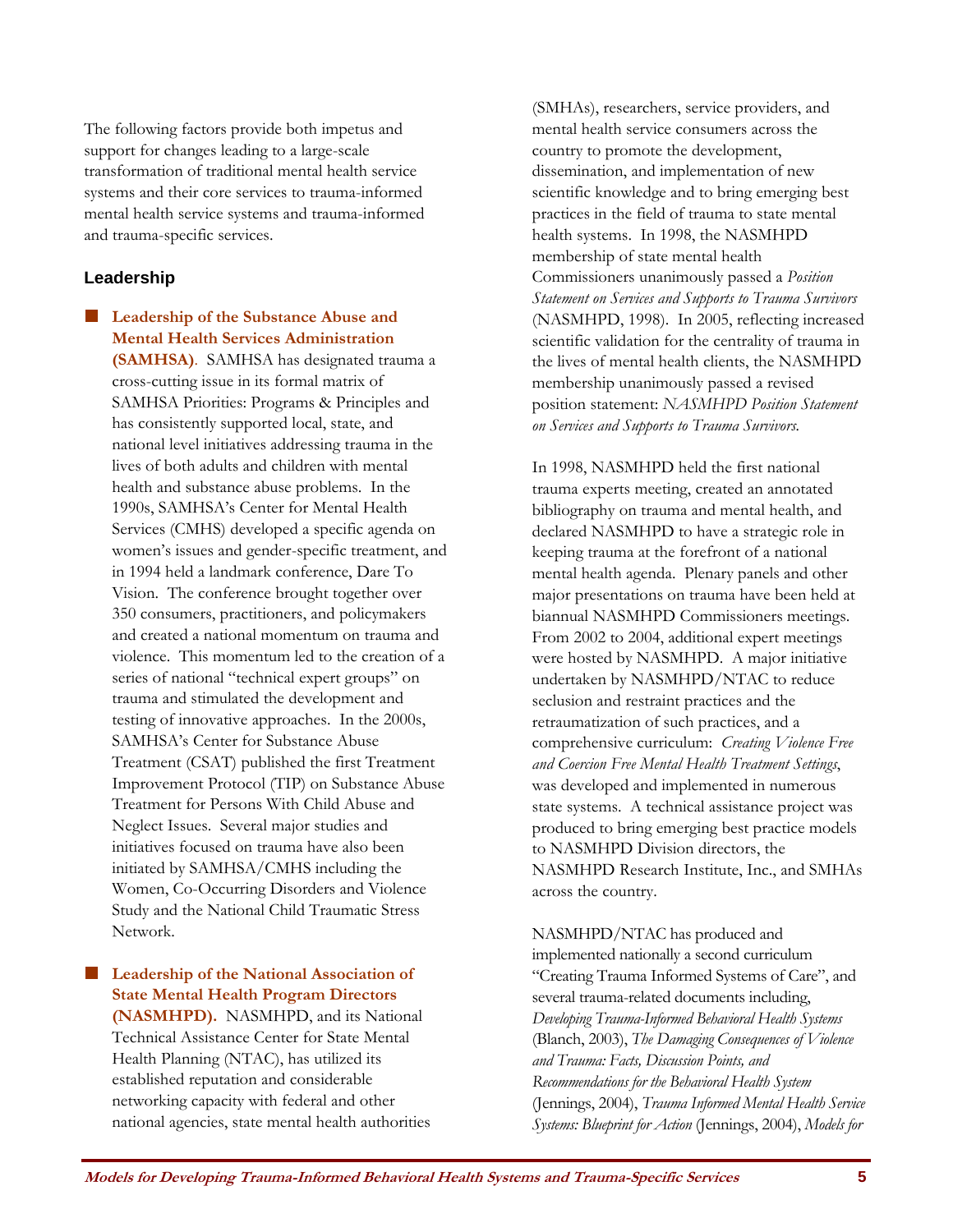*Developing Trauma-Informed behavioral Health Systems and Trauma-Specific Services for Children* (Jennings, 2004), *Responding to Childhood Trauma: The Promise and Practice of Trauma-Informed Care* (Hodas, 2006), and *Organizational Stress as a Barrier to Trauma – Sensitive change and System Transformation* (Bloom, 2006).

#### **Studies**

 **The Women, Co-Occurring Disorders and Violence Study (WCDVS).** This landmark five-year multi-site study, launched by SAMHSA in 1998, was the first federal effort to address the significant lack of appropriate services for women with co-occurring substance abuse and mental health disorders who experienced trauma, and their children. During the first two years of the program, 14 organizations located in ten states developed and documented integrated service models and agreed upon sitespecific and cross-site research protocols. A separate study focusing on the children in these families was also developed. In the second phase of the study, nine study sites developed and tested manualized trauma-specific service intervention models integrating trauma, mental health, and substance abuse issues. Preliminary cross-site findings indicated significantly positive outcomes for the women and their children who received these integrated services. Further, the study indicated that interventions are cost effective. This study has impacted on service delivery, both within the states where study sites were located and nationally. It has contributed a group of evidence-based and promising practice models which are applicable to public sector service settings and relevant and appropriate to clients served by public mental health service systems. The models are increasingly being adopted by state systems and adaptations of some models have made them appropriate for men and a variety of ethnic groups (www.nationaltraumaconsortium.org).

 **The Adverse Childhood Experiences (ACE) Study.** The Adverse Childhood Experiences (ACE) Study, a decade long collaboration between the Centers for Disease Control and Prevention and Kaiser Permanente's Health Appraisal Clinic in San Diego, is the largest epidemiological study ever conducted on the links between childhood maltreatment and trauma, and later-life health, mental health and social well-being. According to

data collected from over 17,000 Kaiser patients in this ongoing retrospective and prospective study, adverse childhood experiences, though well concealed, are unexpectedly common, and are major risk factors for the leading causes of death and disability in this country, including heart disease, cancer, stroke, diabetes, skeletal fractures, chronic lung disease, and liver disease.

Seven categories of adverse and potentially traumatizing categories of childhood experiences were explored with study participants, including: psychological abuse, physical abuse, sexual abuse, household member with substance abuse, household member with serious mental health problems, mother treated violently, and criminal behavior in household.

A strong graded relationship was consistently shown to occur between the number of categories of adverse childhood experiences and adult reports of health risk behaviors including smoking, obesity, physical inactivity, alcoholism, drug abuse, depression, hallucinations, suicide attempts, sexual promiscuity, and sexually transmitted diseases – all identified as leading causes of death and disability. These health risk behaviors, traditionally viewed as public health or mental health problems, are viewed by the ACE Study as coping mechanisms to ease the neurological impacts and psychological pain resulting from multiple childhood adverse and traumatic experiences.

The ACE Study has had a major impact on health and mental health care professionals both nationally and internationally, revealing the importance of routinely screening all patients or clients for adverse childhood experiences; and underscoring the fact that a childhood trauma history may be very relevant to both serious physical illness and mental health problems and that appropriate approaches to treatment must include dealing with childhood trauma. Additional data suggest that evaluating patients for ACEs is also cost-effective.

To date, over 30 scientific articles have been published and over 100 conference and workshop presentations have been made about ACE study findings and their implications for public health and health and mental health care professionals (www.acestudy.org; www.cdc.gov/nccdphp/ace/ ).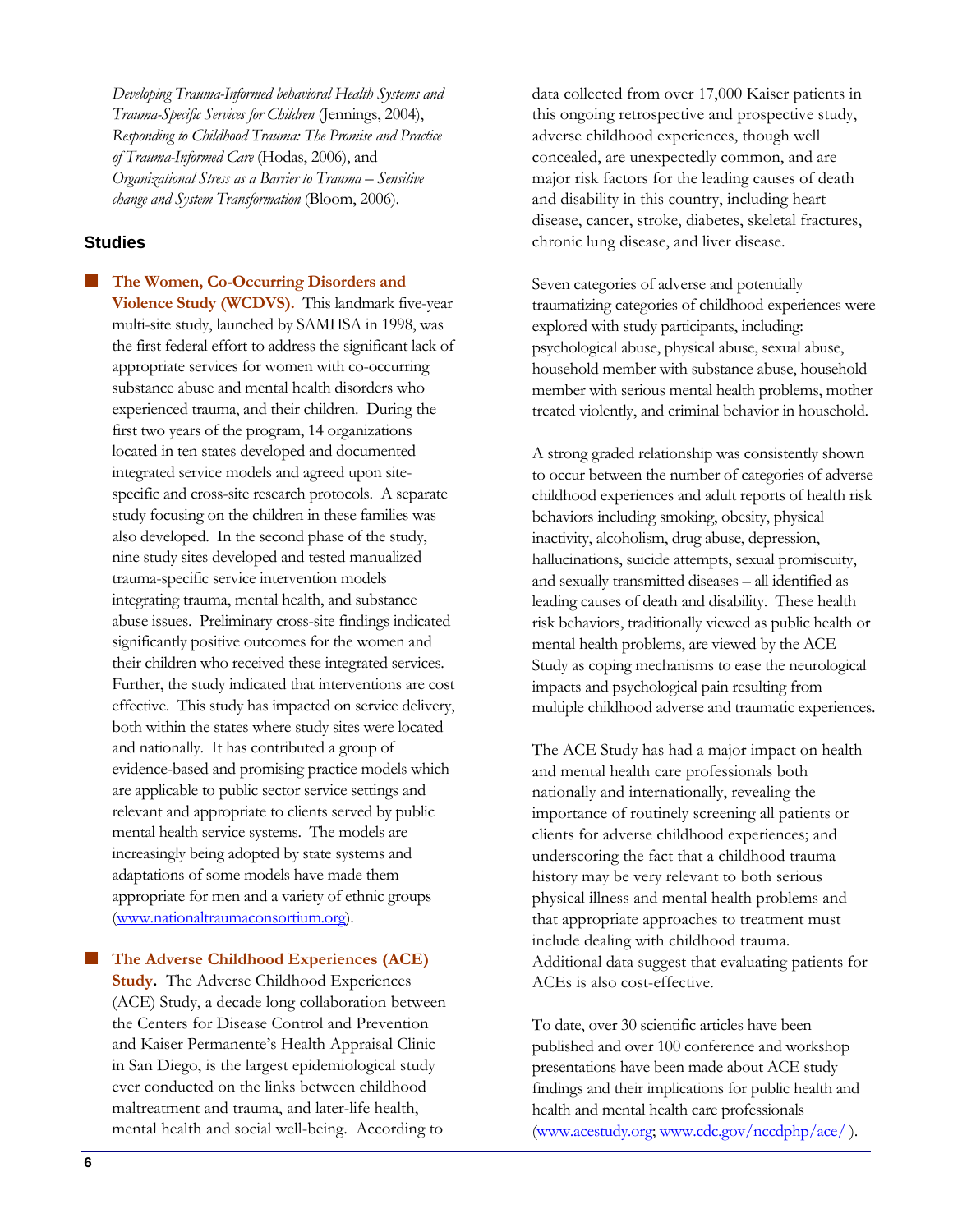#### **Reports**

**The Institute of Medicine** *Crossing the* **Quality Chasm Report.** In 2001, the Institute of Medicine published the report of the Committee on the Quality of Health Care in America, *Crossing the Quality Chasm, A Report on the Quality of Health Care in America*. The report identifies critical problems within the American health care system and begins to lay out a strategic direction for the redesign of systems for the 21st century. A 2002 summit was held on the "translation" of the *Quality Chasm* report for the Mental Health and Addictive Disorders fields. Ongoing work of the Quality Chasm Initiative includes collaborating with the Institute of Medicine; meeting with policy and payer stakeholder groups such as SAMHSA, NASMHPD, and CMS to explore collaborative initiatives; develop best practice model programs; and field testing results (Institute of Medicine, 2001).

**President's New Freedom Commission on Mental Health Report (2003).** Like the *Quality Chasm* report, this report calls for a complete transformation in the delivery of mental health care and articulates goals and recommendations that can serve as measurable outcomes for service systems. The Commission report explicitly draws attention to the seriousness of childhood traumatic stress and the need to better address the mental health needs of children. It stresses the importance of implementing evidence-based practices and emerging best practices such as those developed and under development in the field of trauma. In addition, the report identifies the research and treatment of trauma as an important focus of mental health reform (President's New Freedom Commission on Mental Health, 2003).

#### **Centers**

 **The National Trauma Consortium (NTC).** Dedicated to improving the lives of trauma survivors and their families, the NTC was founded in 2003 by a group of individuals who had played key roles in the SAMHSA WCDVS study. NTC has three primary goals: to strengthen the interaction of research and practice; to increase

the impact of our growing knowledge about trauma through activities in the public arena, including advocacy, public policy, and public education and awareness; and to enhance the capacity of individuals and organizations to plan, implement, and oversee effective service approaches by offering high quality training and technical assistance, including leadership development. During the winter of 2004, NTC collaborated with SAMHSA/CMHS to organize the second landmark national conference on trauma: "Dare To Act: Trauma Survivors, Practitioners, Researchers and Policymakers Creating a Blueprint for Change." The event provided a forum for practitioners, researchers, survivors of physical and sexual abuse with histories of mental health and substance abuse problems, and decision makers to encourage and support the applicability of the trauma paradigm (centrality of trauma) in mental health, substance abuse, and family and children's service systems. NTC continues to function as a clearinghouse of information about trauma and emerging best practices in trauma treatment and services, offering training and consultation services to mental health and substance abuse providers, hospitals, the criminal justice system, child-serving agencies, women's organizations, community agencies, advocates, and others (www.nationaltraumaconsortium.org).

 **National Child Traumatic Stress Network (NCTSN).** Established by Congress in 2000, NCTSN is a unique collaboration of academic and community-based service centers whose mission is to raise the standard of care and increase access to services for traumatized children and their families across the United States. Combining knowledge of child development, expertise in the full range of child traumatic experiences, and attention to cultural perspectives, NCTSN is a national resource for developing and disseminating evidence-based interventions, trauma-informed services, and public and professional education.

The network comprises 70 member centers – 45 current grantees and 25 previous grantees – and is funded by CMHS, SAMHSA, US Department of Health and Human Services through a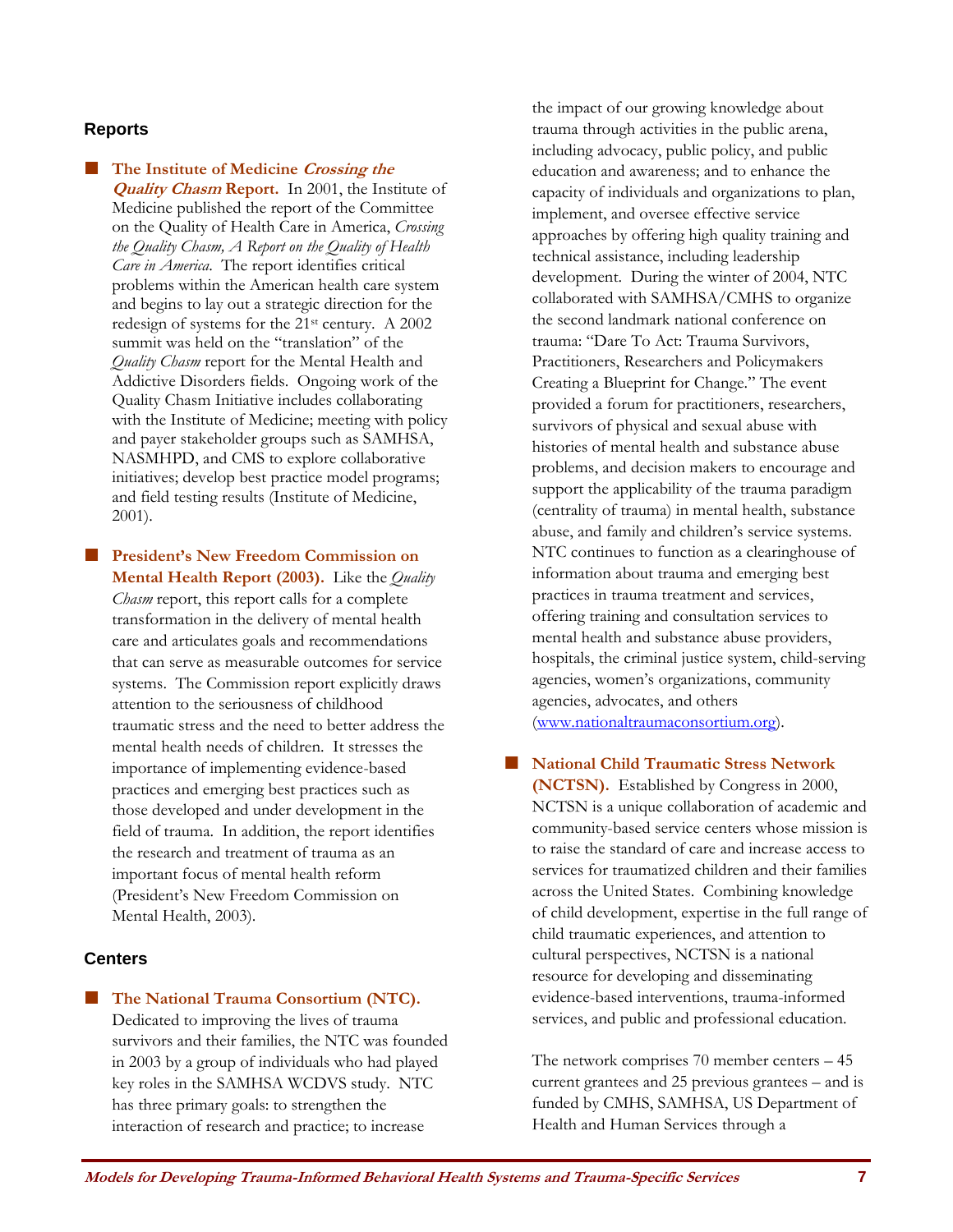congressional initiative: the Donald J. Cohen National Child Traumatic Stress Initiative (www.nctsnet.org).

**E** Center on Women, Violence and Trauma **(CWVT).** Created and funded by CMHS/SAMHSA in 2005, CWVT initially focused on work surrounding the Women and Co-occurring Disorders and Violence Study, the related Dare to Vision and Dare to Act conferences, and provided consultation and resources for state initiatives to develop traumainformed service systems. Largely due to tireless work done by trauma champions and advocates across the country, interest in trauma exploded at the national and state levels, leading to a need for the Center to focus clearly on national policy issues, increase support for states in developing trauma-informed systems, and strengthen commitment to the leadership of people with lived experience of trauma. In 2006, CWVT was relocated to the Washington D.C. area and renamed the National Center for Trauma-Informed Care to reflect a national focus.

**National Center for Trauma-Informed Care** 

**(NCTIC).** Funded by CMHS/SAMHSA, and in partnership with the National Technical Assistance Center at the National Association of State Mental Health Program Directors (www.nasmhpd.org), and with Witness Justice (www.witnessjustice.org), NCTIC provides free and low-cost trauma training and technical assistance to policymakers and administrators, caregivers, institutional workforces, consumers and survivors in the mental health, substance abuse, criminal justice, victim assistance, education, primary care, and other publicly-funded systems. NCTIC also offers an expert speakers bureau, resources, and education and outreach activities around the issue of trauma for these same target audiences. These and other activities stimulate and support change in publicly-funded programs and systems across the country in order to address the trauma experienced by survivors and consumers. http://www.mentalhealth.samhsa.gov/nctic

#### **Notable Event**

**9/11 and Disaster Planning.** Following an immediate response to 9/11 by providing resources to the state of New York, SAMHSA convened a pre-summit, where nine of the most directly affected jurisdictions shared their experiences and set an agenda for a national summit 3 weeks later. At that national summit, almost 700 individuals representing 42 states, 5 territories, the District of Columbia, 2 Tribal Governments, and over 100 other key stakeholder organizations participated. As a result, states have made progress toward finalizing their own disaster/emergency plans that include both mental health and substance abuse. SAMHSA, the National Institute of Mental Health (NIMH), and the National Institute on Drug Abuse (NIDA) issued grants to move new knowledge about the effects of trauma to service programs nationwide. Though not directly addressing complex stress disorders such as those found in clients of public mental health services, this and other disaster planning and response initiatives have helped to raise the level of public and professional knowledge regarding the impacts of trauma and appropriate responses.

As a result of all or some of the above factors, there has been a significant increase in the number of trauma-informed and trauma-specific services and models, which are applicable, replicable, and appropriate for use in public sector service settings. Some of the models have been researched and they have demonstrated positive client outcomes. The following section of this report contains descriptions of over 80 service models and examples reported to be implemented within state mental health and substance abuse service systems or in use with public sector clients.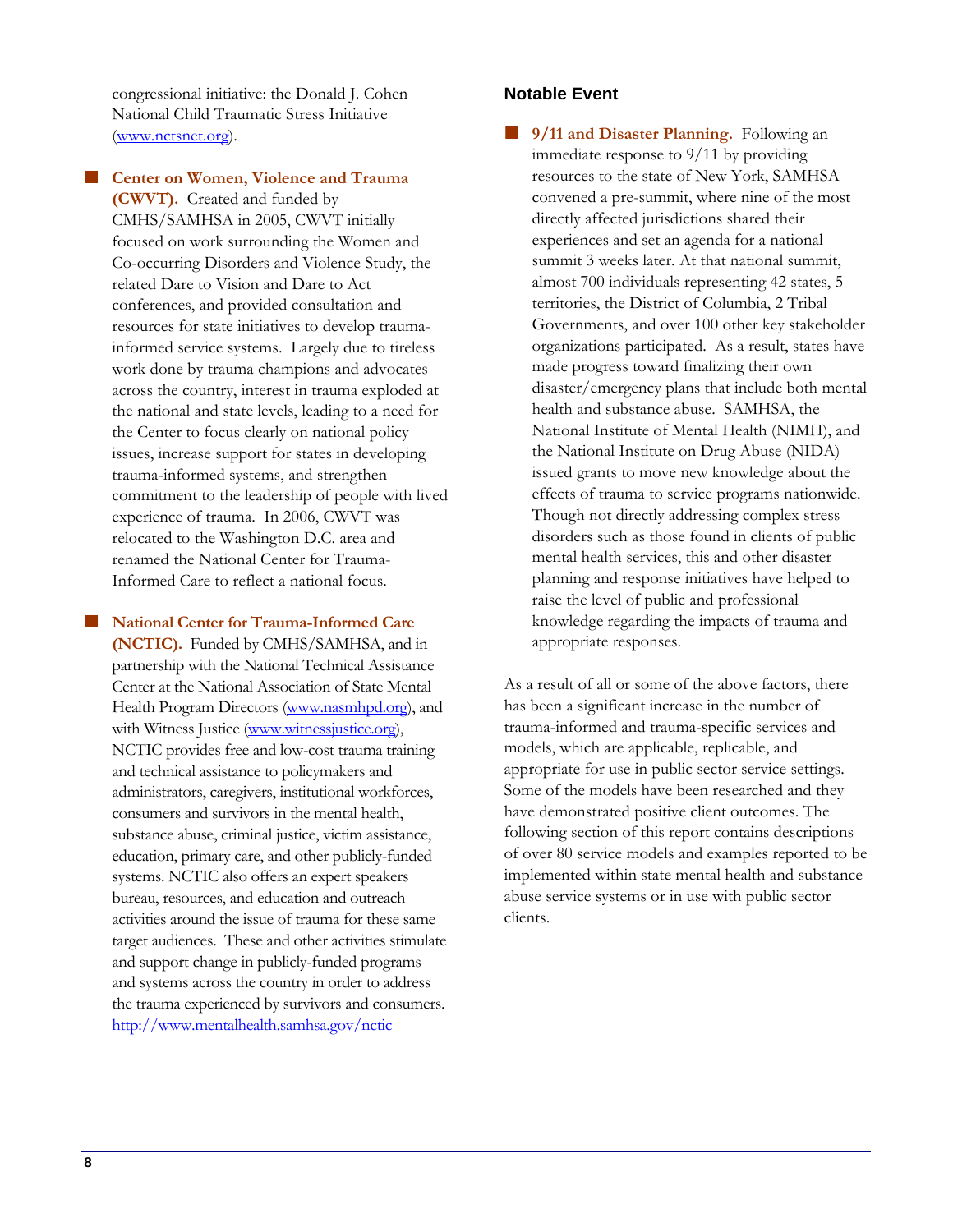*Recovery cannot occur in isolation. It can take place only within the context of relationships characterized by belief in persuasion rather than coercion, ideas rather than force, and mutuality rather than authoritarian control – precisely the beliefs that were shattered by the original traumatic experiences.* 

—Herman, 1992

# **Trauma-Informed and Trauma-Specific Models**

To address the treatment and support needs of survivors of trauma within the public system requires a systemic approach characterized both by "traumaspecific" diagnostic and treatment services and a "trauma-informed" environment capable of sustaining these services and supporting the positive outcomes to clients who receive these services.

Change to a trauma-informed organizational or service system environment will be experienced by all involved as a profound cultural shift in which consumers and their conditions and behaviors are viewed differently, staff respond differently, and the day-to-day delivery of services is conducted differently. The new system will be characterized by safety from physical harm and retraumatization; an understanding of clients and their symptoms in the context of their life experiences and history, cultures, and society; There will be open and genuine collaboration between provider and recipients of services at all phases of the service delivery; an emphasis on skill building and acquisition rather than symptom management; an understanding of symptoms as attempts to cope; a view of trauma as a defining and organizing experience that forms the core of an individual's identity rather than a single discrete event; and by a focus on what has happened to the person rather than what is wrong with the person (Saakvitne, 2000; Harris & Fallot, 2001). Without such a shift in the culture of an organization or service system, even the most "evidencebased" treatment approaches may be compromised.

The trauma-informed and trauma-specific models described in this report are manualized or packaged in a way as to make them accessible to review and implementation by State Mental Health Authorities and agencies serving adults, children and families/caregivers in public mental health and substance abuse service systems. They are listed alphabetically and organized in the following categories.

- **Trauma-Informed Models for Service Systems and Organizations: Adults**
- **Trauma-Informed Service Models for Adults**
- **Trauma-Specific Service Models for Adults**
- **Manualized Adaptations of Trauma-Specific Service Models for Adults**
- **Trauma-Informed Models for Service Systems and Organizations: Children**
- **Trauma-Specific Models for Parenting**
- **Trauma-Specific Service Models for Children and Family/Parents/Caregivers**
- **Trauma-Specific Service Models for Children**
- **Trauma-Specific Peer Support and Self Help Models**

Information on research studies and findings regarding specific service interventions are indicated for each service example or model.

Based on the reports of their creators and experiences reported by state service systems and organizations, many of the trauma-informed and trauma-specific emerging best practice models and services described in this report are applicable and replicable within public mental health and substance abuse service system settings, and in community settings where children and adults who are or who are at risk of being in need of public system resources, may receive services.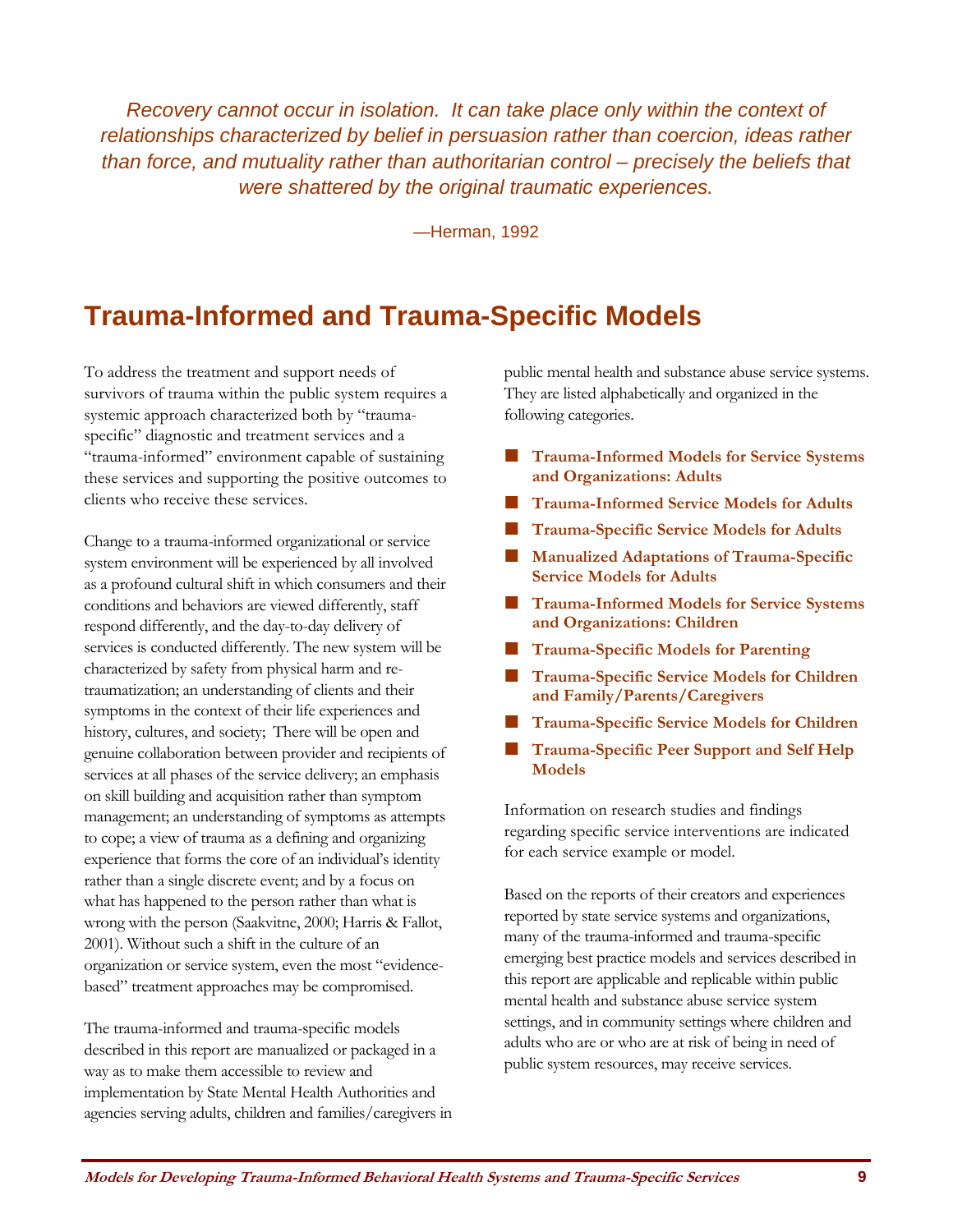#### **What are the definitions of "Trauma-Informed" and "Trauma-Specific"?**

**"Trauma-informed" services** are not specifically designed to treat symptoms or syndromes related to sexual or physical abuse or other trauma, but they are informed about, and sensitive to, trauma-related issues present in survivors. A "trauma-informed" system is one in which all components of a given service system have been reconsidered and evaluated in the light of a basic understanding of the role that violence plays in the lives of adults, children and adolescents and families or caregivers seeking mental health and addictions services (Harris & Fallot, 2001). A "trauma informed" system uses that understanding to design service systems that accommodate the vulnerabilities of trauma survivors and allows services to be delivered in a way that will avoid inadvertent retraumatization and will facilitate consumer participation in treatment. It also requires, to the extent possible, closely knit collaborative relationships with other public sector service systems serving these clients and the local network of private practitioners with particular clinical expertise in trauma and trauma recovery (Harris & Fallot, 2001).

**"Trauma-specific" services** are designed to treat the actual sequelae of sexual or physical abuse trauma. Examples of trauma-specific services include grounding techniques which help trauma survivors manage dissociative symptoms, desensitization therapies which help to render painful images more tolerable, and behavioral therapies which teach skills for the modulation of powerful emotions (Harris & Fallot, 2001). Treatment programs designed specifically for survivors of childhood trauma are consistent on several points: the need for respect, information, connection, and hope for clients; the importance of recognizing the adaptive function of "symptoms;" and the need to work in a collaborative empowering way with survivors of abuse (Saakvitne, 2000).

All trauma-specific service models, including those that have been researched and are considered emerging best practice models, should be delivered within the context of a relational approach that is based upon the empowerment of the survivor and the creation of new connections. The betrayal and relational damage occurring when a child is repetitively abused and neglected sets up lifetime patterns of fear and mistrust which have enormous impacts on his or her ability to relate to others and to lead the kind of life he or she wants. Recovery cannot occur in isolation. It can take place only within the context of relationships characterized by belief in persuasion rather than coercion, ideas rather than force, and mutuality rather than authoritarian control—precisely the beliefs that were shattered by the original traumatic experiences (Herman, 1992).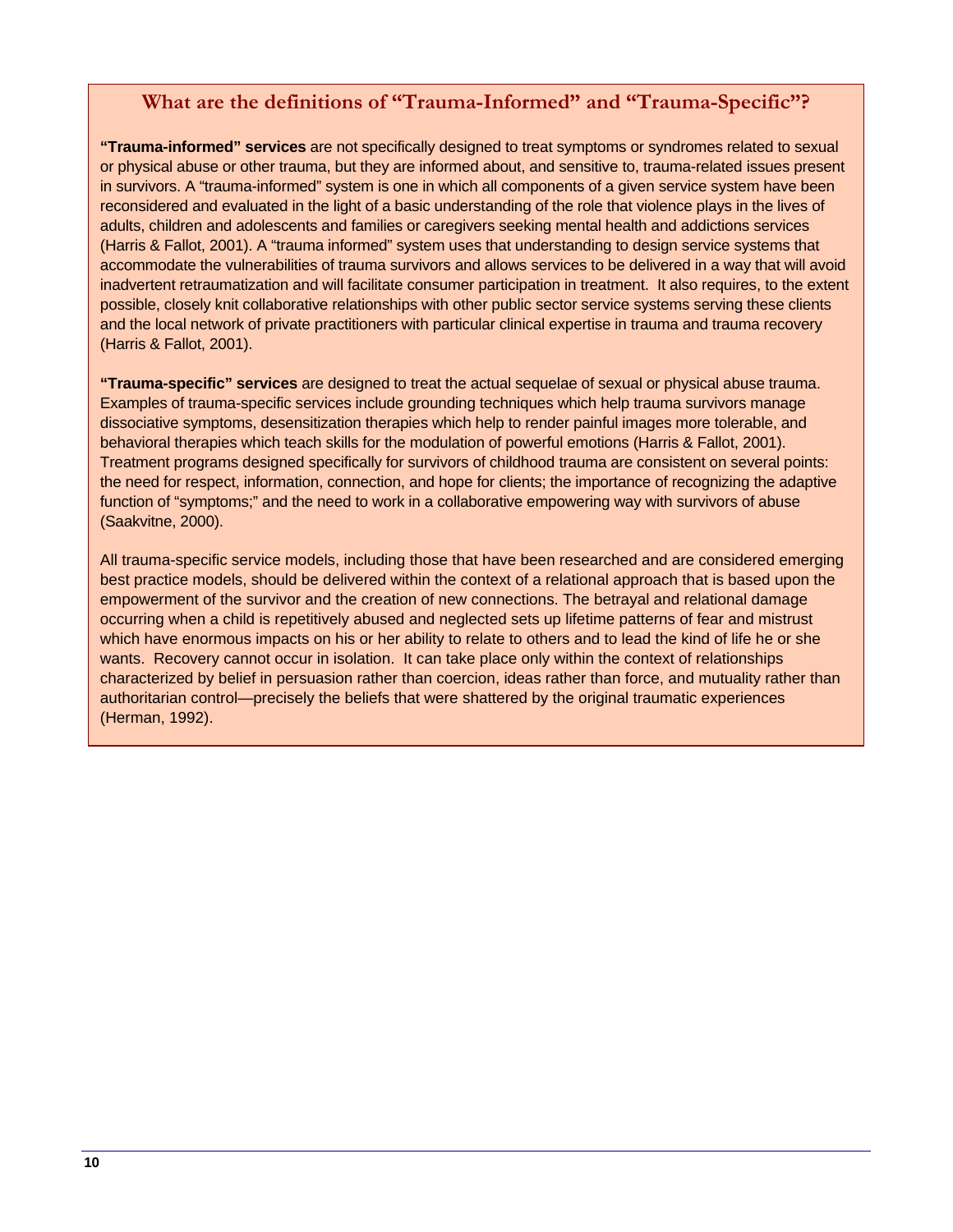# **Models for Developing Trauma-Informed Service Systems and Organizations: Adults**

| Guide to Models for Developing Trauma-Informed Service Systems and Organizations: ADULTS                                                                                                   |                                                                              |                                                                                   |                                                                                                                                                                                 |                                              |
|--------------------------------------------------------------------------------------------------------------------------------------------------------------------------------------------|------------------------------------------------------------------------------|-----------------------------------------------------------------------------------|---------------------------------------------------------------------------------------------------------------------------------------------------------------------------------|----------------------------------------------|
| <b>Name of Model</b>                                                                                                                                                                       | <b>Intended Audience</b>                                                     | <b>Type of Services</b>                                                           | <b>Intended Setting</b>                                                                                                                                                         | <b>Special Focus</b>                         |
| Creating Cultures of Trauma-<br><b>Informed Care</b>                                                                                                                                       | Providers, State<br>service systems                                          | Book,<br>Implementation and<br>assessment<br>quides.<br>Consultation,<br>Training | Public sector human<br>service systems,<br>Provider agencies,<br>Individual services &<br>programs                                                                              |                                              |
| <b>Creating Trauma-Informed</b><br>Systems of Care: Facilitating<br>Recovery in Mental Health<br>Services Settings                                                                         | Direct care staff,<br>Senior & middle<br>managers                            | Curriculum,<br>Training                                                           | Public sector MH<br>provider agencies                                                                                                                                           |                                              |
| Developing Trauma-Informed<br>Organizations: A Tool Kit                                                                                                                                    | Policymakers,<br>Program directors                                           | Tool Kit, Training                                                                | Corrections, Domestic<br>violence agencies, SA<br>treatment & MH<br>provider agencies                                                                                           | Women; Co-<br>occurring SA &<br>MH disorders |
| <b>National Executive Training</b><br>Institute for the Reduction of<br>Seclusion and Restraint:<br>Creating Violence Free and<br>Coercion Free Mental Health<br><b>Treatment Settings</b> | Senior & middle<br>managers                                                  | Curriculum/Manual,<br>Training, Video                                             | Child, youth, adult, &<br>forensic MH facilities                                                                                                                                | Reduction of<br>seclusion &<br>restraint     |
| Risking Connection: A<br>Training Curriculum for<br>Working with Survivors of<br><b>Childhood Abuse</b>                                                                                    | Direct care staff,<br>management, and<br>clinicians in all<br>settings       | Curriculum/Manual,<br>Training, slides,<br>Train-the-trainer,<br>TA               | Child-serving, Child<br>residential, Domestic<br>Violence, Crime victims,<br>Corrections, SA<br>treatment programs                                                              | Customizable<br>focus for each<br>setting    |
| Risking Connection in Faith<br>Communities: A Training<br><b>Curriculum for Faith Leaders</b><br><b>Supporting Trauma Survivors</b>                                                        | Faith leaders, MH<br>providers                                               | Curriculum/Manual,<br>Training                                                    | Faith-based settings                                                                                                                                                            | Faith<br>communities                         |
| The Sanctuary Model                                                                                                                                                                        | Organizational<br>leaders                                                    | Consultation,<br>Curriculum/Manual.<br>Implementation<br>guide, TA, Training      | Acute care inpatient for<br>adults & children; Child<br>residential; Community-<br>based programs;<br>Juvenile Corrections; SA<br>programs for women,<br>children & adolescents |                                              |
| Women and Addiction: A<br>Gender-Responsive Approach                                                                                                                                       | Clinicians,<br>Counselors,<br>Program directors,<br>State service<br>systems | Manual, DVD, CEU<br>test, Consultation,<br>DVD, Manual,<br>Training               | Public and private SA<br>treatment, mental health<br>services, criminal justice<br>settings                                                                                     | Women, SA,<br>MH                             |

**Key:** MH – Mental Health; SA – Substance Abuse; TA – Technical Assistance

#### **Creating Cultures of Trauma-Informed Care**

**Description:** The Creating Cultures of Trauma-Informed Care (CCTIC) model engages the system or organization in a *culture change*, emphasizing core values

of safety, trustworthiness, choice, collaboration, and empowerment in every facet of program activities, physical settings, and relationships. Implementing cultural shifts of this scope requires the full participation of administrators; supervisory, direct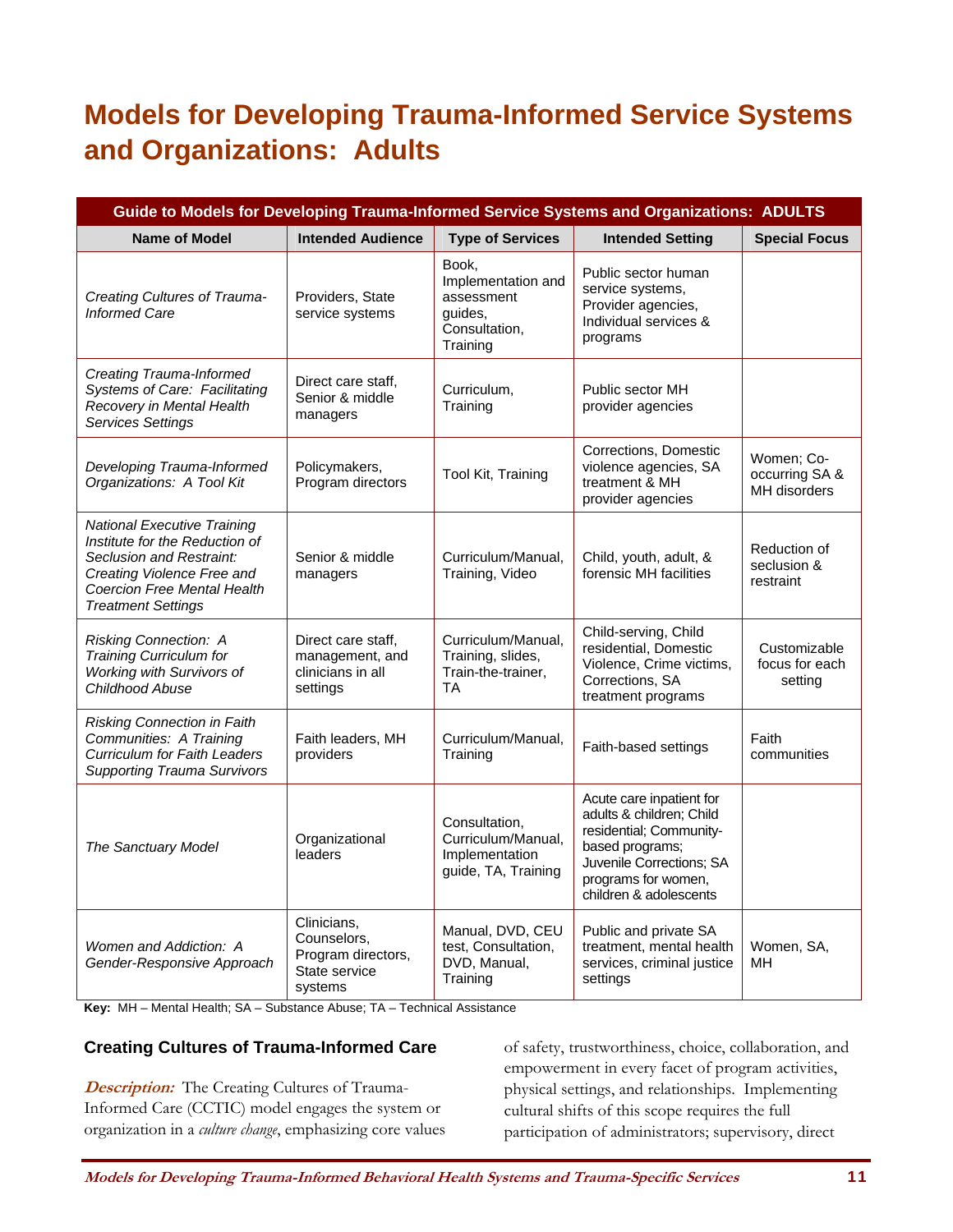service, and support staff: and consumers. CCTIC begins with individualized consultation to ensure adequate system-wide support and to tailor the change process to the specific organization(s). Agencies then designate a workgroup, with staff and consumer representatives, to coordinate the change process. The workgroup, along with others from the organization, then attend a formal training in trauma-informed care, with interactive exercises designed to stimulate ideas and priorities for systemic change. From a menu of educational modules, including one focused on staff support and care, the workgroup chooses those most relevant for their particular programs. Follow-along consultation addresses plans for, and obstacles to, implementing trauma-informed changes.

Creating Cultures of Trauma-Informed Care, developed over the last ten years by Community Connections, draws substantially on *Using Trauma Theory to Design Service Systems,* a small (103 pp.) book edited by Maxine Harris, Ph.D., and Roger Fallot, Ph.D. (2001). Used by state service systems and provider organizations, this work presents a step-bystep model for state mental health, substance abuse, and other public human service systems, public and private provider agencies, and individual services and programs to become "trauma-informed." The model provides guidelines for evaluating and modifying all system and service components in light of a basic understanding of the role that violence plays in the lives of people seeking mental health and addictions services, most of whom have been traumatically impacted by unaddressed histories of sexual and physical abuse and other violence.

The authors and their colleagues have developed materials to accompany the book: 1) a "Trauma-Informed Services Self-assessment and Planning Protocol;" 2) a "Trauma-Informed Self-assessment Checklist;" and 3) a "Trauma-Informed Services Implementation Form." The *protocol* provides a structured model for programs to review and set priorities for change in three services-level domains (informal and formal service procedures; formal service policies; and trauma screening, assessment, and service planning) and in three administrative-level domains (administrative support for trauma-informed change; trauma training and education; and human resources practices). The *checklist* is used by programs as part of their initial review and then as a tool for

monitoring their progress toward more traumainformed service settings. The *implementation form* guides the specific changes each program establishes as its priorities. Throughout the review and planning process, the guiding principles of a trauma-informed service system—safety, trustworthiness, choice, collaboration, and empowerment—are highlighted.

**Status of Research:** Several states have participated in this approach to trauma-informed systems change, with most efforts to date focusing on smaller regions or pilot projects within a larger state system. Two formal qualitative evaluations have been conducted. One pilot project, in a mental health agency in Maine, evaluated responses from administrators, clinicians, and consumers to the services modifications. Qualitative responses from all three groups were positive. Administrators emphasized the value of: their increased collaboration with both clinicians and consumers; recovery skills-oriented services; an emphasis on physical and emotional safety; and enhanced trauma assessment. Clinicians noted the increased openness of their work with consumers; the value of focusing services on recovery skills, and the emphasis on vicarious traumatization and clinician self-care. Consumers reported having a more significant "voice" in services, especially via a Consumer Advisory Team established for the agency. In addition, they described an enhanced sense of safety and collaboration with agency staff. Quantitative evaluation of this program focused on new consumers who entered services after the traumainformed systems change was in process. Clinician ratings at baseline and three or six months indicated increases in overall functioning and recovery skills along with decreases in mental health symptoms, physical health concerns, consumer risk behaviors, and use of hospitalizations and crisis services. Consumer satisfaction ratings were very high, with 84% of the consumers giving their "overall experience" with the agency the scale's highest rating.

The second evaluation (Marra, J.V., Fallot, R., & Frisman, L.K. (2007) described the implementation process in one region of the Connecticut state mental health and substance abuse system and the responses from administrators, service providers, and consumers. This evaluation also reported largely positive responses from all stakeholder groups. Increased awareness of trauma, enhanced consumer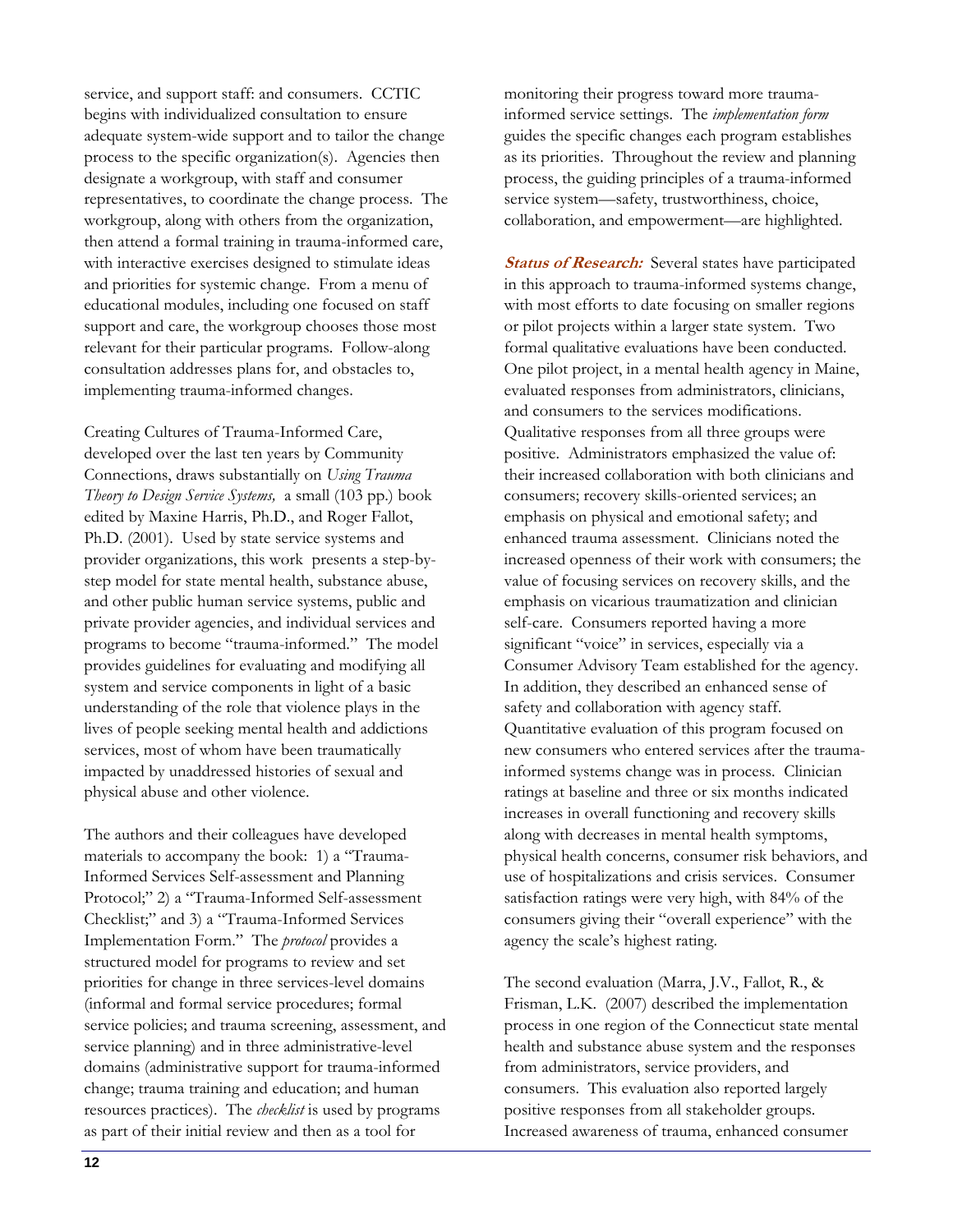choice, and greater safety and hospitality in the physical environment were especially noteworthy findings. A more formal evaluation, using both consumer and staff fidelity ratings, is currently being planned for another set of agencies in Connecticut.

**Contact Information:**To obtain the book, contact Kate Boucek, M.S.W 202-608-4784 kboucek@ccdc1.org Or order it at: www.ccdc1.org.

To obtain the assessment and planning protocol and training or consulting information, visit www.ccdc1.org or call Rebecca Wolfson Berley, M.S.W., Director of Trauma Training 202-608-4735 rwolfson@ccdc1.org

#### **Creating Trauma Informed Systems of Care: Facilitating Recovery in Mental Health Service Settings**

**Description:** This curriculum training toolkit is for use in state mental health agencies and other public sector service provider agencies. It is designed to improve staffs' knowledge and understanding about the prevalence, experience, and impact of trauma on individuals served in public settings, including state institutions. The contents of each module are organized for use by agency in-house trainers, educators, and managers to assist in disseminating this information to staff members. While the curriculum contains a pre and post-test to assist in determining knowledge transfer, the most important outcomes will be measured in behavioral change. The experiential component embedded in most modules will seek to ensure that participants successfully transfer learning to their work settings. Agencies will be encouraged to identify outcome measures that can be tracked toward the goal of implementing a system of care that is trauma-informed and recovery-based.

The curriculum is designed for senior managers, middle managers, and direct care staff members in public service settings. Agencies/service providers include: behavioral health, criminal justice, homeless services, developmental disabilities, public health, and peer support. Curriculum modules can be tailored to the needs of the specific audience.

The full day curriculum contains seven modules. These modules are:

|           | Module 1: Setting the Stage                                                |
|-----------|----------------------------------------------------------------------------|
| Module 2: | Trauma: An Introduction                                                    |
| Module 3: | Understanding the Biopsychosocial<br>Impact of Trauma                      |
|           | Module 4: Trauma Informed Care                                             |
|           | Module 5: Leadership                                                       |
|           | Module 6: Trauma Tools I                                                   |
|           | Module 7: Trauma Tools II                                                  |
| Module 8: | Experiences of Trauma/Current<br>Assumptions about Seclusion and Restraint |
| Module 9: | Identifying and Managing Risk Factors                                      |
|           |                                                                            |

Appendices include Exercises, Pre and Post Test, and Trauma Template Plan.

Each Module Contains:

- 1. Power Point Slides with "Instructor Notes" to serve as a training guide, improving understanding of the exercises, usefulness of the slide content, and consistency of the presentations in training.
- 2. Objectives
- 3. References
- 4. Briefly Annotated Bibliography of well chosen resources for further readings
- 5. Handouts with Transfer of Learning Exercises for note taking and commitment to change

First person examples are used throughout the curriculum modules to convey the experiences of consumers with histories of trauma who have been recipients of services in state operated facilities and agencies.

A two-hour training is designed for direct care staff who work in hospital settings and need information on trauma informed care, but may have little time to attend all day trainings. The training provides the workers with an understanding of the effects of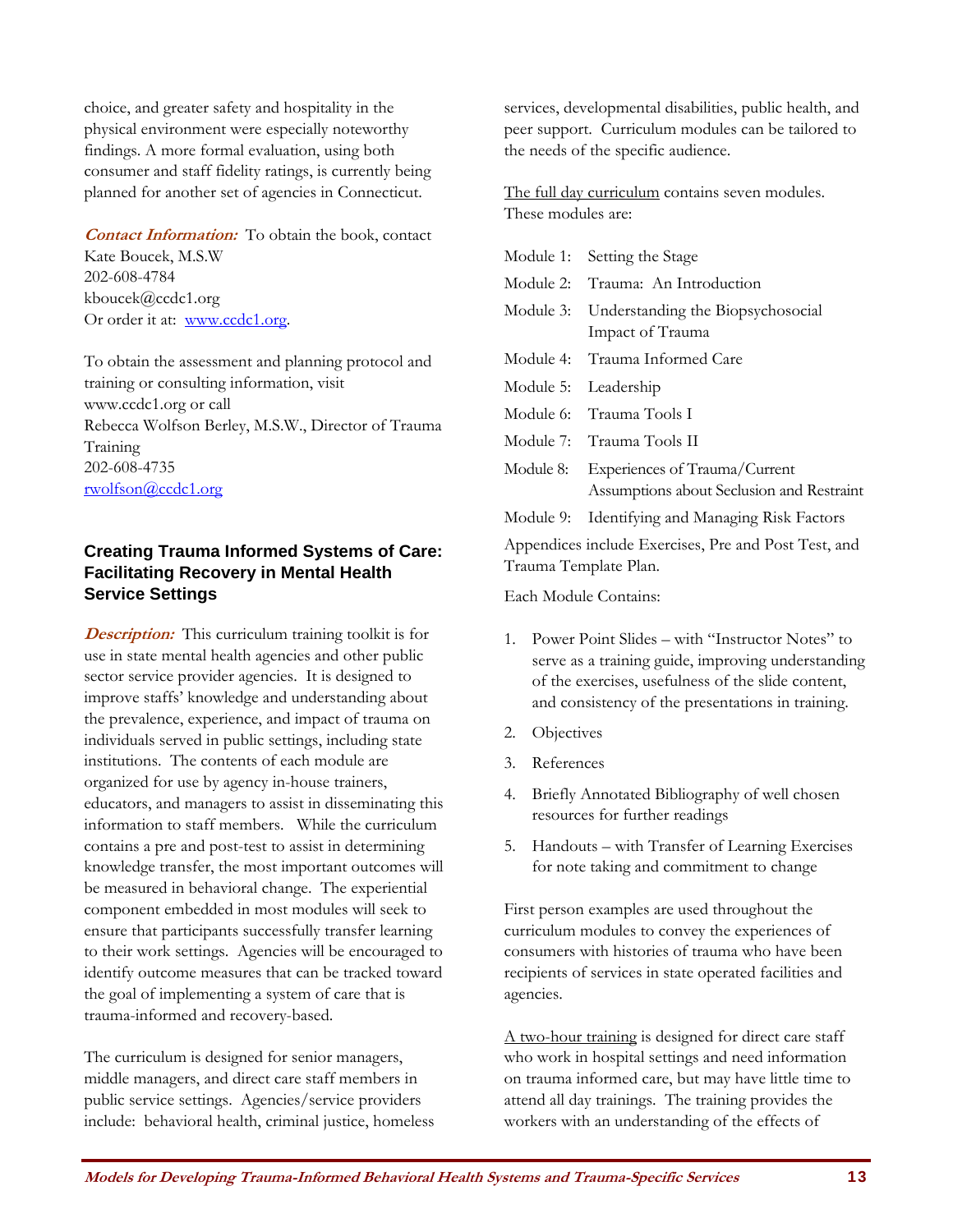trauma on the lives of those they serve. This training may be delivered at orientation, staff development trainings, and in continuing education classes.

**Status of Research:** No research to date

#### **Contact Information:**

National Technical Assistance Center/National Center for Trauma Informed Care 703-739-9333 or 301- 634-1785 NCTIC@nasmhpd.org http:// mentalhealth.samhsa.gov/nctic/

#### **Developing Trauma-Informed Organizations: A Tool Kit**

**Description of Model:** Developed by members of the Massachusetts State Leadership Council of the WCDVS Women Embracing Life and Living (WELL) Project of the Institute for Health and Recovery, this Toolkit is geared toward directors of organizations and policymakers. It is designed to help organizations develop plans to improve the quality of care offered to women with co-occurring substance abuse and mental health difficulties and histories of experiencing violence. To date, it has been used as the basis for planning changes within substance abuse treatment provider agencies, mental health provider agencies, domestic violence agencies and correctional programs. It includes: principles for trauma-informed treatment of women with co-occurring mental health and substance abuse disorders; self-assessment for provider organizations; organizational assessment (for nonservice providing organizations); and instructions for using the assessments to move toward providing trauma-informed, integrated care.

**Status of Research:** No research to date.

**Contact Information:**To obtain the Tool Kit, materials, and training information, contact: Marissa Daley 617-661-3991 marissadaley@healthrecovery.org www.healthrecovery.org

#### **National Executive Training Institute for the Reduction of Seclusion and Restraint: Creating Violence Free and Coercion Free Mental Health Treatment Settings**

*Description:* This is a trauma-informed approach to preventing violence and reducing seclusion and restraint (S/R) practices in mental health settings, practices often experienced as retraumatizing by service users. In developing this model, the National Association of State Mental Health Program Directors (NASMHPD) worked with national experts in the field and completed an extensive literature review on seclusion and restraint, culture change, leadership, trauma-informed care, recovery-oriented systems of care, the public health prevention approach, and the principles of continuous quality improvement (CQI). Using this information, substantiated in other literature reviews completed by objective and unrelated colleagues, NASMHPD developed the first comprehensive curriculum to successfully reduce the use of seclusion and restraint in mental health facilities.

The 17-module, two or two and one-half day NASMHPD training curriculum is designed to assist child, youth, adult, and forensic mental health facilities to reduce the use of seclusion and restraint. It is founded on the theoretical principles inherent in the public health prevention approach, leadership theory, trauma-informed care, the neuro/bio/psychological effects of trauma on human beings, consumer and staff experiences and self reports of S/R, and CQI. This training is designed for executive and middle management staff and leads to the creation of an individualized facility prevention plan to reduce S/R use. The plan needs to be designed around the Six Core Strategies for the Reduction of Seclusion and Restraint©. These include: leadership toward organizational change; use of data, workforce development; use of S/R reduction tools; consumer roles in inpatient settings; and debriefing activities. This curriculum is manualized in English only and is also available on compact discs that video-taped a training in 2005.

**Status of Research:** One evaluation study has been done on the first eight states that sent in data pre- and post-training and it demonstrated significant reductions in hours of restraint, consumers restrained, restraint events, seclusion hours, clients secluded, and seclusion events. S/R hours were reduced by as much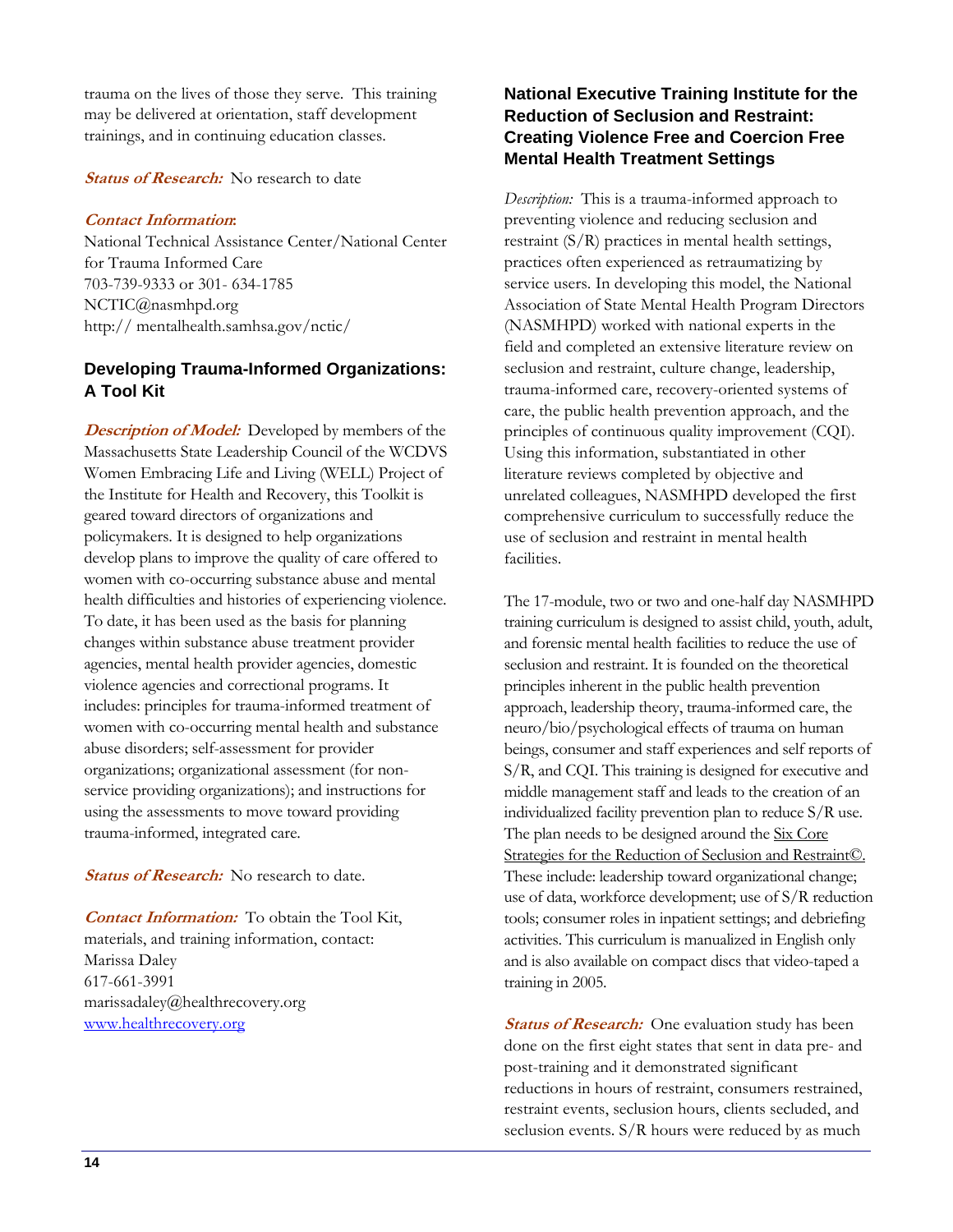as 79%, the proportion of consumers in  $S/R$  was reduced by as much as 62%, and the incidents of S/R events in a month were reduced by as much as 68%. An ongoing three year, 36+ site program evaluation is ongoing through 2007.

**Contact Information:** To obtain information about the Draft Training Curriculum for the Reduction of Seclusion and Restraint or how to participate in current or future trainings and evaluations, contact: Kevin Huckshorn, R.N., M.S.N., C.A.P.; Director, Office of Technical Assistance, NASMHPD 703-739-9333 extension 140 kevin.huckshorn@nasmhpd.org www.nasmhpd.org/ntac

#### **Risking Connection®: A Training Curriculum for Working with Survivors of Childhood Abuse**

**Description:** Risking Connection<sup>®</sup> is a theoretically sophisticated, accessible treatment and response framework guided by a manual. Its helps providers develop optimally helpful responses to trauma survivors through a comprehensive contextual foundation for trauma informed services. The focus of the program on the impact of the work on the helping professional, and from teaching providers to understand and use their own reactions productively, supports decreased levels of stress and burnout for providers.

Risking Connection® for Working with Survivors of Childhood Abuse is used in many states as workforce development for all levels of staff and providers of care to persons who have survived trauma and in diverse settings and fields including corrections, substance abuse, child residential and developmental disabilities. This includes non-degreed direct care workers as well as workers with advanced degrees, and front line staff. Please note that Risking Connection® is a core model which has contextual adaptations for different audiences (see "Additional Contextual Adaptations").

Modules in the version for use for those providing clinical services—and time frames—may be used flexibly and selectively. Modules include:

- **Understanding Trauma is the First Step;**
- **Using Connections to Develop Treatment Goals** with Survivor Clients;
- Keeping a Trauma Framework When Responding to Crises and Life-Threatening Behaviors;
- **Working with Dissociation and Staying Grounded:** Self-Awareness as a Tool for Clients and Helpers;
- **E** Vicarious Traumatization and Integration: Putting It All Together.

This five module, 20-hour curriculum from Sidran Institute is guided by a manual and offers assessment, self-reflection, group discussion, and clinical practice exercises, making it interactive and experiential. The manual also contains client and provider worksheets. Modules used and time frame are flexible.

Risking Connection® was developed by the Sidran Institute. Karen W. Saakvitne, Ph.D. and Laurie Anne Pearlman and their colleagues at the Trauma Research, Education, and Training Institute, Inc. (TREATI) wrote the text with input from an editorial board consisting of other helping professionals and trauma survivors with extensive experience in state mental health systems, clinical treatments of traumatic stress conditions, curriculum design, and the law.

Additional contexted adaptations.In collaboration with the International Conference of War Veteran Ministers, Risking Connection® has been adapted for use by leaders of faith communities who wish to acknowledge the presence of and better relate to trauma survivors in their congregations (see entry for Risking Connection® in Faith Communities). Other contextual adaptations in progress focus on domestic violence settings, military families, and providers of primary health care.

**Status of Research:** Unpublished one-year post training survey of Risking Connection® users in New York and Massachusetts completed in August 2002 reported high levels of satisfaction with the increase in ability to help trauma survivors in a variety of treatment settings. Over 90% of respondents gave Risking Connection® training credit for "improving my effectiveness as a treatment provider", "empowered me to help clients address symptoms and work toward more effective methods of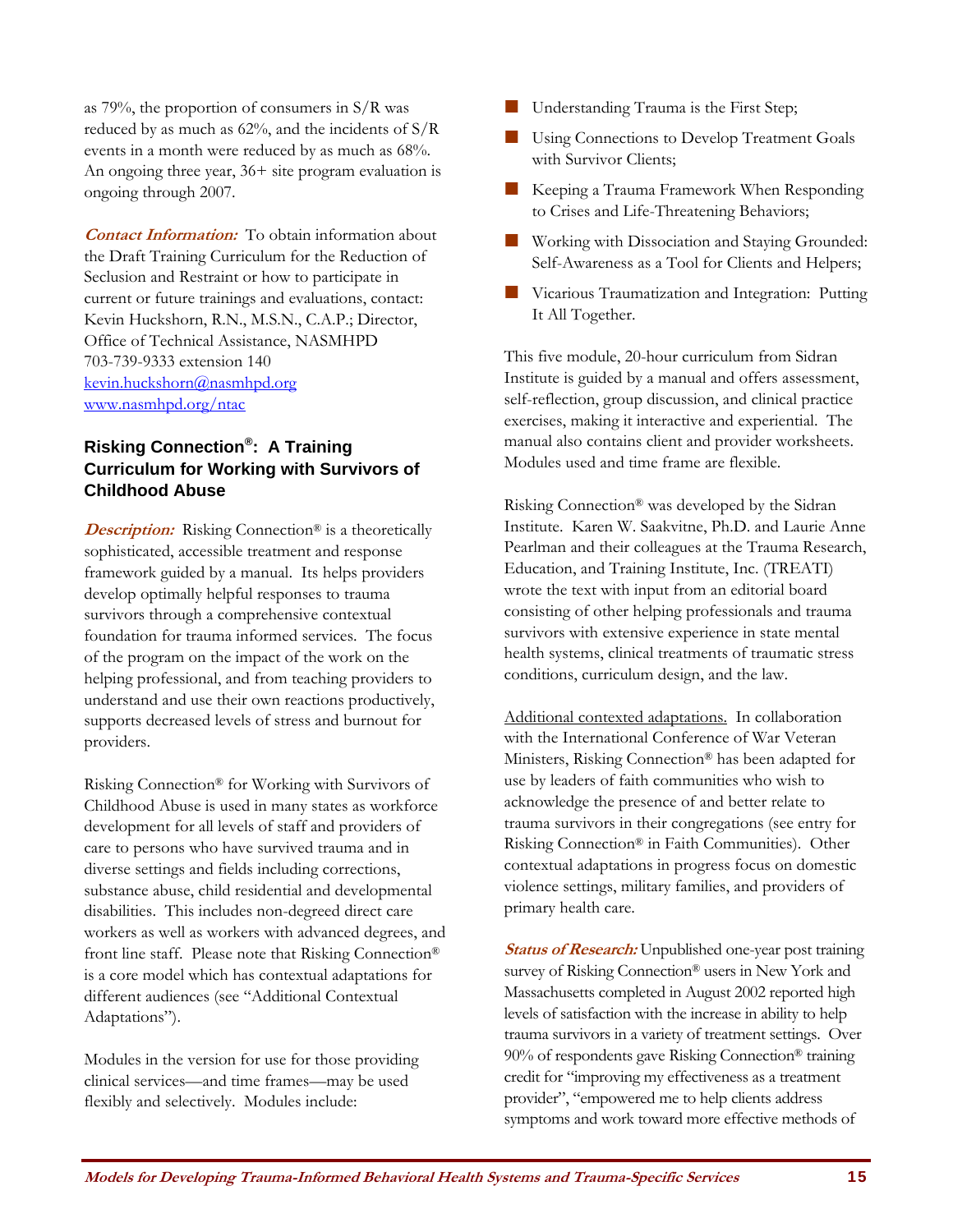coping", and "boosting my enthusiasm and levels of hope regarding working with trauma survivors."

Evaluation for Risking Connection® use in a traumainformed HIV prevention project in partnership with the University of Maryland School of Psychiatry, Center for School Mental Health Services, Maryland State Department of Education, and Maryland State AIDS Administration has been completed. Evaluation was highly positive for Risking Connection's role in contextualizing the childhood trauma antecedents to drug use, unsafe sex, and other risk-taking behavior which may lead to HIV.

Evaluation has been designed and funded in partnership with St. Vincent's Center, a Catholic Charities residential treatment facility for children and adolescents who are suffering from the trauma of child abuse and neglect. Training of residential staff is in progress.

Research has been designed, submitted, and funded by National Institutes of Health (NIH) in partnership with Georgetown Center for Trauma and the Community, Georgetown University Medical School, for use of Risking Connection® in an urban primary care setting.

**Contact Information:**To learn more, or to schedule a training event, contact: Esther Giller at Sidran Institute 410-825-8888, ext. 207 esther.giller@sidran.org www.sidran.org

#### **Risking Connection® in Faith Communities: A Training Curriculum for Faith Leaders Supporting Trauma Survivors**

**Description:** Studies show that people who are regularly involved in faith communities generally approach their clergy person first when terrible things happen in their lives. In collaboration with the International Conference of War Veteran Ministers and a multifaith board of clergy, pastoral counselors and survivor/congregants, Sidran Institute developed a contextual version of the Risking Connection® model for use in faith-based settings across the Abrahamic traditions (the Jewish, Islamic, and Christian communities). While the core elements are the same, emphasis is placed on issues related to the

spiritual effects of trauma and concerns about world view, identity, and making meaning—without engaging doctrine or dogma in mixed training groups.

This curriculum is offered primarily as a 20-hour, threeday program focusing on five modules, however other formats are possible. Understanding trauma, growth promoting relationships, and identifying and managing vicarious traumatization are the foundational modules, with additional modules focusing on the spiritual connection and trauma, and healing communities.

Faith leaders and mental health providers are taught how to collaborate with each other to provide a congruent healing experience for the congregant/client. Specifics about when and how to refer are included, without addressing the specifics of the canonical law of any tradition.

**Status of Research:** Sidran Institute was selected as one of five sites nationally to develop a 3-year pilot project, Collaborative Response to Crime Victims in Urban Areas, funded by a grant from Department of Justice, Office of Victims of Crime, and the Maryland Crime Victim's Resource Center.

The objective was to build collaboration between faith based providers and traditional victim services providers (which, taking a public health approach, Sidran expanded to include mental health, substance abuse, and social services agencies). This project used Risking Connection®: A Training Curriculum for Working with Survivors of Childhood Abusewith multi-disciplinary groups of secular service providers and Risking Connection® in Faith Communities with clergy, parish nurses and congregational leaders as the core training and operational philosophy.

The federally funded project using Risking Connection® as its basis was thoroughly evaluated by an independent evaluator from the University of South Carolina. Evaluator's reported: "In-depth evaluations for the Risking Connection® trainings were overwhelmingly positive for multiple sessions."

"Sidran's Risking Connection® trainings were used to help faith-based and secular providers gain understanding of the effects of crime on victims, the role that spirituality can play in their healing, and how providers can make more successful cross-referrals to address victims' needs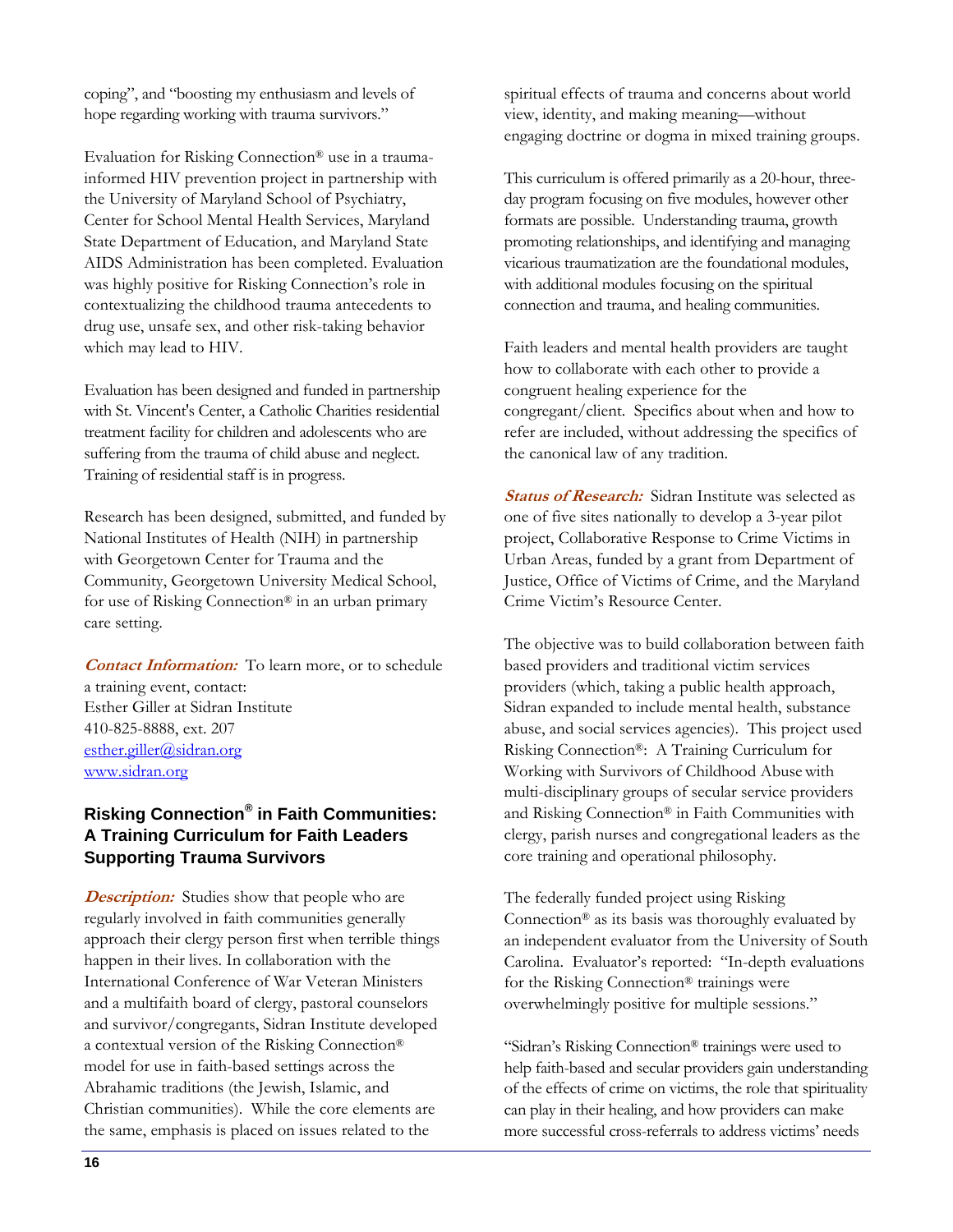holistically. An important component of the training is the philosophy that all persons working in the community are providers, and that faith leaders provide a spiritual service that complements the more traditional human services of secular providers. The trainings helped providers from diverse backgrounds establish a common language, shared vision, and mutual trust to further future work together.

*"It was evident in the trainings that people started with separate languages and then began to rely on their overlapping languages. People made an effort to be inclusive in listening and speaking. They were engaging each other in their differences."*

—Community organizer

This series of trainings included those specifically for faith-based providers, for secular providers, combined faith-secular trainings, and even trainings cosponsored by the Baltimore Departments of Health and Social Services for selected social-service staff."

**Contact Information:** To learn more, or to schedule a training event, contact: Esther Giller at Sidran Institute 410-825-8888, ext. 207 esther.giller@sidran.org www.sidran.org

#### **The Sanctuary Model ®**

*Description:* The Sanctuary Model ®, developed by Sandra Bloom, M.D. and her colleagues is a traumainformed, evidence-supported template for system change based on the active creation and maintenance of a nonviolent, democratic, productive community in which staff are empowered as key decision-makers to influence their own lives and the welfare of their constituents. Although the model is based on trauma theory we have found its tenets have application in working with children, adults, and families across a wide diagnostic spectrum.

The Sanctuary Model enables organizations to: work more effectively and therapeutically with fragile and traumatized clients; improve outcomes; reduce restraints; build cross-functional teams, improve staff morale; increase employee retention; reduce violence, increase

staff accountability, and create a truly collaborative and healing environment. The Sanctuary Model is not an intervention but a full system approach focused on helping injured clients recover from the damaging effects of interpersonal trauma. Because it is a full system approach, effective implementation of the Sanctuary Model requires extensive leadership involvement in the process of change as well as staff and client involvement at every level of the process.

The aims of the Sanctuary Model are to guide an organization in the development of a culture with seven dominant characteristics all of which serve goals related to trauma resolution:

- Culture of Nonviolence helping to build safety skills and a commitment to higher goals
- Culture of Emotional Intelligence helping to teach affect management skills
- Culture of Inquiry & Social Learning helping to build cognitive skills
- Culture of Shared Governance helping to create civic skills of self-control, self-discipline, and administration of healthy authority
- Culture of Open Communication helping to overcoming barriers to healthy communication, reduce acting-out, enhance self-protective and self-correcting skills, teach healthy boundaries
- Culture of Social Responsibility helping to rebuild social connection skills, establish healthy attachment relationships
- Culture of Growth and Change helping to restore hope, meaning, purpose

In the Sanctuary Model, the impact of creating a trauma-informed culture should be observable and measurable. The outcomes we should expect to see include:

- **Less violence including physical, verbal, emotional** forms of violence
- Systemic understanding of complex biopsychosocial and developmental impact of trauma and abuse with implications for response
- Less victim-blaming; less punitive and judgmental responses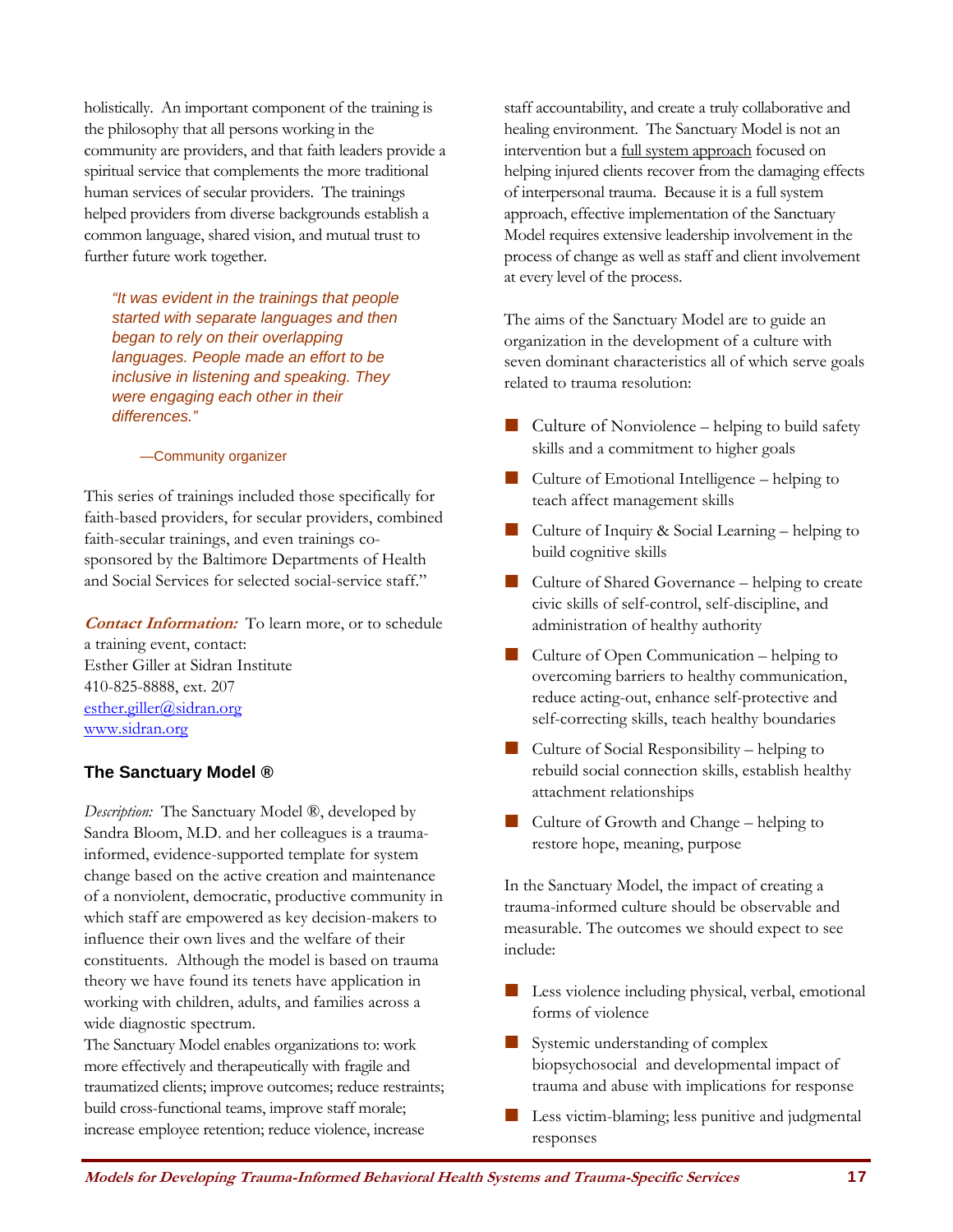- Clearer more consistent boundaries, higher expectations, linked rights and responsibilities
- **Earlier identification of and confrontation with** perpetrator behavior
- Better ability to articulate goals, create strategies for change, justify need for holistic approach
- **Understanding of reenactment behavior and** resistance to change
- More democratic environment at all levels

The initial training institute is followed by three years of on-going consultation and technical assistance provided remotely and on-site by the Sanctuary Leadership Development Institute Faculty. Participation in the Sanctuary Leadership Development Institute qualifies an organization to join the Sanctuary Network and participate in an on-going certification program. Sanctuary is a registered trademark and the right to use the Sanctuary name is contingent on engagement in this training program and an agreement to participate in an on-going, peerreview certification process.

As of May of 2007, twenty programs from around the country are a part of the Sanctuary Network and include residential programs for children; juvenile justice facilities; acute care adult inpatient; communitybased programs for children and families; substance abuse programs for women, children, and adolescents and acute care psychiatric programs for children. Two states have provided funding for participating programs through the Oklahoma Office of Mental Health and the New York State Office of Children and Family Services.

**Materials:** The Sanctuary Implementation Guide and Sanctuary Staff Training Manuals and materials are available only through participation in the Sanctuary Leadership Development Institute. The group curriculum written by Bloom, Foderaro, and Ryan titled, S.E.L.F: A Trauma-Informed Psychoeducational Group Curriculum is available for purchase at www.sanctuaryweb.com. Many other articles about the Sanctuary Model are available at this site as well.

Since the Sanctuary Model is an organizational approach, there really are no limits in terms of ages, genders, or specific client groups. Programs from

Ecuador and Mexico are participating in the Sanctuary Network so we have some minimal non-Englishspeaking adaptability.

#### **Status of Research: Homewood Hospital, Guelph, Canada.**

The Program for Traumatic Stress Recovery (PTSR) is a 28-bed, 6-week inpatient treatment program for adult survivors of childhood abuse with posttraumatic stress disorder that merges the concepts of the Sanctuary Model with that of the therapeutic community. In a study designed to examine this comprehensive inpatient treatment program, 132 formerly abused individuals completed clinicianadministered and self-administered measures of PTSD symptomatology at admission and discharge. All participants experienced a range of physical, sexual, and/or emotional abuse as children prior to the age of 17. Approximately 1/3 of these individuals also completed measures at 3-months post-discharge and 1-year post-discharge. Data were collected using a clinician-administered PTSD measure and selfadministered PTSD measure at admission and discharge. On admission, all participants met criteria for a diagnosis of PTSD.

Analyses revealed that the program was effective in reducing symptoms from admission to discharge. Additionally, treatment gains were maintained at 1 year post-discharge. The findings of this investigation suggest that the current intensive inpatient group treatment program appears to reduce PTSD symptoms effectively for a sample of adult survivors of abuse (Wright et al., 2003).

#### **Salem Hospital, Salem, Oregon.**

This hospital is a 400-bed community general hospital serving a catchment area of approximately 350,000 people. In consultation with Dr. Sandra Bloom, founder of the Sanctuary Model®, Salem Hospital Psychiatry initiated a new environment of adult inpatient hospitalization using the basic tenets of Sanctuary in early 2001 with the goal of reducing coercion. Seclusion and restraint rates were used as measures of progress. Use of mechanical restraint had been virtually eliminated by October of 2002. Use of locked seclusion decreased from 150 episodes in 1999 to one episode for 11 months. Time in locked seclusion decreased from an average of 10 hours per episode in 1999 to 10 minutes during the last episode.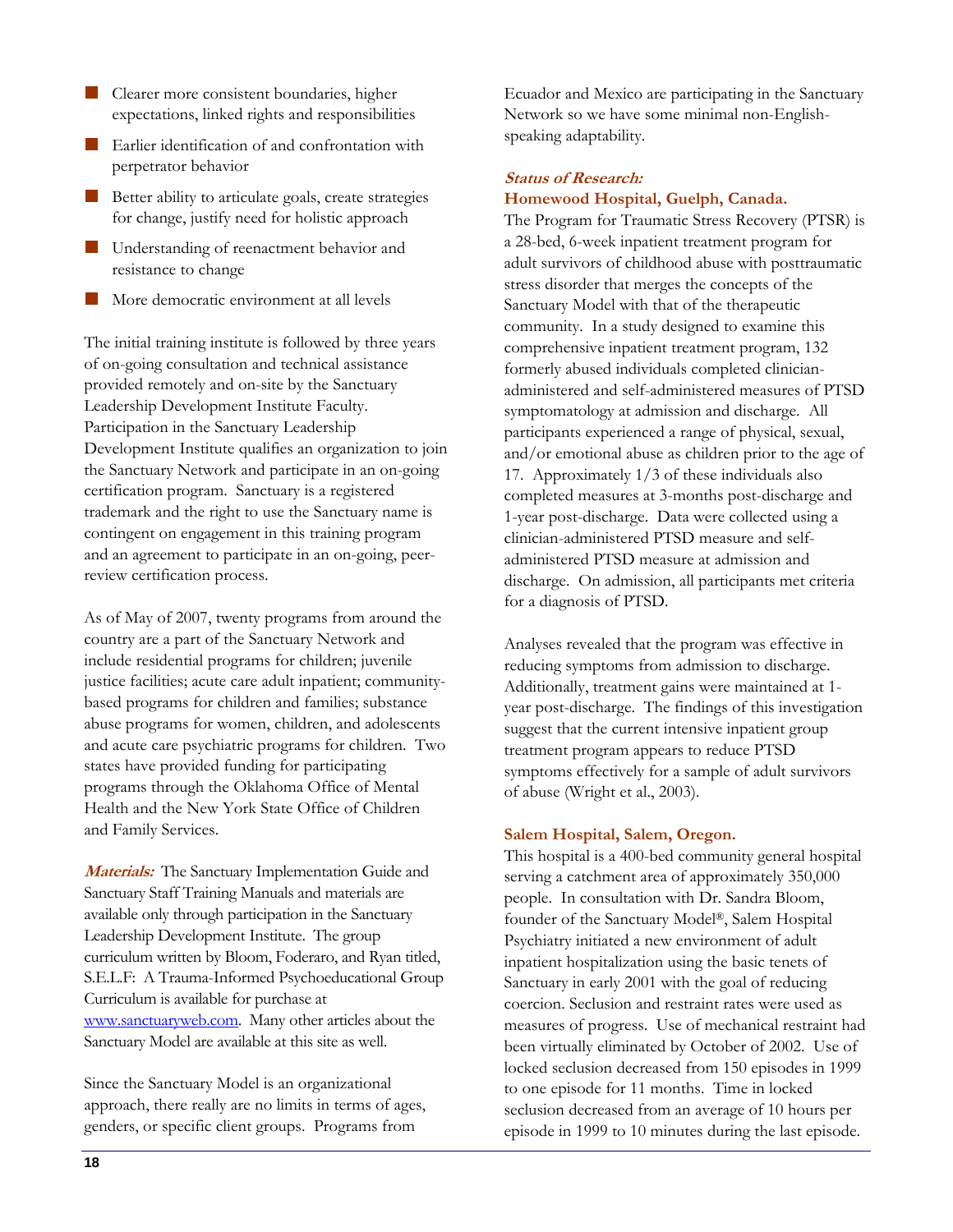There was no increase in the use of psychotropic medications; in fact, there was an overall decrease in the use of emergent and "forced" medication injections.

There was no change in patient selection. Emergency departments, police, jails, and crisis centers all referred patients regularly. Many patients had co-occurring substance abuse disorders along with symptoms of a major mental illness. Throughout this period, patient satisfaction scores improved. There were significantly decreased staff and patient injuries, decreased time off due to work-related injuries, increased staff retention, and very little staff turnover once the model was fully implemented. There was an overall slight decrease in staff numbers due to more efficient use of time. Physician recruitment and retention was extremely successful due to the model.

#### **West Chester Campus, Jewish Board of Family and Children's Services, Hawthorne, NY**

Evaluation Methods: Dr. Jeanne Rivard was the primary investigator of the NIMH grant that funded this study. The project took place in a suburban community outside New York City where the Sanctuary Model is being implemented in three residential treatment programs on one large campus. Results of the Sanctuary Model units were compared to results of units with standard residential services.

**Therapeutic Community Outcomes:** The short form of the Community Oriented Programs Environment Scale (COPES; Moos, 1996) was used to assess the extent to which units were operating as therapeutic communities along selected dimensions. Trends in the frequency of critical incidents were then measured by analyzing data from the agency's management information system. We found no significant differences between the Sanctuary Model units and the standard residential treatment units during the first two waves of measurement. By the final wave of measurement, however, we found significant differences between the groups via independent t-tests, with the Sanctuary Model units improving on the following constructs of the COPES: support ( $p < .05$ ), spontaneity ( $p < .01$ ), autonomy ( $p$  $<$  .05), personal problem orientation ( $p <$  .05), safety  $(p < .05)$ , and in the total score  $(p = .001)$ . We are still analyzing data measuring trends over time in the

frequency of critical incidents that occurred in the residential treatment units.

**Youth Outcomes:** The following instruments were used to assess youth outcomes that were hypothesized to be responsive to the Sanctuary Model: Child Behavior Checklist (Achenbach, 1991), the Trauma Symptom Checklist for Children (Briere, 1996), the Rosenberg Self Esteem Scale (Rosenberg, 1979), the Nowicki-Strickland Locus of Control Scale (Nowicki & Strickland, 1973), the peer form of the Inventory of Parent and Peer Attachment (Armsden & Greenberg, 1987), the Youth Coping Index (McCubbin, Thompson, & McCubbin, 1996) and the Social Problem Solving Questionnaire (Sewell, Paikoff, & McKay, 1996). Although baseline data were collected for 165 youth, substantial attrition occurred due to youth being discharged through usual program operations. By study end, 87 youth yielded three waves of data (i.e., baseline, three months, and six months). No significant differences were found comparing baseline and three-month measures. On repeated analyses  $(N = 87)$  comparing baseline and sixmonth outcomes, however, we found a few differences by time and group, favoring youth in the Sanctuary Model units. These were on the incendiary communication/ tension management construct of the Youth Coping Index ( $p < .05$ ), locus of control ( $p = .15$ ), and the verbal aggression construct of the Social Problem Solving Questionnaire ( $p = .15$ ).

#### **SLDI Evaluation Research**

To participate in the Sanctuary Leadership Development Institute, every organization must be willing to perform repeated evaluations over the three-year period and beyond. The data being collected is part of a three-year study developed to assess the impact of the Sanctuary Model on the organizational cultures of participating agencies/facilities. The data component of the Sanctuary process is comprised of four assessment tools, three of which were developed by the Division of Policy, Planning and Research at Andrus Children's Center. They are an environmental assessment, an implementation survey, and a demographic assessment. The fourth assessment, the Community Oriented Programs Environment Scale, is used to assess the organization's ability to function as a therapeutic community.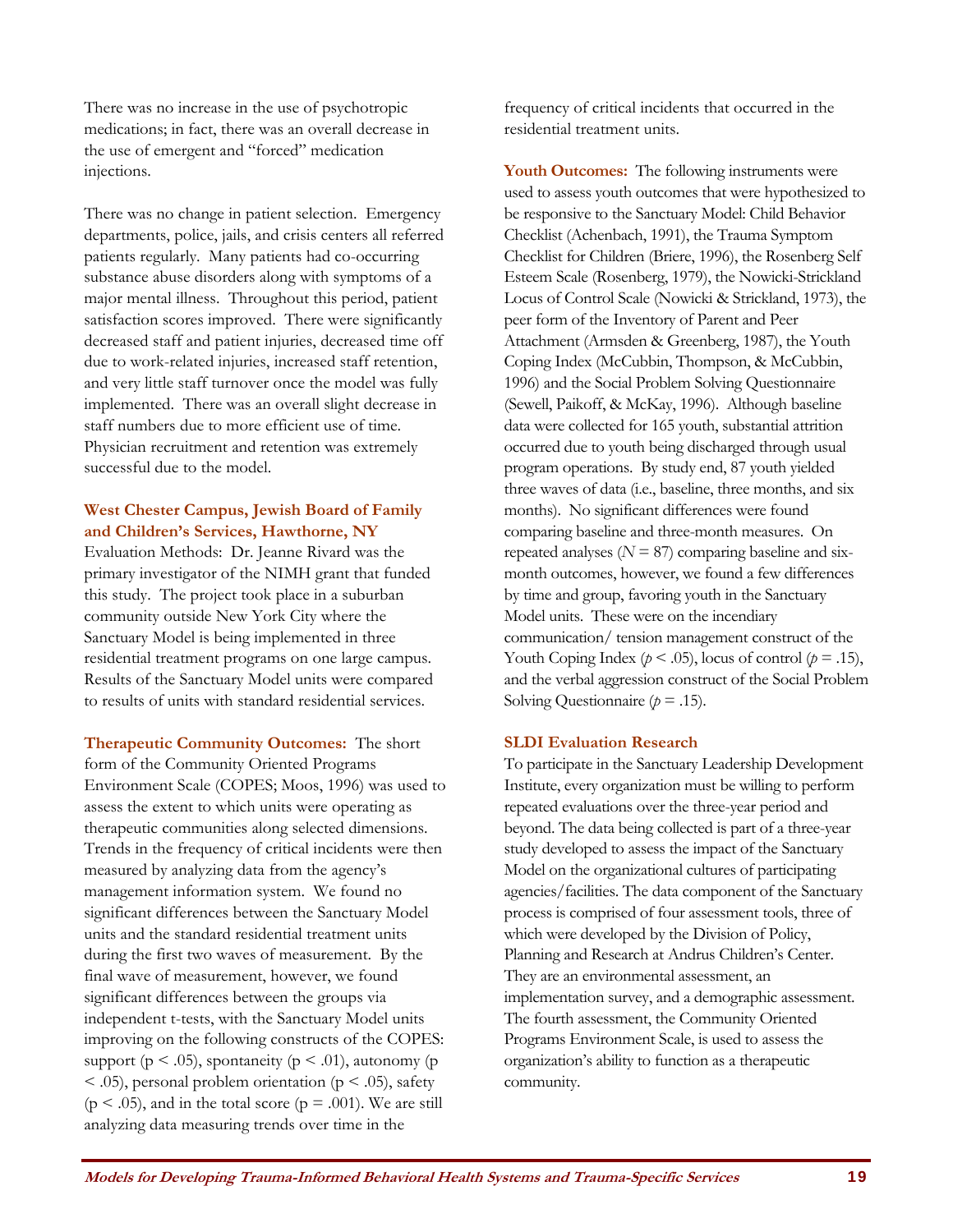What has emerged from experience with various therapeutic and social service settings is a plan, process, and method for creating trauma-sensitive, democratic, nonviolent cultures that are far better equipped to engage in the innovative treatment planning and implementation that is necessary to adequately respond to the extremely complex and deeply embedded injuries that children, adults, and families have sustained.

**Contact Information:**To obtain further information on the manual, the institute, and training and consultation services, contact: Sandra L. Bloom, M.D; CommunityWorks 215-248-5357, S13132020@msn.com

#### www.sanctuaryweb.com

For information on the Sanctuary Leadership Development Institute, contact: Sarah Yanosy, LCSW; Andrus Children's Center 914-965-3700 ext. 1117

syanosy@jdam.org www.andruschildren.org

#### **Women and Addiction: A Gender-Responsive Approach**

**Description:** Developed by Stephanie S. Covington, Ph.D., L.C.S.W., co-director of the Institute for Relational Development and the Center for Gender and Justice, *Women and Addiction: A Gender-Responsive Approach* (2007) is a manual and DVD that provides an overview of the essentials for creating traumainformed, woman-centered services. It includes a theoretical foundation and guiding principles, the current research on gender differences, a discussion of what counselors need to know and do in order to be effective, and a description of important program elements. The complete package is part of Hazelden's Clinical Innovators Series and includes a self-test for continuing education units (CEU's).

The manual presents the Women's Integrated Treatment (WIT) model which is a comprehensive approach based on theory, research, and years of clinical experience. It integrates theories of addiction, women's psychological development, and trauma. It offers program directors, counselors, clinicians, and other helping professionals a basic understanding of current knowledge, treatment philosophies, and

principles that can serve as a framework for creating services for women and increasing women's opportunities for sobriety and ongoing recovery. The principles are applicable in a variety of settings and are suitable for individual and group therapy.

In this manual, "woman-centered" and "genderresponsive" refer to the creation of an environment – through site selection, staff selection, program development, program content and materials – that reflects an understanding of the realities of women's and girls' lives and that addresses and responds to their challenges and strengths.

Included in the manual are the following topics:

- Current research on the differences between women and men;
- Relational-cultural theory;
- **Trauma theory;**
- Elements of woman-centered treatment;
- Using trauma theory in women's treatment; and
- Importance of the therapeutic environment.

**Status of Research:** One completed study of the "Women's Integrated Treatment" (WIT) model using Helping Women Recover HWR) and Beyond Trauma (BT), in a residential program for women with their children, demonstrated a decrease in depression (using Beck's Depression Inventory) and trauma symptoms (using the Trauma Symptom Checklist – 40 scale. There was a significant decrease in both depression and trauma symptoms at the completion of HWR ( $p$ <.05). There was further improvement ( $p$ <.05) when the women participated in the BT groups that followed HWR. The Women's Integrated Treatment (WIT) model is currently being further evaluated in several rigorous experimental studies funded by the National Institute on Drug Abuse. The preliminary findings show significant improvement among the women randomized to WIT compared to treatment as usual.

Covington, S. (2008). Women and addiction: A trauma-informed approach. Journal of Psychoactive Drugs, SARC Supplement 5, November 2008.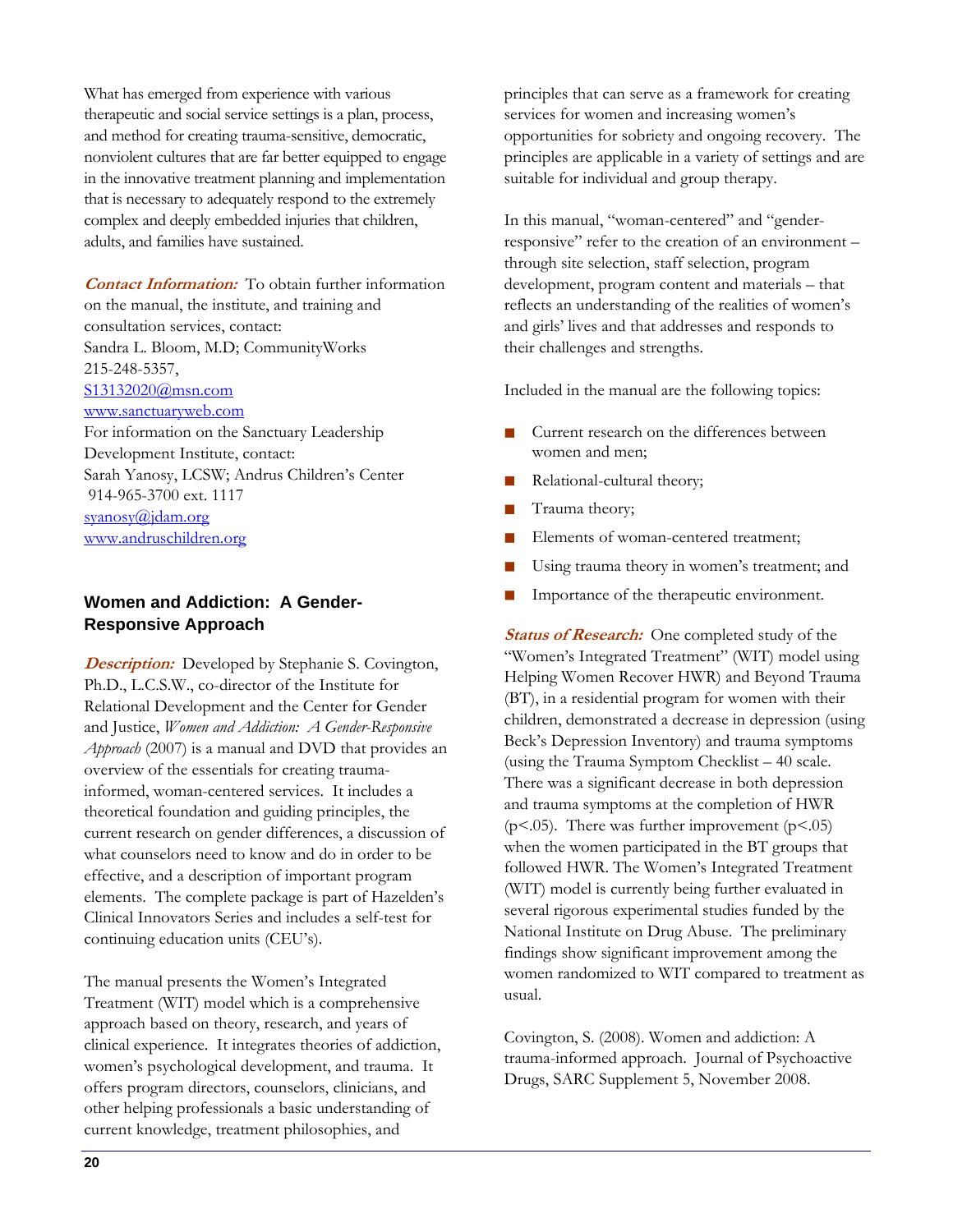**Contact Information:**To obtain the *Women and Addiction: A Gender-Responsive Approach* materials (manual, DVD, CEU test), and for additional information on training, consultation, and research: Stephanie S. Covington, Ph.D., L.C.S.W. 858-454-8528 sscird@aol.com www.stephaniecovington.com www.centerforgenderandjustice.org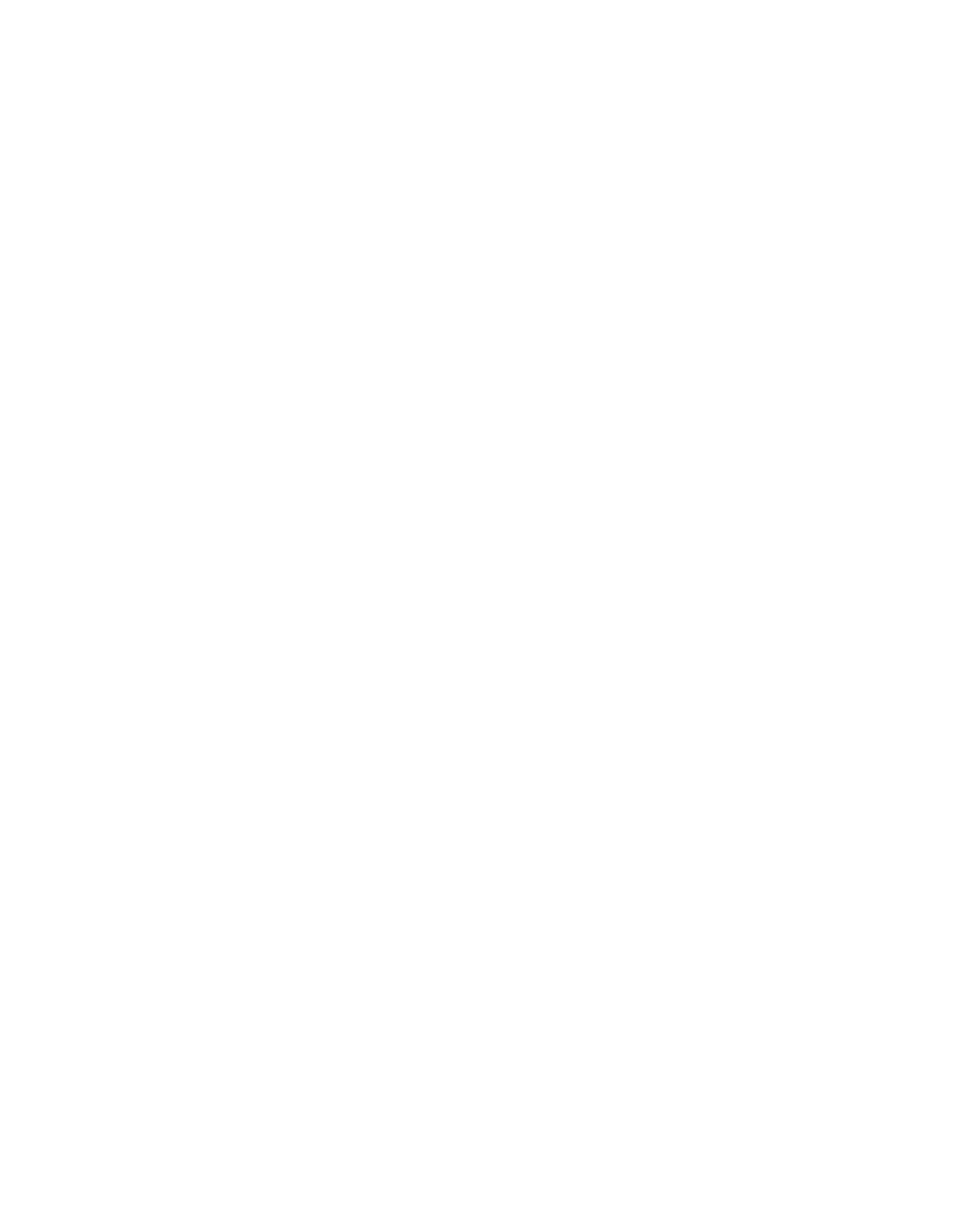# **Trauma-Informed Service Models for Adults**

| Guide to Individual Trauma-Informed Service Models for Adults           |                          |                                   |                                      |                      |
|-------------------------------------------------------------------------|--------------------------|-----------------------------------|--------------------------------------|----------------------|
| Name of Model                                                           | <b>Intended Audience</b> | <b>Type of Services</b>           | Approach                             | <b>Special Focus</b> |
| Domestic Violence Group<br>Intervention                                 | Women                    | Leader's Manual.<br>Training      | Group sessions                       | Domestic Violence    |
| Economic Success in<br>Recovery                                         | Women                    | Curriculum (English &<br>Spanish) | Group sessions                       | SA. MH               |
| <b>Trauma Informed Addictions</b><br>Group Intervention                 | Women, Men               | Leader's Manual,<br>Training      | Single-sex & Co-ed<br>Group sessions | SA. MH               |
| Trauma Issues Associated<br>with HIV Infection: A Group<br>Intervention | Women                    | Leader's Manual,<br>Training      | Group sessions                       | <b>HIV</b> Infection |

**Key:** MH – Mental Health; SA – Substance Abuse

#### **Domestic Violence Group Intervention**

**Description:** This ten-session manualized group intervention helps women who have experienced domestic violence to break the cycle of abuse. Intervention is written as a leader's manual, with a rationale, goals, questions to prompt discussion, and experiential exercises for each topic. Topics include: the relational context of domestic violence; the cycle of violence; power and control; multigenerational violence; the impact of domestic violence on children; anger; assertiveness; communication skills; and stopping the cycle.

*Status of Research:* No research to date.

**Contact Information:**To obtain a leader's manual (Domestic Violence: A 10 Session Group Treatment Intervention) and more information contact: Kate Boucek, M.S.W. 202-608-4784 kboucek@ccdc1.org www.ccdc1.org

#### **Economic Success in Recovery**

**Description:** An educational group curriculum for women in recovery developed by the Boston Consortium of Services for Families in Recovery, Boston Public Health Commission and Institute on Urban Health Research at Northeastern University. Economic Success in Recovery: An educational group currículo for women in recovery (English) and Exito Con Mi Dinero y Mi Recuperacion: Un curriculo educativo y grupal para mujeres en recuperacion. (Spanish). The curriculum (Spanish and English) is for women with histories of trauma, mental illness, and substance abuse. This group model focuses on the options in planning for the future and financial success. Within a trauma-informed context, the women explore their strengths, skills, job and educational opportunities, decision-making, and understanding of their past and present experiences with money.

**Status of Research:** The Economic Success in Recovery was part of the intervention package offered to women participating in the Women, Co-Occurring Disorders and Violence Study in the Boston site. The study used a non-randomized comparison group design with comparison agencies providing services as usual and intervention sites providing the trauma integrated model. Analyses to date have focused on the overall differences in outcomes among intervention participants who received the 'package' of services and comparison group participants who received services as usual rather than on the specific outcomes related to exposure to this particular component of the intervention treatment 'package.' Four published papers present findings showing race/ethnic differences in clinical profiles and services needs and that women in the intervention stay in treatment longer and at follow-up have lower sexual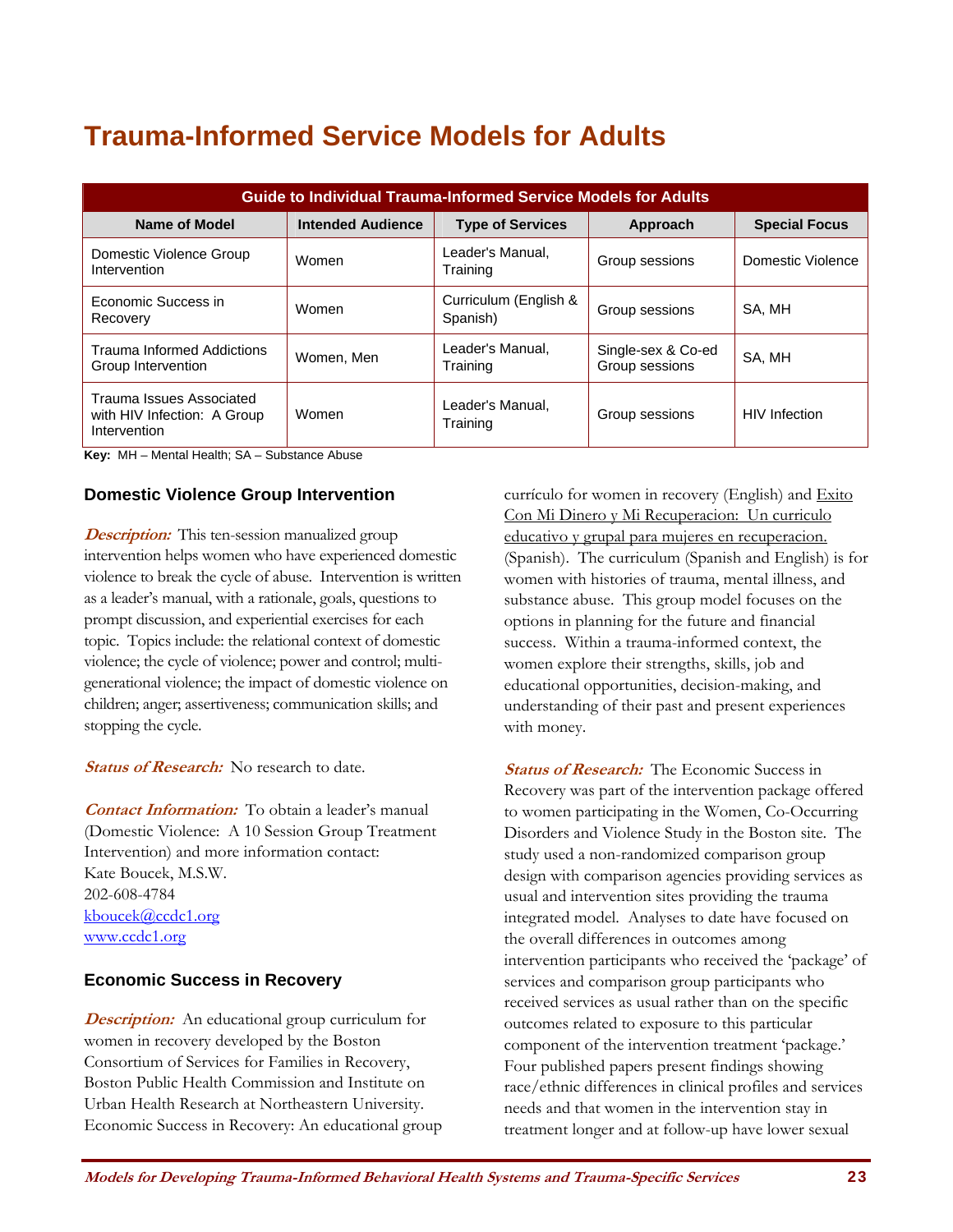HIV risk behaviors, and lower rates of drug use and mental health and trauma symptoms than those in the comparison condition. (Amaro, Gampbel, Larson, Lopez, Richardson, Savage, & Wagner, 2005; Amaro, Larson, Zhang, Acevedo, & Matsumoto, 2007; Amaro, Chernoff, Brown, Arévalo, & Gatz, 2007; Amaro, Dai, Arévalo, Acevedo, Matsumoto and Nieves, 2007).

Amaro, H., Gampbel, J., Larson, M.J., Lopez, L., Richardson, R., Savage, A., & Wagner, D. (2005). Racial/Ethnic Differences in Social Vulnerability among Women with Co-occurring Mental Health and Substance Abuse Disorders: Implications for Treatment Services. *Journal of Community Psychology,*  33(4), 495-511*.* 

Amaro, H., Larson, M. J., Zhang, A., Acevedo, D., Dai, J., & Matsumoto, A. (2007). Effects of trauma intervention on HIV sexual risk behaviors among women with co-occurring disorders in substance abuse treatment. *Journal of Community Psychology*, 35(7), 895- 908.

Amaro, H., Chernoff, M., Brown, V., Arévalo, S., & Gatz, M. (2007). Does integrated trauma-informed substance abuse treatment increase treatment retention? *Journal of Community Psychology,* 35(7), 845- 862.

Amaro, H., Dai, J., Arévalo, S., Acevedo, A., Matsumoto, A., & Nieves, R. (2007). Effects of integrated trauma treatment on outcomes in a racially/ethnically diverse sample of women in urban community-based substance abuse treatment. *Journal of Urban Health*, 84(4), 508-522.

Amaro, H, and Nieves, RL. (2004). Economic Success in Recovery: An educational group curriculum for women in recovery. Boston Consortium of Services for Families in Recovery, Public Health Commission, Boston, MA.

**Contact Information:**To obtain curriculum and additional information, contact: Dr. Hortensia Amaro h.amaro@neu.edu or Rita Nieves, R.N., M.P.H. Rita\_Nieves@bphc.org

#### **Trauma Informed Addictions Group Intervention**

**Description:** This is a 20-session (75 minutes per), psycho-educational group intervention designed to address substance abuse issues within a traumainformed perspective with survivors in the active treatment phase of recovery from substance addiction. Intervention used with all male, all female, or co-ed group membership. The group is aimed at helping survivors understand the connections between family history and addiction, substance use, and violence; the role of behavioral and emotional triggers in patterns of substance use; the emotional, interpersonal, and behavioral consequences of abuse; and revictimization patterns. The final several topics are focused on empowerment, rebuilding relationships, achieving balance, and envisioning a dream for the future. The leader's manual, *Trauma-Informed Addictions Treatment: A 20-Session Psycho-Educational Group Intervention Designed to Address Substance Abuse Issues Within a Trauma-Informed Perspective,* is written with a rationale, goals, questions and exercises to facilitate discussion and exploration for each session topic.

**Status of Research:**No research to date.

**Contact Information:**To obtain the leader's manual, materials, and more information contact: Kate Boucek, M.S.W. 202-608-4784 kboucek@ccdc1.org www.ccdc1.org

#### **Trauma Issues Associated with HIV Infection: A Group Intervention**

**Description:** This is an 11-session group intervention designed for women trauma survivors who have also been diagnosed with HIV infection. Intervention is written as a leader's manual, with a rationale, goals, questions to prompt discussion, and experiential exercises for each topic. The group helps HIV positive individuals view the infection itself as an additional trauma. Issues to be discussed include disclosure and stigma; hopelessness and fear; dealing with the system; creating collaborative relationships; sexuality and future relationships; and acceptance and spirituality. Members have a chance to explore how their trauma histories might be affecting their

.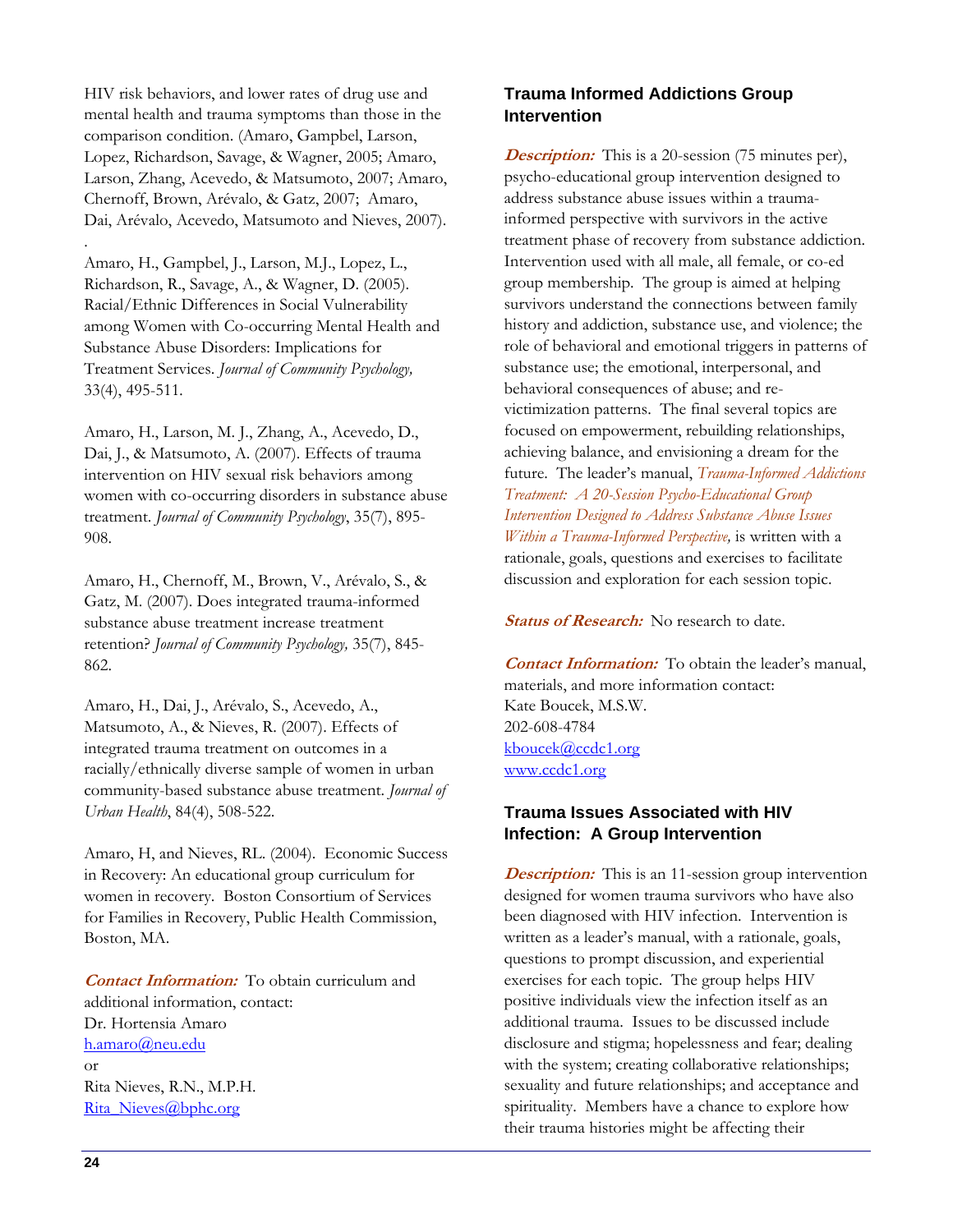management of the HIV infection and to design healthy approaches for dealing with the illness.

Status of Research: No research to date.

**Contact Information:** To obtain the manual, *Trauma Issues Associated with HIV Infection: An 11-Session Group Treatment Intervention*, and more information contact: Kate Boucek, M.S.W. 202-608-4784 kboucek@ccdc1.org www.ccdc1.org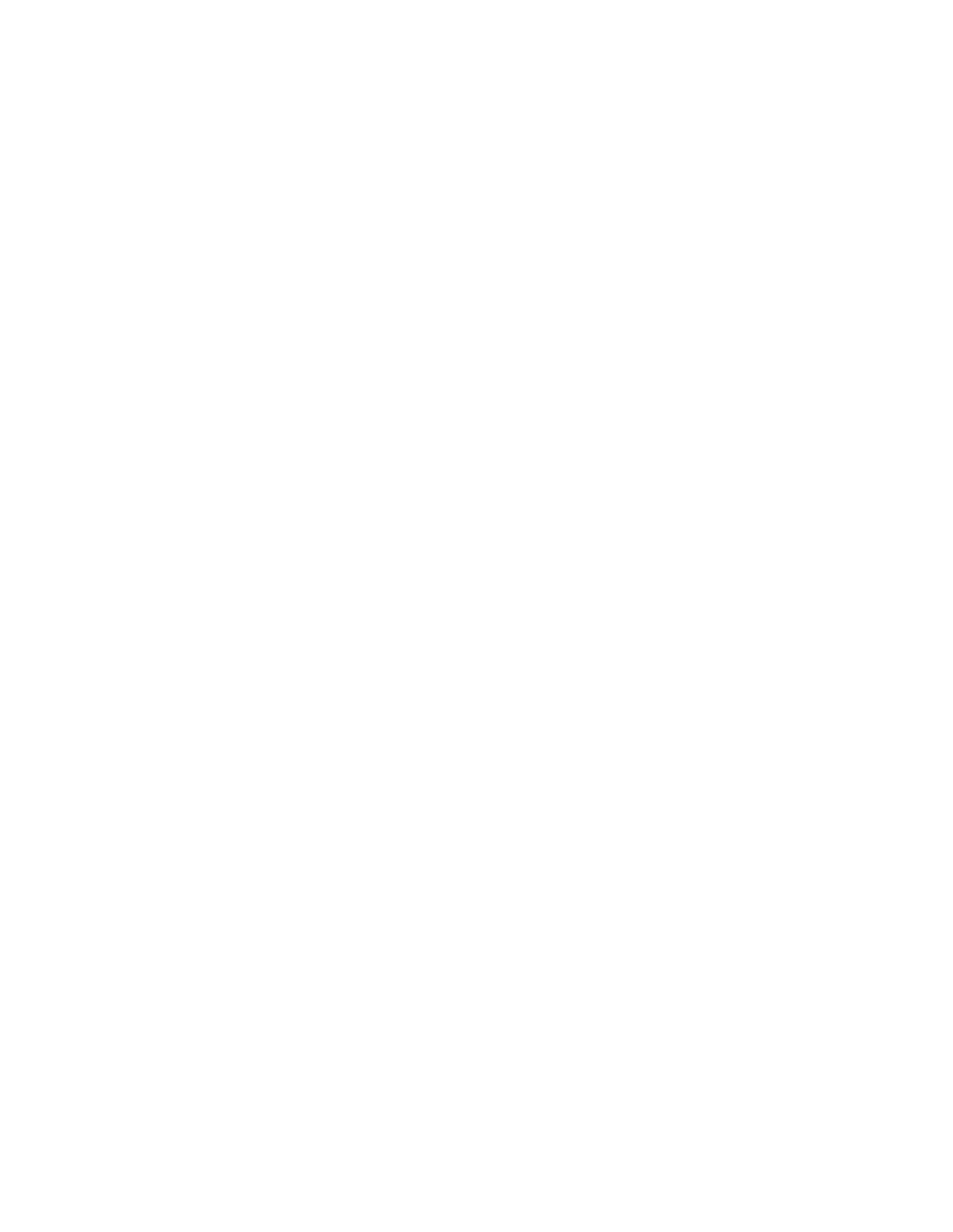# **Trauma-Specific Service Models for Adults**

| <b>Guide to Trauma-Specific Service Models for Adults</b>                                                                                       |                                                                                           |                                                                                                  |                                                                                                                                         |                                                      |
|-------------------------------------------------------------------------------------------------------------------------------------------------|-------------------------------------------------------------------------------------------|--------------------------------------------------------------------------------------------------|-----------------------------------------------------------------------------------------------------------------------------------------|------------------------------------------------------|
| <b>Name of Model</b>                                                                                                                            | <b>Intended Audience</b>                                                                  | <b>Type of Services</b>                                                                          | <b>Intended Setting</b>                                                                                                                 | Approach                                             |
| <b>Addictions and Trauma</b><br>Recovery Integration Model<br>(ATRIUM)                                                                          | Women, Men, SA,<br>Self-injury, SMI                                                       | Manual/Curriculum<br>(English & Spanish), TA,<br>Training                                        | SA & MH treatment settings                                                                                                              | Single-sex group<br>sessions; Individual<br>sessions |
| The Associative Skills Model:<br>Taking Charge of Change; The<br>Trouble with Feelings; and<br><b>Boundaries, Precious</b><br><b>Boundaries</b> | Direct service<br>providers, Highly<br>degreed<br>professionals, Women<br>& Men consumers | Manual/Curriculum, DVD,<br>Training                                                              | Corporate environments,<br>Faith communities,<br>Communities of persons<br>with life changing diseases<br>and persons with disabilities |                                                      |
| Beyond Trauma: A Healing<br>Journey for Women                                                                                                   | Women, SA, Group<br>facilitators                                                          | Curriculum, Consultation,<br>DVD/video, Facilitator<br>manual, Participant<br>workbook, Training | Corrections, Outpatient,<br>Residential settings                                                                                        | Group sessions                                       |
| Cognitive-Behavioral<br><b>Treatment for PTSD Among</b><br>People with Severe Mental<br><b>Illness</b>                                          | Women, Men, SMI                                                                           | Manual                                                                                           | Public-sector MH clinics                                                                                                                | Group & individual<br>sessions                       |
| Eye Movement Desensitization<br>and Reprocessing (EMDR)                                                                                         | <b>Certified MH</b><br>professionals                                                      | Book, Manual, Training                                                                           | MH agencies                                                                                                                             |                                                      |
| Growing Beyond Survival: A<br>Self Help Toolkit for Managing<br><b>Traumatic Stress</b>                                                         | Women, Men                                                                                | Workbook w/ tools,<br>Training                                                                   | MH, Corrections, DV                                                                                                                     | Group sessions;<br>individual sessions,<br>Self-help |
| <b>Helping Women Recover</b><br>(HWR): A Program for<br><b>Treating Addiction</b>                                                               | Women, SA, MH                                                                             | Manual, Book (in<br>progress)                                                                    | Outpatient, inpatient &<br>residential SA treatment<br>programs, Corrections,<br>Domestic violence shelters,<br>MH clinics              | Group or individual<br>sessions                      |
| Individual Cognitive-Behavioral<br>Treatment for PTSD in People<br>with Severe Mental Illness                                                   | Women, Men, SMI                                                                           | Manual, Book (in<br>progress)                                                                    |                                                                                                                                         | Individual sessions                                  |
| Integrated Substance Abuse,<br>Mental Health and Trauma<br>Treatment with women: A case<br>study workbook for staff<br>training                 | Women                                                                                     | Curriculum                                                                                       | MH & SA Treatment                                                                                                                       |                                                      |
| <b>Managing Traumatic Stress</b><br>Through Art: Drawing from the<br>Center                                                                     | Women, Men                                                                                | Workbook w/tools,<br>Training                                                                    | Any setting                                                                                                                             | Group or individual<br>sessions                      |
| Prolonged Exposure (PE)<br>Therapy                                                                                                              | Women, Men                                                                                | Training, PE Therapist<br>guide                                                                  | Community MH outpatient<br>clinics, Inpatient units,<br>Private Practice, Rape<br>counseling centers,<br>Veterans' centers              | Individual sessions                                  |
| The PTSD Psychoeducation<br>Program for People with<br>Severe Mental Illness                                                                    | Women, Men, SMI                                                                           | Video                                                                                            |                                                                                                                                         | Group or individual<br>sessions                      |
| Restoring Hope and Trust: An<br><b>Illustrated Guide to Mastering</b><br>Trauma                                                                 | Women, Men                                                                                | <b>Educational Curriculum</b>                                                                    | Any setting                                                                                                                             | Group sessions                                       |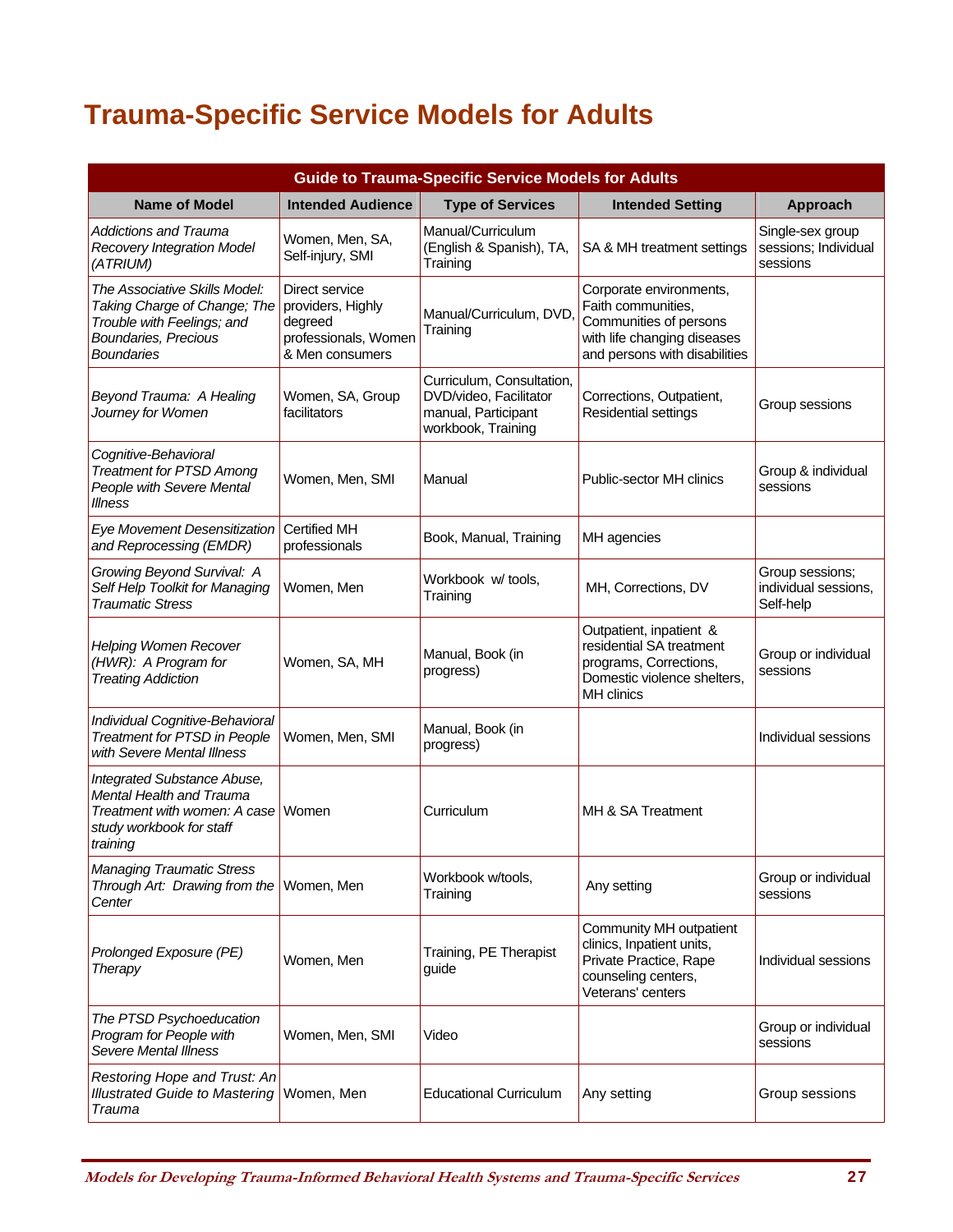| <b>Guide to Trauma-Specific Service Models for Adults</b>                                                                                                          |                                                                                                |                                                                                                                                                                                           |                                                                                                                                                                                    |                                         |
|--------------------------------------------------------------------------------------------------------------------------------------------------------------------|------------------------------------------------------------------------------------------------|-------------------------------------------------------------------------------------------------------------------------------------------------------------------------------------------|------------------------------------------------------------------------------------------------------------------------------------------------------------------------------------|-----------------------------------------|
| <b>Name of Model</b>                                                                                                                                               | <b>Intended Audience</b>                                                                       | <b>Type of Services</b>                                                                                                                                                                   | <b>Intended Setting</b>                                                                                                                                                            | Approach                                |
| Seeking Safety                                                                                                                                                     | Women, Men,<br>adolescent, any<br>clinician; broad range<br>of clients                         | Manual (English,<br>Spanish, French,<br>German, Swedish),<br>Video training series,<br>card deck, poster; onsite<br>training/consultation,<br>research. Website:<br>www.seekingsafety.org | Any clinical setting (e.g.,<br>outpatient, inpatient,<br>residential, homeless,<br>VA/military, criminal<br>justice, domestic violence,<br>private practice, MH, SA,<br><b>SMI</b> | Group or individual<br>sessions         |
| Spirituality and Recovery<br>Curriculum                                                                                                                            | Women, SA                                                                                      | Manual/Curriculum,<br>Training, Consultation                                                                                                                                              |                                                                                                                                                                                    | Groups sessions                         |
| Spirituality in Trauma<br>Recovery Group                                                                                                                           | Women, Men                                                                                     | Manual, Training                                                                                                                                                                          | Outpatient, inpatient and<br>residential settings                                                                                                                                  | Group sessions                          |
| Symptom-Specific Group<br>Therapy (SSGT) for Complex<br><b>Post Traumatic Stress</b><br>Disorder (CPTSD)                                                           | Women, Men, SMI                                                                                | Manuals available at<br>www.Lulu.com                                                                                                                                                      |                                                                                                                                                                                    | Single-sex group<br>sessions            |
| Trauma Affect Regulation:<br>Guide for Education and<br>Treatment (TARGET©©)                                                                                       | Women, Men, Family<br>members                                                                  | Manuals, Training, QA,<br>Fidelity                                                                                                                                                        | MH & SA settings,<br>Corrections, Health Care                                                                                                                                      | Group or individual<br>sessions         |
| Trauma, Addictions, Mental<br>health And Recovery<br>(TAMAR) Trauma Treatment<br>Group Model                                                                       | Women, Men                                                                                     | Manual, TA, Training                                                                                                                                                                      | Communities, Corrections,<br>State psychiatric hospitals                                                                                                                           | Group sessions                          |
| Trauma Recovery and<br><b>Empowerment Model (TREM)</b>                                                                                                             | Women, MH, SA                                                                                  | Consultation, Manual,<br>Self-help workbook,<br>Training, Video, Website:<br>www.ccdc1.org                                                                                                | Residential & non-residential<br>SA & MH programs,<br>Corrections, Homelessness,<br>and Domestic Violence<br>programs                                                              | Group sessions                          |
| Trauma Recovery and<br><b>Empowerment Profile (TREP)</b><br>and Menu of Strategies for<br>Improving a Woman's<br>Trauma Recovery and<br><b>Empowerment Profile</b> | Clinicians, Women &<br>Men consumers                                                           | Manual/Instrument,<br>Training                                                                                                                                                            | Residential & non-<br>residential SA & MH<br>programs, Corrections,<br>Homelessness, and<br>Domestic Violence<br>programs                                                          | Individual sessions                     |
| The Trauma Recovery<br>Group: Group Cognitive-<br><b>Behavioral Treatment for</b><br>PTSD in People with Severe<br><b>Mental Illness</b>                           | Women, Men, SMI                                                                                | Manual (in progress)                                                                                                                                                                      |                                                                                                                                                                                    | Group sessions                          |
| Trauma Resiliency Model<br>(TRM)                                                                                                                                   | Direct service<br>providers, Community<br>advocates,<br>Supervisory staff, First<br>responders | TRM training trauma<br>presentations,<br>Curriculum, Tx.model<br>for adults & children                                                                                                    | Provider settings,<br>conferences, field-work<br>during disasters                                                                                                                  | Individual or group<br>sessions         |
| Trauma Safety Drop-In<br>Group: A Clinical Model of<br>Group Treatment for<br>Survivors of Trauma                                                                  | Women, Men                                                                                     | Drop-in Group, Manual                                                                                                                                                                     |                                                                                                                                                                                    | Group sessions                          |
| <b>TRIAD Women's Group</b><br>Model                                                                                                                                | Women, SA, MH                                                                                  | Manual, Consultation,<br>Training                                                                                                                                                         | Corrections, Outpatient &<br>residential community MH<br>centers, SA treatment<br>facilities                                                                                       | Group sessions                          |
| A Woman's Path to Recovery<br>(Based on A Woman's                                                                                                                  | Female adult &                                                                                 | Book, Training, Lectures,<br>Demonstrations,                                                                                                                                              | In-patient, Outpatient,                                                                                                                                                            | Group sessions,<br>Clinician Led, Self- |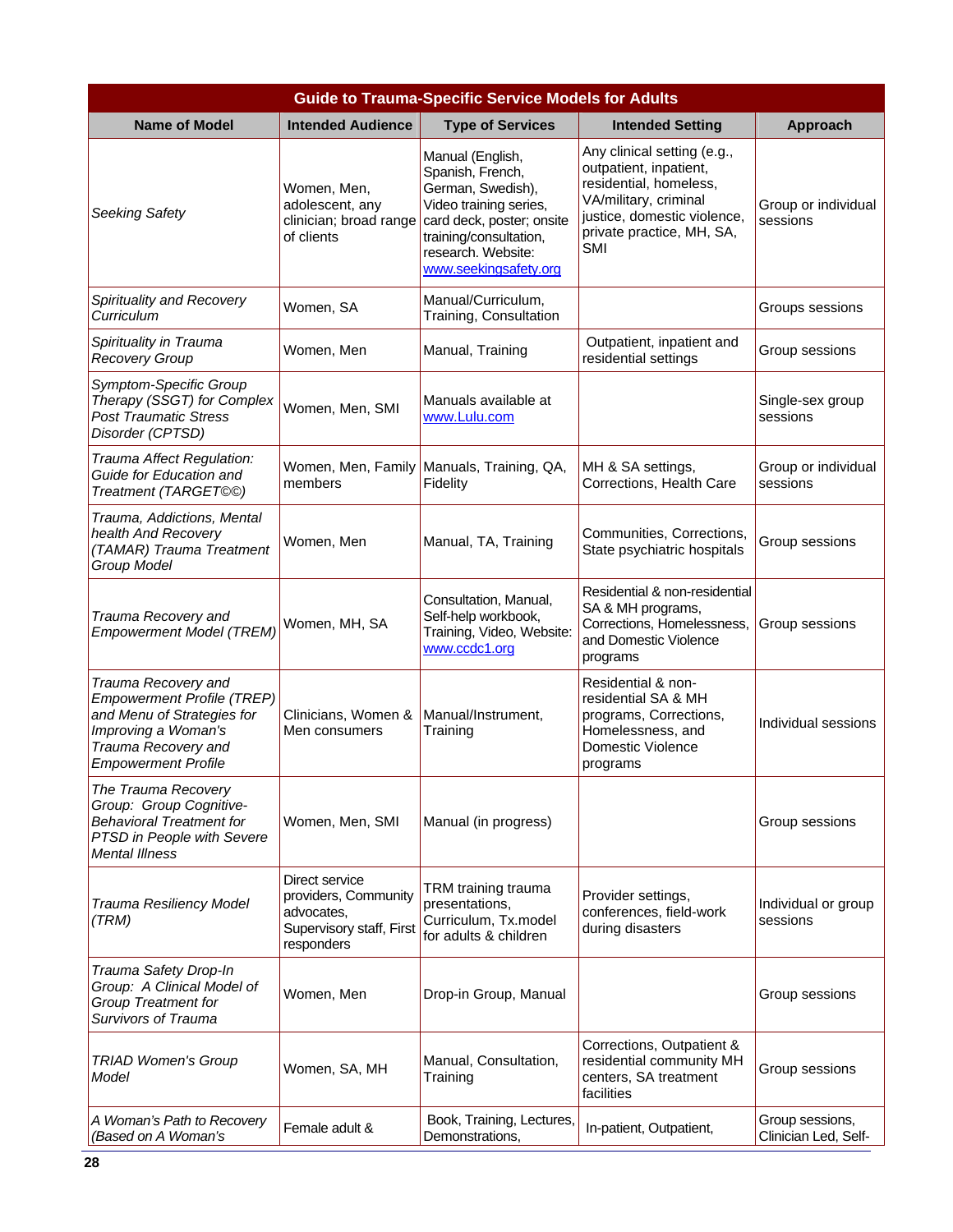| <b>Guide to Trauma-Specific Service Models for Adults</b> |                          |                               |                              |             |
|-----------------------------------------------------------|--------------------------|-------------------------------|------------------------------|-------------|
| Name of Model                                             | <b>Intended Audience</b> | <b>Type of Services</b>       | <b>Intended Setting</b>      | Approach    |
| Addiction Workbook)                                       | adolescents, SA          | <b>Experiential exercises</b> | Clinical settings, Self-help | <b>help</b> |

 **Key:** MH – Mental Health; SMI – Severe Mental Illness; SA – Substance Abuse; PE – Prolonged Exposure; TA – Technical Assistance

#### **Addictions and Trauma Recovery Integration Model (ATRIUM)**

**Description:**Developed by Dusty Miller, Ed.D., and Laurie Guidry, Psy.D., ATRIUM is a manualized, sequentially organized, 12-week curriculum designed for people who are survivors of sexual and physical abuse, those with substance abuse and other addictive behaviors, those who are actively engaged in harmful relationships, who self-injure, have serious psychiatric diagnoses, and for those who enact violence and abuse against others.

ATRIUM is designed to work as a peer-led (as well as professionally led) group model and can be used for individuals working with therapists or counselors, or in group or peer support settings. ATRIUM is implemented within substance abuse and mental health treatment settings as well as in peer group environments. The model has primarily been used with single-sex groups.

Informed by Miller's personal knowledge of the mental health system and addiction recovery, and based on the premise that trauma impacts survivors on the physical, mental, and spiritual levels, ATRIUM is designed to intervene at all three levels. Integrating cognitivebehavioral and relational treatment, ATRIUM blends psycho-educational, process, and expressive activities. The curriculum provides information on the body's response to addiction and traumatic stress as well as the impact of trauma and addiction on the mind and spirit. Information is also included on anxiety, sexuality, selfharm, depression, anger, physical complaints and

ailments, sleep difficulties, relationship challenges, and spiritual disconnection. New ways are also presented for thinking about self-care, self-soothing (relaxation response, mindfulness training), and self-expression.

The ATRIUM manual, *Addictions and Trauma Recovery: Healing the Body, Mind and Spirit*, may be used in conjunction with 12-step or other addiction treatment programs, as a supplement to trauma-focused psychotherapy, or as an independent model for healing. Each treatment component includes explanations and interventions to be used collaboratively by professionals and consumers in groups or individual treatment. Handouts allow consumers to work on coping skills between sessions.

**Status of Research:** ATRIUM was selected as one site of the 9-site SAMHSA Women, Violence and Cooccurring Disorders study. Results of that cross-site study show positive effects for trauma treatment and indicate that participation in integrated counseling that addresses treatment issues related to trauma, mental health, and substance seems to be the key ingredient in achieving better outcomes.

**Contact Information:**To obtain the manual, and for information on training and technical assistance (in English and Spanish), contact: Dusty Miller 413-584-8404, 413 203 1432 (h&w) or (413) 313 6317 (c) dustymi@aol.com www.dustymiller.org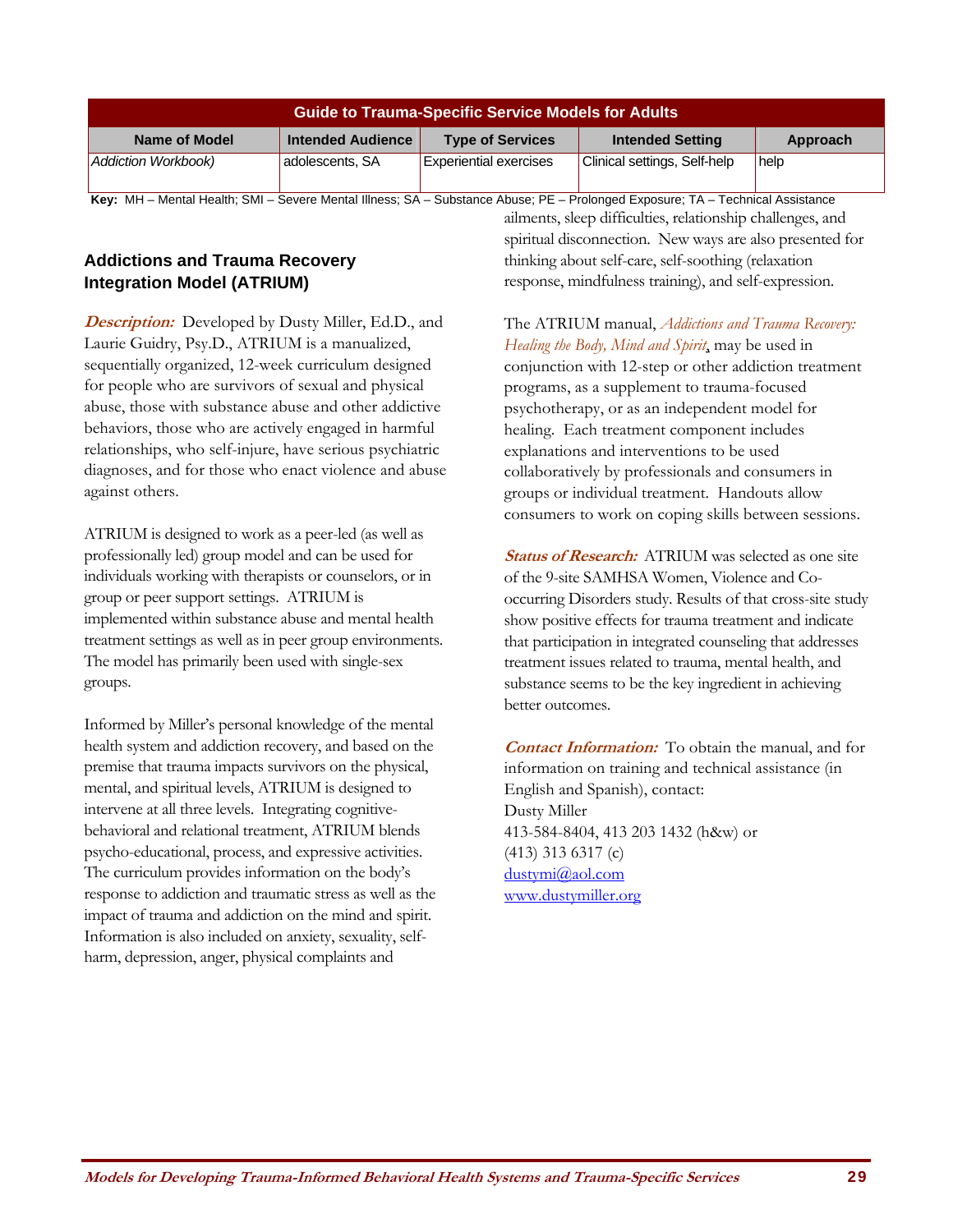#### **The Associative Skills Model: Taking Charge of Change; The Trouble with Feelings; and Boundaries, Precious Boundaries**

**Description:**This three-module model, which can be taught on a flexible time and content-specific basis, teaches a basic trauma informed cognitive framework with accompanying skills. The premise is that the developmental disruptions of childhood trauma often prevent the development of a coherent frame of reference for three major areas impacted by trauma: the ability to cope with change in constructive ways; to identify, respond to and modulate affect, and the ability to identify, explore, set and change basic boundaries. Each module can be presented in a four-hour or one day format. An overview of all three, without skill development, is available as a one day program.

Audiences for this model range from direct services workers to highly degreed professionals as well as survivors of trauma. Greatest effect is achieved when providers as well as survivors both employ the elements of the model.

Delivery is a combination of lecture, experiential activity, and as appropriate role play. Adult learning principles and practices are integral in the delivery of this model, which is guided by module-specific manuals. Contexted versions for specific settings are available as customizations. Adaptations have been presented in the corporate environment, in faith communities, to persons with life changing diseases and in the community of persons with disabilities, and a video/DVD lecture only version has been available.

Taking Charge of Change addresses the issue of coping with and making change as fundamental to recovery from traumatic experiences. It teaches a set of constructs that, like algorithms, create a common framework for developing self-regulation that leads to increased self-determination and more effective coping skills. This module is a prerequisite to the modules on affect and boundaries.

Objectives for this module are:

- $\blacksquare$  Identifying the feelings of change
- Differentiating between reactions and responses to the feelings of change
- Recognizing why people often focus on failure over success when faced with change
- Using the awareness of the benefits of failure and success to redirect the self
- Converting self-discipline, often abusive, to "disciplining" the self in the service of change

**The Trouble with Feelings** builds on the change module in response to the role of feelings in change. Often survivors of childhood trauma have exceptionally limited vocabularies for affect, and without a construct for how feelings develop, names for different feelings, and even placement of feelings along a continuum, management and modulation of affect is even more difficult.

This module in the Associative Skills series supports increased effectiveness of the therapeutic work required around affect regulation through addressing these objectives:

- **How children develop their knowledge and** experience of affect (at a general level)
- **Describing situations in which affect becomes** problematic and why
- Defining the concept of a continuum and its role in affects
- Recognizing the three basic feelings of pleasure, fear, and anger
- I Identifying and placing gradations of these three feelings on a continuum
- Determining healthy expressions of each
- Practicing modulation skills

**Boundaries, Precious Boundaries** is the final module in the Associative Skills Series, and like the module on feelings, seeks to remediate knowledge and experience often simply missing for those who experience childhood trauma. By focusing on how boundaries are developed, types of boundaries people have, how those boundaries are identified and expressed, how to change boundaries (and what to expect when this occurs), trauma survivors and skilled helpers have a common knowledge set from which to operate.

This series was developed by professional educator and trauma survivor Elizabeth Power, M.Ed., whose work in self-determination and recovery includes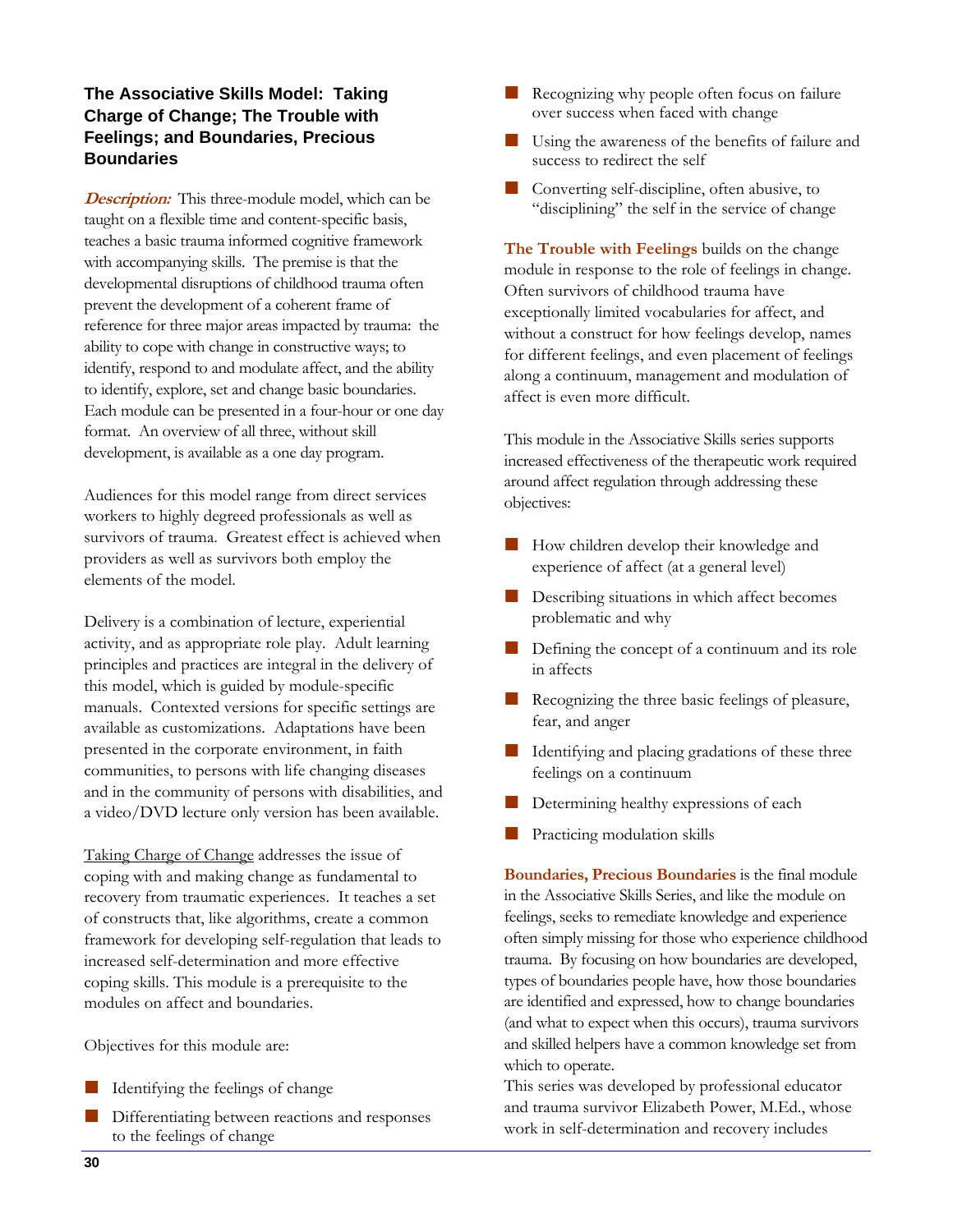materials for persons with dissociative disorders, adapting to disabilities, and coping with change. Her work along the spectrum of association and dissociation has been used in multiple contexts from the corporate to the clinical since the 1990s.

**Status of research:** None conducted. Program reviews, and user comments, are highly positive.

**Contact Information:**To learn more or schedule this training event, contact Esther Giller , Sidran Institute 410-825-8888 extension 207 esther.giller@sidran.org.

### **Beyond Trauma: A Healing Journey for Women**

**Description:**Developed by Stephanie S. Covington, Ph.D., L.C.S.W., co-director of the Institute for Relational Development and the Center for Gender and Justice, *Beyond Trauma: A Healing Journey for Women* (Covington, 2003) is a manualized curriculum for women's treatment based on theory, research, and clinical practice. While the materials are traumaspecific, the connection between trauma and substance abuse is recognized and integrated throughout the curriculum. The program is designed for use in outpatient, residential, and criminal justice settings. *Beyond Trauma* has a psycho-educational component that teaches women what trauma is, its process, and its impact on both the inner self (thoughts, feelings, beliefs, values) and the outer self (behavior and relationships, including parenting). The major emphasis is on coping skills with specific exercises for developing emotional wellness. The curriculum includes a facilitator manual, participant workbook, and three instructional videos or DVD's (two for facilitators, one for clients).

The facilitator's manual has two parts. The first part gives group leaders background information about trauma. Having a basic understanding of the depth and complexity of the issues helps the facilitator work more effectively with the group. The second part of the manual includes session outlines that are like lesson plans. There are 11 sessions total in the 3 modules: a) Violence, Abuse, & Trauma; b) Impact of Trauma; and c) Healing from Trauma.

The women in the group will go through a process of understanding what has happened to them by learning what abuse is and how wide spread it is in women's lives; exploring how abuse and trauma have impacted them; focusing on safety and learning coping mechanisms, including exercises to help them feel grounded and safe; and learning strategies for symptom reduction.

*Beyond Trauma* promotes a strength-based approach that seeks to empower women and increase their sense of self. The exercises are designed to give them a corrective experience of connecting with others in a safe environment. In using this model, the facilitator helps the women in the group to see the strengths they have and to increase the skills they need. The curriculum also focuses on emotional development. Dealing with the expression and containment of feelings (fear, loss, grief, anger, shame) is a critical part of trauma work. The program uses cognitive-behavioral techniques (CBT), expressive arts, and is based on the principles of relational therapy. *Beyond Trauma* can also be used with *Helping Women Recover: A Program for Treating Addiction* (see description) to extend and deepen the trauma work introduced in *Helping Women Recover.*

**Status of Research:** *Beyond Trauma* is in the process of being evaluated at several sites. There is also a completed study funded by the California Endowment. The site for this study was a residential substance-abuse program for women and children. Pre- and post-tests were used with 50 women to evaluate the following domains: relapse, mental health symptoms related to trauma (anxiety, depression, PTSD), and family functioning (parenting skills and reunification). Results show a decrease in depression, as well as a decrease in other trauma-related symptoms.

### **Trauma-informed Services for Women in**

**Treatment**(completed) (5/1/04- 10/30/06) Funded by the California Endowment. Contact for data: Sandy Keaton at SANDAG ske@sandag.org and Cynthia Burke at SANDAG cbu@sandag.org **Gender-Responsive Treatment for Women in Prison**(ongoing)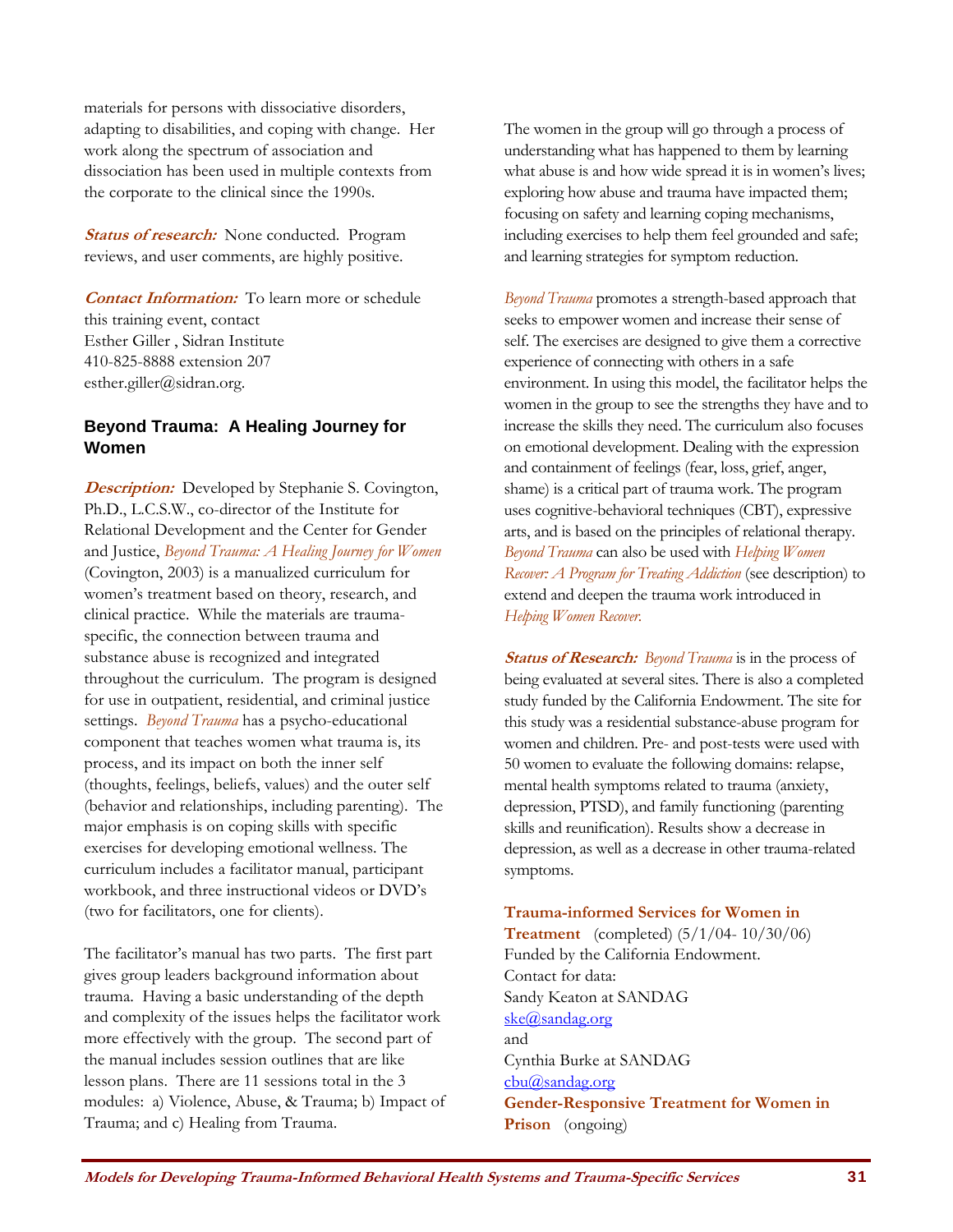Two year experimental pilot study funded by NIH IR21DA 18699-01A1 (August 20, 2005-June 30, 2007). A random assignment of women in a prison TC to treatment as usual or enhanced gender-responsive treatment. Treatment being enhanced by *Beyond Trauma* as well as *Helping Women Recover* and other materials developed by Dr. Covington. Contact person: Nena Messina, Ph.D. at UCLA at nmessina@ucla.edu

**Enhancing Substance Abuse Treatment and HIV** 

**Prevention for Women Offenders** (ongoing) Funded by NIDA 1R01DA22149-01. (September 1, 2006 – August 31, 2009). This 3-year study is examining Mental Health Systems, Inc. (MHS) Readiness and Capacity for Practice Improvement as it incorporates women-focused treatment into four MHS program sites currently serving female drug court participants. An experimental component will determine the effectiveness of a women-focused (WF) treatment program based on HWR, BT and other Covington materials compared to standard mixed-gender (MG) outpatient treatment to promote positive behaviors among 150 women offenders (e.g., HIV risk reduction and substance abuse, and increased psychological functioning). Contact person: Nena Messina, Ph.D. at UCLA at nmessina@ucla.edu

**Contact Information:** To obtain the *Beyond Trauma* program curriculum (facilitator's manual, participant's workbook, instructional videos or DVD's) and for additional information on training, consultation, and research, contact Stephanie S. Covington, Ph.D., L.C.S.W., 858-454-8528 sscird@aol.com www.stephaniecovington.com www.centerforgenderandjustice.org .

## **Cognitive-Behavioral Treatment for PTSD Among People with Severe Mental Illness**

**Description:**Developed by B. Christopher Frueh, Ph.D. and colleagues, this is a manualized, multicomponent cognitive-behavioral treatment model appropriate for chronic and severe PTSD among people with serious mental illness who are treated in public-sector mental health clinics. All components are designed for administration in a group format with the exception of Exposure Therapy, which takes place in 8 individual therapy sessions. Group work takes place in 14 (90-minute) sessions. This treatment model should serve as an intervention guide to be administered with flexibility. The exact sequencing, implementation, and dose of components may vary across settings and among clients, but clinicians and investigators may use this model as a starting point for developing, delivering, and evaluating treatment with this population.

The model includes a comprehensive treatment designed specifically to target various aspects of the clinical syndrome associated with PTSD in persons with SMI, particularly emotional and physiological reactivity to traumatic cues, intrusive symptoms and avoidance behavior, impaired interpersonal skills and emotion modulation (e.g., anger control), and reduced range of enjoyable social activities. It incorporates the PTSD psychosocial treatment approach with the most empirical support (exposure therapy) with a social skills and anxiety management training component that has been shown to work for other clinical populations.

The model consists of three phases: education/motivation/anxiety management skills; exposure; and coping/social skills. The major components of the model are: Education; Anxiety Management Skills Training; Social Skills Training; Social Environment Awareness; Social Skills Enhancement; Anger Management; Trauma Issues Management; Exposure Therapy; "Homework" Assignments; Long-term Follow-up Care.

For further information refer to *Cognitive-Behavioral Treatment for PTSD among People with Severe Mental Illness: A Proposed Treatment Model* (Frueh et al., 2004).

**Status of Research:** The project was funded by a three-year NIMH treatment development grant. Data show that staff at community mental health centers are reluctant to engage in trauma-focused therapy themselves, but agree that people with SMI have high rates of trauma, need PTSD treatments, and that cognitive-behavioral interventions are likely to be efficacious if delivered with sensitivity and skill (Frueh et al., 2006). In an open trial design evaluation of the treatment program, adults ( $n = 20$ ) with PTSD and either schizophrenia or schizoaffective disorder were treated via an 11-week cognitive-behavioral intervention for PTSD (Frueh et al., 2008). Results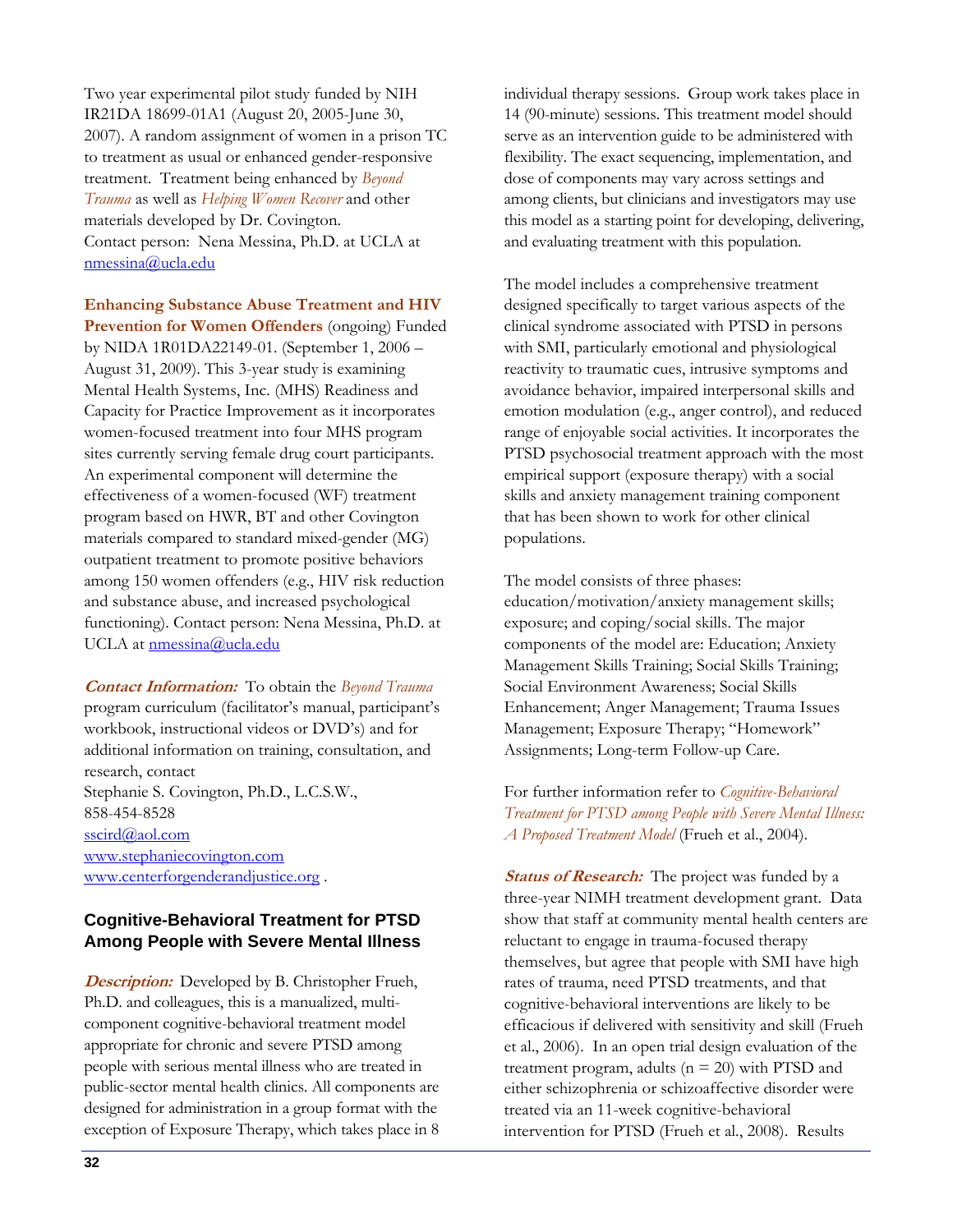offer preliminary hope for effective treatment of PTSD among adults with schizophrenia or schizoaffective disorder, especially among treatment completers  $(n = 13)$ . Data showed significant PTSD symptom improvement, maintained at 3-month follow-up. Further, 12 of 13 completers no longer met criteria for PTSD or were considered treatment responders. Clinical outcomes for other targeted domains (e.g., anger, general mental health) also improved and were maintained at 3-month follow-up. Participants evidenced high treatment satisfaction, with no adverse events. Significant improvements were not noted on depression, general anxiety, or physical health status.

**Contact Information:**For information about the model and obtaining a draft manual and materials, contact:

B. Christopher Frueh, Ph.D.

The Menninger Clinic and Baylor College of Medicine frueh@hawaii.edu

## **Eye Movement Desensitization and Reprocessing (EMDR)**

**Description:** EMDR is a scientifically validated integrative psychotherapy for the treatment of PTSD and other trauma-related conditions. Developed by Francine Shapiro in 1989 (www.emdr.com), it is a phase-oriented approach using a protocol with a standardized set of procedural steps, grounded in a theoretical foundation known as the Adaptive Information Processing model (AIP). The model assumes that unprocessed experiences are the basis of much psychopathology and there is a natural ability of the brain, under appropriate conditions, to resolve disturbing emotional material that fuels current symptoms. Standardized procedures which include bilateral stimulation (eye movements, taps or tones) facilitate entry into an accelerated learning state in which traumatic experiences can be processed effectively.

The eight phases and specific protocols used to address the client's presenting complaints are described in detail in the book *Eye Movement Desensitization and Reprocessing: Basic Principles, Protocols, and Procedures* (Shapiro 2001) and training is available in many US locations throughout the year. The model

includes a careful clinical history to identify client strengths and vulnerabilities and to identify the experiences to begin to process. The client is educated about the symptom picture and given tools for stabilization and preparation for the work. Processing the trauma includes a focus on the attendant negative beliefs, emotion and physical sensations and closely monitors the client's subjective level of discomfort throughout the procedures. In contrast to exposure therapies, the client is allowed to move at his/her own pace through the associative chain to work though the traumatic experiences. The closing parts of the session focus on returning the client to equilibrium, and verifying plans in the event of distress in between sessions. The EMDR protocols include the targeting of past events that contribute to the pathology, triggers that elicit disturbance (including triggers to substance use), and positive templates for self-image and behavior.

With respect to substance abuse, there is a specific EMDR protocol targeting urges and a comprehensive EMDR protocol that also includes procedures for increased stabilization and processing the underlying trauma that plays a key role in drug use. Some case reports have indicated that processing the underlying trauma with EMDR also results in increased stabilization. An innovative pilot study in the Thurston County Drug Court Program in Olympia, Washington utilized Seeking Safety as a structured preparation phase for safety and stabilization prior to individual treatment with EMDR. Outcomes showed significant improvement on all four post-treatment assessments for those who completed the ITTP, including reduction and/or elimination of trauma symptoms, decreased dissociation, decreased depression and increased selfesteem. One of the most important findings for future investigation was that participants who completed the entire ITTP graduated 75% of the time, while those that dropped out had significantly lower Drug Court Program completion and graduation rates (25%). Program completion and graduation is the variable most consistently associated with low post-program recidivism (Drug Courts: The Second Decade; 2006). The ITTP is intended to be a replicable, structured, phased trauma treatment intervention for trauma and substance abuse.

**Status of Research:** EMDR is listed as an empirically validated and effective treatment in numerous practice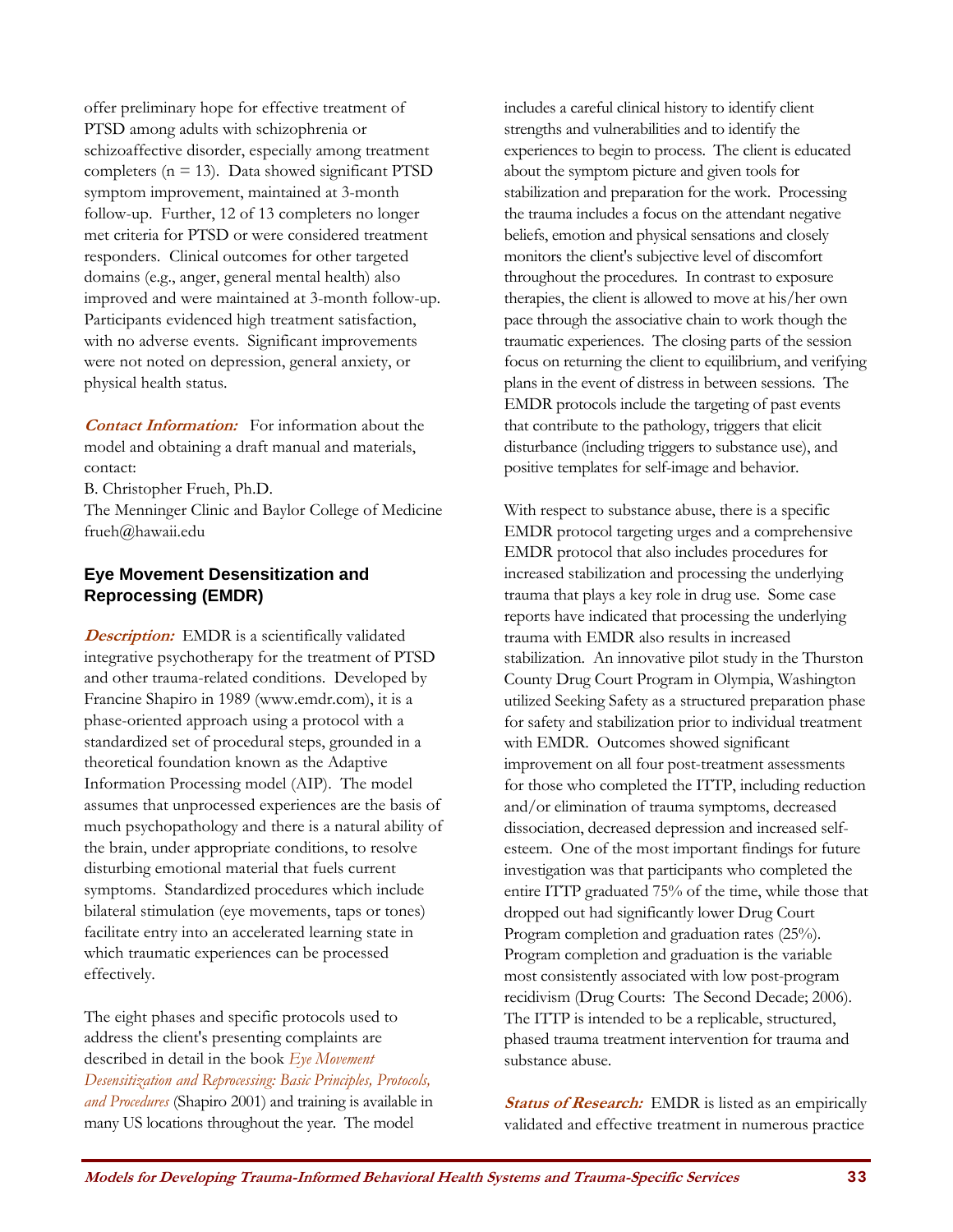guidelines *including* those of the American Psychiatric Association (2004), and the Department of Veterans Affairs/Department of Defense (2003). There are at least 18 randomized clinical trials that have been conducted on EMDR with a wide range of trauma populations and comparison conditions. EMDR has been demonstrated to be superior to a wide range of therapies, and equivalently effective to trauma focused CBT, without the need for sustained arousal, detailed description of the event, prolonged focus on the trauma, or the 40-100 hours of homework needed in CBT treatments. EMDR has also been found superior to antidepressants. For a full list of studies and outcomes see www.emdrhap.org.

**Contact Information:** For EMDR clinical training and supervision offered internationally, contact EMDR Institute at: www.emdr.com For the EMDR Chemical Dependency Treatment Manual, and for low cost trainings provided for U.S. mental health agencies and individuals clinicians working in agencies, contact the EMDR Humanitarian Assistance Programs at: (www.emdrhap.org).

### **Growing Beyond Survival: A Self Help Toolkit for Managing Traumatic Stress**

**Description:**This approach teaches skills that empower survivors to take control of and de-escalate their most distressing trauma-related symptoms. The model was originally designed for therapist-run symptom management therapy groups.

This workbook version, developed by Sidran Institute, can also be used effectively by survivors for managing trauma symptoms between therapy sessions and for individual survivor self-help. It teaches trauma survivors to recognize, contextualize, and understand distressing dissociative and posttraumatic reactions. It also creates a structure in which to learn and practice skills for self-regulation of the troublesome thoughts, feelings, and impulses related to traumatic experiences.

Developed in part and extensively field tested at Trauma Disorders Programs at Sheppard Pratt Hospital in Baltimore, Growing Beyond Survival offers tools enabling survivors to find relief from trauma-related symptoms (including poor concentration, sleep disturbances, panic attacks,

nightmares, flashbacks, and other physical responses). It also examines the relationship between trauma and self-harming behaviors, difficulties with sexuality, and substance abuse.

*Status of Research:* No research to date.

**Contact Information:**To obtain this resource, for training on using this resource and for additional information, contact: Sidran Institute 410-825-8888 x 207, esther.giller@sidran.org www.sidran.org/gbs

## **Helping Women Recover (HWR ): A Program for Treating Addiction**

*Description:* Developed by Stephanie S. Covington, Ph.D., L.C.S.W., co-director of the Institute for Relational Development and the Center for Gender and Justice, *Helping Women Recover: A Program for Treating Addiction* (with a special edition for criminal justice settings entitled *Helping Women Recover: A Program for Treating Substance Abuse)* is an integrated, manualized curriculum for treating women with histories of addiction and trauma. It is designed for use in a variety of settings including outpatient and residential substance abuse treatment programs, domestic violence shelters, and mental health clinics, as well as jails, prisons, and community corrections. *Helping Women Recover* is grounded in research, theory, and clinical practice. The foundation of the treatment model is the integration of three theories: a theory of addiction, a theory of women's psychological development, and a theory of trauma. The therapeutic strategies include psycho-educational, cognitivebehavioral, expressive arts, and relational approaches.

The facilitator's manual for the 17-session program is a step-by-step guide containing the theory, structure, and content needed for running groups. *A Woman's Journey*, the participant's workbook, allows women to process and record the therapeutic experience. The program model is organized into four modules: self, relationships, sexuality, and spirituality. These are the four areas that recovering women have identified as triggers for relapse and as necessary for growth and healing. The materials are designed to be user-friendly and self-instructive. This allows the HWR program to be implemented by a staff with a wide range of training and experience.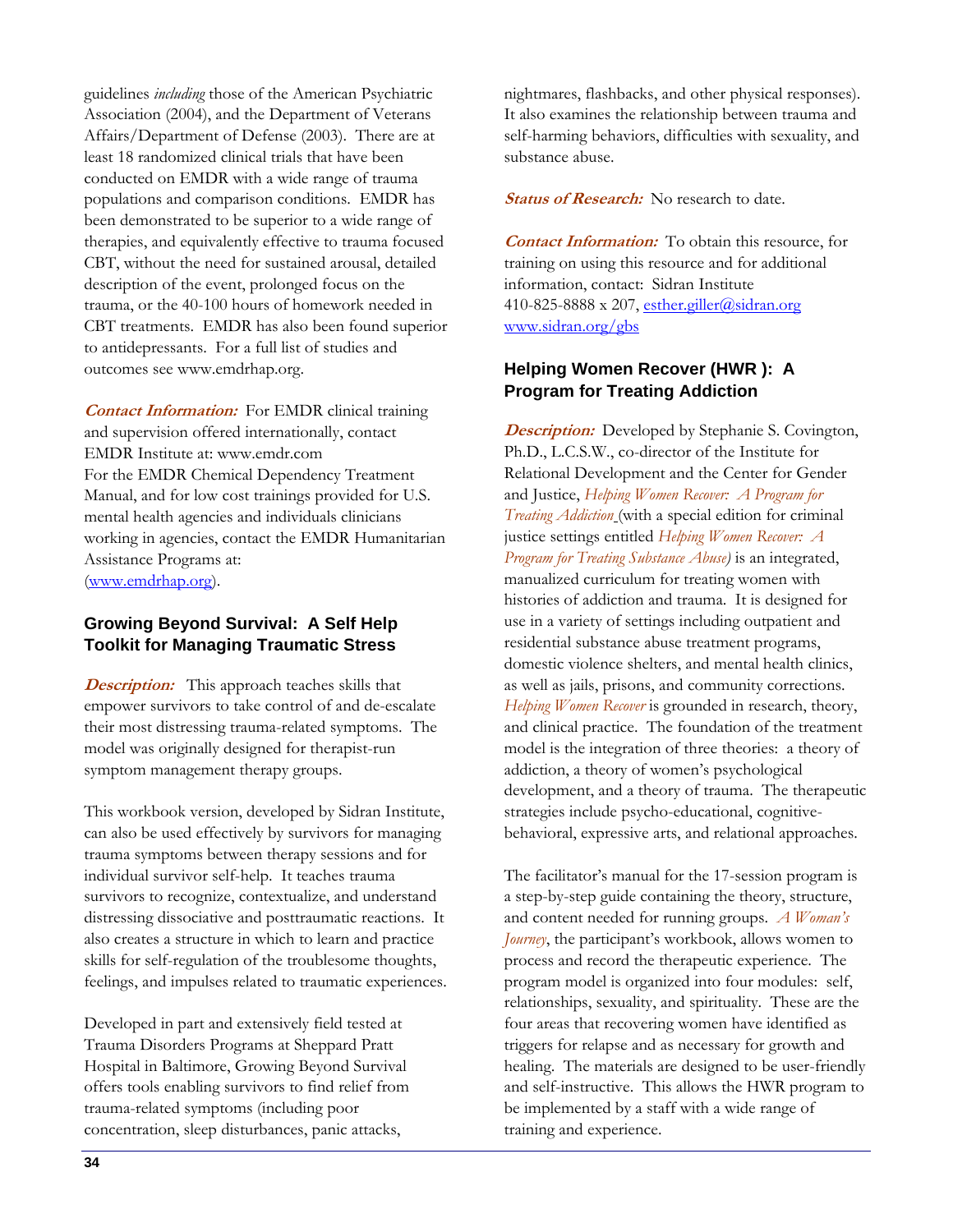The groups are designed to be 90 minutes in length and to include 6 to 10 women with one facilitator. It is recommended that the curriculum be implemented sequentially in closed groups, but this is not a requirement. It can also be adapted for work with individuals.

**Status of Research:** HWR has been evaluated at several sites. One completed research study funded by the California Endowment was conducted at a residential substance-abuse program for women and children. Pre- and post-tests were used with 50 women to evaluate the following domains: relapse, mental health symptoms related to trauma (anxiety, depression, PTSD), and family functioning (parenting skills and reunification). This study evaluated both *Helping Women Recover* and *Beyond Trauma.* The results indicated a decrease in depression (using Beck's Depression Inventory) and other trauma-related symptoms (using the Trauma Symptom Checklist – 40 scale), as well as less relapse. There was a significant decrease in both depression and trauma symptoms at the completion of HWR ( $p \leq .05$ ). There was further improvement ( $p \le 0.05$ ) when the women participated in the BT groups that followed HWR. In addition, empirical validation for HWR is being tested via two experimental studies funded by the National Institute on Drug Abuse (NIDA). Preliminary evidence from the first study shows significant improvement during parole among during parole among previously incarcerated women who were randomized to a women's integrated prison treatment program using *Helping Women Recover* and *Beyond Trauma* sequentially, as compared to women who were randomized to a standard prison therapeutic community. Women who participated in the Women's Integrated Treatment (WIT) program were significantly more likely to be participating in voluntary aftercare treatment services (25% vs.4%) and significantly less likely to be incarcerated at the time of the 6-month follow-up interview (29% vs. 48%) compared to women who participated in the standard treatment. Another randomized study among women participating in drug court treatment settings is currently underway and results should be available in 2009. All of these studies also qualitatively assessed treatment staff and client perceptions of the elements of the program. Focus group results indicate strong support and high

satisfaction for the curricula mentioned above from residential treatment, drug court, and prison participants and staff.

In addition, there is approximately 10 years of anecdotal clinical data and self-report showing increased treatment retention, stronger therapeutic alliance, and lower rates of relapse, as well as high client and staff satisfaction. HWR (criminal justice version) has been selected by the Correctional Services of Canada as the basis of their female offender programming. They are also doing quantitative and qualitative research.

#### **Trauma-informed Services for Women in**

**Treatment** (completed) (5/1/04- 10/30/06) Funded by the California Endowment. Contact for data: Sandy Keaton at SANDAG at ske@sandag.org and Cynthia Burke at SANDAG at cbu@sandag.org

#### **Gender-Responsive Treatment for Women in Prison** (completed)

Two year experimental pilot study funded by NIH IR21DA 18699-01A1 (August 20, 2005-June 30, 2007). A random assignment of women in a prison TC to treatment as usual or enhanced gender-responsive treatment. Treatment is being enhanced by using *Helping Women Recover* as well as *Beyond Trauma* and other materials developed by Dr. Covington. Contact person: Nena Messina, Ph.D. at UCLA at nmessina@ucla.edu

**Enhancing Substance Abuse Treatment and HIV Prevention for Women Offenders** (ongoing) Funded by NIDA 1R01DA22149-01. (September 1, 2006 – August 31, 2009). This 3-year study is examining Mental Health Systems, Inc. (MHS) Readiness and Capacity for Practice Improvement as it incorporates women-focused treatment into four MHS program sites currently serving female drug court participants. An experimental component will determine the effectiveness of a women-focused (WF) treatment program based on HWR, BT and other Covington materials compared to standard mixed-gender (MG) outpatient treatment to promote positive behaviors among 150 women offenders (e.g., HIV risk reduction and substance abuse, and increased psychological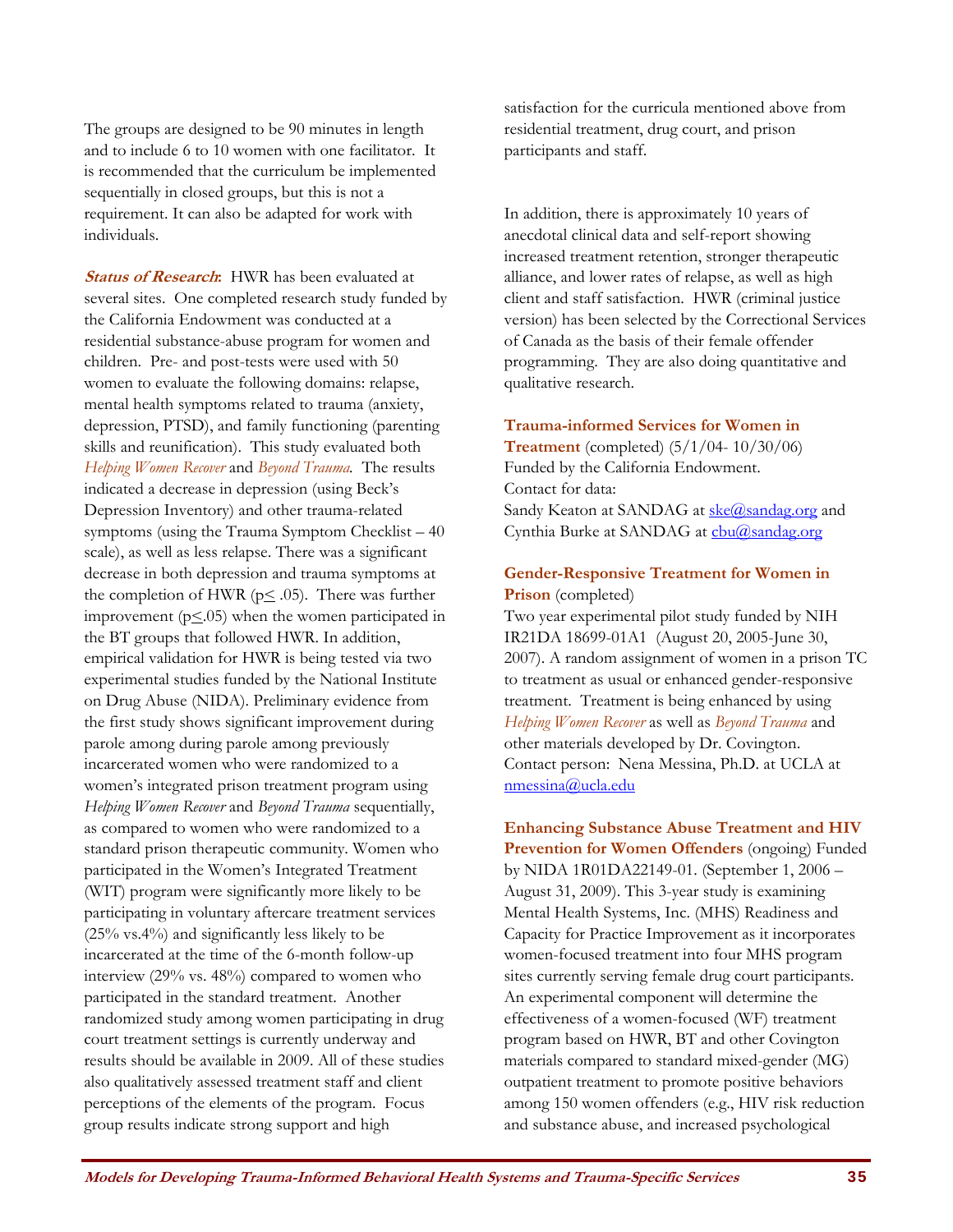functioning). Contact person: Nena Messina, Ph.D. at UCLA at nmessina@ucla.edu

Covington, S. (2008). Women and addiction: A

trauma-informed approach*. Journal of Psychoactive Drugs*,

SARC Supplement 5, November 2008.

Covington, S., Burke, C., Keaton, S., Norcott, C. (2008). Evaluation of a trauma-informed and genderresponsive intervention for women in drug treatment. *Journal of Psychoactive Drugs*, Substance Abuse Research Consortium Supplement 5, November 2008.

HWR has also been adapted for adolescent girls in a program entitled *Voices: A Program of Self-Discovery and Empowerment for Girls.* (see description)

To extend and deepen the trauma work introduced in HWR, *Beyond Trauma: A Healing Journey for Women* (see description) can be used with HWR.

**Contact Information:**To obtain the HWR

facilitator's manual and a *Woman's Journal* and for additional information on training, consultation, and research, contact: Stephanie S. Covington, Ph.D., L.C.S.W. 858-454-8528 sscird@aol.com www.stephaniecovington.com www.centerforgenderandjustice.org.

## **Individual Cognitive-Behavioral Treatment for PTSD in People with Severe Mental Illness**

**Description:**Developed by Kim Mueser, Ph.D. and Stanley Rosenberg, Ph.D. at the Dartmouth Psychiatric Research Center and the Dartmouth Trauma Intervention Research Center. This treatment program is a manualized 12-16 week individual intervention for men or women with persistent mental illness and PTSD. The program incorporates the following components: orientation to the program, developing a crisis plan, breathing retraining, psychoeducation about PTSD and related effects of trauma, cognitive restructuring, and termination. The program does not utilize exposure therapy approaches for PTSD. The preponderance of the program is

focused on teaching cognitive restructuring as a skill for managing negative feelings, and for identifying and correcting trauma-related beliefs that contribute to and maintain PTSD symptoms.

**Status of Research:** Two pilot studies of the CBT for PTSD program have been completed which demonstrated the feasibility of the intervention with both Caucasian and minority clients with severe mental illness, high rates of retention in treatment, and significant reductions in PTSD symptoms, depression, and other psychiatric symptoms from pre- to posttreatment, with gains maintained at a 3-month followup (Hamblen et al., 2004; Lu et al., in press; Mueser et al., 2004; Rosenberg et al., 2004). In addition, one randomized controlled trial of the program has been completed, in which the CBT for PTSD program was compared with treatment as usual in 108 individuals with severe mental illness (primary diagnoses of major depression, bipolar disorder, schizoaffective disorder, or schizophrenia) and PTSD living in rural northern New England (Mueser et al.,2008,). Results showed high rates of retention in the CBT for PTSD program, and significantly greater improvements for clients who received CBT compared to TAU in PTSD symptoms, depression, other psychiatric symptoms, knowledge about PTSD, trauma-related beliefs about the world, and working alliance with the case manager (who was different than the therapist who provided the treatment). A replication study is currently underway in an urban setting.

Additional applications of this treatment model have been made for several other special populations, with pilot work completed or controlled trials under way for persons with PTSD in addiction treatment settings, adolescents, disaster/terrorism survivors, and person's receiving treatment in primary care settings.

The manual for this intervention has been turned into a book by Mueser, Rosenberg, and Rosenberg for American Psychological Association Press that includes descriptions of applying the treatment model to a range of special populations (see below).

Hamblen, J., Jankowski, M. K., Rosenberg, S. D., & Mueser, K. T. (2004). Cognitive-behavioral treatment for PTSD in people with severe mental illness: Three case studies. *American Journal of Psychiatric Rehabilitation, 7*, 147-170.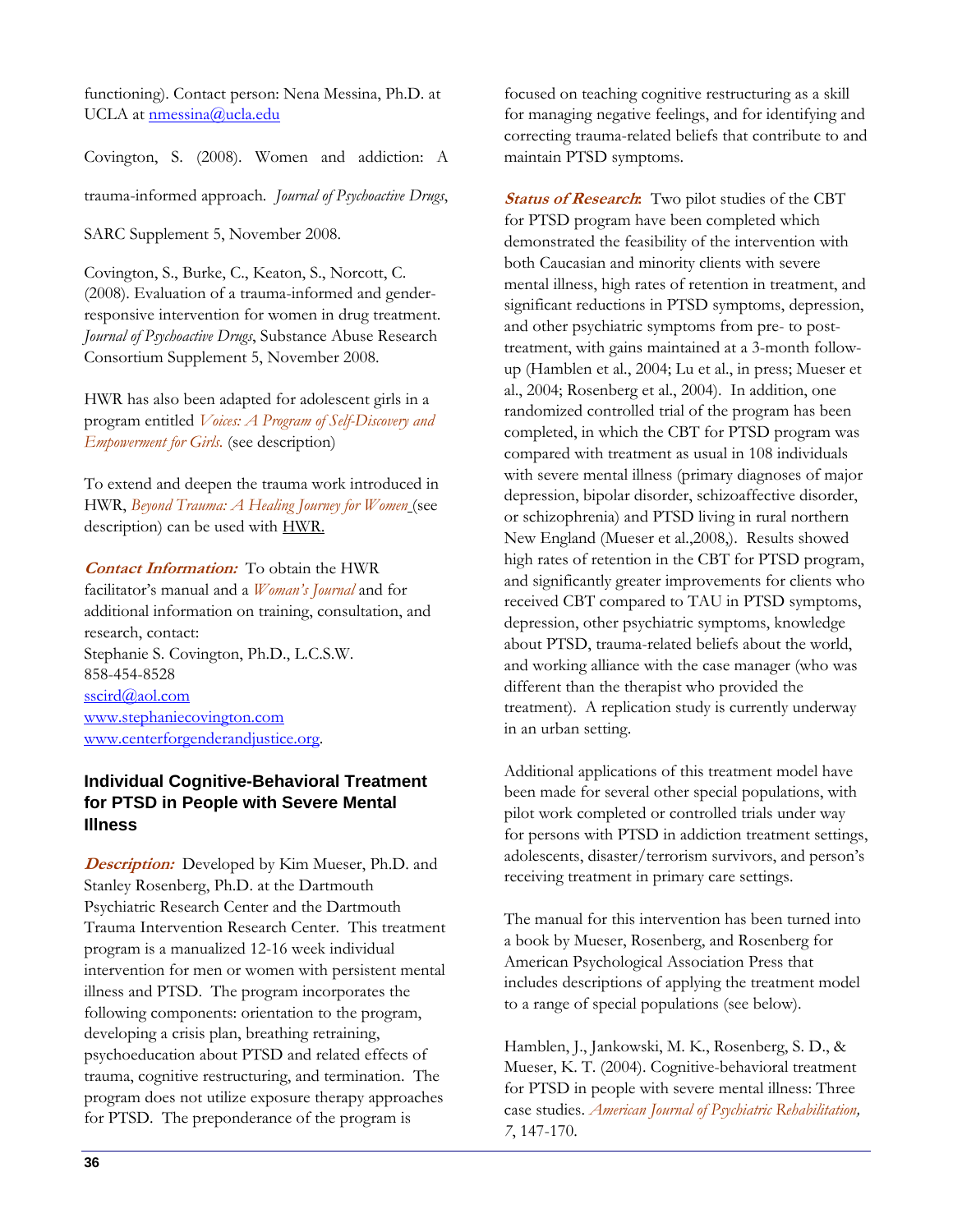Lu, W., Fite, R., Kim, E., Hyer, L., Yanos, P. T., Mueser, K. T., **Description:** This staff training manual is a product & Rosenberg, S. D. (in press). Cognitive-behavioral treatment of PTSD in severe mental illness: Pilot study replication in an ethnically diverse population. *American Journal of Psychiatric Rehabilitation*.

Mueser, K. T., Bolton, E. E., Carty, P. C., Bradley, M. J., Ahlgren, K. F., DiStaso, D. R., Gilbride, A., & Liddel, C. (2007). The trauma recovery group: A cognitive-behavioral program for PTSD in persons with severe mental illness. Community Mental Health Journal, 43, 281-304.

Mueser, K. T., Rosenberg, S. D., Jankowski, M. K., Hamblen, J., & Descamps, M. (2004). A cognitivebehavioral treatment program for posttraumatic stress disorder in severe mental illness. *American Journal of Psychiatric Rehabilitation, 7*, 107-146.

Mueser, K. T., Rosenberg, S. D., & Rosenberg, H. J. (in press). *Treatment of Posttraumatic Stress Disorder in Special Populations: A Cognitive Restructuring Program*. Washington, DC: American Psychological Association.

Mueser, K. T., Rosenberg, S. R., Xie, H., Jankowski, M. K., Bolton, E. E., Lu, W., Hamblen, J. L., Rosenberg, H., McHugo, G. J., & Wolfe, R. (2008). A randomized controlled trial of cognitive-behavioral treatment of posttraumatic stress disorder in severe mental illness. *Journal of Consulting and Clinical Psychology*, *76*, 259-271.

Rosenberg, S. D., Mueser, K. T., Jankowski, M. K., Salyers, M. P., & Acker, K. (2004). Cognitivebehavioral treatment of posttraumatic stress disorder in severe mental illness: Results of a pilot study. *American Journal of Psychiatric Rehabilitation, 7*, 171-186.

**Contact Information:**Information about the program can be obtained from either: Kim Mueser kim.t.Mueser@dartmouth.edu or Stanley Rosenberg Stanley.d.Rosenberg@dartmouth.edu

**Integrated Substance Abuse, Mental Health and Trauma Treatment with women: A case study workbook for staff training** 

of research-based treatment enhancement activities developed and conducted by the *Boston Consortium of Services for Families in Recovery* (BCSFR)*,* Boston Public Health Commission and Institute on Urban Health Research at Northeastern University. The BCSFR was funded by the *Women, Co-occurring Disorders and Violence Study* (WCDVS); WCDVS was sponsored by the Substance Abuse and Mental Health Services Administration. This manual is the product of one of the strategies utilized by the BCSFR, to assist staff in delivering substance abuse treatment that integrates services for mental heath and trauma issues. The BCSFR formed an *Interdisciplinary Resource Team* (IRT) designed to promote ongoing development and enhancement of skills among service providers treating women with co-occurring substance abuse, mental health disorders, and a history of trauma. At IRT meetings, members had the opportunity share case-presentations specifically chosen to assist substance abuse treatment providers in identifying challenges they face while offering integrated services to women with substance abuse problems. Through discussion of case presentations, the interdisciplinary team was able to identify strategies and solutions to assist counselors in their daily work with clients. The IRT also provided networking opportunities and developed mechanisms through which providers were able to improve and increase communication and collaboration across centers providing substance abuse and mental health services. Members of the IRT included clinical directors, clinical coordinators, counselors, case managers, child-care assistants, and mental health service providers from five licensed substance abuse treatment programs located in Boston. In addition, clinicians from affiliated mental health agencies also participated in the IRT as part of the service integration strategy. During a three-year period, these providers met once a month for two hours over a structured working lunch to discuss challenges faced in serving a largely poor, African American and Latina clientele. Each case presents leaning objectives; key clinical, cultural and contextual issues; discussion questions that assist staff in considering key issues in treatment; and relevant background readings and references.

**Status of Research:**The *Integrated Substance Abuse, Mental Health and Trauma Treatment with women: A case study workbook for staff-training*, was one of the mechanisms developed by the BCSFR to help providers deliver integrated treatment as part of a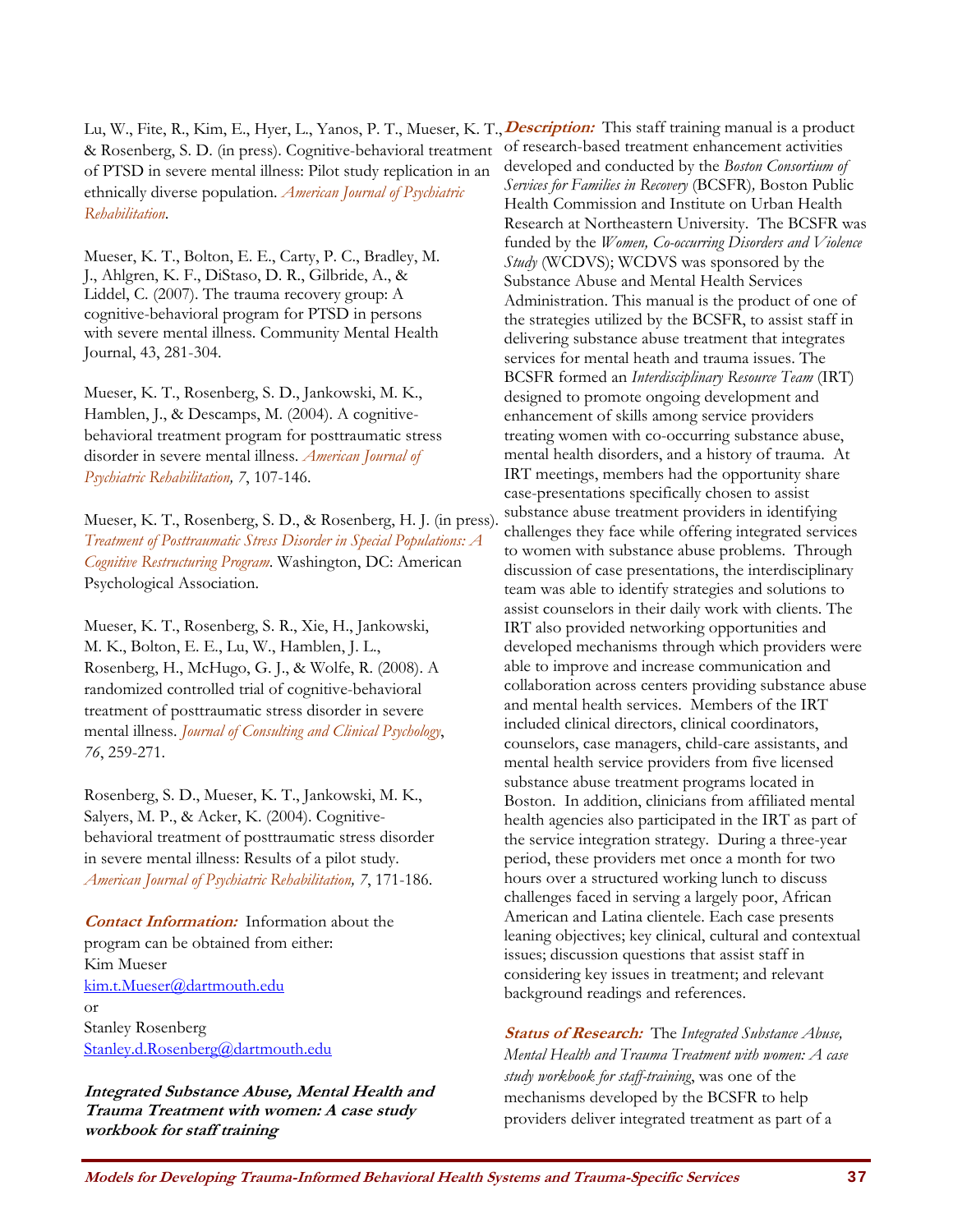package of interventions offered to women participating in the Women, Co-Occurring Disorders and Violence Study in the Boston site. The study used a non-randomized comparison group design with comparison agencies providing services as usual and intervention sites providing the trauma integrated model. Analyses to date have focused on the overall differences in outcomes among intervention participants who received the 'package' of services and comparison group participants who received services as usual rather than on the specific outcomes related to exposure to this particular component of the intervention treatment 'package.' Four published papers present findings showing a) race/ethnic differences in clinical profiles and services needs and b) that women in the intervention stay in treatment longer and at follow-up, have lower sexual HIV risk behaviors, and lower rates of drug use and mental health and trauma symptoms than those in the comparison condition (Amaro, Chernoff, Brown, Arévalo, & Gatz, 2007; Amaro, Dai, Arévalo, Acevedo, Matsumoto and Nieves, R., 2007; Amaro, Gampbel, Larson, Lopez, Richardson, Savage, & Wagner, 2005; Amaro, Larson, Zhang, Acevedo, & Matsumoto, 2007).

Amaro, H., Chernoff, M., Brown, V., Arévalo, S., & Gatz, M. (2007). Does integrated trauma-informed substance abuse treatment increase treatment retention? *Journal of Community Psychology,* 35(7), 845- 862.

Amaro, H., Dai, J., Arévalo, S., Acevedo, A., Matsumoto, A., & Nieves, R. (2007). Effects of integrated trauma treatment on outcomes in a racially/ethnically diverse sample of women in urban community-based substance abuse treatment. *Journal of Urban Health*, 84(4), 508-522.

Amaro, H., Gampbel, J., Larson, M. J., Lopez, L., Richardson, R., Savage, A., & Wagner, D., 2005. Racial/Ethnic Differences in Social Vulnerability among Women with Co-occurring Mental Health and Substance Abuse Disorders: Implications for Treatment Services. *Journal of Community Psychology,*  33(4), 495-511*.* 

Amaro, H., Larson, M. J., Zhang, A., Acevedo, D., Dai, J., & Matsumoto, A. (2007). Effects of trauma intervention on HIV sexual risk behaviors among

women with co-occurring disorders in substance abuse treatment. *Journal of Community Psychology*, 35(7), 895- 908.

Amaro, H., Melendez, M.P., Melnick, S., and Nieves, R.L. (2005). *Integrated Substance Abuse, Mental Health and Trauma Treatment with Women: A case study workbook for staff training.* Boston Consortium of Services for Families in Recover, Boston Public Health Commission, Boston, MA.

**Contact Information:**To obtain curriculum and additional information, contact: Dr. Hortensia Amaro h.amaro@neu.edu or Rita Nieves, R.N., M.P.H. Rita\_Nieves@bphc.org

## **Managing Traumatic Stress through Art: Drawing from the Center**

**Description:** Under the auspices of Sidran Institute, three art therapists, Barry M. Cohen, Mary-Michola Barnes, and Anita B. Rankin, have collaborated to produce this workbook style manual and model. Designed for trauma survivors to use in individual therapy, in groups, or independently, *Managing Traumatic Stress through Art* introduces inventive ways to understand, manage, and transform the aftereffects of trauma. It consists of 26 carefully structured step-by-step art projects, augmented by tear out images, and writing experiences.

The model's first section, Developing Basic Tools for Managing Traumatic Stress, is devoted to art projects for establishing safety and containing strong feelings and impulses. The second section, Acknowledging and Regulating Your Emotions, helps the trauma survivor to make sense of overwhelming emotional experiences. The final section, Being and Functioning in the World, focuses on self and relational development, leading into the future.

Managing Traumatic Stress through Art will inspire survivors to explore the aftermath of traumatic stress as it affects self-image, relationships with others, and functioning in the world. The projects encourage creative growth and help to establish a sense of personal safety, while exploring and honoring feelings of anger, fear, shame, and sadness. The art experiences are broad enough to be of value to survivors of a wide variety of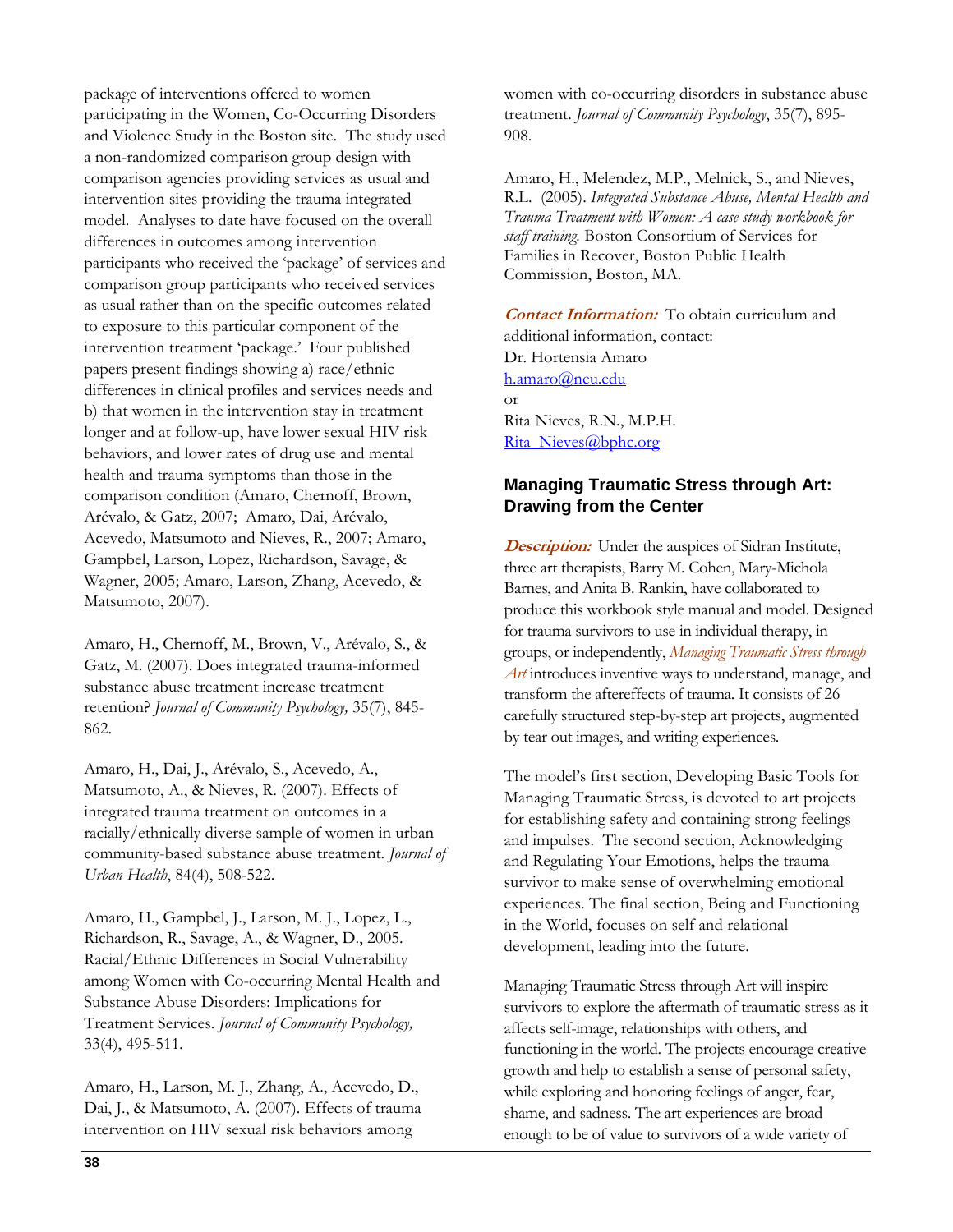traumatic experiences, ranging from childhood abuse to accidents to disabling mental illness.

**Status of Research:** No research to date.

**Contact Information:**To obtain this resource, contact: Sidran Institute 410-825-8888 www.sidran.org/store; for training in using this resource and for additional information, , 410-825- 8888 x 207, esther.giller@sidran.org

# **Prolonged Exposure (PE) Therapy**

.

**Description:** Prolonged Exposure (PE) therapy is a cognitive-behavioral treatment program for individuals suffering from posttraumatic stress disorder (PTSD). This treatment was developed by Edna B. Foa, Ph.D., Professor of Psychology at the University of Pennsylvania and the founder and director of the Center for the Treatment and Study of Anxiety. The program consists of a course of individual therapy designed to help clients process traumatic events and thus reduce trauma-induced psychological disturbances. The standard treatment program consists of 9 to 12, 90-minute sessions. However, the treatment course can be shortened or lengthened depending on the needs of the client and the rate of progress, but usually range from 7 to 15 sessions. PE includes three main components:

- Psychoeducation about common reactions to trauma and the cause of chronic post-trauma difficulties
- Imaginal exposure: repeatedly revisiting the traumatic memory in imagination and recounting it in detail as well as discussing the discussing the thoughts and feelings that emerged from the recounting experience
- In-vivo exposure: gradually approaching situations, places, people, and objects that are feared and avoided despite being safe because of their association with the trauma memory

PE is designed for adults aged 18 and older who have experienced either single or multiple/continuous traumas and currently suffer from significant PTSD symptoms. PE substantially reduces PTSD and related symptoms in female victims of rape, aggravated assault, and childhood sexual abuse, and in men and

women whose PTSD symptoms are related to combat, traffic and industrial accidents, and violent crime. Most extensively used with adults, PE has also been successfully used with children, primarily with those whose symptoms were related to sexual abuse or assault. PE is also useful with children whose PTSD is related to accidents, disasters, and terrorist attacks. A developmentally sensitive version of PE, called Prolonged Exposure for Adolescents (PE-A), has obtained promising results in pilot studies and is currently being investigated in two randomized controlled trials. PE-A is described in the next section.

PE can be used in a variety of clinical settings, including community mental health outpatient clinics, veterans' centers, rape counseling centers, private practice offices, and inpatient units. Treatment is individual and is conducted by therapists trained to use the *PE Therapist Guide* (Foa, Hembree, & Rothbaum, 2007), which specifies the agenda and treatment procedures for each session.

**Training:** PE is a form of CBT and is implemented by trained therapists (e.g., social workers, counselors, psychologists, psychiatrists). Thus training in PE is essential to its successful implementation. Several levels of training are available, ranging from a half-day workshop to familiarize the therapist with PE to a 4 day in-depth workshop. In a 2-day basic workshop, the three PE procedures are demonstrated on videotapes and therapists practice the procedures using role-playing. In addition to this basic training, the comprehensive 4-day workshop includes in-depth examination and discussion of typical and atypical treatment responses and how to recognize and manage challenges presented by complex clients. Therapists are shown techniques for promoting effective emotional engagement during imaginal and in-vivo exposures as well as how to overcome difficulties with homework assignments.

**Status of Research:** To date, nine large randomized controlled trials investigating the comparative efficacy of PE have been published and more are underway. Clients in these studies were predominantly African American and white. On average, over 70% of clients no longer have the diagnosis of PTSD after a 9- to 12 session course of PE therapy (i.e., they have a highly significant reduction in trauma-related symptoms,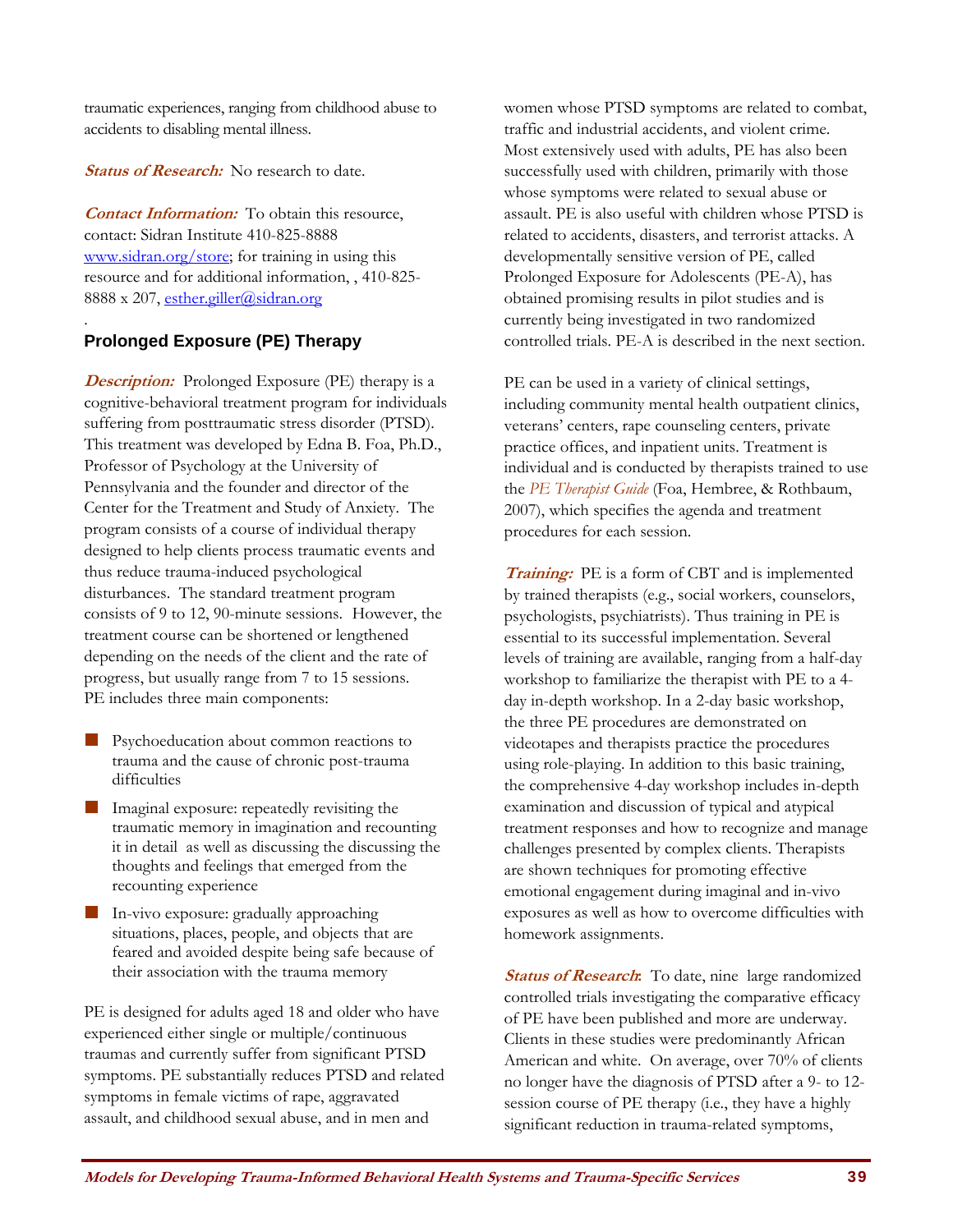including distressing thoughts, feelings, and flashbacks; avoidance of thoughts and other reminders of the traumatic event; and hyperarousal symptoms). Improved daily functioning, including substantial reduction in depression, general anxiety, and anger have been observed in clients treated with PE. Treatment gains are maintained for at least 1 year after treatment ends. PE has also been beneficial for those suffering from co-occurring PTSD and alcohol or substance abuse when combined with substance abuse treatment. The PE therapist guide is in English and has been translated into Hebrew. Spanish, Japanese, and Chinese translations are underway.

In 2001, PE received an *Exemplary Substance Abuse Program Award* from SAMHSA, U.S. Department of Health and Human Services, and was designated a Model Program . PE also received an *Exemplary Service and Support to Victims and Witnesses of Crime Award* from the Philadelphia Coalition for Victim Advocacy

Foa, EB, Hembree, EA, Rothbaum, BO. (2007). Prolonged Exposure for PTSD: Emotional Processing of Traumatic Experiences. New York: Oxford University Press

Rothbaum, BO, Foa, EB, Hembree, EA. (2007). *Reclaiming Your Life From A Traumatic Experience Workbook*. New York: Oxford University Press

**Contact Information:** For program, training, and research information, contact Dr. Edna Foa or Dr. Elizabeth Hembree: Center for the Treatment and Study of Anxiety Phone: 215-746-3327 Website: ctsa@mail.med.upenn.edu

### **The PTSD Psychoeducation Program for People with Severe Mental Illness**

*Description:* Developed by Stanley Rosenberg, Ph.D. Kim Mueser, Ph.D., and their colleagues at the Dartmouth Psychiatric Research Center and the Dartmouth Trauma Intervention Research Center. This program for clients with severe mental illness and PTSD can be implemented on an individual- or groupbasis. The goal of the program is to provide basic information about PTSD and its treatment, but is not intended as a direct treatment for PTSD symptoms. The program is conducted in 3 sessions and includes a

video about trauma and PTSD, which is used to provide basic information and to stimulate discussion between the client(s) and clinician.

**Status of Research**: Two non-controlled pilot studies of the CBT for PTSD program have been completed. The first study included 70 inpatients with severe mental illness and PTSD at New Hampshire Hospital. Results showed that participants reported high levels of satisfaction with the program and improvements from before the program to after the program in knowledge about PTSD (Pratt et al., 2005). A second study evaluated the program delivered in two group cohorts to 13 female outpatients in Indianapolis with severe mental illness and PTSD (M. Salyers, unpublished data). Similar improvements in knowledge about PTSD from before to after treatment were reported, as well as qualitative feedback indicating participants' satisfaction with the group.

Pratt, S. I., Rosenberg, S. D., Mueser, K. T., Brancato, J., Salyers, M. P., Jankowski, M. K., & Descamps, M. (2005). Evaluation of a PTSD psychoeducational program for psychiatric inpatients. Journal of Mental Health, 14, 121-127.

**Contact Information:**Information about this program can be obtained from Stanley Rosenberg Stanley.d.Rosenberg@dartmouth.edu

## **Restoring Hope and Trust: An Illustrated Guide to Mastering Trauma**

**Description:** A ten-session model for conducting psychoeducational groups on trauma developed at the Menninger Clinic for use in treatment with a wide range of clients and their loved ones. This short, educational curriculum captures the material from Jon Allen's *Coping with Trauma: A Guide to Self-Understanding*  that is most important in understanding and learning to master the impact of trauma. The authors, Lisa Lewis and Kay Kelley, in addition to Jon Allen, have found this shorter course to be helpful to people struggling with trauma.

It targets three audiences: people struggling to contain and master the spillover of past trauma into their current lives; those who love them and want to have a better idea of how to be helpful; and professionals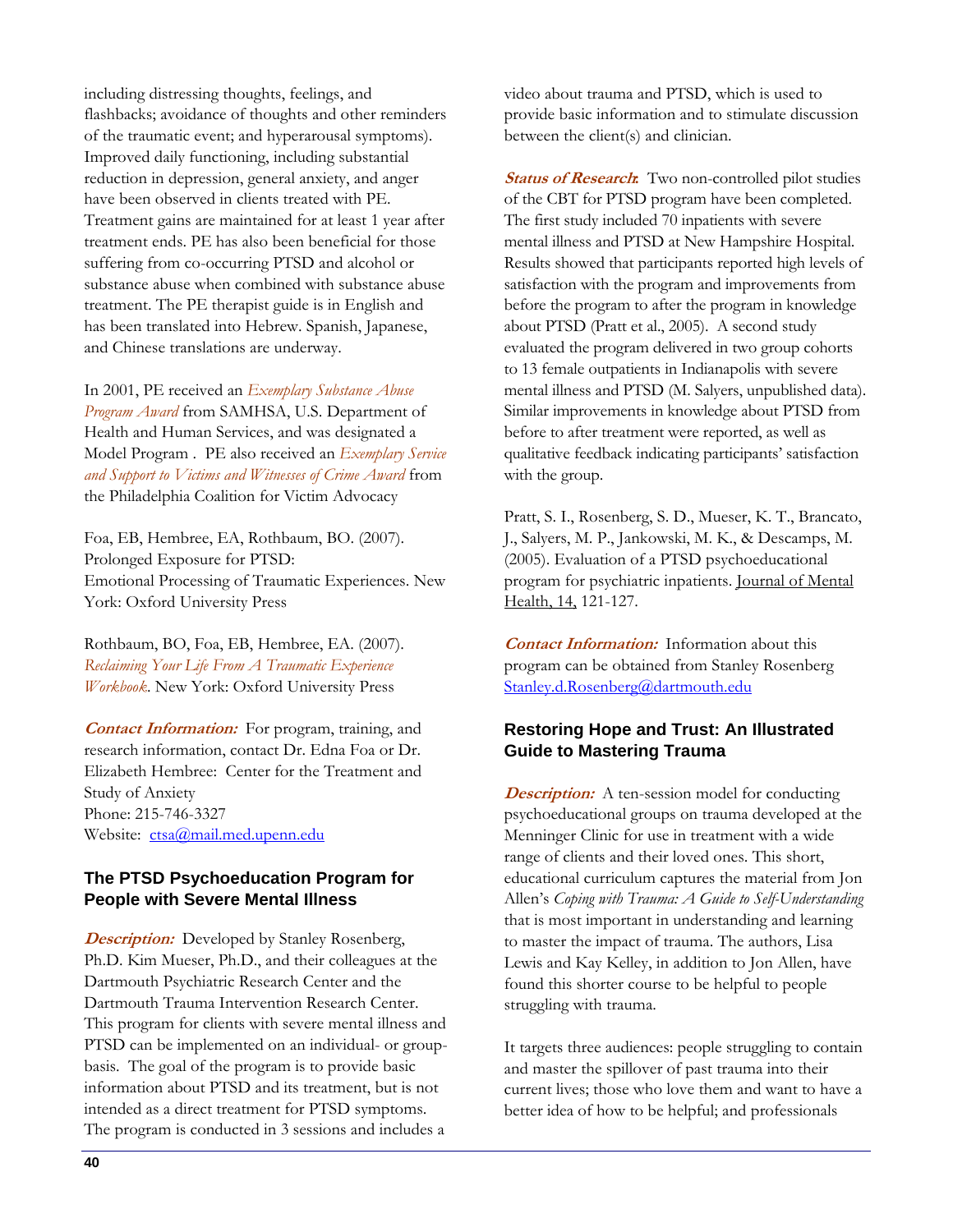who would like to conduct psychoeducational trauma groups in their home communities.

The theme of the model is simple: past trauma often does not remain in the past but all too often spills over into the present in the form of intrusive re-experiences of trauma, associated neuro-physiological changes, adverse effects on current identity and world view, and depressive mood changes. This can lead traumatized individuals to develop and rely on a range of stopgap coping mechanisms, such as alcohol use, illegal drugs, or self-injurious behaviors. The perceived short-term benefits of these coping measures disappear and unintended negative effects, such as long-term drug abuse, often result*.* Reenactments of past trauma in current interpersonal relationships can lead to compassion fatigue in loved ones. Individuals using this ten-session group model can learn to attain greater mastery over trauma symptoms and a sense of well being.

Mindfulness exercises help to center students of this model before beginning the work. Self-study questions at the end of each section help the user make the lessons of each chapter more personally relevant.

**Status of Research:** In ongoing use at the Menninger Clinic, Houston, TX.

**Contact Information:**To obtain this resource and for additional information, contact: Sidran Institute 410-825-8888 www.sidran.org/store orders@sidran.org.

### **Seeking Safety**

**Description:** Developed by Lisa M. Najavits, Ph.D., at Harvard Medical/McLean Hospital, *Seeking Safety* is a manualized model that offers coping skills to help clients attain greater safety in their lives. It is present focused and designed to be inspiring and hopeful. It is highly flexible and can be used for group or individual format; women, men, and adolescents; all levels of care (e.g., outpatient, inpatient, residential); all types of trauma and substances; and any clinician. There are 25 treatment topics, each representing a safe coping skill relevant to both PTSD and SUD. All topics are independent, and thus can be done in any order, with

as few or many sessions as there is time for (it is not required to do all 25 topics). The model has been successfully implemented with a variety of populations including incarcerated, homeless, adolescents, veterans, substance abuse, mental health, and diverse ethnicity. Seeking Safety is used broadly with clients who need improved coping skills; they do not have to meet criteria for PTSD and substance abuse as the skills can be generalized. It can be implemented by a very wide range of counselors, including those without a degree in mental health (e.g., substance abuse counselors, case managers).

The treatment manual, *Seeking Safety: A Treatment Manual for PTSD and Substance Abuse*, (Najavits, 2002) includes clinician guidelines and client handouts. It offers up to 25 topics to address cognitive, behavioral, interpersonal, and case management domains. Each topic represents a safe coping skill relevant to trauma and substance abuse: Introduction/Case Management; Safety; PTSD; Taking Back Your Power; When Substances Control You; Honesty; Asking for Help; Setting Boundaries in Relationships; Getting Others to Support Your Recovery; Healthy Relationships; Community Resources; Compassion; Creating Meaning; Discovery; Integrating the Split Self; Recovery Thinking; Taking Good Care of Yourself; Commitment; Respecting Your Time; Coping with Triggers; Self-Nurturing; Red and Green Flags; Detaching from Emotional Pain (Grounding); Life Choices; and Termination.

Implementation of the model is enhanced by various materials including a website with extensive downloadable materials (www.seekingsafety.org), the published manual in English, Spanish, French, German, and Swedish; a poster and card deck of the Safe Coping Skills in the model; five hours of videobased training; and numerous national on-site trainings. Information on all of these is available from www.seekingsafety.org.

**Status of Research:** Seeking Safety is the most empirically studied treatment thus far for trauma/PTSD and substance abuse, and was designed from the start as an integrated treatment for both domains. Thus far, it is the only model for PTSD and substance use disorder that meets standard criteria as an effective treatment (Chambless & Hollon, 1998;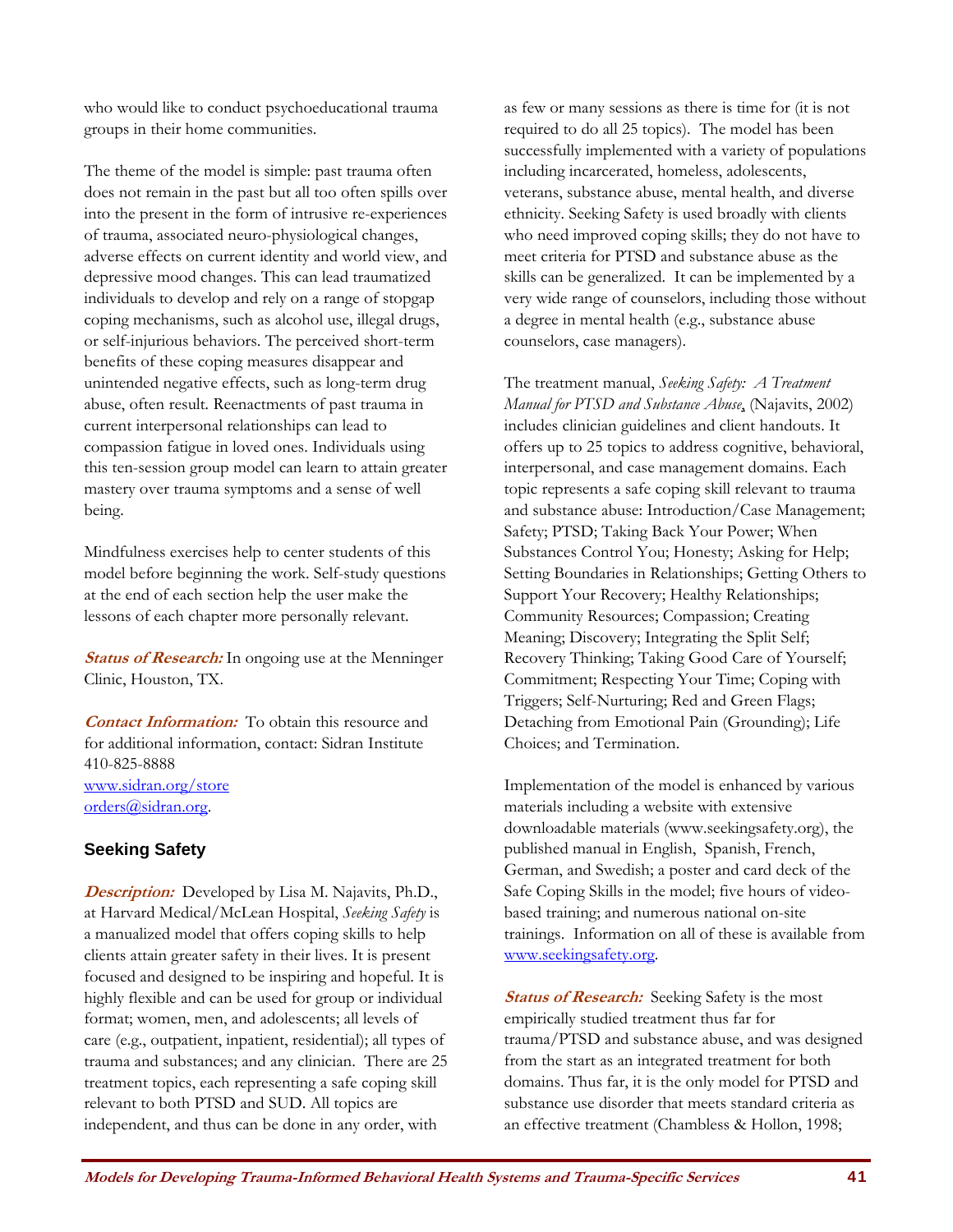Najavits et al., in press). The evidence base of 15 published studies represents a broad range of investigators and populations and includes seven pilot studies, four randomized controlled trials (RCTs), two multisite controlled trials, one controlled nonrandomized trial (a site from one of the multisite trials), and one dissemination study. The studies had samples of clients who were severe and chronic in both trauma/PTSD and substance abuse, and who represent broad diversity in ethnicity and range of settings (e.g., criminal justice, VA, adolescent treatment, homeless, public sector); see the Web site www.seekingsafety.org, section Outcomes. The model has consistently shown positive outcomes on trauma symptoms and substance abuse as well as other domains (e.g., suicidality, HIV risk, social functioning, problem solving, sense of meaning); has consistently outperformed treatment-as-usual; has shown comparable results to the gold-standard treatment, relapse prevention; and has shown consistent high satisfaction by both clients and clinicians. Seeking Safety is listed as a "strongly recommended" treatment in the Veterans Affairs Uniformed Services Package for Mental Health (Department of Veterans Affairs, 2008), pg. 17. It is also on the National Registry (www.nrepp.samhsa.gov), although the evidence base and ratings there are highly outdated at this point. For summaries of the research literature on the model, see Najavits, Ryngala et al. (in press) and Najavits (in press). All of the published research articles on the model can be freely downloaded from www.seekingsafety.org (section Outcomes).

Najavits, LM (in press). An implementation guide to *Seeking Safety*. In D. Springer, A. Rubin (Eds.), Substance Abuse Treatment for Youths and Adults from *Clinician's Guide to Evidence-Based Practice Series.*  Hoboken, NJ: John Wiley.

Najavits, L. M., Ryngala, D., Back, S. E., Bolton, E., Mueser, K. T., & Brady, K. T. (in press). Treatment for PTSD and comorbid disorders: A review of the literature. In E. B. Foa, T. M. Keane, M. J. Friedman & J. Cohen (Eds.), Effective treatments for ptsd: Practice guidelines from the international society for traumatic stress studies (2nd ed.). New York: Guilford.

**Contact Information:** The manual (Najavits, 2002b) can be ordered from any bookseller, or from the website www.seekingsafety.org (section Order); the

implementation materials (translations, videos, card deck, posters) can be obtained from the same section of the website. Information on upcoming trainings, and how to schedule training or consultation is on the website (section Training). Research is on the website in the section Outcomes.

Lisa M. Najavits, Ph.D. 617-731-1501 (phone) 617-701-1295 (fax info@seekingsafety.org www.seekingsafety.org

#### **Spirituality and Recovery Curriculum**

**Description:** This is a 7-session group manual and curriculum that helps women in recovery from addiction and trauma explore their spiritual roots, assess the impact of religion and spirituality in their lives and make choices about how to grow and develop their chosen spiritual traditions to support recovery and healing from trauma. The curriculum, available in both English and Spanish, was developed by the Boston Consortium of Services for Families in Recovery, Boston Public Health Commission, the Institute on Urban Health Research, Northeastern University (Amaro, Mangual & Nieves, 2004). .

**Status of Research:** The Spirituality and Recovery Curriculum was part of the intervention package offered to women participating in the Women, Co-Occurring Disorders and Violence Study in the Boston site. The study used a no-randomized comparison group design with comparison agencies providing services as usual and intervention sites providing the trauma-integrated model. Analyses to date have focused on the overall differences in outcomes among intervention participants who received the 'package' of services and comparison group participants who received services as usual rather than on the specific outcomes related to exposure to this particular component of the intervention treatment 'package.'

Four published papers present findings showing race/ethnic differences in clinical profiles and services needs and that women in the intervention stay in treatment longer and at follow-up have lower sexual HIV risk behaviors, and lower rates of drug use and mental health and trauma symptoms than those in the comparison condition (Amaro, Gampbel, Larson,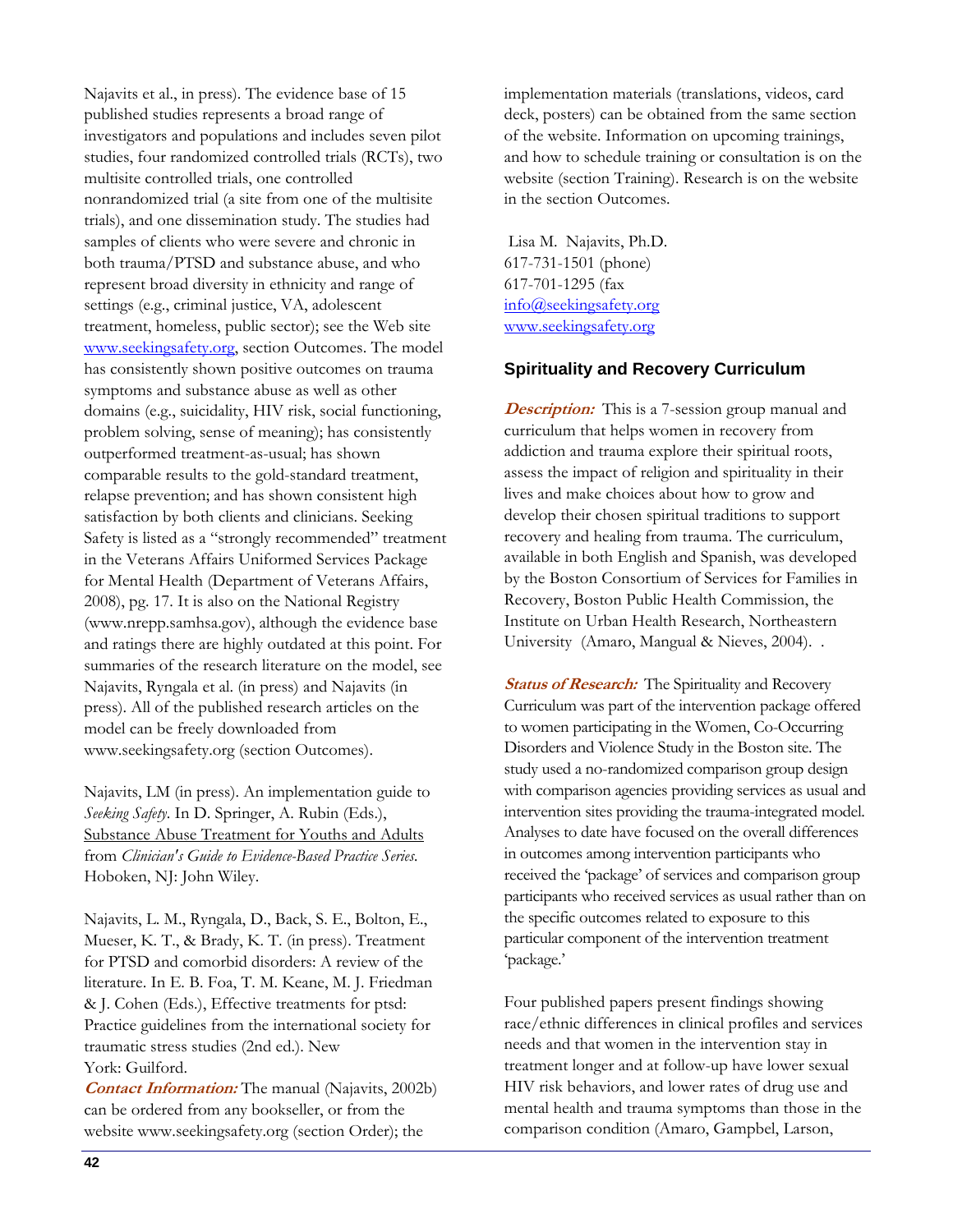Lopez, Richardson, Savage, & Wagner, 2005; Amaro, Larson, Zhang, Acevedo, & Matsumoto, 2007; Amaro, Chernoff, Brown, Arévalo, & Gatz, 2007; Amaro, Dai, Arévalo, Acevedo, Matsumoto and Nieves, 2007).

Amaro, H., Gampbel, J., Larson, M.J., Lopez, L., Richardson, R., Savage, A., & Wagner, D. (2005). Racial/Ethnic Differences in Social Vulnerability among Women with Co-occurring Mental Health and Substance Abuse Disorders: Implications for Treatment Services. *Journal of Community Psychology,*  33(4), 495-511*.* 

Amaro, H., Larson, M. J., Zhang, A., Acevedo, D., Dai, J., & Matsumoto, A. (2007). Effects of trauma intervention on HIV sexual risk behaviors among women with co-occurring disorders in substance abuse treatment. *Journal of Community Psychology*, 35(7), 895-908.

Amaro, H., Chernoff, M., Brown, V., Arévalo, S., & Gatz, M. (2007). Does integrated trauma-informed substance abuse treatment increase treatment retention? *Journal of Community Psychology*, 35(7), 845-862.

Amaro, H., Dai, J Arévalo, S., Acevedo, A., Matsumoto, A., & Nieves, R. (2007). Effects of integrated trauma treatment on outcomes in a racially/ethnically diverse sample of women in urban community-based substance abuse treatment. *Journal of Urban Health*, 84(4), 508-522.

Amaro, H, Mangual, S, and Nieves, RL. (2004). *Spirituality in Recovery:* An educational group curriculum for women in recovery. Boston Consortium of Services for Families in Recovery, Public Health Commission, Boston, MA.

**Contact Information:** For more information or copies of these materials, please contact Dr. Hortensia Amaro h.amaro@neu.edu or Rita Nieves, R.N., M.P.H., Rita\_Neives@bphc.org

### **Spirituality in Trauma Recovery Group**

**Description:** This manualized group intervention was developed as part of the D.C. Trauma

Collaboration Study at Community Connections, one of the Women, Co-Occurring Disorders, and Violence Study sites. Its 11 sessions address spiritual and religious resources for empowerment and recovery from the impact of physical and sexual abuse. Group topics include: What It Means To Be Spiritual; Spiritual Gifts; Spiritual Coping Strategies; Anger; Fear and Powerlessness; Shame and Guilt; Loneliness; Despair; Forgiveness and Letting Go; Hope and Vision; and Continuing the Journey of Healing.

**Status of Research:** This group's effectiveness was recently examined in a randomized wait-list control design, as part of a doctoral dissertation at Washington University in St. Louis(Bowland, 2008). Among older women survivors of interpersonal trauma, group participants showed significantly greater reductions in mental health symptoms (depression, PTSD, and anxiety); in physical health symptoms; and in spiritual distress than did participants in the control condition.

**Contact Information:**To obtain a manual and for training and consultation information, visit www.ccdc1.org or contact Kate Boucek, M.S.W. 202-608-4784 kboucek@ccdc1.org www.ccdc1.org

## **Symptom-Specific Group Therapy (SSGT) for Complex Post Traumatic Stress Disorder (CPTSD)**

**Description:**Symptom-Specific Group Therapy (SSGT) for individuals with Complex Post Traumatic Stress Disorder (CPTSD) is a manualized, group-based program, developed by Anne-Marie Shelley PhD, Kristina Muenzenmaier MD and colleagues, to address the symptoms of CPTSD often observed in individuals with serious mental illness (SMI) (Muenzenmaier et al, 2005). The clinical goal of the program is to educate people about symptoms of CPTSD and to teach coping skills to deal with these distressing symptoms, using psycho-education, skills training (both cognitive and behavioral) and social support. There are separate groups for males and for females and both have been manualized (Shelley, 2006). SSGT for CPTSD is a component of BPC's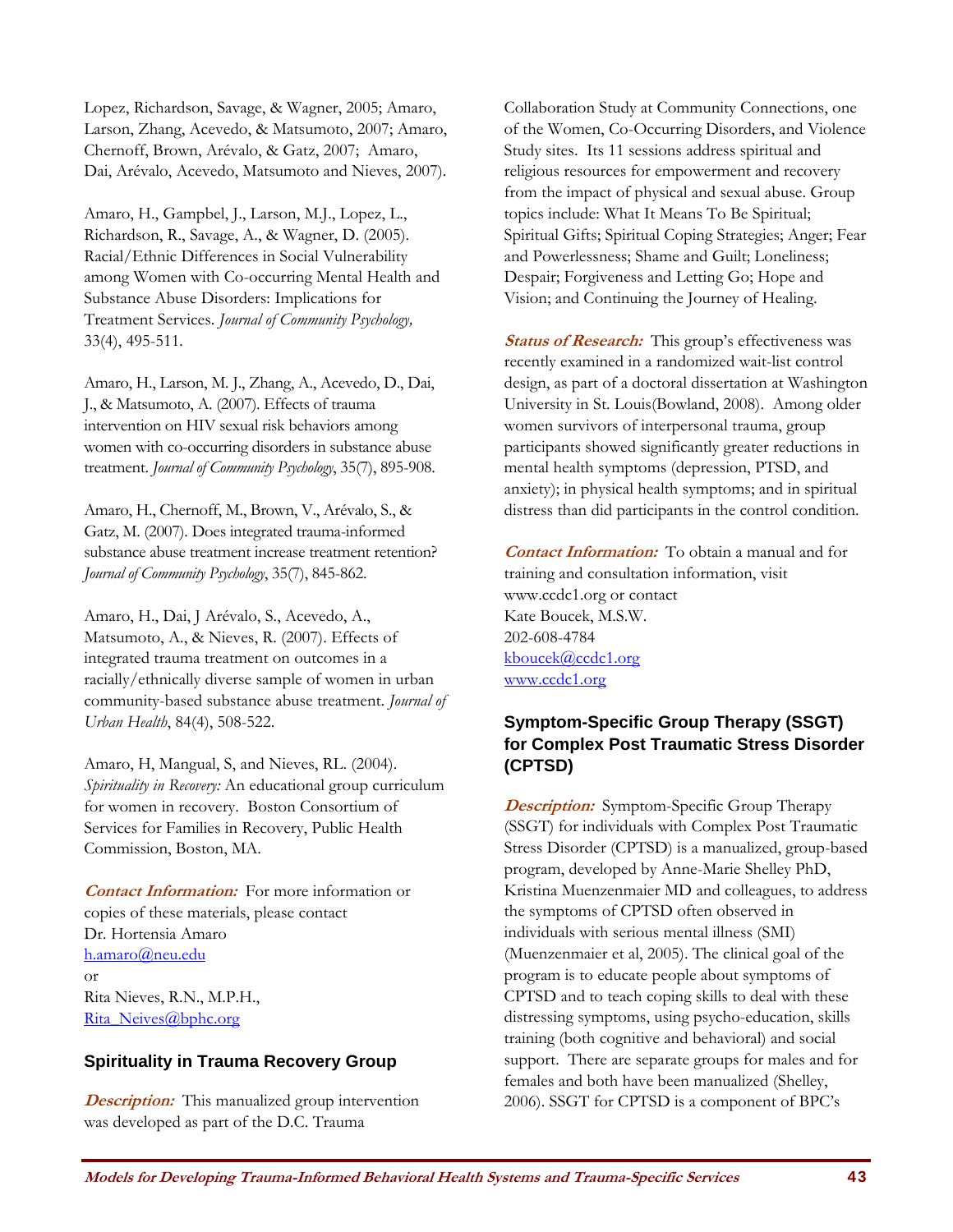Trauma Program, directed by Kristina Muenzenmaier MD.

The SSGT for CPTSD program and manual consists of 12 modules presented over 12 weekly sessions. Each module is aimed specifically at one of the symptoms of CPTSD, such as nightmares, flashbacks, dissociation, avoidance, addiction, numbing, hyperarousal, impulsivity, aggression, self-injury and poor self-esteem. Each module also teaches a coping skill or 'tool' for the management of the targeted CPTSD symptom. The analogy of a toolbox is used, with each group providing a new skill, or 'tool' to add to the toolbox. These tools include behavioral coping skills (for example grounding, behavior scripts, positive distractions), cognitive strategies (re-scripting nightmares, self-soothing, positive coping statements, safe places imagery), social support (communication skills and assertiveness training) and medication management.

Each of the 12 modules is subdivided into the following sections:

- 1. Introduction to topic (and brief revision of previous session)
- 2. Stickers to illustrate the module's Topic and corresponding Tool
- 3. Relating and sharing personal experiences.
- 4. Psychoeducation, with written handouts for patients
- 5. Skills training (or 'tool') for symptom management
- 6. Practice exercises and/or homework

The SSGT for CPTSD Project (Muenzenmaier et al, 2007) is part of a larger program, conceived and developed at Bronx Psychiatric Center (BPC) over the past 10 years: The SSGT for SMI (Serious Mental Illness) Project (Battaglia et al, 2007). SSGT for SMI is a group-based treatment program, created for the management of those syndromes, or symptom clusters, that are routinely observed in Serious Mental Illnesses (SMIs). SSGT consists of eight treatment groups, each of which has been manualized. These are:

1. Positive Symptoms (such as delusions, hallucinations and paranoia)

- 2. Negative Symptoms (for isolation, amotivation, lack of involvement)
- 3. Activation (for affective dysregulation, anger and aggression)
- 4. Dysphoric Mood (for depression, anxiety, panic and irritability)
- 5. Autistic Preoccupation (for attentional problems, exaggerated internal focus, turning inward).
- 6. Trauma Symptoms for Women (as described above) and
- 7. Trauma Symptoms for Men
- 8. Substance Abuse

We are currently also developing the SSGT Peer Empowerment Project. This project gives patients who have graduated from one or more SSGT groups the opportunity of receiving training to become assistant group leaders and co-leaders. Another new direction we are exploring is combining SSGT for CPTSD with art or music therapy, for individuals who prefer more non-verbal modalities.

**Status of Research:** A pilot study (Shelley et al, 2001) examining the efficacy of the first 5 groups, which correspond to the 5 factors of schizophrenia as identified by the Positive and Negative Syndrome Scale (PANSS) (Kay, Opler & Fiszbein, 1992), found that participants showed a 22% decrease in symptom severity over 6 months.

Preliminary pilot data for the male and female CPTSD groups, showed that participants who received SSGT in the Trauma Symptoms for Men or the Trauma Symptoms for Women Groups, in addition to standard medication and routine care, showed a decrease in symptom severity as indexed by the Post-Traumatic Symptom Checklist (PCL), Abbreviated Dissociative Experiences Scale (DES-A), Abbreviated Psychoticism Scale (PS-A) and an increase in the Knowledge, Use and Helpfulness of Positive Coping Skills (KUH-PCS).

THE SSGT for SMI Project (2007) (Vol. I-VIII) Battaglia et al. Library of Congress, Washington D.C.

THE SSGT for CPTSD Project (2007) Muenzenmaier et al. Library of Congress, Washington D.C.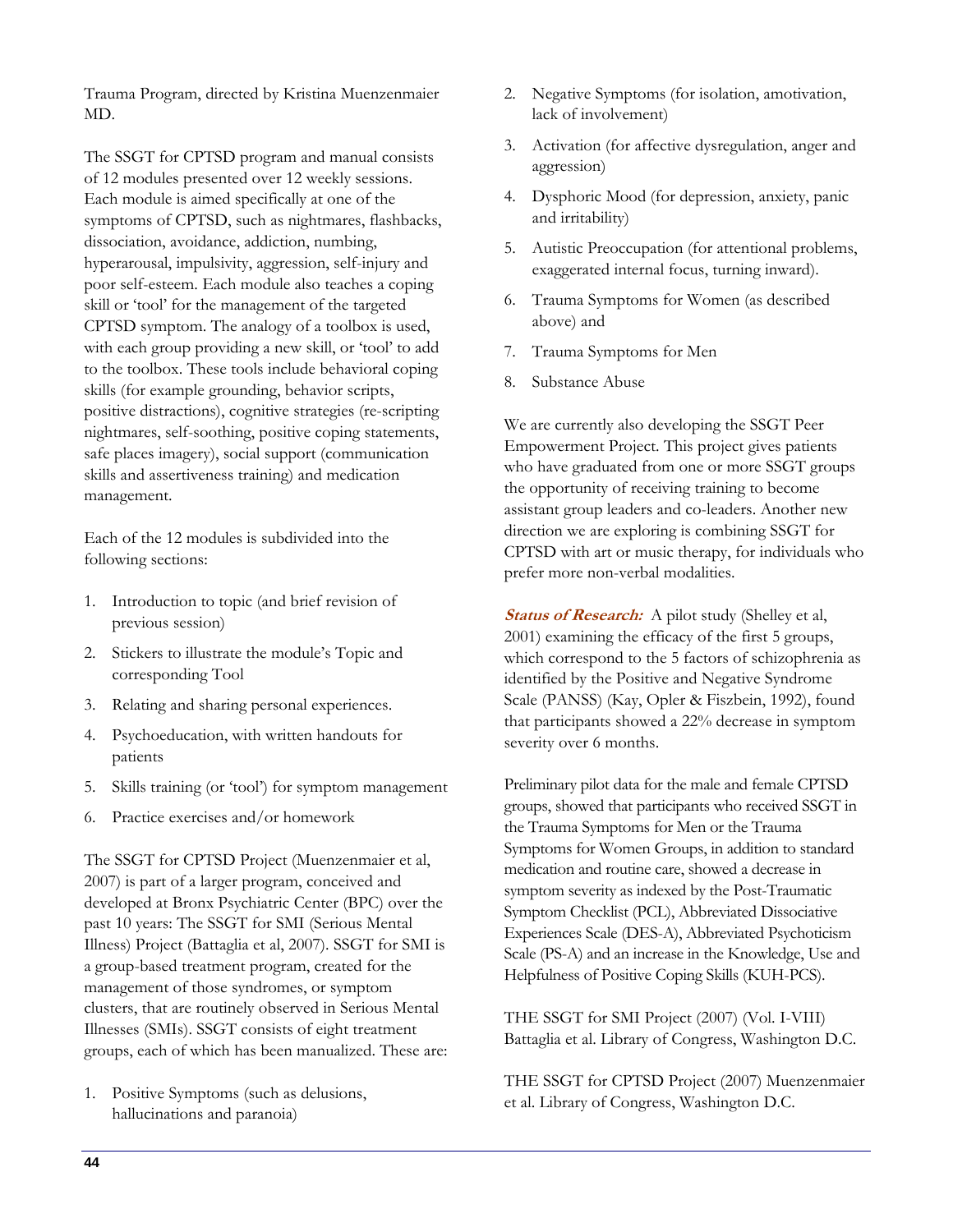Muenzenmaier, Castille, Shelley, Jamison, Battaglia & Opler (2005) Comorbid posttraumatic stress disorder and schizophrenia. Psychiatric Annals, 35 (1), 51-56.

Shelley A.M. (2004) Symptom-Specific Group Treatment (SSGT) Program for Serious Mental Illness Manual (Volume I-VI). Library of Congress, Washington D.C.

Shelley, Battaglia, Lucey, Ellis & Opler (2001) Symptom-Specific Group Therapy for Inpatients with Schizophrenia. The Einstein Quarterly Journal of Biology and Medicine, 18, 21-28.

Shelley, Muenzenmaier, Spei, Margolis, Battaglia & Opler (submitted) Symptom-Specific Group Therapy for Inpatients with Complex Post Traumatic Stress Disorder: A Preliminary Report

The Manuals 'Complex PTSD (Trauma) Group for Women' (Shelley 2006) and 'Complex PTSD (Trauma) Group for Men' (Shelley 2006) are both available from Lulu.com.

**Contact Information:** For further information please contact: A.M. Shelley PhD, shelleybpc@aol.com, brpgams@omh.state.ny.us J. Battaglia, brcdjbb@omh.state.ny.us K. Muenzenmaier, brmdkmm@omh.state.ny.us

## **Trauma Affect Regulation: Guide for Education and Treatment (TARGET©)**

*Description:* TARGET© was developed by Julian Ford, Ph.D., as an educational and therapeutic approach for the prevention and treatment of complex Posttraumatic Stress Disorder (PTSD). TARGET© provides a practical skill set that can be used by trauma survivors and family members to de-escalate and regulate extreme emotion states, to manage intrusive trauma memories in daily life, and to restore the capacity for information processing and autobiographical memory. TARGET© teaches a sequence of seven (7) skills described as the FREEDOM steps. The focus in TARGET© is on shifting the way a person processes information and emotions so that s/he is able to live life and make

sense of memories without being trapped in an alarm state.

TARGET© explains post-traumatic symptoms as the product of an ingrained, but reversible, biological change in the brain's alarm and information processing systems and the body's stress response systems. Using graphics and simple language, TARGET© describes the stress response system as an "alarm" in the brain that is triggered by trauma or extreme stress. When the brain becomes stuck in "alarm" mode a person cannot access the brain's capacities for clear thinking, and therefore reacts to all types of current stressors as survival threats. This causes serious difficulties in their relationships and daily life activities that can be addressed by using the FREEDOM skill set.

**Essential Components:** TARGET© is designed to address the primary personal issues that are related to trauma, such as PTSD symptoms, rage, traumatic grief, survivor guilt, shame, interpersonal rejection, and existential/spiritual alienation. The seven (7) core skills in TARGET© are taught through repeated coaching and guided practice and are described by the acronym, FREEDOM.

**Applications:** TARGET© originally was designed for and has been field tested in public sector and private nonprofit community mental health and addiction treatment settings with adults and adolescents. Although the information provided is complex, the language used in participant materials and in leader guides is down-to-earth rather than technical or academic terminology. The pacing of materials within and across sessions is designed to sustain participant interest without taxing clients' sometimes impaired information processing abilities. TARGET© has been adapted for several other trauma-affected populations:

- Survivors, rescue workers, and families affected by September 11, 2001
- Advocacy for women who have experienced domestic violence and their children
- Incarcerated men and women in prison or when newly re-entering the
- **community**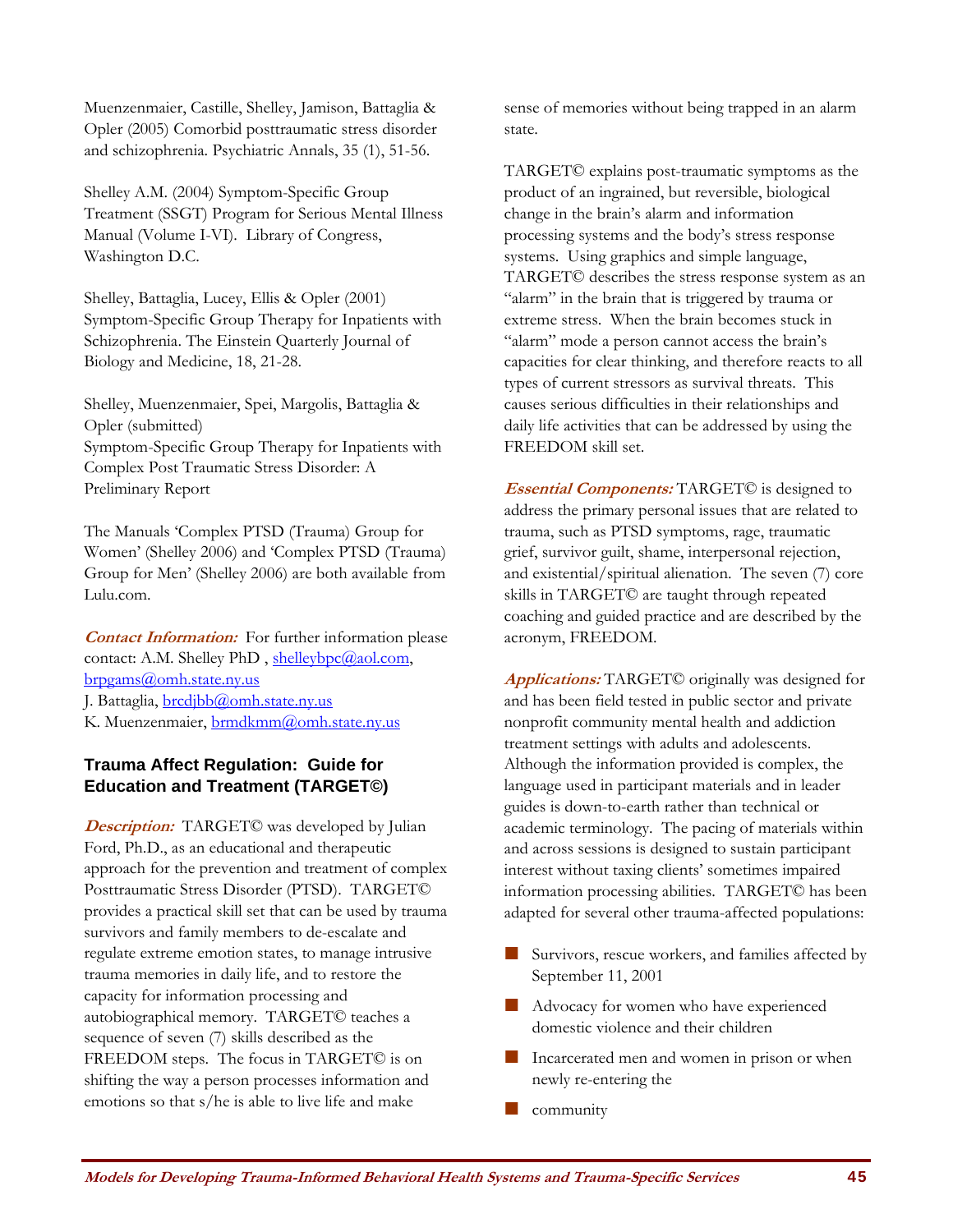- Girls and boys in the juvenile justice system in secure and community programs
- Girls and boys in mental health and addictions treatment programs and schools
- Women with young children who are at risk for criminal justice involvement

TARGET© is manualized for adults and adolescents and can be offered in individual or group counseling or psychoeducation sessions conducted by clinicians, case managers, rehabilitation specialists, or teachers for 10 to 12 sessions. TARGET© has been adapted for interventions that are not specifically focused on trauma recovery, such as anger management, anxiety/stress management, pain management, interpersonal skills, screening and orientation for new clients or residents, and general support groups.

**Status of Research***:*A randomized effectiveness study was conducted comparing 9-session TARGET© groups versus trauma-informed substance abuse groups (TSU) in three adult substance abuse treatment programs (Frisman, L. K., Ford, J. D., Lin, H., Mallon, S., & Chang, R. (in press). Outcomes of trauma treatment using the TARGET© model. *Journal of Groups in Addiction and Recovery*). TARGET© was superior to TSU in maintaining sobriety.

A three-year randomized clinical trial study funded by the Department of Justice of TARGET© delivered as a 12-session individual therapy for PTSD was conducted with 147 low-income urban mothers. Findings are under review for publication and were presented at the Annual Conventions of the American Psychological Associations and the International Society for Traumatic Stress Studies in 2007. TARGET© was superior to a comparison social problem solving therapy (Present Centered Therapy; PCT) on improved emotion regulation and posttraumatic beliefs at posttest and follow-up, and led to additional improvements in dissociation and affectively-modulated coping and relational involvement.

A three-year randomized clinical trial study funded by the Office of Juvenile Justice and Delinquency Programs of TARGET© delivered as a 12-session individual therapy for PTSD compared to a relational therapy (Enhanced Treatment as Usual, ETAU) with 61 girls involved in delinquency was completed in Fall 2008. TARGET© was associated with greater improvement than ETAU on PTSD symptoms and

remission from PTSD (77% versus 53%) at the conclusion of therapy.

A two-year field trial funded by the Office of Juvenile Justice and Delinquency Programs of TARGET© delivered as a group and milieu intervention in every Juvenile Detention Center in Connecticut will be completed in Fall 2008. Juvenile Justice data and admission/discharge questionnaire data are being collected in this quasi-experimental study of the impact of the sequential introduction of TARGET© into mixed-gender and gender-specific (girls only) detention centers.

**Endorsements**: TARGET© was designated as the first promising practice model for traumatized youths in the juvenile justice system by the National Child Traumatic Stress Network (www.nctsn.org) and is endorsed by the California Evidence-Based Clearinghouse for Child Welfare (www.cachildwelfareclearinghouse.org), the RAND Corporation Gulf States Policy Institute (www.rand.org), and NREPP: SAMHSA's National Registry of Evidence-based Programs and Practices (www.nrepp.samhsa.gov).

TARGET© is copyrighted by the University of Connecticut and is distributed exclusively by Advanced Trauma Solutions, Inc. through intensive training, consultation, and quality assurance programs.

**Contact Information:** For information, training, and materials, contact Judith Ford 860-751-9072 Judy@advancedtrauma.com. www.ptsdfreedom.org

## **Trauma, Addictions, Mental health And Recovery (TAMAR) Trauma Treatment Group Model**

**Description:** Developed as part of the first phase of the SAMHSA Women, Co-Occurring Disorders and Violence Study, TAMAR Trauma Treatment Group Model is a structured, manualized 15-week, 15-module trauma-specific group intervention combining psychoeducational approaches with expressive therapies. It is designed for women and men with histories of trauma. Groups are run inside detention centers, in state psychiatric hospitals, and in the community. Group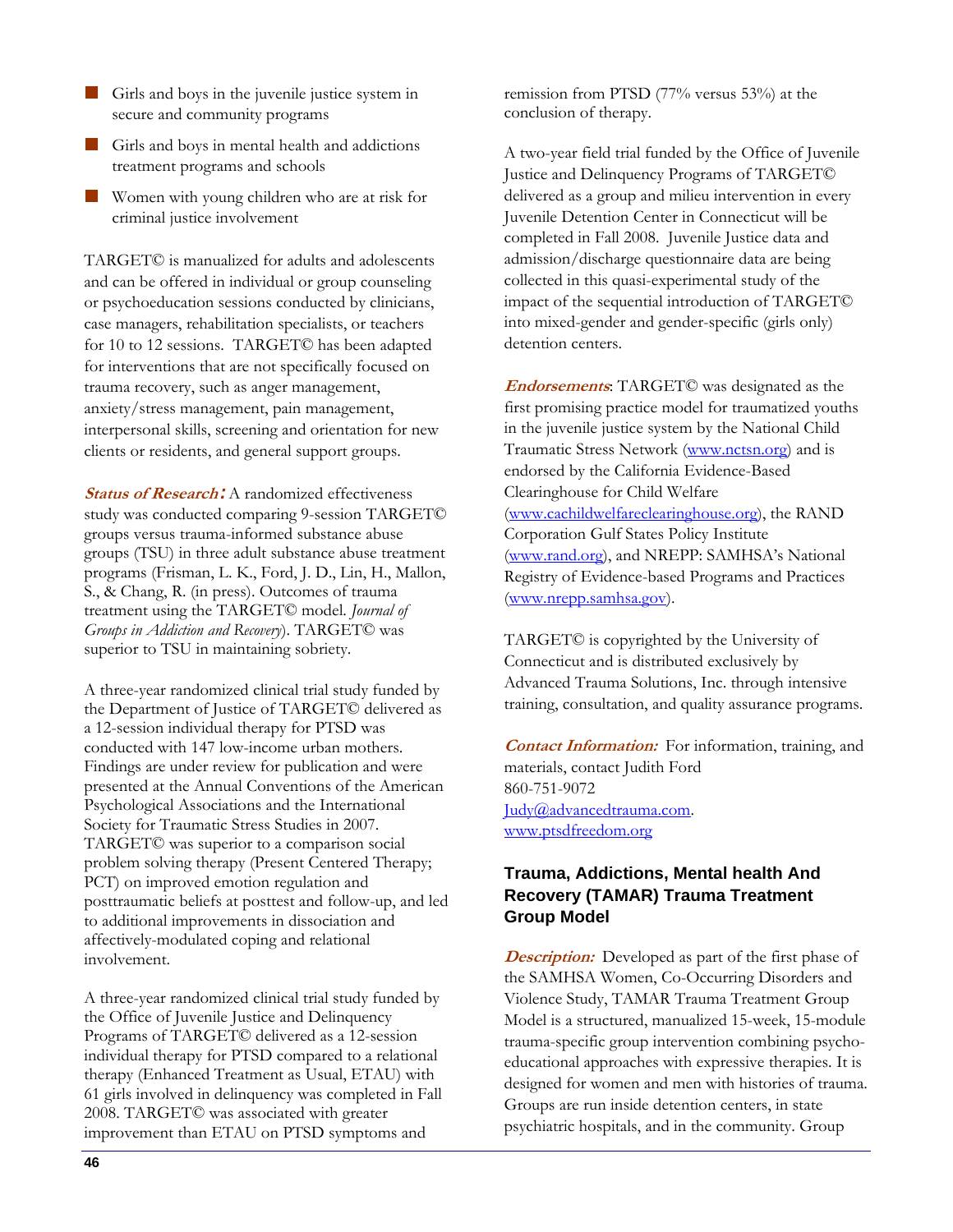sessions meet twice weekly for 90 minutes, an interval that fits smoothly into the daily schedules of county detention centers. Men and women taking part in groups while detained in the detention center complete it on-site or continue in a community group if released before completion.

The Trauma Addictions Mental health and Recovery Treatment Manual provides basic education on trauma, its developmental effects on symptoms and current functioning, symptom appraisal and management, the impact of early chaotic relationships on health care needs, the development of coping skills, preventive education concerning pregnancy and sexually transmitted diseases, sexuality, and help in dealing with role loss and parenting issues. The modules integrate education about childhood physical and sexual abuse and its impact on adult development and functioning with cognitive-behavioral and expressive therapy principles and activities. In 2001, the Mental Hygiene Administration partnered with the Maryland AIDS Administration to fund two sites. Modules on HIV and AIDS (including condom use, communication, and negotiation skills) were added to the manual. The TAMAR manual incorporates work by Maxine Harris, Marsha Linehan, Elizabeth Vermilyea, Barry Cohen, and Andrea Karfgin. Expressive Art Therapy exercises are often used.

**Status of Research:**The TAMAR Program is currently being evaluated by the Maryland AIDS Administration. Participants are given pre-tests when starting the group and post-tests after they have completed the program. The AIDS Administration is conducting the evaluation to demonstrate potential benefits of the program. One such benefit is that TAMAR builds participants' self-efficacy, and improves self-esteem and coping skills. Another potential benefit is the reduction of the incidence of contracting HIV and STD's for this high-risk population.

Initial research by the University of Maryland during the Women and Violence study found that prior to the TAMAR program, 72% of the women had a history of at least one prior incarceration. After the program was initiated, recidivism back to detention centers was 3%.

**Contact Information:**To obtain the manual and for information on training and technical assistance, Marian Bland, LCSW-C 410-724-3242 blandm@dhmh.state.md.us.

### **Trauma Recovery and Empowerment Model (TREM)**

**Description:**Developed by Maxine Harris, Ph.D., and the Community Connections Trauma Work Group, TREM is a manualized, sequentially organized, 24–33 session group approach to healing from the effects of trauma. It is designed for women with major mental health, PTSD, and/or substance abuse problems. The TREM model for women was developed and refined over a period of five years by 27 clinicians and more than 500 participants.

TREM combines elements of recovery skills training, psychoeducation, and other cognitive-behavioral techniques, and emphasizes peer support, which has proven to be a highly effective approach with survivors. TREM is co-facilitated by female clinicians. TREM focuses initially on the survivor's personal and relational experience, with emphasis on empowerment and skill building. At this stage, members learn strategies for self-comfort and accurate selfmonitoring as well as ways to establish safe physical and emotional boundaries. TREM then provides a supportive (gender-separated) group peer environment in which each survivor can explore current life problems as they relate to past or present experiences of physical, sexual, and emotional abuse. Some group members may disclose personal stories of trauma, though each woman has her own path to healing, and disclosure is not required. The model helps women overcome fear, grief, and shame while reintegrating trauma experiences into a personal life narrative and reframing the connection between their experiences of abuse and other current difficulties including substance use, mental health symptoms, and interpersonal problems. Several sessions focus on skills building, emphasizing self-awareness, selfsoothing, communication style, decision-making, problem solving, regulating overwhelming feelings and emotional modulation, and establishing safer, more reciprocal, relationships. Throughout, TREM addresses substance abuse problems and relapse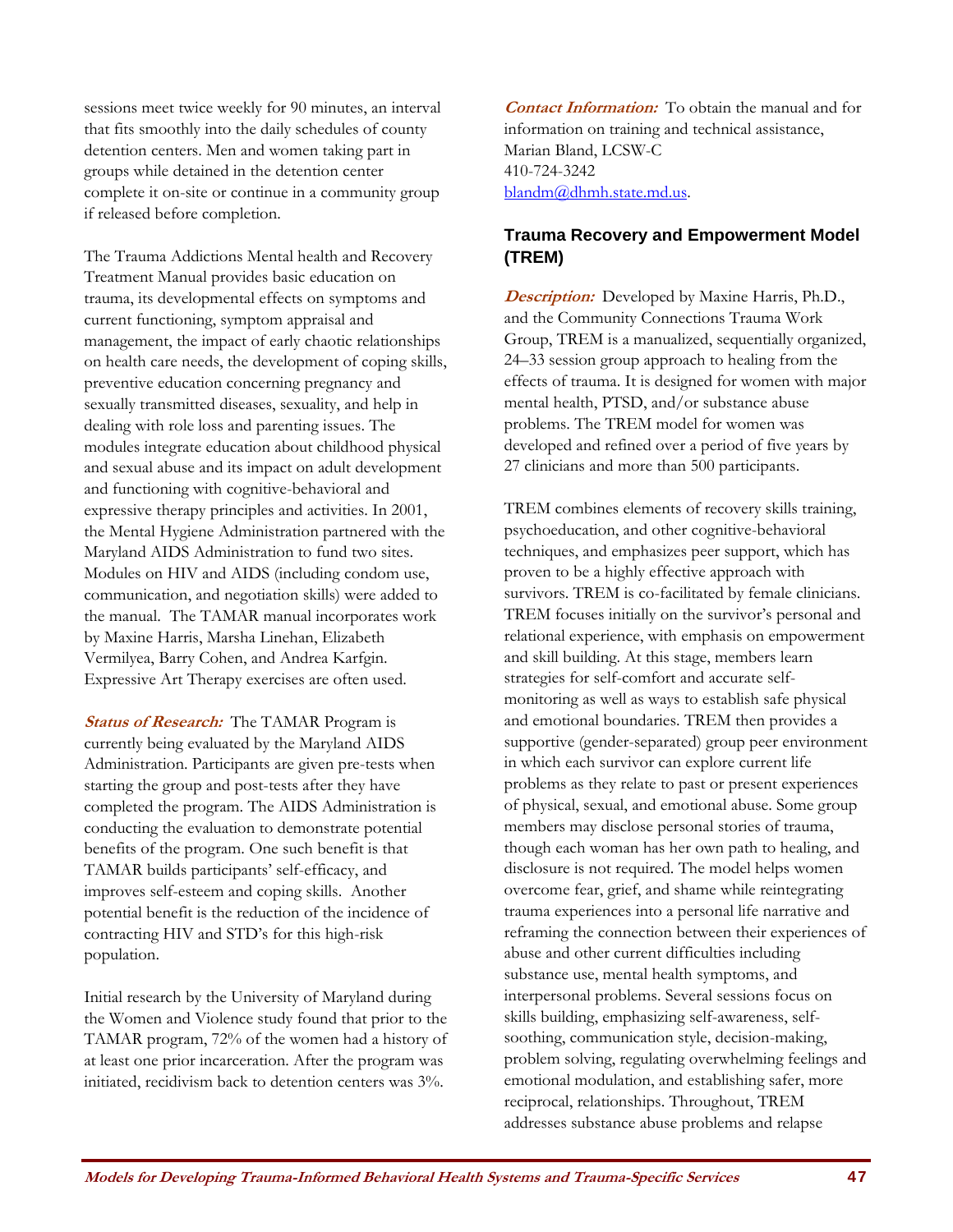prevention. In conjunction with their participation in a TREM group, participants may use the self-help workbook *Healing the Trauma of Abuse* by Mary Ellen Copeland and Maxine Harris (see below).

**Status of Research:** TREM was adopted by three sites of the nine-site SAMHSA-funded Women, Co-Occurring Disorders and Violence (WCDVS) project. TREM groups explicitly address trauma, mental health, and substance abuse concerns, using an integrated approach that seems to be a key ingredient in achieving better outcomes for project participants. TREMspecific studies to date have focused on the group's retention of participants, consumer satisfaction, fidelity of implementation, and effectiveness. TREM groups have shown a very high rate of retention, even among women with multiple vulnerabilities and few supports. At the D.C. site of the WCDVS, over 70% of the women enrolled completed over 70% of the group sessions. Pilot studies have indicated a high level of participant satisfaction with the group, with over 90% finding it helpful on a number of trauma-related dimensions, including recovery skill development. Results from studies using a formal TREM Fidelity Scale have demonstrated that trained leaders can implement the TREM group with high fidelity to the manual's content and leadership process. Preliminary studies of TREM have found improvement in overall functioning; mental health symptoms (including anxiety and depression); and trauma recovery skills (e.g., selfsoothing, emotional modulation, and self-protection). In addition, these evaluations found decreased high-risk behaviors and reduced use of intensive services such as emergency room visits and hospitalizations. Results of the quasi-experimental WCDVS study conducted in D.C. and Baltimore showed advantages for TREM over services as usual in both PTSD and mental health symptoms and drug and alcohol abuse (Fallot, McHugo, & Harris, 2005). At the Denver site (Toussaint, VanDeMark, Bornemann, & Graeber, 2007), results indicated that TREM participants, in comparison to those receiving usual services, had better outcomes on both mental health symptoms in general and trauma-related symptoms in particular (e.g., sense of personal safety, feelings of dissociation, coping with trauma). An NIMH-funded randomized controlled trial of TREM is currently in progress, jointly conducted by the New Hampshire-Dartmouth Psychiatric Research Center and Community Connections.

The TREM model has been adapted for men (M-TREM) and has been translated into Spanish and culturally adapted for Latina women (see descriptions below). It has also been adapted for adolescent girls and young women ages 12-18 (Love and Life: G-TREM) (see Trauma-Specific Service Models for Children).

TREM Manual: *Trauma Recovery and Empowerment: A Clinician's Guide to Working with Women in Groups,* by Maxine Harris, Ph.D. and the Community Connections Trauma Work Group, is a step-by-step leader's guide covering 33 group sessions. Each topic includes a rationale and goals for the session, specific discussion questions, a sampling of typical responses, and experiential exercises.

TREM Instructional Video: *Trauma Recovery and Empowerment: A Clinician's Guide to Working with Women in Groups*, by Maxine Harris, Ph.D. and the Community Connections Trauma Work Group, is an 8.5-hour instructional video designed for clinicians to learn the rationale and philosophy behind the TREM intervention, with focus on the content and format of each of the 33 sessions. The video provides general information about sexual and physical abuse and can be used as part of a curriculum on trauma.

Fallot, R.D., McHugo, G.J., & Harris, M. (2005). DC Trauma Collaboration Study: Background and Preliminary Report. Unpublished manuscript, Community Connections.

Toussaint, D., VanDeMark, N., Bornemann, A., & Graeber, C. (2007). Modifications to the Trauma Recovery and Empowerment Model (TREM) for substance-abusing women with histories of violence: Outcomes and lessons learned at a Colorado substance abuse treatment center. Journal of Community Psychology 35(7), 879-894.

*Healing the Trauma of Abuse: A Women's Workbook*, by Mary Ellen Copeland, M.A., M.S. and Maxine Harris, Ph.D. Used by women participants in conjunction with their work in the TREM group, this workbook can also be used by a woman on her own, or with a therapist or supportive friend. The manual assists women recovering from the effects of physical, sexual, and emotional abuse. It is divided into four parts: Empowerment, Trauma Recovery, Creating Life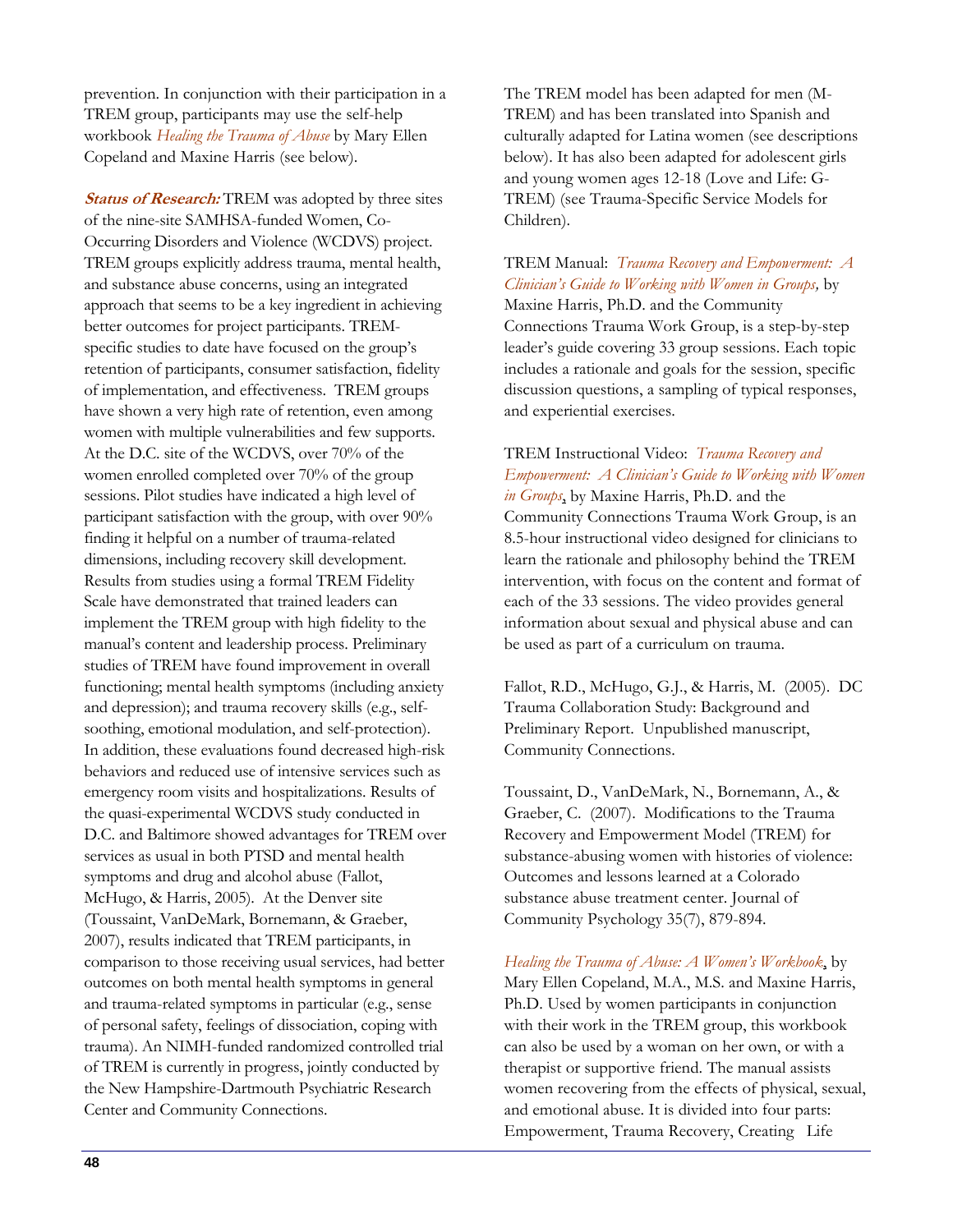Changes, and Closing Rituals. Each part has a number of topics to work on, helps women develop individual goals for the recovery work, and addresses self-care while doing recovery work.

**Contact Information:**To obtain the manual or the instructional video contact; Kate Boucek, M.S.W. 202-608-4784 kboucek@ccdc1.org www.ccdc1.org

For information on training and consultation, contact Rebecca Wolfson Berley, M.S.W. Director of Trauma Training 202-608-4735 rwolfson@ccdc1.org To obtain the Copeland workbook and more information, visit: www.mentalhealthrecovery.com

## **Trauma Recovery and Empowerment Profile (TREP) and Menu of Strategies for Improving a Woman's Trauma Recovery and Empowerment Profile**

**Description:**Developed by Maxine Harris, Ph.D., and colleagues at Community Connections., this skills rating scale and its accompanying menu of skill building strategies may be used as clinical tools for clinicians and survivors to evaluate trauma recovery skill levels and work toward development of skills. TREP is a rating instrument with eleven dimensions. Each dimension describes a skill that is central to coping effectively with the impact of emotional, physical, and/or sexual abuse. Completed by a clinician who knows the consumer/survivor well, or by the survivor him/herself, the TREP is designed to provide an assessment of the consumer/survivor's recovery skills at a particular point in time. The manual, *Menu of Strategies for Improving a Woman's Trauma Recovery and Empowerment Profile*, contains interventions designed to develop skills in the eleven domains of trauma recovery. The interventions are used in conjunction with a case manager, counselor, therapist or peer advocate, and are in some circumstances used in a self-help format. Exercises are categorized into beginning and intermediate level exercises. Exercises may also be useful for individuals

who are not trauma survivors but who desire skill development to deal with addictions or mental health problems.

**Status of Research:** For women Trauma Recovery and Empowerment Model (TREM) group participants in the District of Columbia Trauma Collaboration Study, clinician ratings on the TREP were significantly correlated with many of the participants' self-reported outcomes. Though the study was not designed to test mediation formally, these findings suggest that the development of trauma recovery skills may be part of the pathway to positive symptom reduction outcomes (Fallot, McHugo, and Harris, 2005).

**Contact Information:**To obtain copies of TREP and the Menu of Strategies, contact: Kate Boucek, M.S.W. 202-608-4784 kboucek@ccdc1.org www.ccdc1.org For additional information, contact Rebecca Wolfson Berley, M.S.W. Director of Trauma Training 202-608-4735 rwolfson@ccdc1.org

## **The Trauma Recovery Group: Group Cognitive-Behavioral Treatment for PTSD in People with Severe Mental Illness**

**Description:** Developed by Kim Mueser, Ph.D. at the Dartmouth Psychiatric Research Center and the Dartmouth Trauma Intervention Research Center, and Patricia Carty, M.S., C.C.B.T. and colleagues at the Mental Health Center of Greater Manchester, Manchester, NH, based on the individual CBT for PTSD model developed by Mueser and Rosenberg (described above). This program is a 21-week standardized group intervention for women and men with severe mental illness and PTSD. Group size ranges between 6 and 8 clients. The components of the program include: orientation, breathing retraining, psychoeducation about PTSD and related effects of trauma, cognitive restructuring, teaching coping skills for managing persistent PTSD symptoms, and developing a personal recovery plan. Women and men are included in groups, which are co-facilitated by male and female co-leaders. The program has been in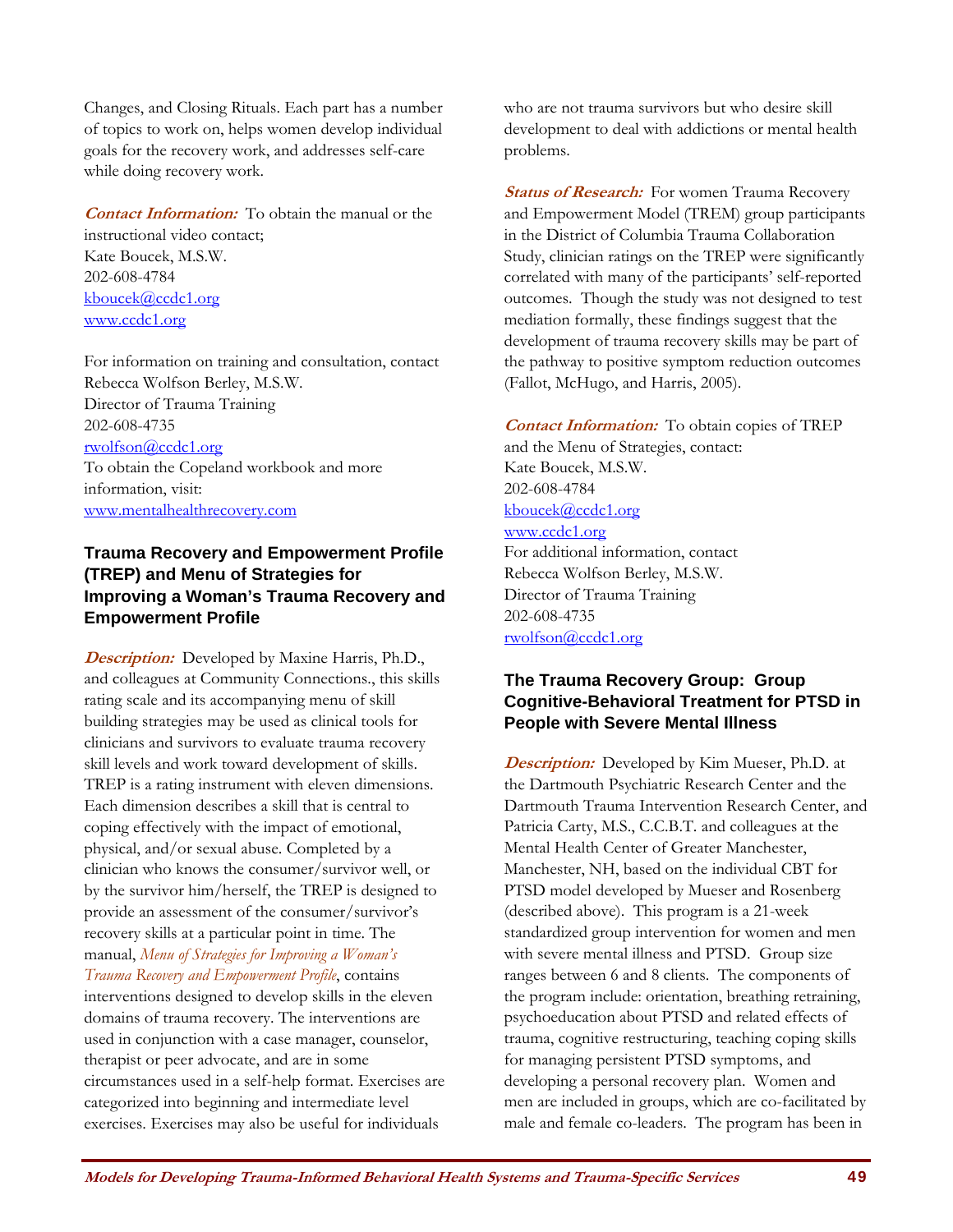place for seven years at the Mental Health Center of Greater Manchester.

**Status of Research:** One non-controlled pilot study of the CBT for PTSD program has been completed, which included 80 clients who participated in the first 11 groups. This study showed high rates of retention in treatment, and significant reductions in PTSD symptoms, depression, and post-traumatic cognitions from pre- to post-treatment, with gains maintained at a 3-month follow-up (Mueser et al., 2007).

The manual for this program is currently being developed. Thus far, groups have been based on a detailed outline, supplemented by the manual for the individual CBT for PTSD program developed by Mueser and Rosenberg (above).

Mueser, K. T., Bolton, E. E., Carty, P. C., Bradley, M. J., Ahlgren, K. F., DiStaso, D. R., Gilbride, A., & Liddel, C. (2007). The trauma recovery group: A cognitive-behavioral program for PTSD in persons with severe mental illness. Community Mental Health Journal. Published ahead of print: DOI: 10.1007/s10597-006-9075-2.

**Contact Information:**Further information can be obtained from: Kim T. Mueser kim.t.Mueser@dartmouth.edu

## **Trauma Resiliency Model (TRM)**

**Description:** The Trauma Resource Institute (TRI) is a non-profit trauma training center that provides training nationally and internationally in the Trauma Resiliency Model™ (TRM) and the Veterans Resiliency Model™ (VRM). The training, developed by TRI's Co-founders, Elaine Miller-Karas, MSW and Laurie Leitch, PhD, is based on current neuroscience findings about the way that untreated trauma affects the nervous system. Focusing as it does on the *biology* of trauma rather than the *psychology* of trauma TRM and VRM training is appropriate with populations that are not insight-oriented and in communally-oriented cultures. Thoughts and feelings are incorporated in TRM and VRM but are secondary to the sensory tracking that re-regulates the nervous system. VRM training includes orientation to "Battlemind injury"

and TRI's "Balancemind™" and has been piloted with OEF/OIF and Vietnam veterans. TRM and VRM training is practical and skills-based and provides trainees with knowledge about the ways trauma affects the nervous system as well as 6 core skills for returning the nervous system to balance. There is an extensive experiential component in trainings that are 2-3 days long. Post-training case consultation is also encouraged in order to deepen the use of skills and address questions specific to various work settings.

The training is offered in several versions from 4 hours to three days. Both TRM and VRM have individual treatment as well as group formats and both have a Level 1 training (basic) and a Level 2 training (advanced).

#### **1. Key Concepts of TRM/VRM:**

- Traumatic symptoms are conceptualized as the result of "too much, that happens too fast," resulting in nervous system dysregulation when the mind-body system cannot "digest" the experience.
- $\blacksquare$  The patterns that cause physiological suffering as well as psychological suffering are entrenched in the nervous system;
	- Symptoms can include attentional disorders, pain syndromes, irritability and rage, cold sweats, Gastrointestinal problems, exhaustion, difficulty concentrating, distractibility, troubled sleep, flashbacks & nightmares, selfblame & guilt, grief, loss of confidence.
	- Symptoms may also include mood disorders such as depression and anxiety, and PTSD.
	- Efforts to self-medicate can cause substance abuse and chemical dependency.
- Symptoms are often the result of the body's natural (and automatic) defensive responses of fight and flight which were blocked during the traumatic event and freeze which is the automatic response when escape or fight has not been possible.
- The traumatic response can lead to a process that is self-perpetuating even in the absence of ongoing external stressors or threat.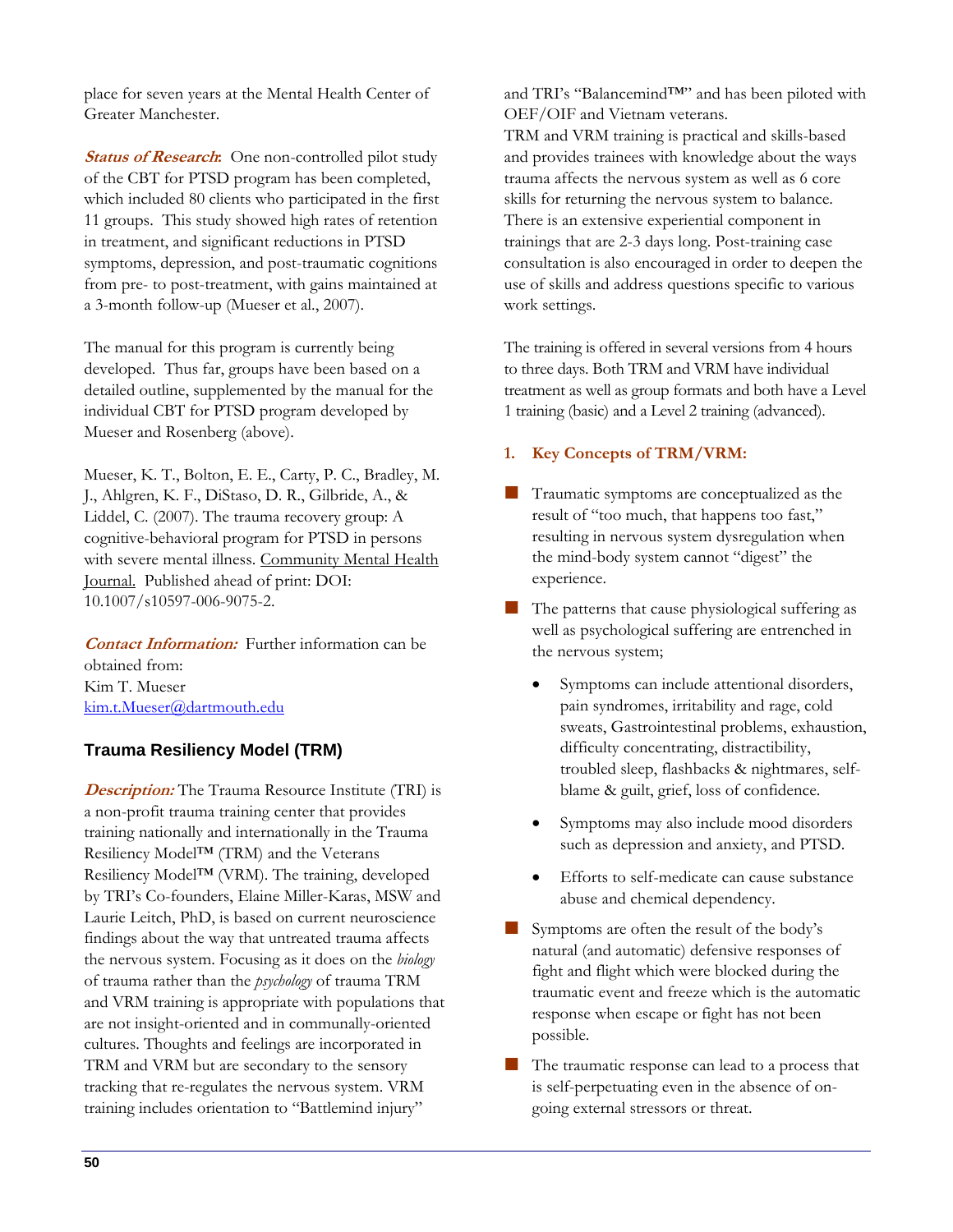- **2. Trauma Resiliency Model and Veterans Resiliency Model are skills-based intervention programs for adults and children (TRM) which are:**
- **Designed to foster re-balancing of the nervous** system;
- **Designed to be delivered as a skill-based** intervention program;
- **Taught by Trauma resource Institute (TRI) to** clinicians in two 3-day modules (TRM Levels 1 & 2) and a 1-day group training for clinicians who have taken TRM 1 & 2. Case consultation ideally follows each level of training in order to anchor the skills. TRI also provides training in Veterans Resiliency Model (VRM) Levels 1 & 2 and VRM-G for group work;
- Focused on the biological basis of trauma rather than the psychological basis of trauma;
	- Based upon the latest developments in neuroscience regarding the impact of trauma on the Autonomic Nervous System;
	- Incorporates the skills of Somatic Experiencing, information from Sensory Integration, and Gendlin's "Felt Sense;"
	- Used also as a self-care and team-care model for clinicians to reduce secondary traumatization and burn-out;
	- Designed to teach the skills which can help re-regulate the nervous system and promote resiliency.

### **3. TRM & VRM Treatment:**

- Uses observation and tracking of neurobiological patterns;
- Gradually helps attention to be brought to internal body sensations, both those that are pleasant or neutral and those that are more difficult to tolerate;
- Uses sensory tracking to interrupt the disorganization in the nervous system;
- **Promotes a sense of self-mastery over intense** body states by using TRM & VRM skills for selfregulation and balance.
- **Offers supplementary materials including** workbooks, and skills cards to make use of TRM and VRM skills easy, accessible, and on-going which promotes independence.

#### Settings:

TRM has been used cross-culturally and in diverse settings with different languages and using translators, in countries and settings impacted by genocide, war, and natural disasters, with local community groups, first responders, in prison, in mental health service settings serving adults and children suffering from both recent trauma and past trauma. TRM is effective with both developmental and shock trauma in children and adolescents. TRM has been taught to teachers for use in stabilizing children after disasters as well as for the teachers' own self-care.

VRM has been used in the Veterans Administration with post-deployment veterans from the OEF/OIF and Vietnam wars. TRI developed the concept of "Balancemind™" as an antidote to "Battlemind injury" and teaches stabilization and affectmanagement skills to help sustain Balancemind.

**Status of Research:** Has been demonstrated to be effective in low dosage treatment (1-2 sessions). Several effectiveness studies are currently underway, and an outcome study has been published in *Traumatology,* September 2007, and one is due to be published in January 2009 in *Social Work*.

### **Contact information:**

Website: www.traumaresourceinstitute.com Contact with questions about training: Elaine Miller-Karas, Elainemk27@mac.com Contact with questions about research: Laurie Leitch L.leitch@comcast.net

# **Trauma Safety Drop-In Group: A Clinical Model of Group Treatment for Survivors of Trauma**

**Description:**Designed by Pat Gilchrist of Ulster County Mental Health and Peri Rainbow of Women's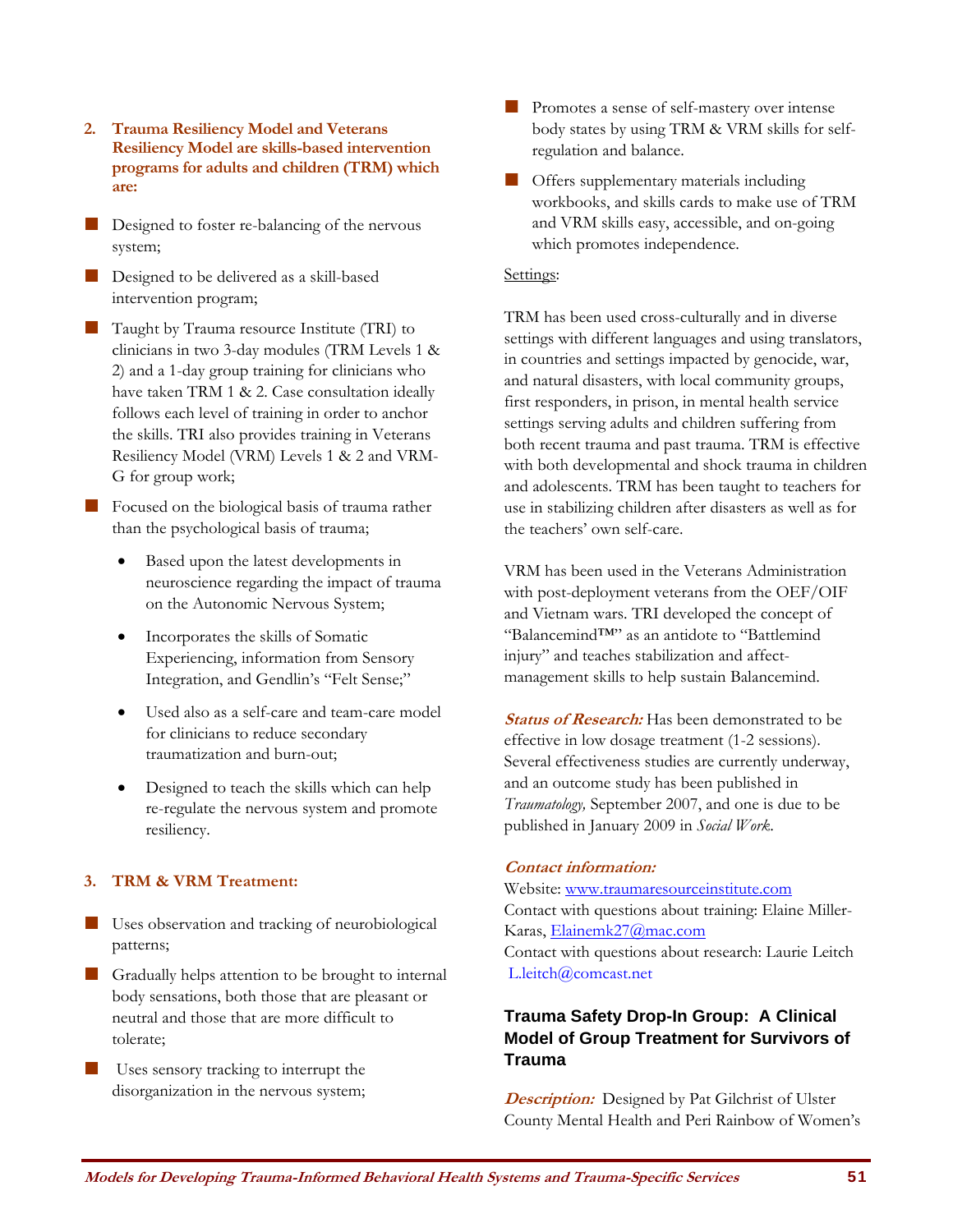Studies at New Paltz State University of New York, this model provides trauma survivors with basic safety skills. A low-intensity group model that requires no commitment from participants, the group is open to all survivors regardless of diagnosis, level of functioning, and place in the healing process. Goals of the group include increasing the survivor's ability to function and feel safe in a more intensive level of group treatment, to learn about the healing process and the after-affects of trauma, and to assess readiness for further treatment. The drop-in nature of the group is an essential and unique feature. Survivors who are beginning trauma-specific treatment are often not prepared to fulfill the commitment of consistent attendance required by traditional group therapy. The group is structured so that survivors can join at any point and complete the cycle at their own pace.

**Status of Research:** No research to date

**Contact Information:**Manuals are available from the New York State Office of Mental Health Trauma Unit at nominal cost from NYS OMH Printing and Design Services.

Fax number: 518-473-2684.

### **TRIAD Women's Group Model**

*Description:* Developed by and implemented at one of the SAMHSA Women Co-Occurring Disorders and Violence Study sites, this manualized, 16-session (2 hours a week for 16 weeks) cognitive behavioral group model is based on the perspective that complex disorders arise from trauma and that particular fundamental issues must be addressed for long-term recovery to occur (Herman, 1992). It is designed for and takes an integrated approach to women who experience challenges around the three issues of trauma, mental health, and substance abuse. TRIAD is structured into four phases: Mindfulness, Interpersonal Effectiveness Skills, Emotional Regulation, and Distress Tolerance, with four weekly sessions in each phase. This design allows for a "modified open" format in which women can join the group at the beginning of each of the four phases. Each session includes specific goals and objectives to facilitate short-term treatment planning. A leaders manual, *Triad Women's Project Group Treatment Manual*, was developed by the Clinical Interventions Committee of the Triad Women's Project. TRIAD's

primary treatment goals are to reduce psychiatric and trauma-related symptoms associated with histories of violence/abuse and substance use for those with substance abuse disorders. Additional model goals are to increase abstinence for those with substance dependence and to support women in maintaining their personal safety. This cognitive behavioral model is based, in part, on Linehan's Cognitive-Behavioral Treatment model, Evans and Sullivan's work on substance abuse and trauma and Harris' work on trauma and serious mental illness.

TRIAD groups are implemented in outpatient or residential community mental health centers and substance abuse treatment facilities and a modified version of TRIAD is currently being offered in jails.

**Status of Research:** Triad was developed and implemented by one site of the 9-site SAMHSA WCVDS. Results of this cross-site study show positive effects for trauma treatment and indicate that participation in integrated counseling that addresses treatment issues related to trauma, mental health, and substance seems to be the key ingredient in achieving better outcomes.

**Contact Information:**To obtain the manual and for information on training and consultation, contact Colleen Clark, Ph.D. 813-974-9022 cclark@fmhi.usf.edu

# **A Woman's Path to Recovery (Based on A Woman's Addiction Workbook)**

**Description**: A Woman's Path to Recovery is a clinician-led program for women with substance use disorders. The model uses chapters from A Woman's Addiction Workbook (Najavits, 2002) as the basis for sessions conducted by clinicians. However, the workbook can also be used on its own without clinician involvement. The workbook is divided into two main sections: exploration and healing. The exploration section helps women look at their lives in relation to gender and addiction issues. It provides background on the relationship between gender and addiction; gender differences in addiction and recovery processes; historical barriers to treatment faced by women; and subgroups of women at risk for addiction. It then encourages women to identify their life themes in five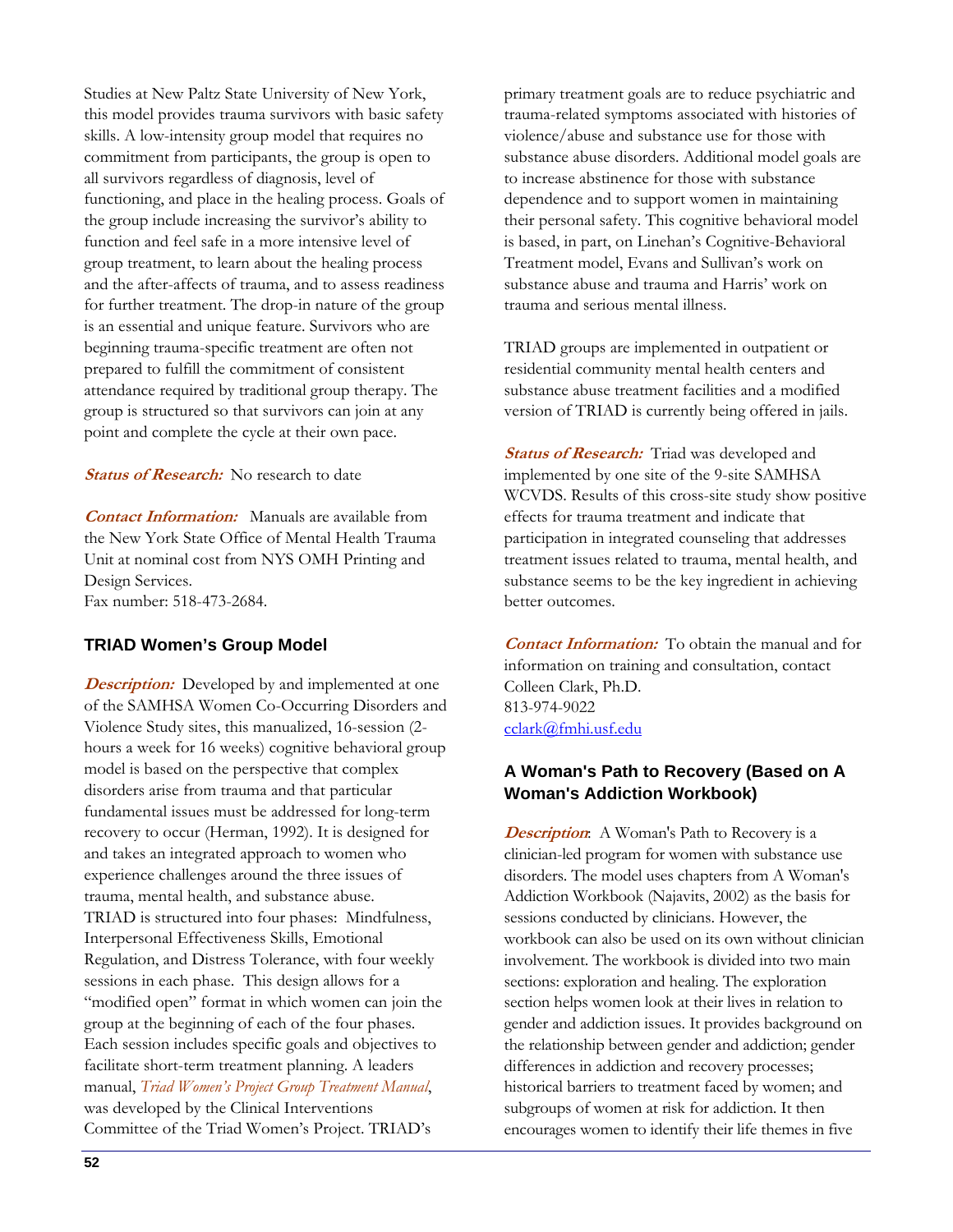key areas relevant to women and addiction: body and sexuality, stress, relationships, trauma and violence, and thrill-seeking. They can also evaluate addiction and cooccurring mental disorders. The healing section of the book guides women through methods of recovery. It is organized into four domains--relationships, beliefs, actions, and feelings--and includes a series of exercises for each domain. The book conveys a supportive tone for the journey of healing and provides specific recovery resources. Overall, the model addresses social and emotional problems unique to women. Difficult areas in a woman's life are explored through the psychology that underlies female addictive behavior. The model also explicitly addresses behavioral addictions, such as addiction to sex, shopping, and eating. When conducted in clinician-led format, the session length and program duration can be modified, depending on the setting or client needs. A Woman's Addiction Workbook (Najavits, 2002) costs \$22 and is available through national and online bookstores or via www.seekingsafety.org (section "Order"). Clinician training is optional; it includes lectures, demonstrations, and experiential exercises, and can be arranged through the developer. Training costs vary depending on the length of training and other factors.

Population(s) the model is designed for and used with: adult and adolescent females; all cultures. The model also specifically addresses subgroups of females who are at heightened risk for addictions.

**Status of Research:** One published study is available on the model (Najavits, Rosier, Nolan & Freeman, 2007). This study appears to be the first outcome study of a gender-focused, manual-based substanceabuse recovery model for women. Participants were opioid-dependent women in a methadone maintenance treatment program who received 12 sessions of A Woman's Path to Recovery in group format over two months. Assessment was conducted before and after the intervention using psychometrically valid scales and urinalysis. The only professionally-led treatment participants received during the study were the 12 sessions of this treatment, plus two required one-hour individual sessions as part of the methadone maintenance treatment protocol. The study treatment was 12 group sessions over 8 weeks. Clients completed readings and exercises from the workbook on a time-limited

schedule of 12 sessions. The groups were co-led by a male and female counselor. Participants' average age was 35 years; most were unmarried and unemployed. All participants reported 30 days of drug problems in the prior month. Lifetime drug use indicated an average of 11 years for heroin, 12 years for cannabis, and 7 years for cocaine. All had at least two current DSM-IV substance use disorder diagnoses. Results indicated statistically significant improvements in drug use (verified by urinalysis), impulsive-addictive behavior, global improvement, and knowledge of the treatment concepts. Clients had a high attendance rate (87% of available sessions), and strong treatment satisfaction. Comments from participants at the exit interview included: "There are a lot of issues that affect women differently than men. . .I felt more comfortable talking about issues men just would not understand"; "If I didn't have that book, I would have been back out there [using drugs ] in a heartbeat."

Najavits, L. M., Rosier, M., Nolan, A. L., & Freeman, M. C. (2007). A new gender-based model for women's recovery from substance abuse: Results of a pilot outcome study. American Journal of Drug and Alcohol Abuse, 33(1), 5-11.

**Contact Information**: Lisa M. Najavits, Ph.D. Professor of Psychiatry, Boston University School of Medicine Lecturer, Harvard Medical School 12 Colbourne Crescent Brookline, MA 02445 Phone: (617) 731-1501 Fax: (617) 701-1295 E-mail: info@seekingsafety.org Web: www.seekingsafety.org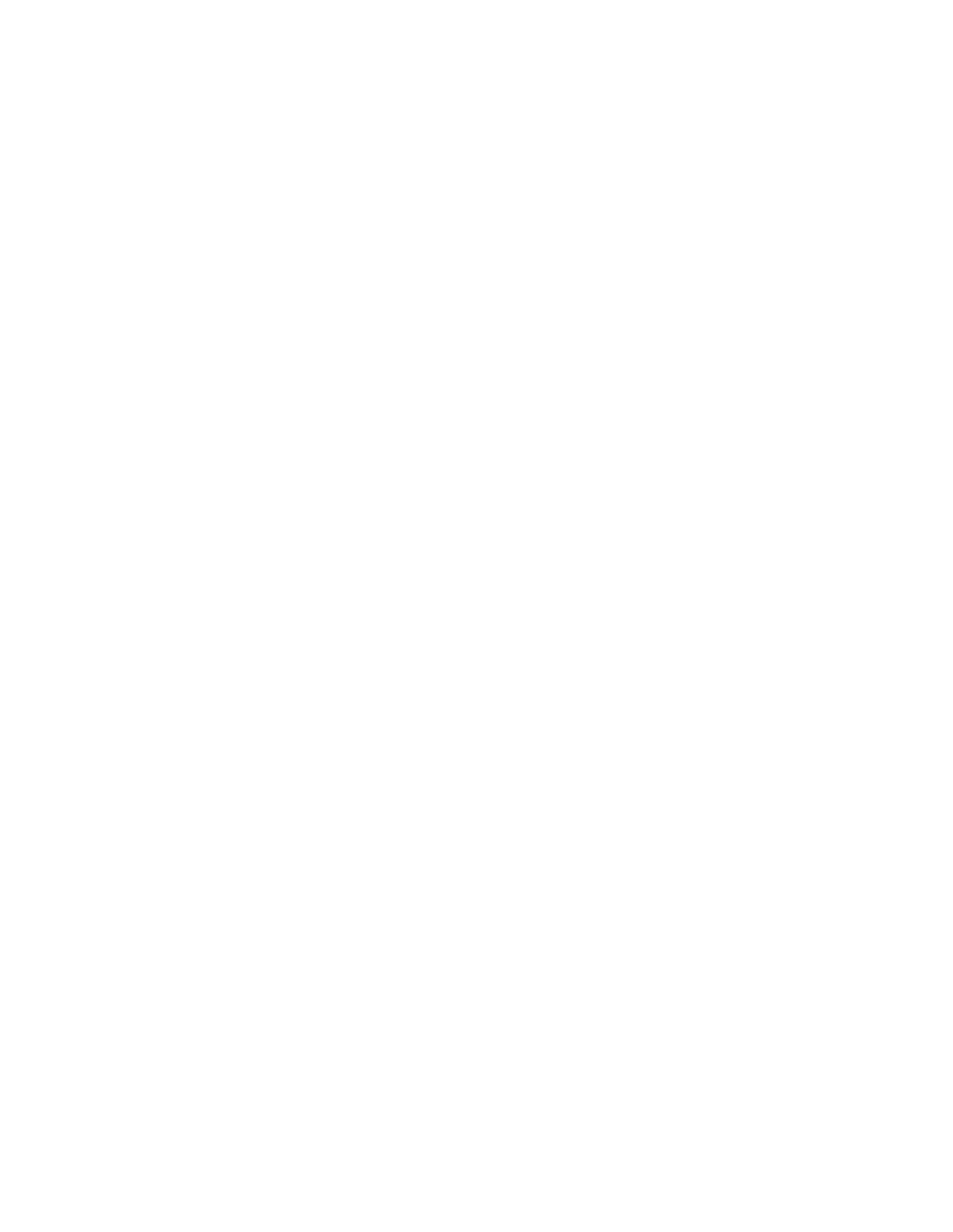# **Manualized Adaptations of Trauma-Specific Service Models for Adults**

| <b>Guide to Manualized Adaptations of Trauma-Specific Service Models for Adults</b>                                                |                                                  |                                |                |                      |  |  |  |
|------------------------------------------------------------------------------------------------------------------------------------|--------------------------------------------------|--------------------------------|----------------|----------------------|--|--|--|
| Name of Model                                                                                                                      | <b>Intended Audience</b>                         | <b>Type of Services</b>        | Approach       | <b>Special Focus</b> |  |  |  |
| Cultural and Linguistic Adaptation and<br>Expansion of Trauma Recovery and<br>Empowerment Model: Spanish                           | Latina Women                                     | Manual, Training               | Group sessions | HIV prevention       |  |  |  |
| An Introduction to Trauma Issues for<br>Women on Inpatient or Short-Stay Units                                                     | Women                                            | Manual/Curriculum,<br>Training | Group sessions | SA, MH               |  |  |  |
| Men's Trauma Recovery and<br>Empowerment Model (M-TREM): A<br>Clinician's Guide to Working with Male<br>Trauma Survivors in Groups | Clinicians working with<br>Male trauma survivors | Manual, Training               | Group sessions | SA. MH               |  |  |  |

**Key:** MH – Mental Health; SA – Substance Abuse

# **Cultural and Linguistic Adaptation and Expansion of Trauma Recovery and Empowerment Model: Spanish**

**Description:** Developed by the Boston Consortium of Services for Families in Recovery, Boston Public Health Commission and the Institute on Urban Health Research at Northeastern University, TREM is culturally adapted and translated to Spanish to make it more appropriate and accessible to Latina women. The title of this cultural adaptation and Spanish language translation is:

*Saber Es Poder: Modelo de Trauma y Recuperación para Mujeres Latinas*, (Harris. M., Wallis, F., & Amaro, H, 2006).

This cultural adaptation of TREM was conducted and evaluated over a six year period and includes adaptations in content, language and approach to address deep cultural structures rather than surface structures. Multiple issues addressed by the TREM manualized group treatment are contextualized within the Latino immigration, minority and cultural experiences, The adaptation also expanded the original TREM to include strategies for reduction of HIV sexual risk behaviors.

**Status of Research:**The Spanish Cultural and Linguistic Adaptation and Expansion of Trauma Recovery and Empowerment Model was part of the intervention package offered to women participating in

the Women, Co-Occurring Disorders and Violence Study in the Boston site. The study used a norandomized comparison group design with comparison agencies providing services as usual and intervention sites providing the trauma-integrated model. Analyses to date have focused on the overall differences in outcomes among intervention participants who received the 'package' of services and comparison group participants who received services as usual rather than on the specific outcomes related to exposure to this particular component of the intervention treatment 'package.'

Four published papers present findings showing race/ethnic differences in clinical profiles and services needs and that women in the intervention stay in treatment longer and at follow-up have lower sexual HIV risk behaviors, and lower rates of drug use and mental health and trauma symptoms than those in the comparison condition (Amaro, Gampbel, Larson, Lopez, Richardson, Savage, & Wagner, 2005; Amaro, Larson, Zhang, Acevedo, & Matsumoto, 2007; Amaro, Chernoff, Brown, Arévalo, & Gatz, 2007; Amaro, Dai, Arévalo, Acevedo, Matsumoto and Nieves, 2007).

Amaro, H., Gampbel, J., Larson, M.J., Lopez, L., Richardson, R., Savage, A., & Wagner, D. (2005). Racial/Ethnic Differences in Social Vulnerability among Women with Co-occurring Mental Health and Substance Abuse Disorders: Implications for Treatment Services. *Journal of Community Psychology,*  33(4), 495-511*.*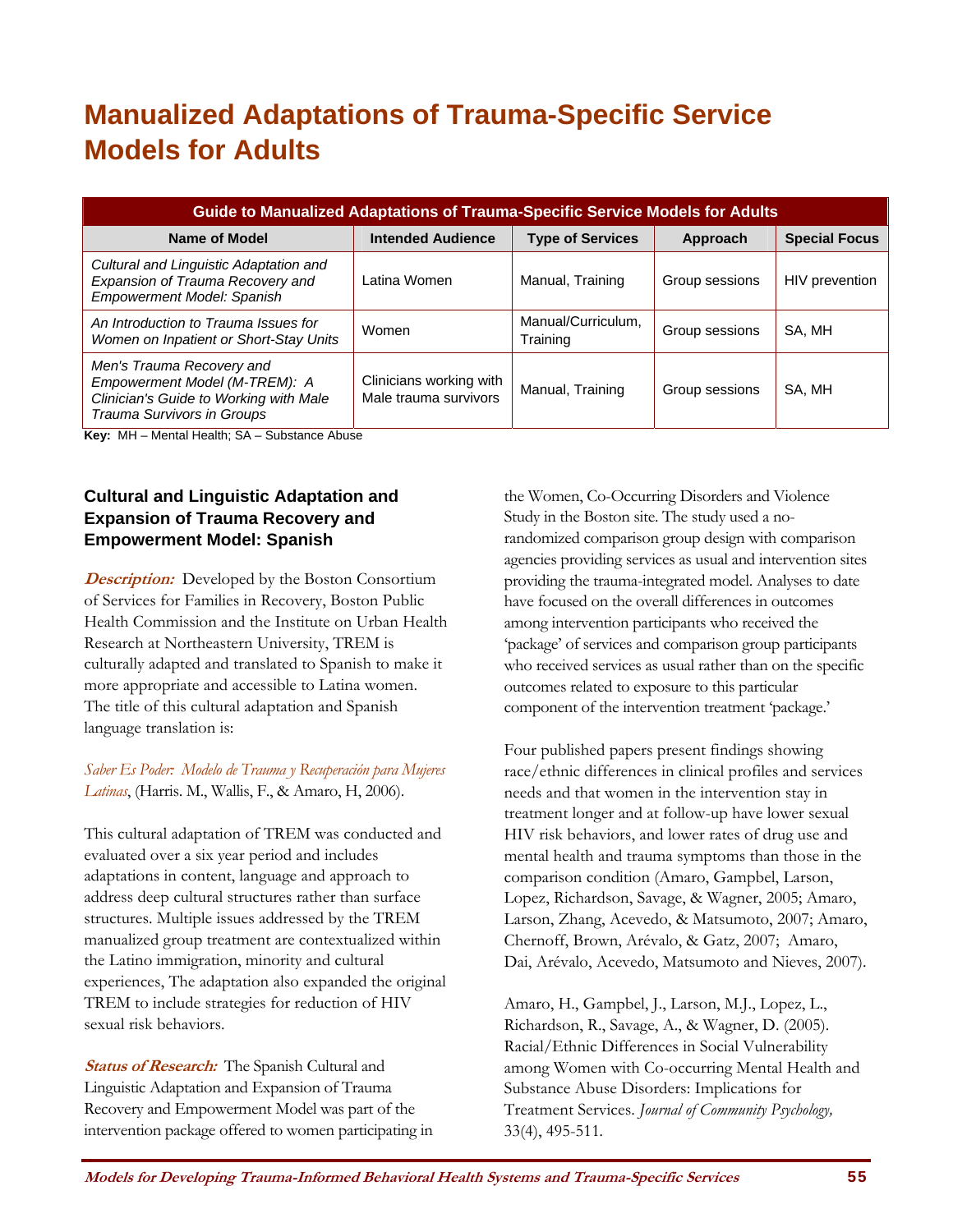Amaro, H., Larson, M. J., Zhang, A., Acevedo, D., Dai, J., & Matsumoto, A. (2007). Effects of trauma intervention on HIV sexual risk behaviors among women with co-occurring disorders in substance abuse treatment. *Journal of Community Psychology*, 35(7), 895-908**.** 

Amaro, H., Chernoff, M., Brown, V., Arévalo, S., & Gatz, M. (2007). Does integrated trauma-informed substance abuse treatment increase treatment retention? *Journal of Community Psychology*, 35(7), 845- 862.

Amaro, H., Dai, J., Arevalo, S., Acevedo, A., Matsumoto, A., & Nieves, R. (2007). Effects of integrated trauma treatment on outcomes in a racially/ethnically diverse sample of women in urban community-based substance abuse treatment. *Journal of Urban Health*, 84(4), 508-522.

Harris, M, Wallis, F and Amaro, H. (2006). *Saber es Poder: Modelo de Trauma y Recuperacion para Mujeres Latinas.* (A Spanish translation and cultural adaptation of Maxine Harris' Trauma Recovery and Empowerment manual). Boston Consortium of Services for Families in Recovery, Public Health Commission, Boston, MA.

**Contact Information:**To obtain a manual and for more information, contact Dr. Hortensia Amaro h.amaro@neu.edu or Rita Nieves, R.N., M.P.H. Rita\_Nieves@bphc.org

### **An Introduction to Trauma Issues for Women on Inpatient or Short-Stay Units**

**Description:**Created by Maxine Harris, Ph.D., Bronwen Millet, Ph.D., Lori Beyer, M.S.W., Jerri Anglin, M.S.W., and Rebecca Wolfson, M.S.W., this manualized, four-session (45-50 minute) group treatment intervention is drawn from the TREM model. It is made for women with histories of sexual and physical abuse who have been diagnosed as having a mental illness or a substance abuse disorder and are receiving treatment on a psychiatric, detoxification, or battered women's short-stay residential unit. The curriculum has a suggested order but is capable of being attended by a woman in any order as each session is designed to stand alone. The woman may

attend one, two, three, or all sessions depending on her readiness and circumstances. A brief written version of the sessions is available for residents so they have a chance to benefit from sessions missed.

The curriculum is designed to introduce women to important connections between a history of physical, sexual, and /or emotional abuse and current difficulties and symptoms. It helps women assess their need for longer-term recovery work and identify community resources for doing trauma recovery work in an outpatient setting.

**Status of Research:** No research to date. **Contact Information:**To obtain a manual and for additional information visit www.ccdc1.org or contact Kate Boucek, M.S.W. 202-608-4784 kboucek@ccdc1.org www.ccdc1.org

## **Men's Trauma Recovery and Empowerment Model (M-TREM): A Clinician's Guide to Working with Male Trauma Survivors in Groups**

**Description:** Developed by Community Connections with Roger D. Fallot, Ph.D., Maxine Harris, Ph.D., H. Urs Affolter, M.S.W., Jerri Anglin, M.S.W., Ellen Arledge, M.S.W., Richard Bebout, Ph.D., John Dende, M.A., David Freeman, Psy.D., Walter Green, M. Div., and Matthew Lee, M.S.W., this group is an adaptation of the original TREM for women tailored to the specific concerns of male trauma survivors. The men's 24-session group (75 minutes per session) is structured in three sections. Part I addresses the emotional readiness of male trauma survivors for trauma-focused discussions. Group members develop a shared emotional and relational vocabulary via sessions that center on both key emotions (anger, fear, hope, shame) and relationship characteristics (friendship, intimacy, trust, loss). Part I helps men to place their personal experiences in a larger context by exploring the cultural understanding of "what it means to be a man." In Part II, attention focuses more directly on trauma and its connections to emotional, addictive, and relationship difficulties. Part III adopts an explicitly skillbuilding emphasis with, among others, sessions on communication, problem-solving, and self-soothing. This program can be used with African American, Caucasian, and Latino men who have trauma, other mental health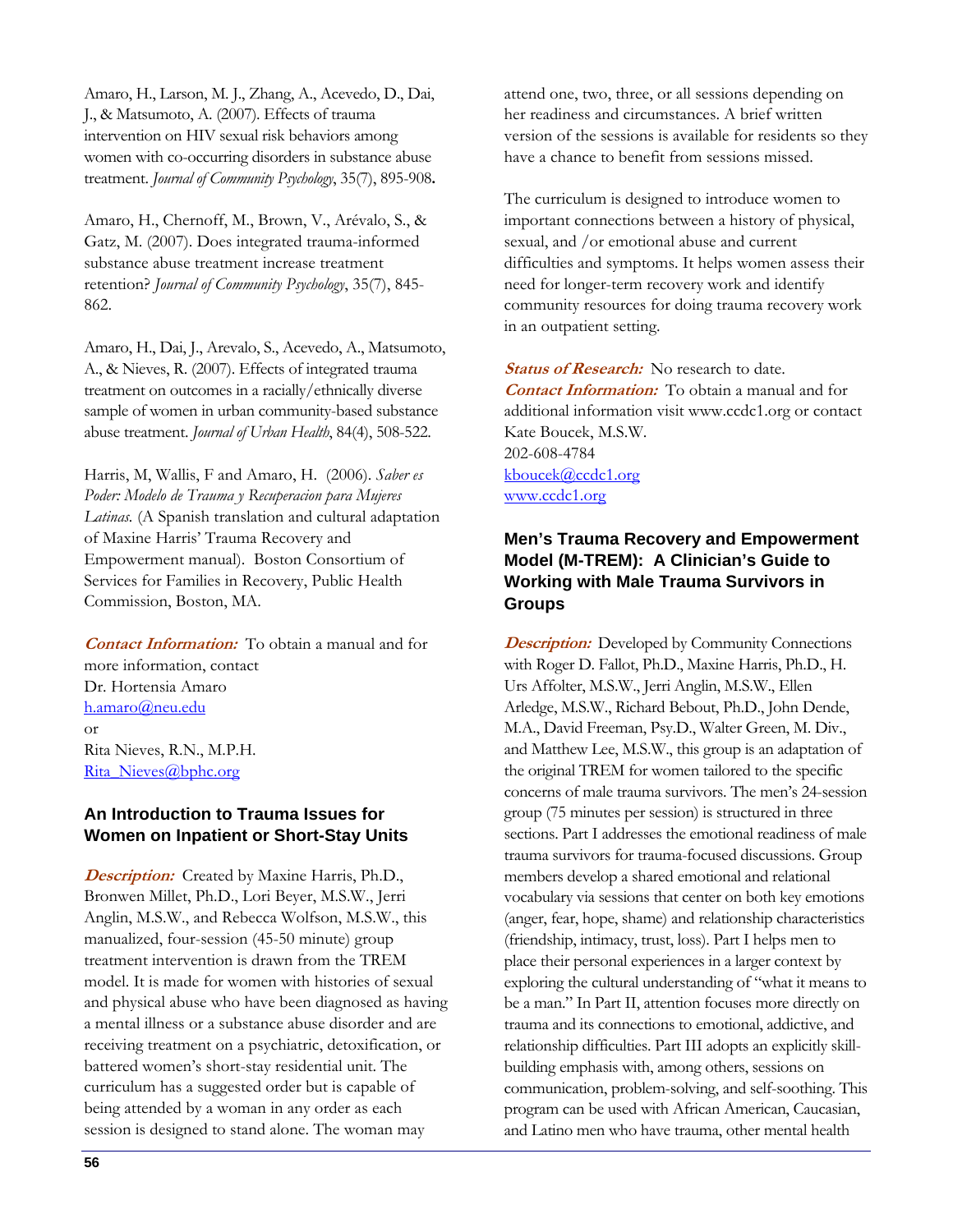and/or substance abuse problems, and who may have had contact with the criminal justice system.

**Status of Research**: Pilot studies of M-TREM have shown promising results, based on the feedback of group leaders and participants. In an initial group of six participants, for example, changes from pre-group to six-month post-group follow-up were consistently positive, reflecting enhanced overall functioning and decreased mental health (including posttraumatic stress) symptoms. M-TREM is currently being examined in an NIMH-funded study designed, first, to revise and refine the treatment manual and, second, to conduct a small, randomized controlled trial of the group's effectiveness in reducing PTSD and other symptoms.

**Contact Information:**To obtain the manual, visit www.ccdc1.org or contact Kate Boucek, M.S.W. 202-608-4784 kboucek@ccdc1.org www.ccdc1.org For information on training, call Rebecca Wolfson Berley, M.S.W., Director of Trauma Training 202-608-4735 rwolfson@ccdc1.org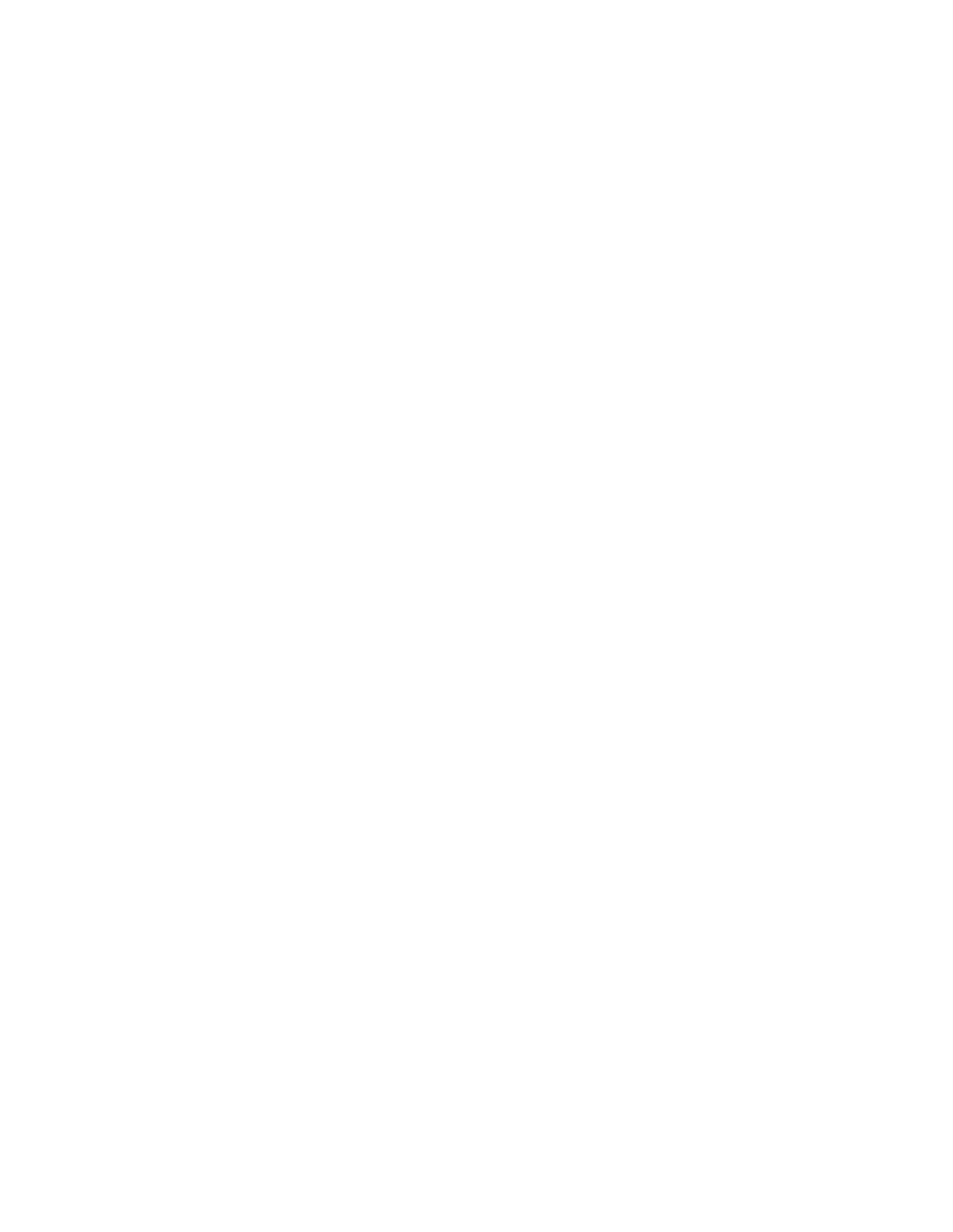# **Models for Developing Trauma-Informed Service Systems and Organizations: Children**

| Guide to Developing Trauma-Informed Service Systems and Organizations for Children                                       |                                                                                                          |                                                                           |                               |                                    |  |  |
|--------------------------------------------------------------------------------------------------------------------------|----------------------------------------------------------------------------------------------------------|---------------------------------------------------------------------------|-------------------------------|------------------------------------|--|--|
| <b>Name of Model</b>                                                                                                     | <b>Intended Audience</b>                                                                                 | <b>Type of Services</b>                                                   | <b>Intended Setting</b>       | Approach                           |  |  |
| <b>Child Adult Relationship</b><br>Enhancement (CARE)                                                                    | Adults who interact with<br>Children (preschool -<br>adolescence)                                        | Curriculum Guide, Training                                                | Various settings              | Group or Individual<br>sessions    |  |  |
| <b>Child Development</b><br><b>Community Policing</b><br>Program (CD-CP)                                                 | Police; MH, Domestic<br>Violence Advocacy,<br>Child Protection, and<br>Juvenile Justice<br>professionals | Training, Books, Manual,<br>DVD, Website:<br>www.nccev.org                | Various settings              |                                    |  |  |
| <b>Preventing Child Abuse</b><br>Within Youth Serving<br>Organizations: Getting<br>Started on Policies and<br>Procedures | Adults who interact with<br>Children (preschool -<br>adolescence)                                        | Manual                                                                    | Various settings              |                                    |  |  |
| Stewards of Children:<br><b>Adults Protecting</b><br>Children from Abuse                                                 | Adults                                                                                                   | Training, DVD, Workbook,<br>Website:<br>www.darknesstolight.org           | Various settings              | Instructor-led or<br>Online format |  |  |
| Trauma Informed<br><b>Organizational Self</b><br>Assessment                                                              | Program Staff and<br>Administrators                                                                      | Self-Assessment<br>instrument, Website:<br>www.familyhomelessness.<br>org |                               |                                    |  |  |
| Trauma Systems<br>Therapy (TST)                                                                                          | Agencies and<br>Organizations                                                                            | Manual, Book, Training                                                    | Agencies and<br>Organizations |                                    |  |  |

**Key:** MH – Mental Health; PSB – Problematic Sexual Behavior

## **Child Adult Relationship Enhancement (CARE)**

**Description:** Child Adult Relationship Enhancement (CARE) is a trauma-informed, field-initiated modification of specific Parent-Child Interaction Therapy (PCIT) skills for general usage by adults who work with traumatized children. This promising intervention approach is based on PCIT, but it is a separate intervention that began developing collaboratively in 2004 by the Trauma Treatment Training Center (TTTC) and Cincinnati Children's Hospital Medical Center with therapists and service providers in a variety of settings whom the TTTC had trained in PCIT. In response to feedback from the children and families they served, these therapists modified the standard PCIT model to serve special circumstances and culturally diverse clients. Using the

TTTC's structured conference call and listserv platforms, these community providers then shared their successful adaptations of core PCIT components so that they could be incorporated into the developing CARE model. Thus, CARE reflects a collaborative co-creation between the TTTC and a range of agencies (i.e., battered women shelters, foster care agencies, residential care facilities, medical care settings, homeless shelters). As a result, CARE can be generalized to a wide variety of settings and implemented at different levels of intensity.

CARE utilizes the 3 P skills (Praise, Paraphrase and Point-out-Behavior) based on PCIT's PRIDE skills: Praise, Reflect, Imitate, Describe and Enthusiasm, to connect with children, a set of techniques for giving children effective positive commands to increase

**Models for Developing Trauma-Informed Behavioral Health Systems and Trauma-Specific Services** 59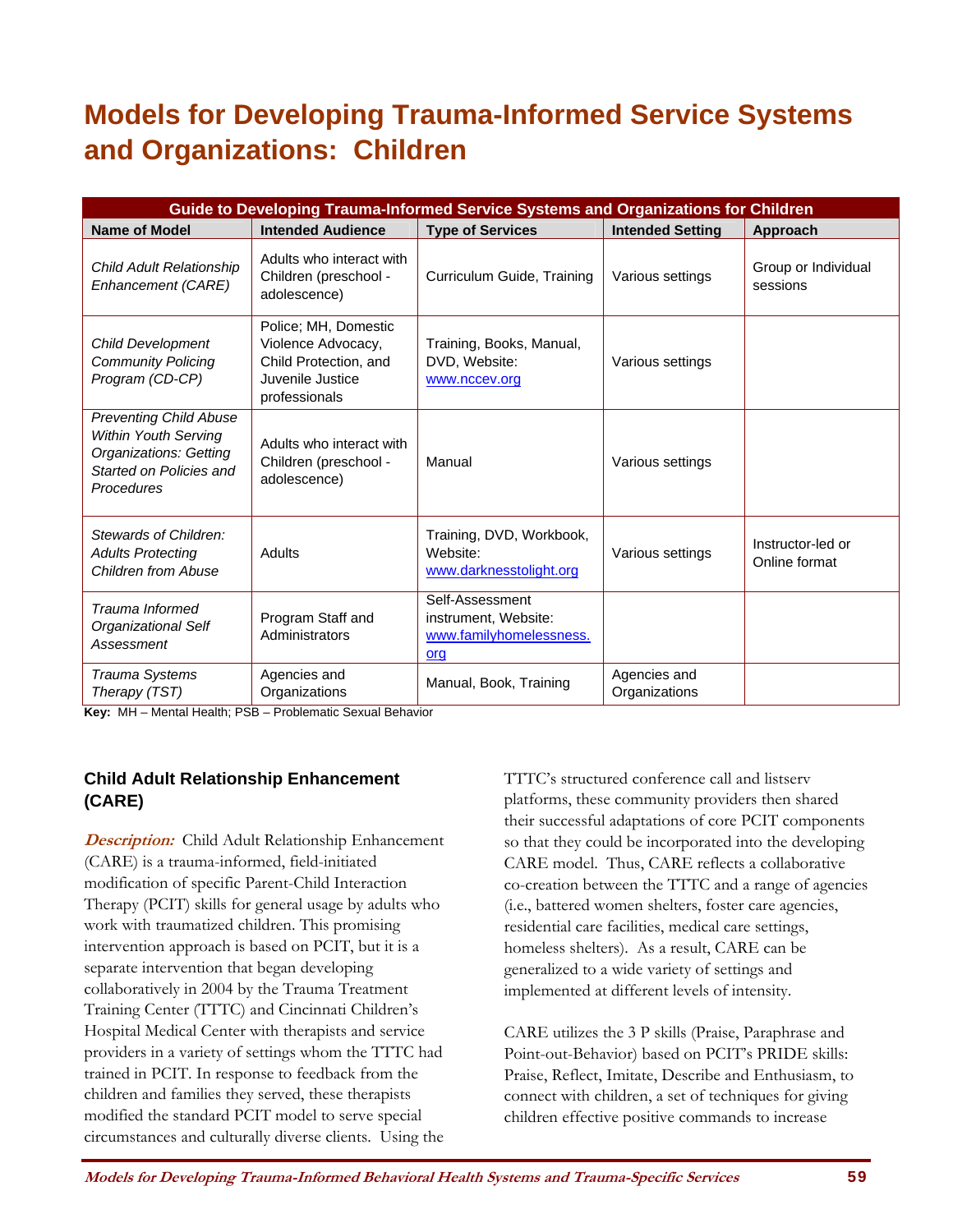compliance, and selective ignoring techniques to redirect problematic behaviors. CARE also contains a trauma education component to contextualize the use of these skills with the kinds of behaviors and problems exhibited by many traumatized children. The basics of the CARE skills can be taught in about 3-6 hours in groups or individually. A CARE Curriculum Guide for Trainers is available to clinicians who have completed PCIT training.

CARE training is applicable for adults who interact with children from preschool through adolescence in a large range of settings. These settings include but are not limited to: 1) foster parents; 2) foster care caseworkers and child protection workers; 3) battered women shelter staff; 4) homeless shelter staff; 5) child victim advocates; 6) residential treatment center staff; 7) day care providers and Head Start teachers; 8) medical care providers; 9) partial hospitalization staff; 10) social service case aides; 11) home visitation providers; 12) international adoptions staff; 13) medical students; and 14) receptionists/other administrative staff who come in contact with children. The TTTC has had direct or indirect experience working with service providers in all of these populations/settings and has used this accumulated experience to shape the CARE Curriculum Guide.

**Status of Research:** CARE is supported by pragmatic evidence of its effectiveness with concepts derived from the evidence-based PCIT, but further evaluation is warranted.

**Contact Information:** Trauma Treatment Training Center, Cincinnati, OH www.OhioCanDo4Kids.org CARE trainers: Erica Pearl, PsyD, Barbara Boat, PhD, & Erna Olafson, PhD, PsyD

For questions about how to obtain CARE training: Lacey Thieken, Mayerson Center for Safe & Healthy Children Phone: 513.636.0042 Fax: 513.636.0204 Email: Lacey.Thieken@cchmc.org

## **Child Development Community Policing Program (CD-CP)**

**Description:** The CD-CP Program is a collaborative partnership between police, mental health, domestic violence advocacy, child protection, and juvenile justice professionals. The program's mission is to decrease the negative psychological consequences of violence exposure on children and families. The CD-CP Program was developed in New Haven, Connecticut in 1991 by the Yale Child Study Center and the New Haven Department of Police Service. The program model includes the following components:

- Cross training for police, mental health clinicians and others in principles of child development and psychological response to trauma and principles and practice of community policing;
- **Acute response service, which places trained** clinicians and officers on-call 24/7 to provide immediate direct assessment and intervention for children and families exposed to or involved in violence or other potentially traumatic incidents;
- **Weekly interdisciplinary program conference to** develop, review and track case-specific intervention plans for children and families referred to the acute response service;
- Domestic Violence-Home Visit Intervention (DV-HVI) provides outreach home visits and followup advocacy by teams of patrol officers and domestic violence advocates to children and families affected by intimate partner violence;
- Trauma Clinic that provides services for acute response and treatment for children and families. This serves as a secondary prevention model for post-traumatic stress and long term treatment for the effects of traumatic stress. The Child and Family Traumatic Stress Intervention (CFTSI) has been developed and implemented with children and families within days or weeks of traumatic events to decrease post traumatic impact.

The following is a sample of available materials regarding the program:

Marans, S., Adnopoz, J., Berkman, M., Esserman, D., MacDonald, D., Nagler, S., et al. (1995). The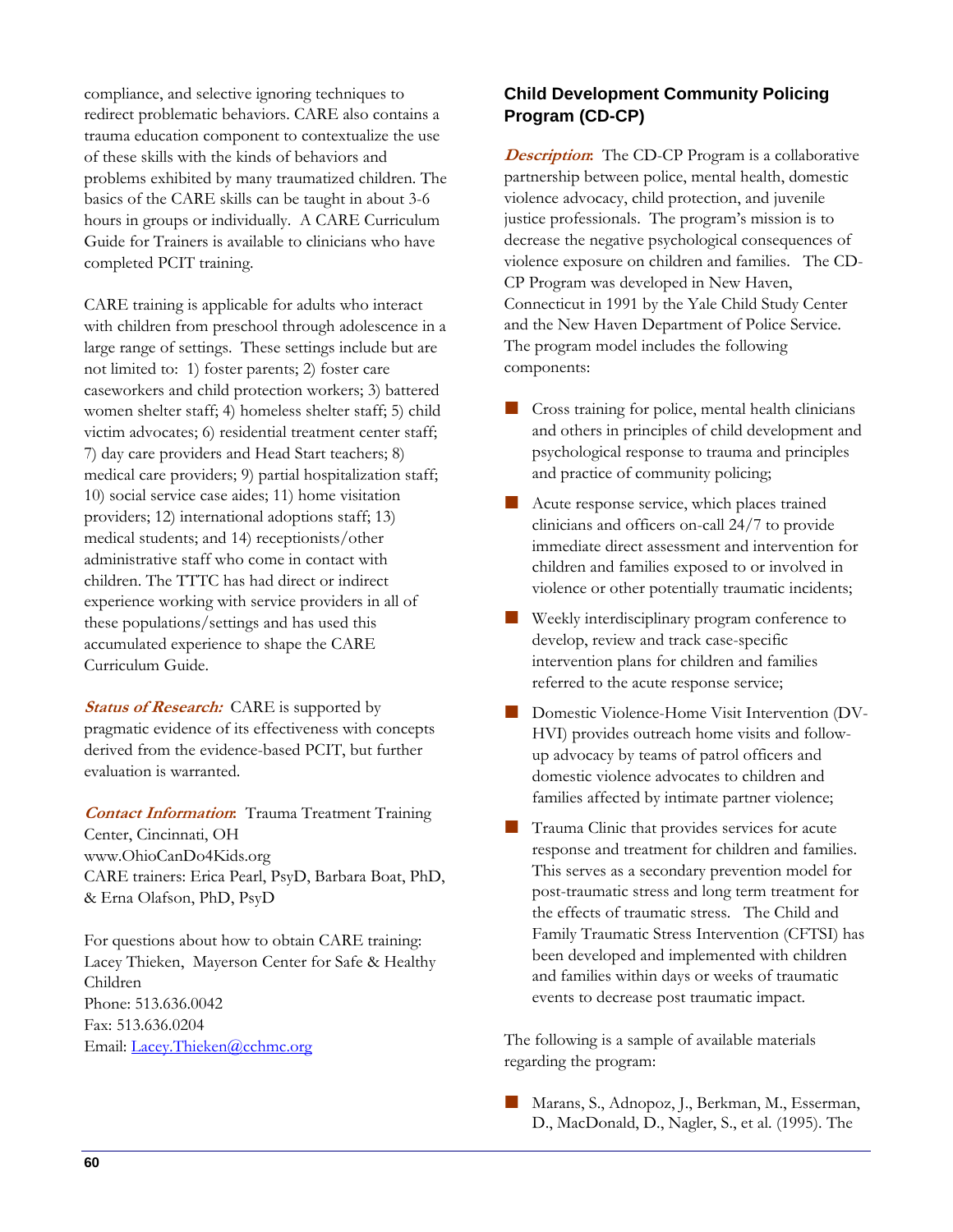police-mental health partnership: A communitybased response to urban violence. New Haven: Yale University Press.

Marans, S. Berkman, M. (2005). Police-mental health collaboration on behalf of children exposed to violence: The Child-Development Community Policing program model. In, *Handbook of Community-Based Clinical Practice, Lightburn, A. & Sessions, P. (Eds.). Oxford University Press (USA).*

- CD-CP Program Manual
- CD-CP Acute Response Protocol
- Domestic Violence Home Visit Intervention (DV-HVI) Manual
- One on One: Connecting Cops and Kids: DVD and Training Manual
- Child and Family Traumatic Stress Intervention Manual
- Guidelines for Parents and Professionals on Trauma and Catastrophic Events

#### **Status of Research:**

- An intensive CD-CP program evaluation in New Haven, CT and Charlotte, NC that examines changes in law enforcement practice and child and family functioning is underway.
- $\blacksquare$  A 12 month longitudinal study comparing 50 women who received DV-HVI home visits with 50 others who received standard police services only found that, at baseline, intervention subjects felt safer and more positively toward the police than comparison subjects. At 6 month and 12 month follow-up interviews, intervention subjects were more likely to call the police for new domestic violence incidents than control subjects, but the new calls to the police were more likely to be for less serious, non-violent incidents. Intervention subjects were also more likely to be engaged in court based advocacy/legal services for themselves and mental health services for their children.
- A randomized evaluation of the Child and Family Traumatic Stress Intervention (CFTSI) is currently in progress in the city of New Haven. Two hundred and fifty children who have experienced a traumatic event (e.g. motor vehicle accidents,

sexual abuse, domestic, community violence, etc) will be recruited within 4 weeks of the incident and randomly assigned to the CFTSI or a treatment as usual comparison group. Parents and children will be interviewed at baseline, postintervention and 3 months later to determine the effectiveness of the CFTSI in reducing child symptoms and increasing parent-child communication and feelings of social support. To date 42 families have completed baseline interviews and been randomized and 15 families have completed 3 month follow-up.

**Contact Information:**For further information on Program Research contact: Dr. Carla Stover, Ph.D. carla.stover@yale.edu.

For more information about the program contact National Center for Children Exposed to Violence: Steven R. Marans, Ph.D.**,** Director, and Professor of Child Psychiatry and Psychiatry Phone: (203) 785-3377 Email: steven.marans@yale.edu or Colleen Vadala, Coordinator and Chief Administrator Phone: (203) 785-2975 Email: colleen.vadala@yale.edu or Visit our Website: www.nccev.org

## **Preventing Child Abuse Within Youth Serving Organizations: Getting Started on Policies and Procedures**

**Description:** In the first section, you will find six key components of child sexual abuse prevention for organizations. These components were identified by the Centers for Disease Control and Prevention (CDC) in conjunction with experts. The experts included advocates, child sexual abuse researchers, professionals who provide prevention resources for organizations, and representatives of youth-serving organizations that have child sexual abuse prevention programs.

- **1.** Screening and selecting employees and volunteers
- **2.** Guidelines on interactions between individuals
- **3.** Monitoring behavior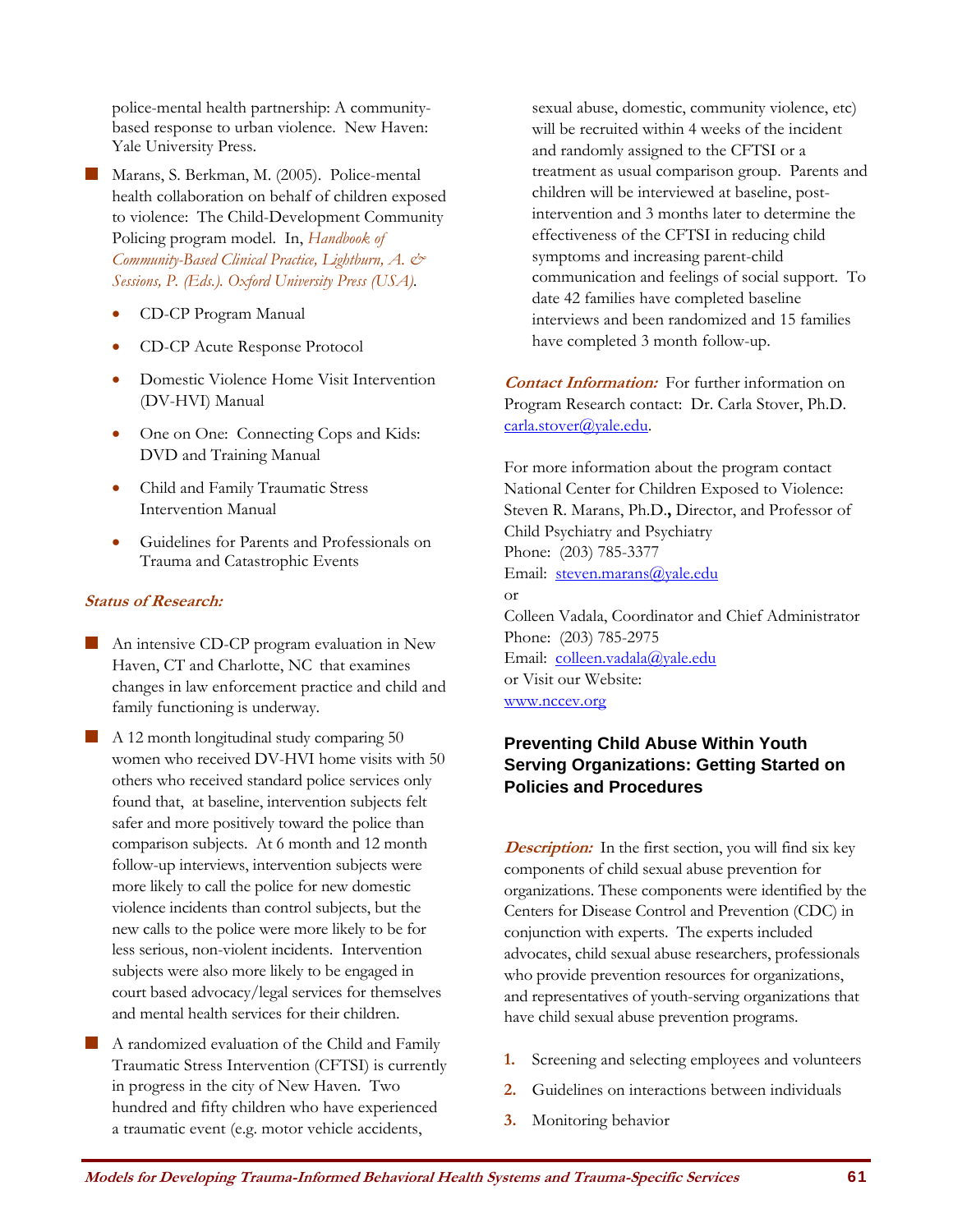- **4.** Ensuring safe environments
- **5.** Responding to inappropriate behavior, breaches in policy, and allegations and
- **6.** suspicions of child sexual abuse
- **7.** Training about child sexual abuse prevention.

Each component is described in detail, including the prevention goals, critical strategies, and additional strategies that could be considered depending on the context and resources of individual organizations.

The sections that follow offer suggestions for addressing challenges to developing and implementing a strategy to prevent child sexual abuse and provide tools to help organizations move forward. A list of publications and organizations that can provide helpful information is provided in Appendix B.

This report is designed for representatives of youthserving organizations who are interested in adopting strategies to prevent child sexual abuse. Whether these strategies are developed within the context of an overall risk management plan or are addressed separately, organizations need to examine how they can protect youth from sexual abuse.

#### **Status of research**: No research to date

**Contact Information:** For information or questions about content -- Renee Wright, CDC 770-488-1146 rwright@cdc.gov www.cdc.gov/injury

#### **Stewards of Children: Adults Protecting Children from Abuse**

**Description:**Darkness to Light's *Stewards of Children* Prevention Program is a revolutionary sexual abuse prevention training program that educates adults to how to prevent, recognize, and react responsibly to child sexual abuse. The program addresses the trauma of child sexual abuse in a sensitive and empowering way, increasing the understanding of its impact on health, mental health and well being. Procedures to reduce the risk of re-victimization are also presented.

The 2.5 hour training program is based on Darkness to Light's *"7 Steps to Protecting Our Children"* as the core curriculum and interweaves the stories of adults with lived experiences of child sexual abuse with the advice of experts in the areas of prevention, intervention and law enforcement to emphasize and teach the 7 steps. The presentation of the survivor stories and outcomes are based on hope, self-determination and empowerment. Hearing the lived experiences of childhood sexual abuse trauma survivors often enablers other survivors to come forward and consider treatment for the first time, although the focus is to teach adults the skills to protect children. The training is presented using a 1.25 hour training DVD/video and interactive workbook in a format that teaches specific tools and encourages discussion and participation in the development of a personal prevention plan. The curriculum also includes interactive discussions that can be customized for various audiences, organizations and settings.

The *Stewards of Children* program is designed for any adult who has responsibility for a child's safety, targeting parents, staff and volunteers of organizations, clubs, corporations and agencies that serve children and youth. The focus of the curriculum is primary prevention, accomplished by teaching adults how to prevent child sexual abuse from occurring the first time. For example, adults learn about the prevalence and consequences of sexual abuse and are encouraged to monitor situations where one-on-one contact between adults and children might occur, to screen adults who work with children, and to initiate conversation about healthy sexuality, appropriate physical contact and child sexual abuse prevention. The curriculum also addresses secondary prevention by teaching adults to identify when abuse has occurred, how to respond appropriately, as well as, the prevention of re-victimization. Prevention education occurs within the context of asking participants to think about the children for whom they are responsible and how they may be vulnerable to child sexual abuse, thus providing both the motivation and the empowerment to act.

The philosophy of the Stewards of Children curriculum is to change attitudes about child sexual abuse through the principles of choice, consciousness, personal power, and relentless compassion and to motivate individuals to act courageously and assertively toward child sexual abuse prevention. The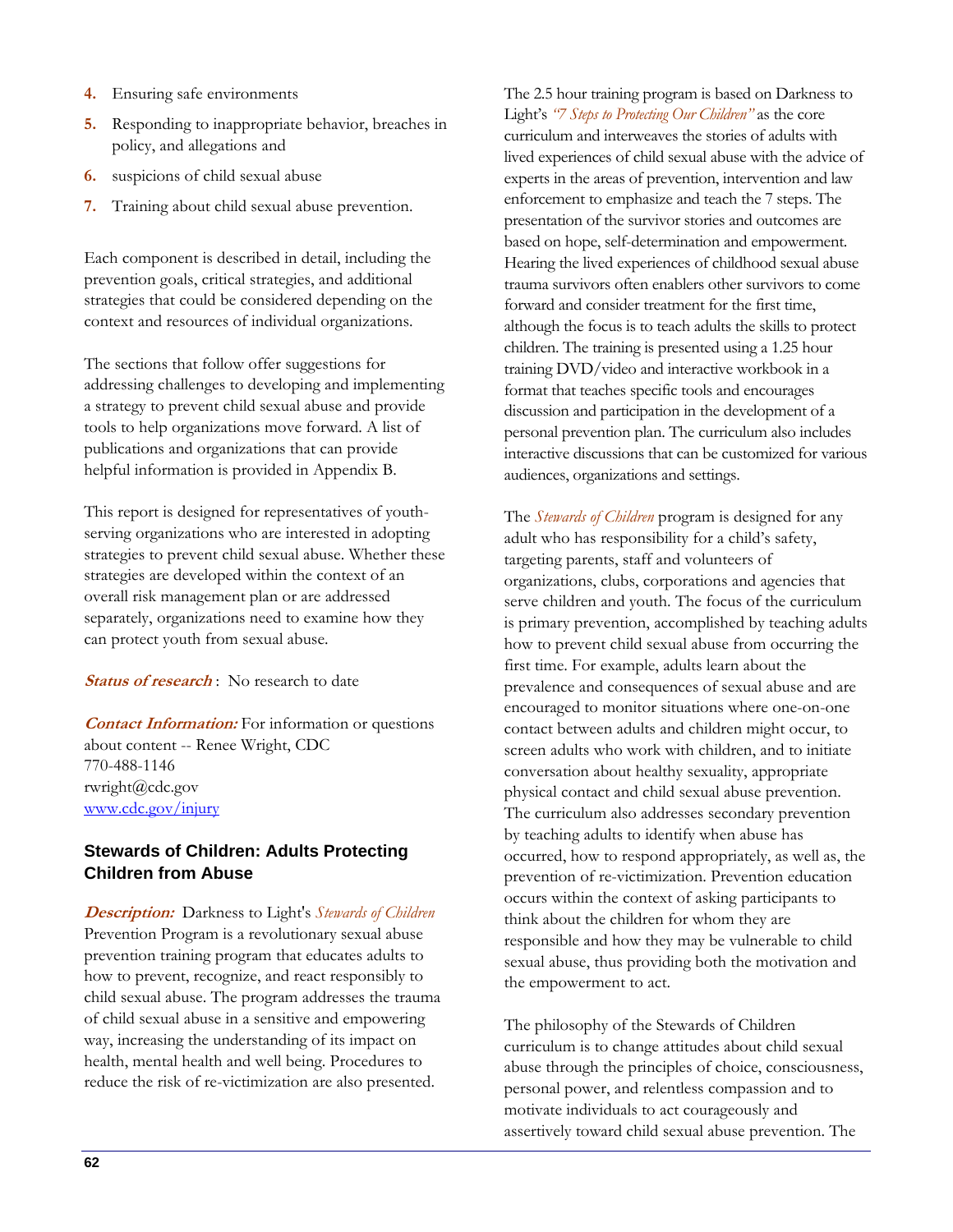*Stewards of Children* curriculum is being used in numerous youth serving agencies, organizations and settings including child advocacy centers, family advocacy programs on military bases, prevention programs, faith-based, sports and recreational clubs and organizations, youth camps, educational settings (primary, secondary and higher education), foster care, treatment foster care, residential settings, early childhood education, child welfare, juvenile justice, as well as numerous other agency, non profit and intervention programs.

*Steward of Children* is made available through two formats, instructor led and online. In the instructor led format, a *Darkness to Light* trained facilitator is taught to lead group discussion that reinforces the learning objectives and addresses thoughts and feelings stimulated by the DVD and workbook. Facilitators have ongoing contact with *Darkness to Light* that includes updates in their training and support for initiatives in their communities including funding strategies and evaluation tools. They also have opportunities to learn about the development of child protection policies and practices for organizations. This resource enhances primary prevention in that facilitators not only train individuals in child sexual abuse prevention, but also equip organizations to create a culture where prevention efforts are supported.

The web-based version of *Stewards of Children* is available through the Darkness to Light website, www.darknesstolight.org. A web-based version of the interactive workbook is downloaded and participants are able to work at their own individual pace.

Additional assets are the structure and standardization of the Stewards of Children program. The curriculum incorporates basic principles of adult learning that includes delivery in visual, auditory and written modes to support different learning styles. The facilitated discussion of the instructor led format affords active participation in learning with the idea that personal engagement will lead to action. The workbook is written at an 8<sup>th</sup> grade reading level, making it broadly accessible to adults of all educational levels. The standardized training for facilitators ensures that facts about child sexual abuse are delivered accurately and prevention strategies are enacted in a climate that supports their effectiveness.

**Status of Research:** In an evaluation of the *Stewards of Children* program, nine organizations and nearly 500 individuals participated in a comparison of pre- and posttraining evaluating the effectiveness of the *Stewards of Children* curriculum and the efficiency of the training format. Results showed a 38% improvement in both child sexual abuse knowledge and attitudes, changes that were maintained over two months. Participants also reported significant increases in preventive behaviors after training. Participants were more likely to:

- Discuss issues of sexual abuse with a child or another adult
- **Pay attention to potential signs of sexual abuse**
- Drop in unexpectedly to ensure that a child is safe in the care of another adult

The core curriculum, "7 Steps" of the *Stewards of Children* program has also undergone evaluation. In 2004, researchers with the College of Charleston completed a web-based study and found a significant increase in knowledge of child sexual abuse prevention after exposure to the "7 Steps" information. This finding suggests that the "7 Steps" effectively reached individuals with varying degrees of knowledge regarding child sexual abuse, and then brought all groups to the same performance level.

The efficacy of the "7 Steps" web-based versus print version was also evaluated in 2005. The study used two separate Solomon 4 Group Research Designs to test the effectiveness of the web-based and the print version of the prevention materials. In addition to comparing the efficacy of each version against a control group, the research design afforded comparison of the web-based and print versions of the prevention information. The results established that regardless of presentation format, exposure to 7 Steps has a significant impact on knowledge and attitudes about sexual abuse and its prevention. This finding has particular interest for the web-based Stewards of Children program.

**Contact Information:**To obtain additional information: Pat Patrick, LISW 843-954-5444 ppatrick@d2l.org www.darknesstolight.org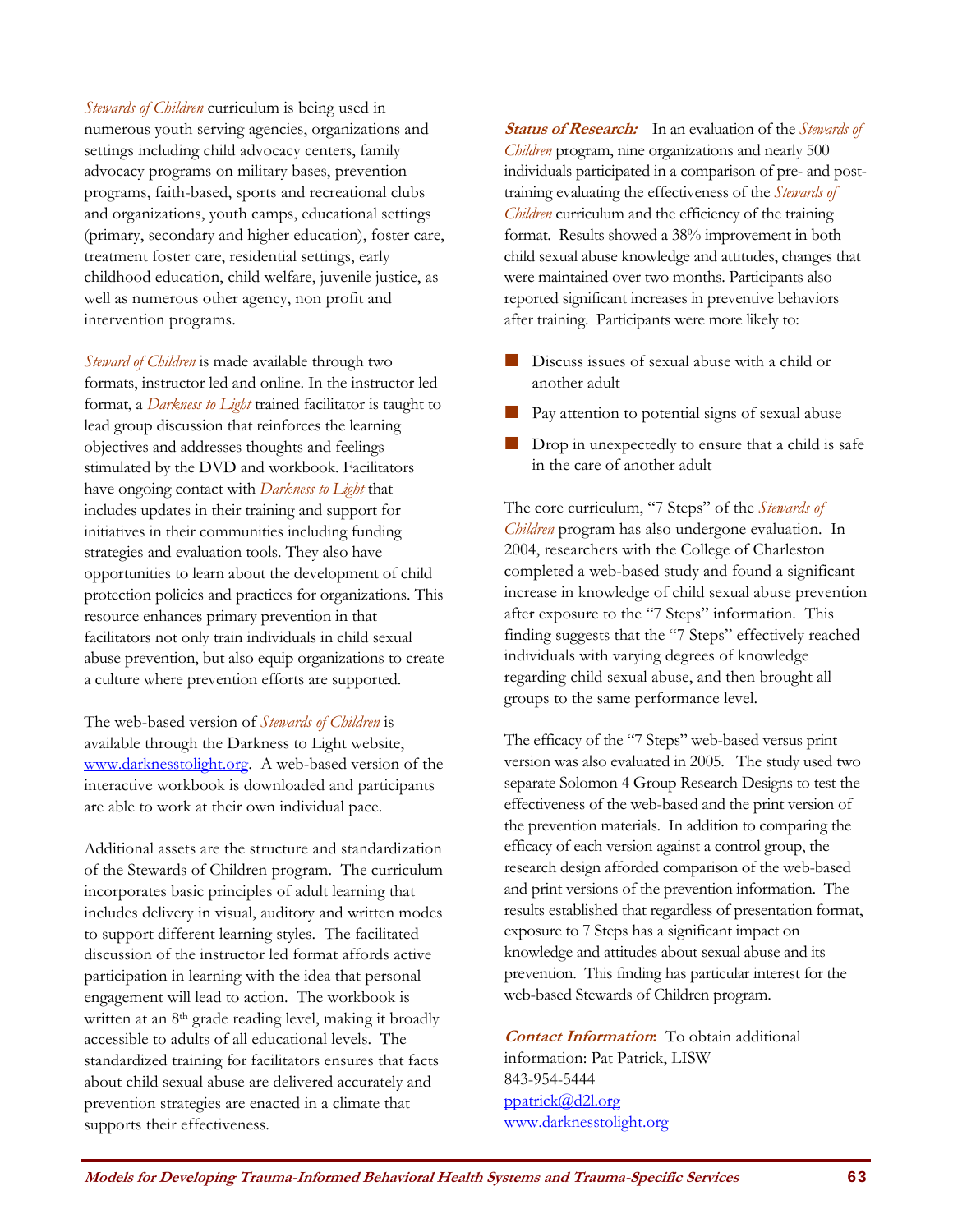## **Trauma Informed Organizational Self Assessment**

**Description:** Developed by the National Center on Family Homelessness (NCFH), the Trauma-Informed Organizational Self-Assessment was designed to provide programs with concrete guidelines for how to modify their practices and policies to ensure that they are responding appropriately to the needs of clients who have experienced traumatic stress. The Self-Assessment is divided into five categories that should be closely examined when creating a trauma-informed program. These categories include: Supporting Staff Development, Creating a Safe and Supportive Environment, Assessing and Planning Services, Involving Consumers, and Adapting Policies. Specific practices have been identified within each of these categories that are necessary to the creation of a trauma-informed program. The Trauma-Informed Organizational Self-Assessment is designed to help programs evaluate their practices, identify strengths and challenges, and based on their findings, develop a strategic plan for increasing their capacity to provide trauma-informed services.

The Trauma-Informed Organizational Self-Assessment is accompanied by a User's Guide that has been created to assist programs in utilizing the Self-Assessment. The User's Guide contains information about the relationship between trauma and homelessness; the nature of trauma-informed care; the content, development and implementation of the items in the Self-Assessment; and a detailed description of the five domains and examples of how to provide trauma-informed care within each domain. The User's Guide is designed to be used in conjunction with the Self-Assessment. Together, the Trauma-Informed Organizational Self-Assessment and User's Guide constitute the Trauma-Informed Organizational Toolkit.

The Trauma-Informed Organizational Self-Assessment was developed by the National Center on Family Homelessness with the help of experts in the fields of homelessness and trauma, consumers, and Boston area homeless service providers. During the second year in the development of the Self-Assessment, NCFH further refined the tool by, 1) piloting the Self-Assessment in nine Massachusetts area shelters; 2) adding a response scale; 3) revising

the items and format; 4) evaluating the process and using the piloting experience to clarify the items and shorten the Self-Assessment; and 5) creating a User's Guide that corresponds to the newly refined Self-Assessment and more fully describes the implementation process. During the third year in the development of the Trauma-Informed Organizational Self-Assessment, NCFH piloted the Self-Assessment in three national programs serving families experiencing homelessness. NCFH used this piloting to make final revisions to the Self-Assessment format, response scales, and items. Based on this national piloting, NCFH was able to identify concrete strategies and practices that programs can incorporate to begin to create trauma-informed organizational change.

**Status of Research:** The initial development of the Trauma-Informed Organizational Self-Assessment involved the creation of Self-Assessment items by experts in the fields of homelessness and trauma, along with refinement of the tool based on feedback gathered from focus groups with shelter providers.

In year two of its development, 87 staff members in nine Massachusetts area shelters used the tool to examine their systems and evaluate the extent to which they incorporated trauma-informed practices into their programs. Shelter staff members completed the Self-Assessment twice in order for NCFH to analyze the reliability of the measure. After completing the Self-Assessment tool, five area shelters agreed to form multi-disciplinary trauma workgroups to work to mobilize systemic changes. NCFH facilitated this process, and assessed training needs. After 4 months of consultation with NCFH, using the Self-Assessment as a guide for creating change, sites completed the Self-Assessment and differences between pre and post-test responses were analyzed.

In year three of its development, three national programs serving families experiencing homelessness used the Self-Assessment to examine their daily practices and policies and evaluate their strengths and challenges to providing trauma-informed care. NCFH facilitated this process, providing initial trauma education and training and 7-8 months follow-up consultation after the initial assessment. Program administrators and staff members used the Trauma-Informed Organizational Self-Assessment to guide their strategic planning towards becoming more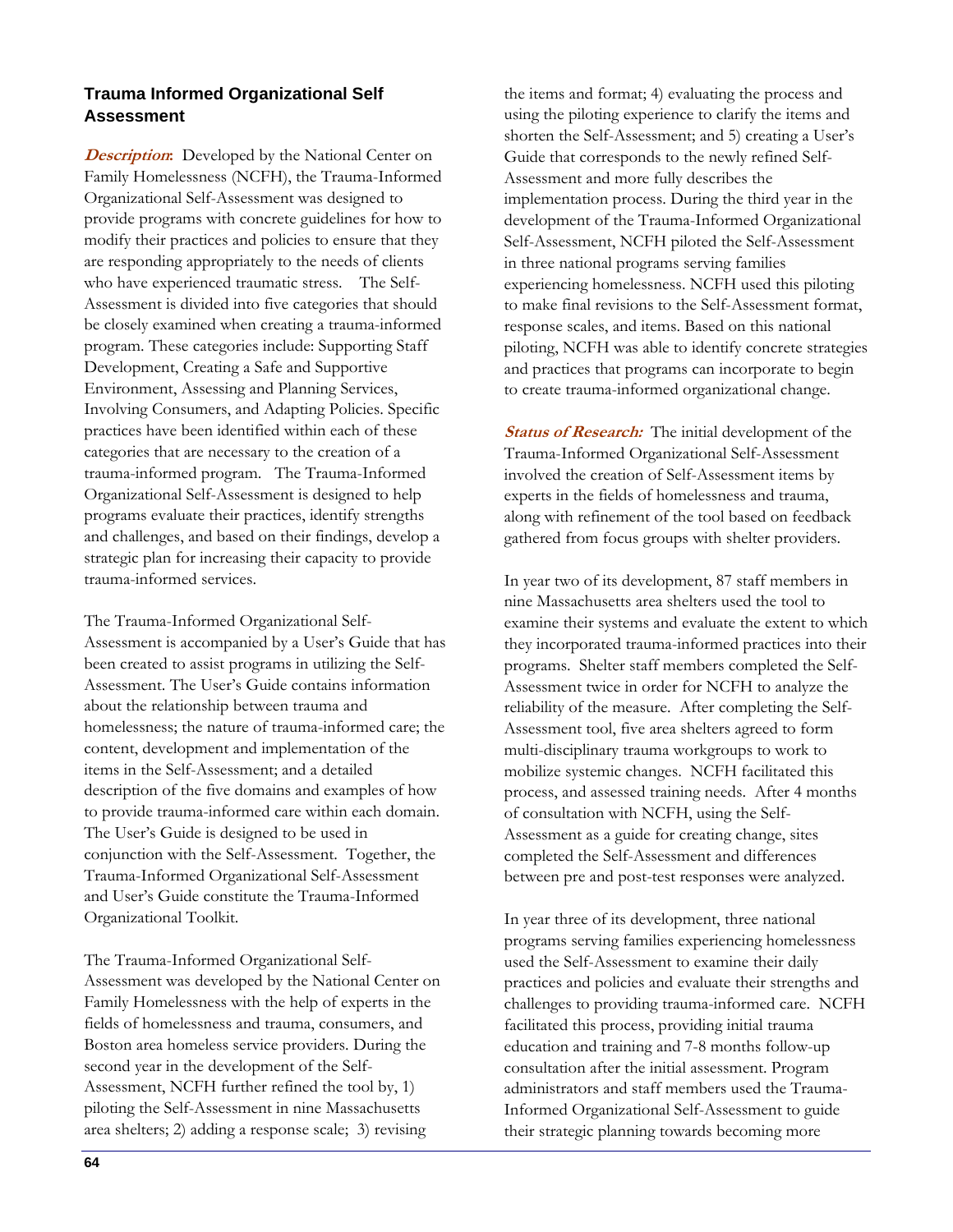trauma-informed.. At the end of the project year, programs were able to identify concrete changes in their daily practice as well as attitudinal and cultural shifts within the broader organization.

**Contact information:** Kathleen Guarino, LMHC/ The National Center on Family Homelessness 617-964-6841 Kathleen.guarino@familyhomelessness.org www.familyhomelessness.org

## **Trauma Systems Therapy (TST)**

*Description:* Trauma Systems Therapy (TST) was developed to help agencies and organizations effectively work with traumatized children and their families. This treatment model aims to assist agencies and organizations develop specific and integrated treatment plans for these children and families through the integration of 4 service elements considered critical for providing effective care. These service elements are 1) skill-based psychotherapy, 2) home and community based preventative care, 3) psychopharmacology, and 4) advocacy. TST specifies how these services should be integrated and operationalizes the activities that should occur within each respective service element. TST also includes recommendations on organizational process related to supporting and integrating these 4 service elements. This model is meant to be adapted by organizations based on the services they are already providing and receiving reimbursement for via third party payment. The TST organizational process facilitates an organizations ability to leverage existing programs and resources and forming partnerships with other organizations that may already be providing 'missing' service elements. The aim of this process is an organizations ability to support a well trained and functioning TST team that includes the aforementioned 4 service elements of TST. This team may include members from different organizations based on how services are organized and reimbursed in a given county or state. This team is trained to develop and implement integrated treatment plans for traumatized children and families with fidelity to the TST model.

TST includes a formalized and specific assessment and treatment planning process. All children with traumatic stress are believed to have problems that relate to 2 main factors 1) the inability to regulate

emotional and behavioral states when confronted with a stressor (that usually consciously or unconsciously reminds the child of the traumatic event or events), 2) the inability of the child's social environment and system of care to sufficiently help him or her regulate these emotional states. The assessment, treatment planning, and treatment implementation process has a high degree of focus on these two main factors. TST also assumes that, to be effective, trauma-oriented services must be family-focused, strength-based, and well-integrated with systems of care. Services must also be specific, integrated with, operationalized and delivered close to the source of the problem (e.g. home, school, neighborhood, etc.).

TST is fully manualized and was published in book form in 2006 (Saxe, Ellis, & Kaplow, 2006).

**Status of Research:** TST has been fully developed, manualized and can be delivered with fidelity. The results of an open trial of 110 families comprising a cohort of children from inner city Boston and another from rural New York state have been published (Saxe, Ellis, Fogler, Hansen, & Sorkin, 2005). These families were enrolled in TST and assessed 3 months later. These children were largely multiply traumatized and managing significant environmental stressors such as poverty, risk of homelessness, and parental mental illness and substance abuse. While almost 60% of families needed more intensive home and communitybased care at the beginning of treatment, only 39% of families needed this level of treatment after 3 months. A recent, not yet published follow up study shows that at 15-months after enrollment in treatment these gains persist and even improve. Unpublished data from a pilot randomized controlled study of TST vs. treatment as usual in an inner city sample of traumatized children show that three months following enrollment in treatment 90% of families receiving TST were still in treatment whereas only 10% of the treatment as usual families were still in treatment. This finding suggests that TST is very effective at engagement, and highlights the importance of 1) family engagement and 2) integration of care within the existing services system.

TST is currently being adapted for this age group.

Saxe, G., Ellis, B. H., & Kaplow, J. (2006). *Collaborative Care of Traumatized Children and Teens: The Trauma*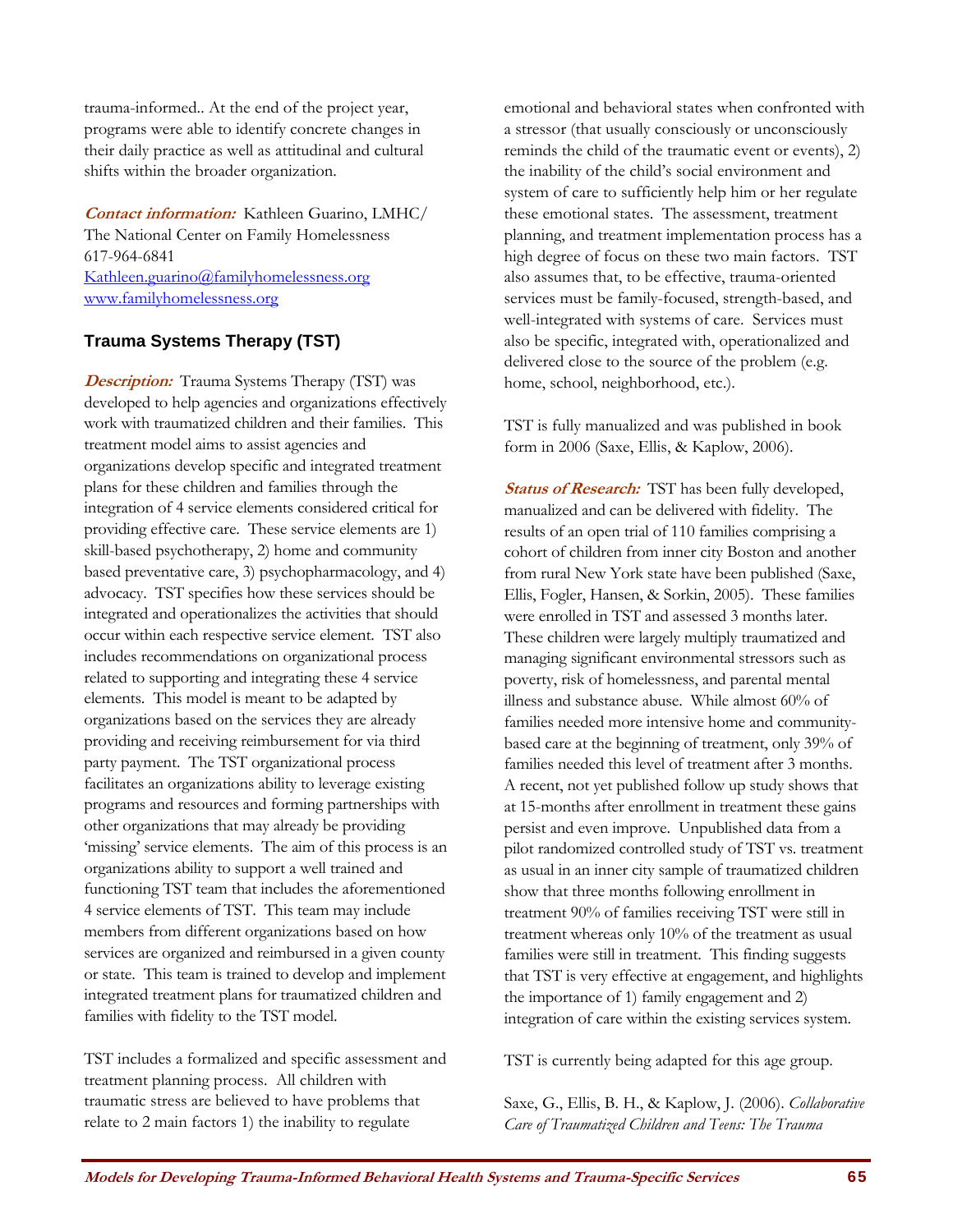*Systems Therapy Approach*. New York, NY: Guilford Press.

Saxe, G. N., Ellis, B. H., Fogler, J., Hansen, S., & Sorkin, B. (2005). Comprehensive care for traumatized children: An open trial examines Trauma Systems Therapy. *Psychiatric Annals, 35*(5), 443-447.

**Contact information:**Glenn Saxe, Children's Hospital Boston/Harvard Medical School 617 919 4676 Glenn.saxe@childrens.harvard.edu Website TBD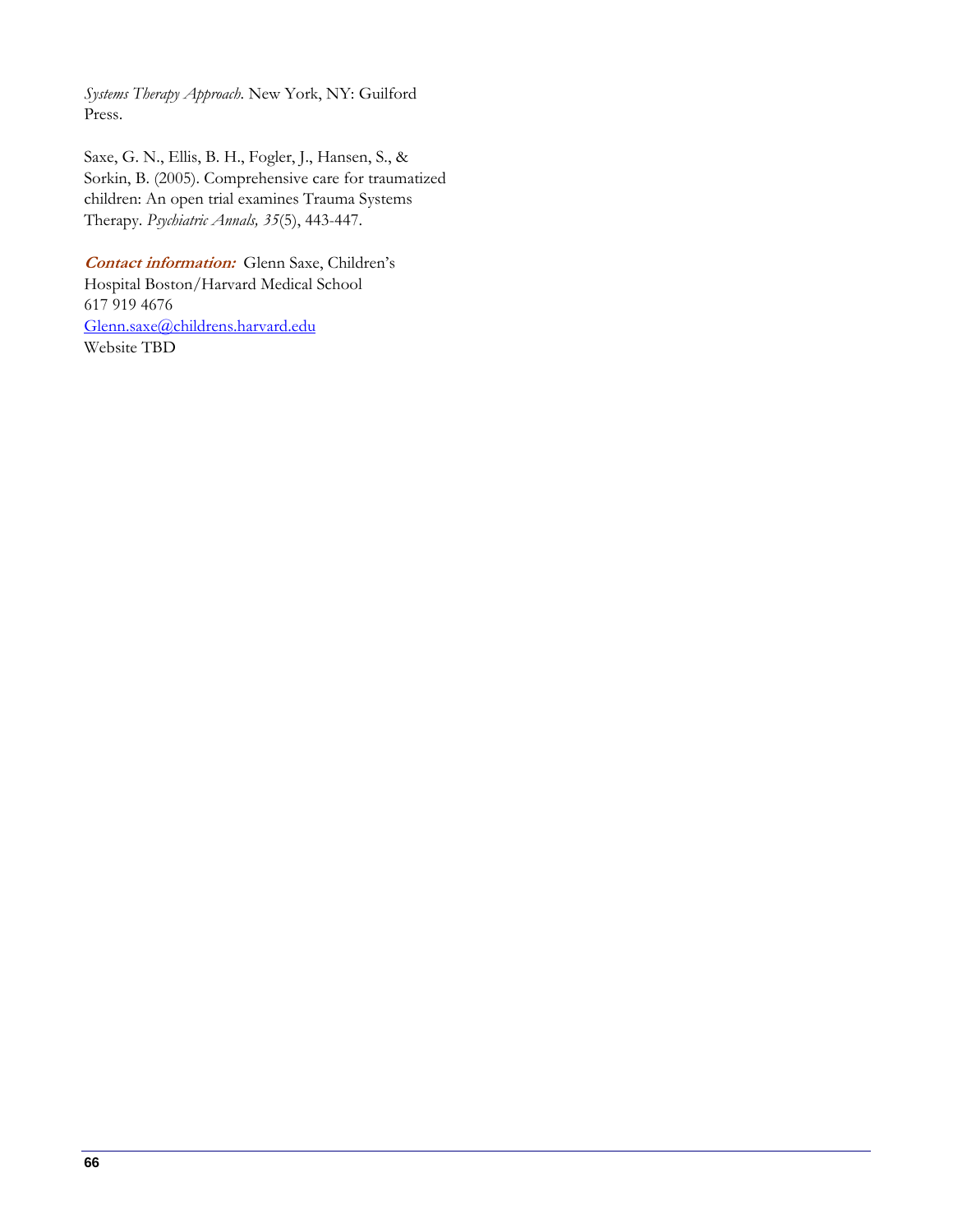## **Trauma-Specific Models for Parenting**

| <b>Guide to Trauma-Specific Models for Parenting</b>                                                                                                                      |                                                     |                                                                          |                                                                      |                   |  |
|---------------------------------------------------------------------------------------------------------------------------------------------------------------------------|-----------------------------------------------------|--------------------------------------------------------------------------|----------------------------------------------------------------------|-------------------|--|
| Name of Model                                                                                                                                                             | <b>Type of Services</b><br><b>Intended Audience</b> |                                                                          | <b>Intended Setting</b>                                              | Approach          |  |
| Impact of Early Trauma on Parenting<br>Roles                                                                                                                              | Women actively<br>parenting young<br>children.      | Manual, Website:<br>www.ccdc1.org                                        | MH, SA                                                               | Group<br>sessions |  |
| <b>Nurturing Program for Families in</b><br>Substance Abuse Treatment and<br>Recovery, 2 <sup>nd</sup> edition                                                            | Parents, women,<br>and children in<br>recovery      | Curriculum, Manual,<br>Training,<br>Consultation                         | Inpatient,<br>Outpatient, and<br>Community-based<br>service agencies | Group<br>sessions |  |
| Parenting at a Distance                                                                                                                                                   | Women involved in<br><b>Partial Parenting</b>       | Manual, Website:<br>www.ccdc1.org                                        | MH, SA                                                               | Group<br>sessions |  |
| Pathways to Family Reunification and<br>Recovery (Caminos Para la<br>Reunificacion y la Recuperacion): An<br><b>Educational Group Curriculum for</b><br>Women in Recovery | Women                                               | Manual/Curriculum<br>(English & Spanish)                                 |                                                                      | Group<br>sessions |  |
| <b>Strengthening Multi-Ethnic Families</b><br>and Communities: A Violence<br><b>Prevention Parent Training Program</b>                                                    | Parents of children<br>$(aqes 3-18)$                | Curriculum, Training,<br>Website:<br>www.parentingacross<br>cultures.com | Various settings                                                     |                   |  |

#### **Impact of Early Trauma on Parenting Roles**

**Description:** A 14-session group intervention for women whose traumatic experiences of early sexual and /or physical abuse have created symptoms and responses that make parenting tasks difficult. The intervention is designed to address the connections between trauma sequelae and parenting, and help a woman deal with her feelings and responses so that she can be maximally available to parent her children.

**Status of Research:** No research to date.

**Contact Information:** *To* obtain the manual *Non-Traditional Parenting Interventions,* which contains this group intervention, contact: Kate Boucek, M.S.W., 202-608-4784 or kboucek@ccdc1.org

For information on training or consultation, call Rebecca Wolfson Berley, M.S.W., Director of Trauma Training 202-608-4735 or rwolfson@ccdc1.org Or visit website at: www.ccdc1.org

### **Nurturing Program for Families in Substance Abuse Treatment and Recovery, 2nd edition**

Description: This is a parenting curriculum offered in groups for women and children in recovery from substance use disorders, mental illness, and trauma. The curriculum provides a first step in repairing the fractured parent-child relationship by helping families work toward a place where they can grow and heal together. Developed by the Institute for Health and Recovery, this 2nd edition of the original Nurturing Program curriculum builds upon lessons learned through the Women Embracing Life and Living (WELL) Project - one of nine SAMHSA Women, Co-Occurring Disorder and Violence Study sites. Adaptations include additional information about the needs of families affected by mental illness and trauma, in addition to substance use disorders. IHR's original Nurturing Program was recognized by the Center for Substance Abuse Prevention as a model program for best practices in strengthening families.

The model is based on the relational development principles of authenticity, mutuality and empathy, and emphasizes the critical role self-nurturing plays in the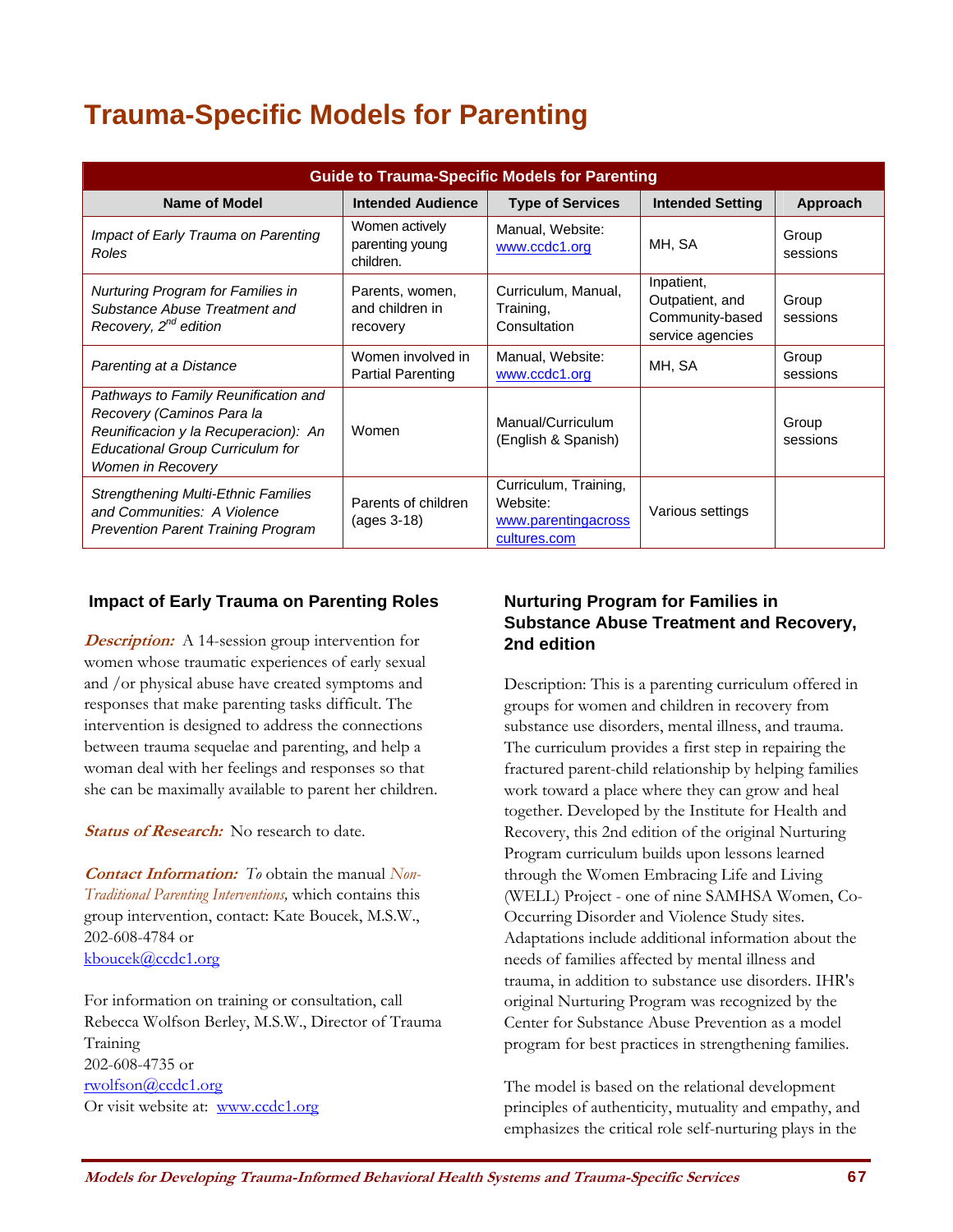lives of women who are parenting and in recovery. The curriculum consists of 17, 90-minute sessions designed to increase parents' understanding of the effects of substance abuse, mental illness and trauma on their lives and the lives of their families.

The curriculum is intended to enhance coping strategies through concept presentations, practice sessions, role-plays, and activities. Each session covers a different topic including hope; growth and trust; families and substance use; feelings; self-esteem; family communication; confrontation and problem solving; body talk; what babies teach us; managing stress; setting boundaries; schedules and routines; safety and protecting children; guiding behavior; knowing our values; love and loss; and having fun.

Groups of 8 - 12 participants are implemented in a variety of settings including inpatient, outpatient, and community-based service agencies. Participants may join at any time throughout the series.

Status of Research: A demonstration project measured the impact of implementing the original Nurturing Program in two urban residential treatment programs in Massachusetts for pregnant and parenting chemically-dependent women. Women in both programs made dramatic improvements in self-esteem and experienced significant gains in parenting knowledge and attitudes. Participants were also overwhelmingly positive about the impact of the parenting training on their lives. A number of other studies have been done around the country that have shown positive outcomes from using the Nurturing Program, including in California, Rhode Island, Florida, and Massachusetts. In addition, the original Nurturing Program is listed on the California Evidence-Based Clearinghouse for Child Welfare, an on-line connection that provides up-to-date information on evidence-based child welfare practices.

Contact Information: To obtain the manual Nurturing Program for Families in Substance Abuse Treatment and Recovery, to obtain published articles about the original curriculum, or for information on training and consultation, contact Marissa Daley 617-661-3991 marissadaley@healthrecovery.org www.healthrecovery.org

#### **Parenting at a Distance**

**Description:** A 10-session group intervention to address issues of parenting for women who are involved in some form of partial parenting, but who do not have full-time residential custody of their children. The group also addresses concerns related to the loss of custody or death of children.

**Status of Research:** No research to date.

**Contact Information:**To obtain the manual *Non-Traditional Parenting Interventions*, which contains this group intervention, contact: Kate Boucek, M.S.W. 202-608-4784 kboucek@ccdc1.org www.ccdc1.org

For information on training or consultation, contact Rebecca Wolfson Berley, M.S.W. Director of Trauma Training 202-608-4735 rwolfson@ccdc1.org

#### **Pathways to Family Reunification and Recovery (Caminos Para la Reunificacion y la Recuperacion): An educational group curriculum for women in recovery**

**Description:**Available in Spanish and English, this multi-session group intervention was developed by the Boston Consortium of Services for Families in Recovery, Boston Public Health Commission and the Institute on Urban Health Research, Northeastern University (Amaro & Nieves, 2004). The manual focuses on the different possible scenarios that women in recovery may encounter in the process of reuniting with their children. It has some focus on understanding the Department of Social Services regulations and policies but also explores other family dynamics when the children are in custody of the women's sister, grandmother, aunt or any other family members. Curriculum explores the different stages of reunification and the possible reactions and emotions children and mothers might experience when going through this period of transition coming from a foster home or any other environment. Contains tools for parents to develop nurturing relationships with children.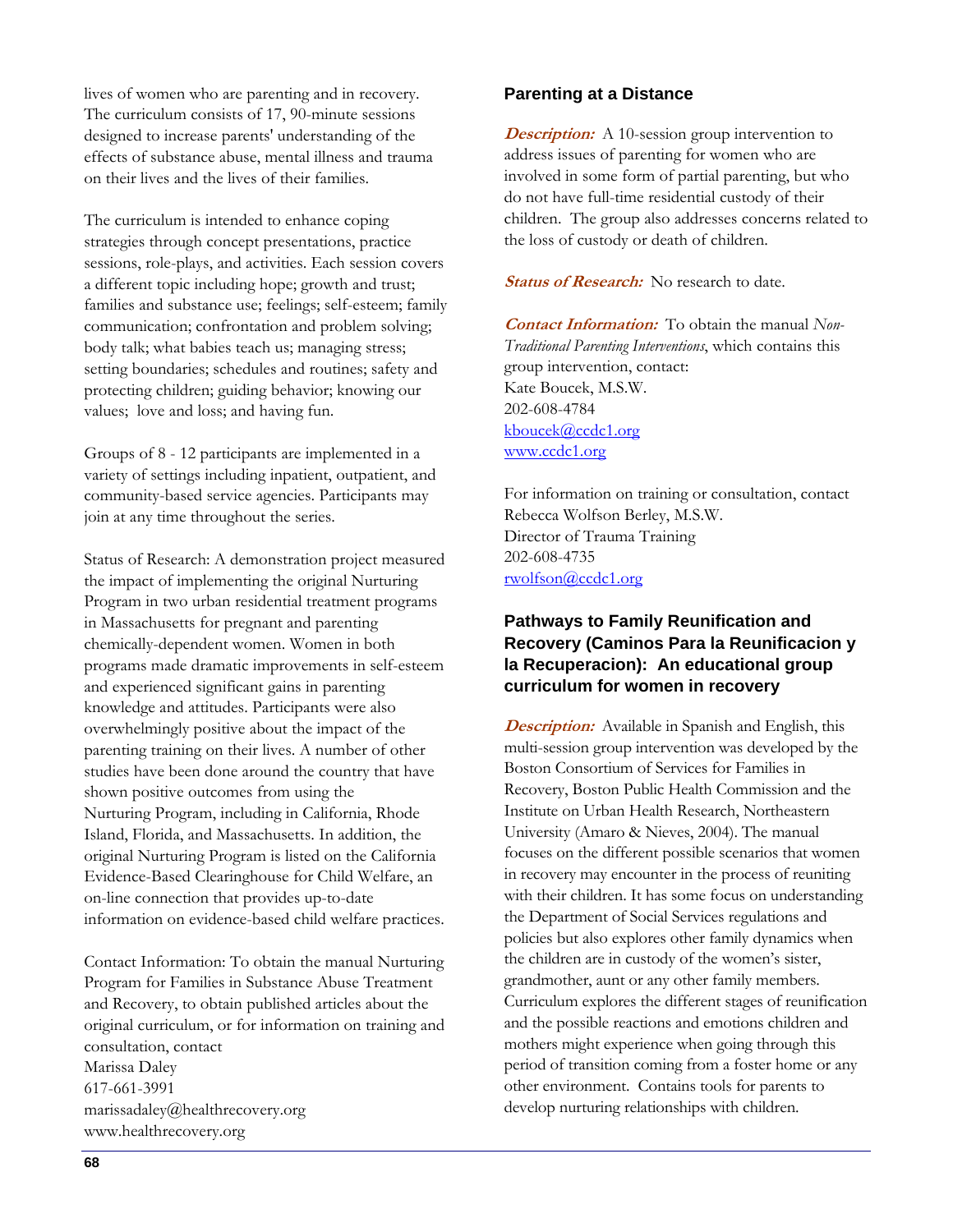**Status of Research:** The Pathways to Family Reunification and Recovery was part of the intervention package offered to women participating in the Women, Co-Occurring Disorders and Violence Study in the Boston site. The study used a norandomized comparison group design with comparison agencies providing services as usual and intervention sites providing the trauma-integrated model. Analyses to date have focused on the overall differences in outcomes among intervention participants who received the 'package' of services and comparison group participants who received services as usual rather than on the specific outcomes related to exposure to this particular component of the intervention treatment 'package.'

Four published papers present findings showing race/ethnic differences in clinical profiles and services needs and that women in the intervention stay in treatment longer and at follow-up have lower sexual HIV risk behaviors, and lower rates of drug use and mental health and trauma symptoms than those in the comparison condition (Amaro, Gampbel, Larson, Lopez, Richardson, Savage, & Wagner, 2005; Amaro, Larson, Zhang, Acevedo, & Matsumoto, 2007; Amaro, Chernoff, Brown, Arévalo, & Gatz, 2007; Amaro, Dai, Arévalo, Acevedo, Matsumoto and Nieves, 2007).

Amaro, H and Nieves, RL. (2004). *Pathways to Family Reunification and Recovery*: An educational group curriculum for women in recovery. Boston Consortium of Services for Families in Recovery, Public Health Commission, Boston, MA.

Amaro, H., Gampbel, J., Larson, M.J., Lopez, L., Richardson, R., Savage, A., & Wagner, D. (2005). Racial/Ethnic Differences in Social Vulnerability among Women with Co-occurring Mental Health and Substance Abuse Disorders: Implications for Treatment Services. *Journal of Community Psychology,*  33(4), 495-511*.* 

Amaro, H., Larson, M. J., Zhang, A., Acevedo, D., Dai, J., & Matsumoto, A. (2007). Effects of trauma intervention on HIV sexual risk behaviors among women with co-occurring disorders in substance abuse treatment. *Journal of Community Psychology*, 35(7), 895-908**.** 

Amaro, H., Chernoff, M., Brown, V., Arévalo, S., & Gatz, M. (2007). Does integrated trauma-informed substance abuse treatment increase treatment retention? *Journal of Community Psychology*, 35(7), 845-862.

Amaro, H., Dai, J., Arevalo, S., Acevedo, A., Matsumoto, A., & Nieves, R. (2007). Effects of integrated trauma treatment on outcomes in a racially/ethnically diverse sample of women in urban community-based substance abuse treatment. *Journal of Urban Health*, 84(4), 508-522.

**Contact Information:**To obtain the curriculum and for further information, contact Dr. Hortensia Amaro h.amaro@neu.edu or Rita Nieves, R.N., M.P.H., Rita\_Nieves@bphc.org

#### **Strengthening Multi-Ethnic Families and Communities: A Violence Prevention Parent Training Program**

**Description:**This program was developed by Marilyn Steele, Ph,D. (Child Clinical Psychologist) in collaboration with Marilyn Marigna (community focus); Jerry Tello (cultural focus), and Ronald Johnson (youth focus), and is a prevention**-**intervention parent training program for parents with children between 3 and 18 years that addresses violence against the self (drugs/alcohol, depression/suicide), violence in the family (child abuse, domestic violence), and violence against the community (juvenile delinquency, crime, gangs). The curriculum is structured into an Orientation and 12 weekly 3-hour sessions, provides for two community speaker sessions, and integrates anger management and developmental information in five component areas: Cultural/Spiritual Focus; Rites of Passage; Positive Discipline; Enhancing Relationships, and Community Involvement. This strength-based program emphasizes the importance of spiritual / cultural / family values, and utilizes a "facilitativediscussion" format to enhance parent competence, parent/child interactions, child competence, parent relationships and community involvement. All facilitators must attend a Five-Day Training Workshop.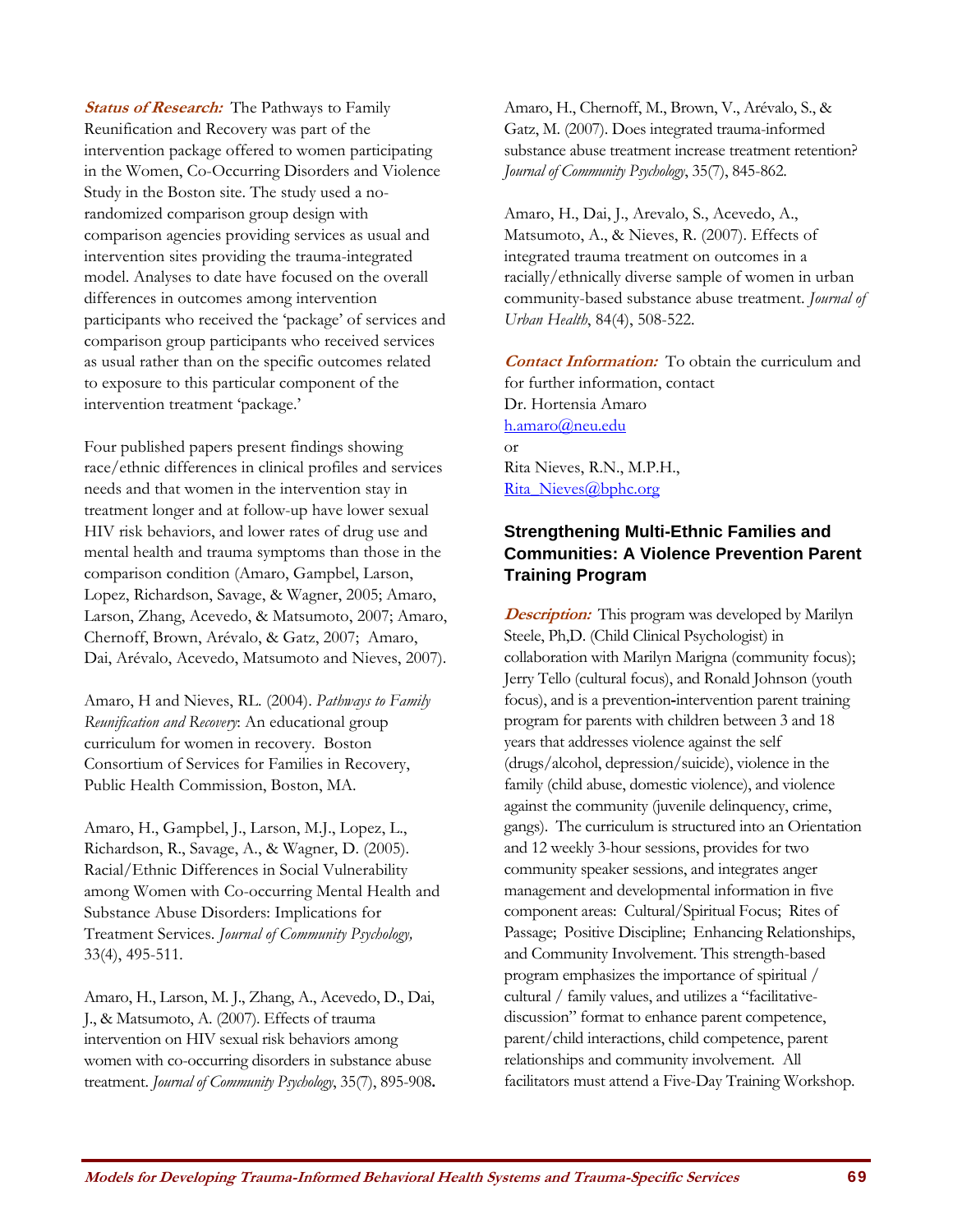The program has been used successfully in the US, England, Australia and Ireland with high-risk and hard-to-reach groups, including teen parents, foster parents, court-ordered parents (child abuse, substance abuse, domestic violence), parents of troubled youth, parents of teens, grandparents, fathers, parents of children with developmental challenges, gay parents, single parents, parents in prison, parents with refugee status, and parents who do not read/write or speak English. It has also been used in the wider community in schools (all levels), churches, and with parents whose children are 0-5 years. Parent materials have been translated into Arabic, Bengali, Bosnian-Serbo Croatian, Chinese, Farsi, African-Based French, Hmong, Korean, Laotian, Russian, Samoan, Somali, Spanish, Turkish, Urdu, and Vietnamese. By the end of 2007, the number of translations will increase with the additions of Gujerati, Polish, Punjai, Simplified Chinese, Dinka, and Hazaragi.

*Status of Research:* The program contains a built-in 32-item Parent Pre/Post Evaluation Process. The results of over 3,000 parent pre/post questionnaires were analyzed and documented in *The Monograph: Parenting Styles and Program Impact, Consulting and Clinical Services, 2002*. The program significantly enhanced parent competence in managing child behavior, expression and management of emotions, and access/ utilization of community resources, as well as their perception of their children's self-esteem, selfdiscipline, and problem-solving skills. Parents reported that the program also enhanced family bonding, community bonding, and pride in cultural heritage. Although analyses revealed interaction effects for individual groups, the program significantly impacted parent attitudes and behaviors, regardless of sex, marital status, ethnic background, level of education, risk factors or child age group.

The *Strengthening Families and Communities Program* was selected by 30% (2000) and 50% (2001) of the communities receiving funding under SAMHSA's Strengthening Families Initiative. In a report dated *January 2004: Content Analysis of Family Strengthening Final Reports (Cohort I), F. Belgrave, D. Brome, Gears, Inc., consultation by Center for Substance Abuse Prevention & McFarland and Associates, SAMHSA concluded that the Strengthening Multi-Ethnic Families and Communities* 

*Program*, as compared to other parent training programs, was particularly suited to meeting community high-risk issues, the program was implemented with good fidelity, and grantees made fewer cultural and structural modifications, reporting that the curriculum was already well suited to meeting the needs of their families.

The curriculum's ability to significantly impact six protective factors for 71 women in a home for recovering single mothers is documented in an article published in *The Source, Volume 12, No.2; National Abandoned Infants Assistance Resource Center*. A research article entitled "Empowering High-Risk Families of Children with Disabilities," *Research on Social Work Practice, Vol. 15, No.6, November 2005, 501-515; M. Farber, Lt. Joseph P. Kennedy Institute, Washington DC*, concluded that the curriculum was able to meet the needs of high-risk African American families rearing children with development delays, and that all outcomes evidenced statistically significant and practically meaningful positive trends. A recent evaluation (July 2007) of 82 parent classes in the United Kingdom (2004-2005) concluded that the Program had a positive impact on the participants and the children, and to some extent the wider family/community. Three-fourths (75%) of the participants were of minority ethnic origin, reporting a total of 89 different ethnicities, and almost half (46%) had a first language other than English. Evaluations are currently being conducted for the projects in Australia and Ireland.

Program Materials are only available to individuals/organizations that have trained facilitators to implement the program.

**Contact Information:**For more information contact Dr. Marilyn Steele, Ph.D. Parenting Across Cultures 323-936-0343 dr\_mls@earthlink.net, www.parentingacrosscultures.com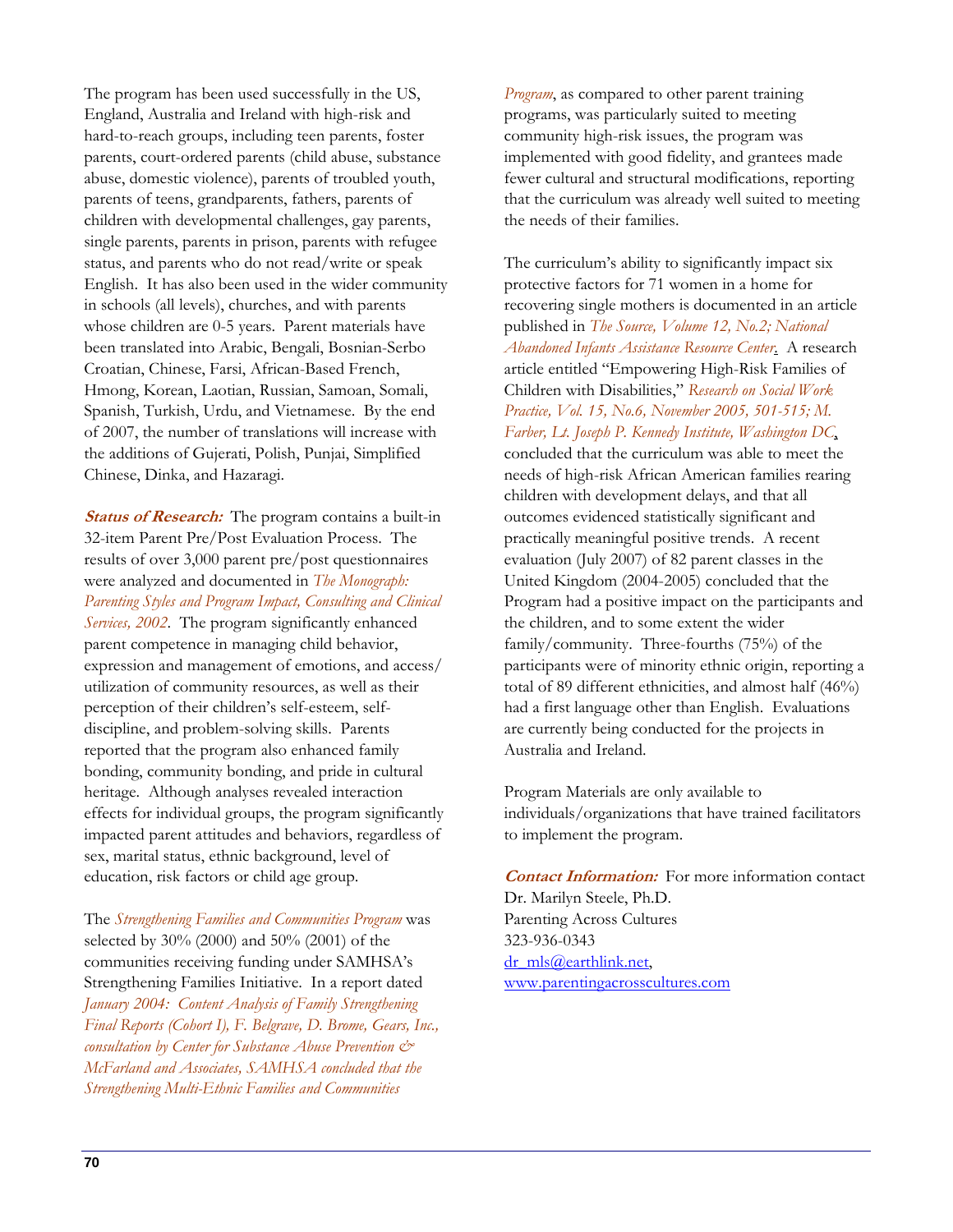# **Trauma-Specific Service Models for Children and Family/Parents/Caregivers**

| Guide to Trauma-Specific Service Models for Children and Family/Parents/Caregivers                                                                                                                                                             |                                                                                                       |                                                                                                                                                                                          |                                                                          |                                                     |
|------------------------------------------------------------------------------------------------------------------------------------------------------------------------------------------------------------------------------------------------|-------------------------------------------------------------------------------------------------------|------------------------------------------------------------------------------------------------------------------------------------------------------------------------------------------|--------------------------------------------------------------------------|-----------------------------------------------------|
| <b>Name of Model</b>                                                                                                                                                                                                                           | <b>Intended Audience</b>                                                                              | <b>Type of Services</b>                                                                                                                                                                  | <b>Intended Setting</b>                                                  | Approach                                            |
| Alternatives for Families -<br>A Cognitive-Behavioral<br>Therapy (AF-CBT),<br>formerly known as,<br><b>Abuse-Focused Cognitive</b><br><b>Behavioral Therapy</b><br>for Child Physical Abuse                                                    | Children/Adolescents<br>(5-16), and their<br>Caregivers/Families                                      | Book, Manual and Workbook,<br>Training, Consultation,<br>Community partner orientation,<br>Websites: www.nctsn.org;<br>www.partnershipsforfamilies.org                                   | Outpatient, In-<br>home, and<br>Inpatient settings                       | Individual, Parent-<br>Child and Family<br>sessions |
| Attachment, Self-<br>Regulation and<br>Competency (ARC): A<br>Comprehensive Framework<br>for Intervention with<br><b>Complexly Traumatized</b><br>Youth                                                                                        | Children,<br>Adolescents, and<br>their Caregivers and<br>Families                                     | Manual, Website:<br>www.traumacenter.org                                                                                                                                                 | Various settings                                                         | Menu-based<br>approach                              |
| Child-Parent<br>Psychotherapy (CPP)                                                                                                                                                                                                            | Children (ages 0-6)<br>and their Parents                                                              | Manual, Training, Consultation                                                                                                                                                           | Various settings                                                         |                                                     |
| <b>Combined Parent Child</b><br>Cognitive-Behavioral<br>Approach for Children and<br><b>Families At-Risk for Child</b><br>PhysicalAbuse (CPC-CBT)                                                                                              | Children (ages 3-18)<br>and their Caregivers                                                          |                                                                                                                                                                                          |                                                                          | Group, Individual<br>& Family sessions              |
| <b>International Family Adult</b><br>and Child Enhancement<br>Services (IFACES)                                                                                                                                                                | Refugee Children and<br>Adolescents                                                                   | Case management services                                                                                                                                                                 | Various settings                                                         |                                                     |
| <b>Parent-Child Interaction</b><br>Therapy (PCIT)                                                                                                                                                                                              | Children (ages 2-7)<br>and their Parents                                                              | PCIT manual, Coding manual,<br>Workbooks, Website:<br>www.PCIT.org                                                                                                                       | Various settings                                                         |                                                     |
| Safety, Mentoring,<br>Advocacy, Recovery, and<br>Treatment (SMART)                                                                                                                                                                             | Sexually abused<br>children under the<br>age of 11 exhibiting<br>problematic sexual<br>behavior (PSB) | Manual, Workbook, Training,<br>Consultation                                                                                                                                              | <b>Various Settings</b>                                                  | Individual, Family<br>and Group<br>sessions         |
| Trauma Focused Cognitive<br><b>Behavioral Therapy (TF-</b><br>CBT) for Children and Their<br>Parents, Cognitive<br>Behavioral Therapy for<br>Childhood Traumatic Grief<br>(CBT-CTG), Combined TF-<br><b>CBT</b> and Sertraline for<br>Children | Children and Youth<br>(ages 3-18) and their<br>Parents                                                | Manual (English, Dutch &<br>German, in process of<br>translating into Mandarin,<br>Korean, & Japanese), Book,<br>Training, Child and parent<br>workbooks, Website:<br>www.musc.edu/tfcbt | Outpatient,<br>Residential, Home,<br>Foster Home, and<br>School settings | Individual, Family<br>or Group sessions             |
| Trauma Systems Therapy                                                                                                                                                                                                                         | Agencies and<br>Organizations                                                                         | Manual                                                                                                                                                                                   | Agencies and<br>Organizations                                            |                                                     |

**Key:** MH – Mental Health; SA – Substance Abuse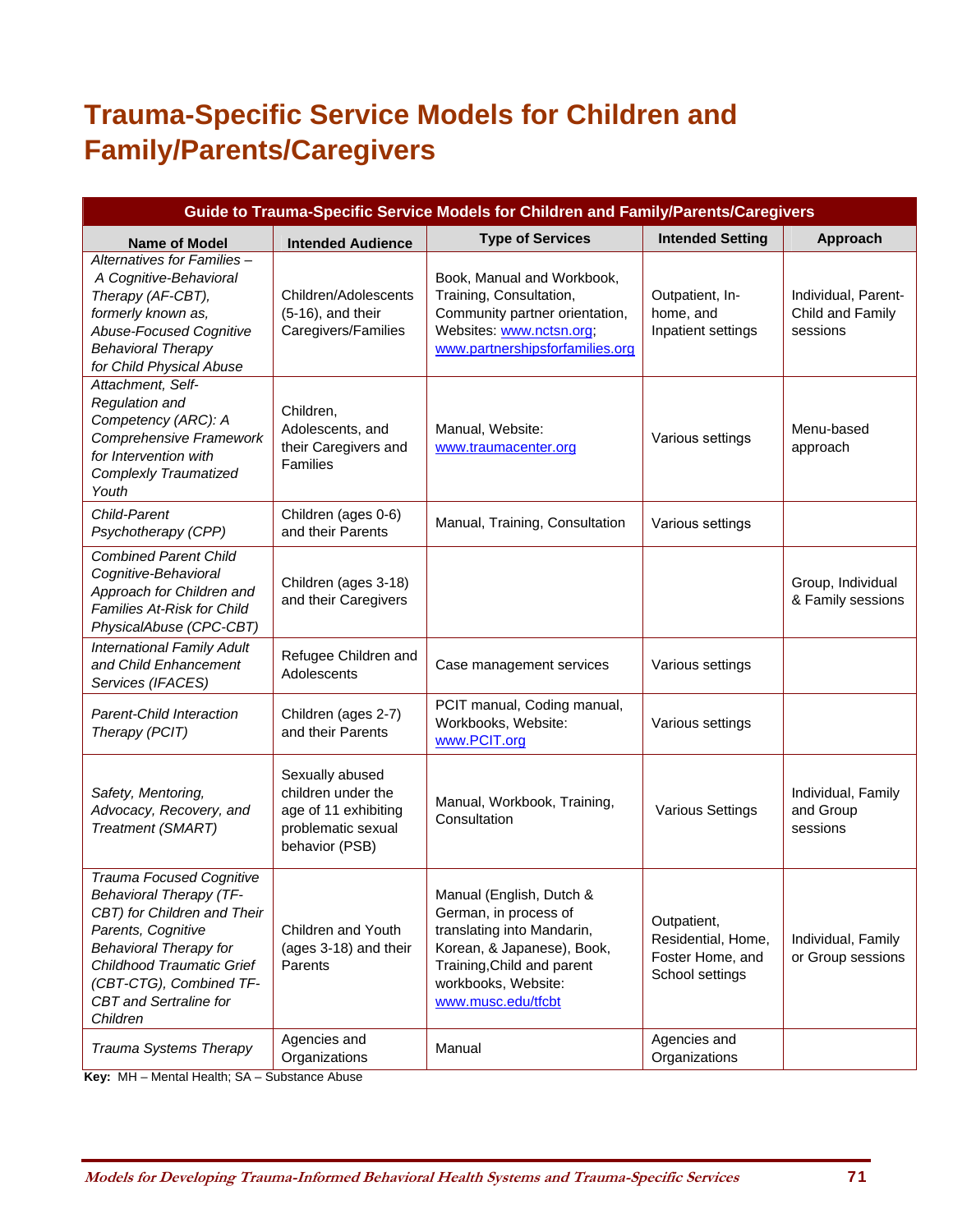#### **Alternatives for Families - A Cognitive-Behavioral Therapy (AF-CBT) [formerly, Abuse-Focused Cognitive Behavioral Therapy]**

**Description:** AF-CBT was developed by David J. Kolko, Ph.D., and updated, in collaboration with Amy D. Herschell, Ph.D., Barbara L. Baumann, Ph.D., and Meghan Shaver, M.S.W., to help children, parents and other caregivers involved in child physical abuse or exposed to related circumstances involving physical force (e.g., excessive physical discipline or punishment, hostile interactions, chronic family conflict or coercion). Alternatives for Families - A Cognitive-Behavioral Therapy (AF-CBT), formerly known as Abuse-Focused Cognitive Behavioral Therapy, has been renamed to more clearly reflect its focus on skills training in prosocial intrapersonal and interpersonal skills with both children and their caregivers or families. These skills provide families with specific alternatives to the use of physical force, coercion, and related maladaptive interaction patterns. This name change has also been made because the term "abuse" applies to a minority of the families who are referred for AF-CBT and, even if applicable, may create treatment engagement obstacles by accentuating client defensiveness and self-perceptions of being stigmatized.

With its integration of interventions for caregivers and their children, AF-CBT seeks to reduce caregiver and family risk factors for physically abusive and coercive behavior and to ameliorate the consequences of these experiences for children, at both the individual and family-context levels. Children who have been exposed to physical abuse or coercion may experience significant psychiatric, behavioral, and adjustment problems, many of which may persist through adolescence and young adulthood, and they are at risk for re-abuse. Appropriate candidates for AF-CBT include caregivers who rely upon the use of physical force with their children, children and adolescents who exhibit externalizing behavior problems (e.g., aggressive behavior) and limited social competence, and families whose interactions appear hostile, coercive, and volatile.

AF-CBT incorporates several behavioral and cognitive-behavioral methods that have been described and examined for use with physically abusive or at-risk families by several investigators over the past few decades. The approach draws from some complementary conceptual models, including behavioral and learning theory, cognitive therapy, family-systems therapy, and developmental victimology. AF-CBT emphasizes training in both intrapersonal and interpersonal skills designed to enhance self-control, promote positive family relations, and reduce violent behavior. The primary techniques or treatment modules include the processing of abusive and coercive incidents, clarification, affect regulation, cognitive restructuring, effective behavior management, social skills training, and training in problem-solving and communication skills. Common treatment goals include reducing a caregiver's level of anger and use of force, promoting non-aggressive (alternative) discipline strategies, minimizing views or attributions that support physical violence, enhancing coping skills, and encouraging prosocial parent-child interactions. With its integration of both individual and joint sessions, AF-CBT is suitable for application by trained practitioners in individual, parent-child, or family sessions across diverse outpatient, home/foster home, and inpatient settings. The treatment manual (session guide), workbook (worksheets, handouts), training examples (role-plays), and program monitoring forms (outcome measures) are integrated in a structured approach designed to enhance accessibility to practitioners and supervisors.

**Status of Research:** Over the past three decades, many of the key procedures incorporated in AF-CBT have been found effective by other investigators in improving child, parent, and/or family functioning, and reducing abuse risk or re-abuse among diverse populations of parents, children, and families. In a clinical trial that examined both clinical and child welfare outcomes through 1-year follow-up, the two main interventions that have now been integrated in AF-CBT (i.e., individual child and parent CBT, family therapy) were evaluated separately and compared to a condition representing usual care (i.e., cases receiving routine services in other community agencies). Weekly ratings of parents' use of physical discipline and force, and their level of anger problems, during treatment decreased for the two AF-CBT interventions, but the decline was significantly faster for individual CBT than for family therapy (Kolko, 1996a). Compared to routine community services, the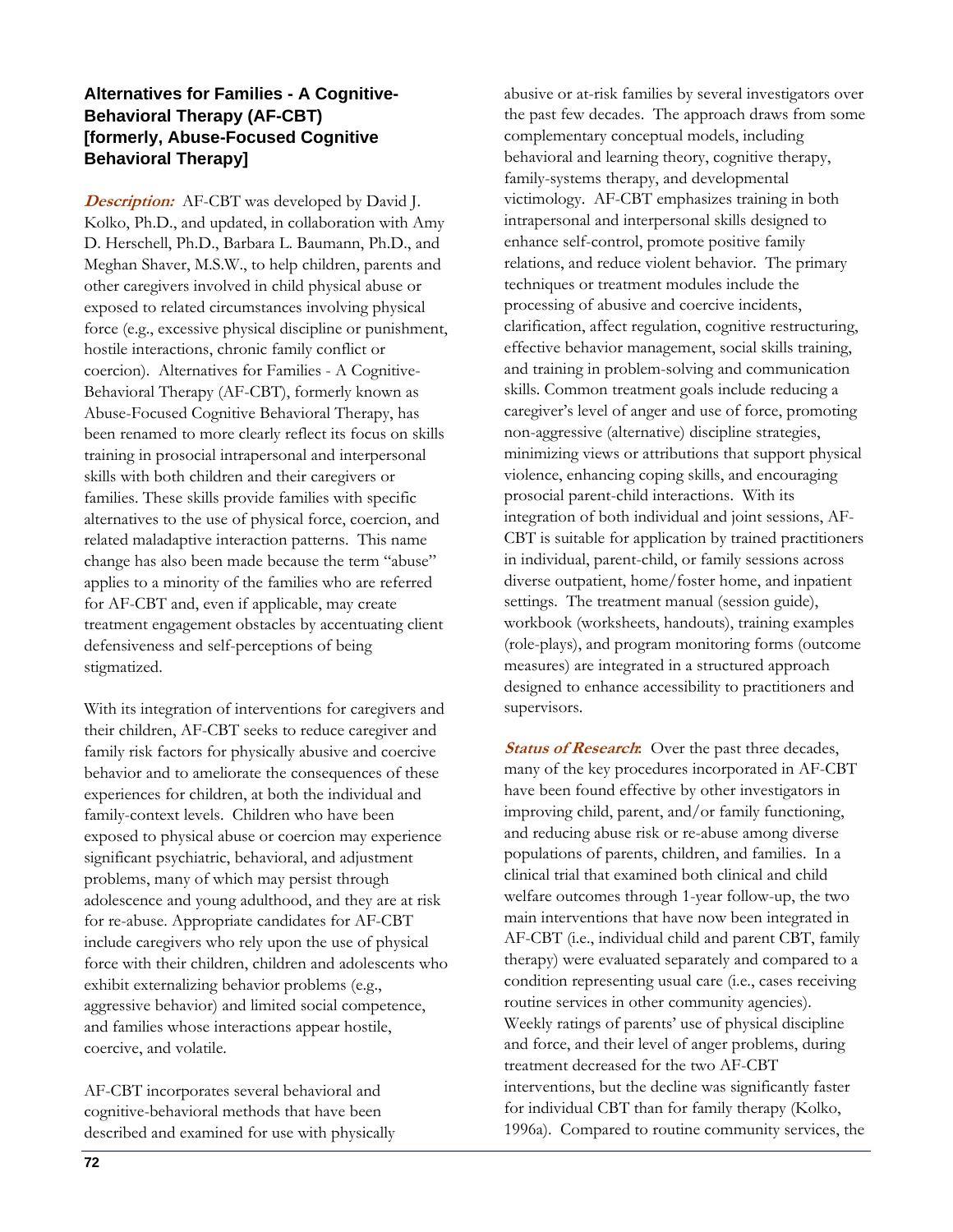individual CBT and family therapy interventions were associated with significantly greater improvements in child (e.g., less child-to-parent aggression, fewer child externalizing behaviors), caregiver (e.g., decreased child abuse potential, improvement in individual treatment targets reflecting abusive behavior, less psychological distress), and family clinical outcomes (e.g., less conflict and more cohesion), which were generally maintained at one-year follow-up (Kolko, 1996b). Official records revealed short-term abuse recidivism rates of 5% and 6% for the individual CBT and family therapy conditions, respectively, and 30% for those receiving routine services. Both CBT and family therapy had high rates of treatment fidelity, session attendance, and consumer satisfaction.

Much of the material on AF-CBT is found in the book "Assessing and Treating Child Physical Abuse in Children and their Families: A Cognitive-Behavioral Approach" (Kolko, D. J., & Swenson, C. C.), which is available from Sage Publications at www.Sagepub.com or www.amazon.com. Practitioner materials include a manual (session guide), accompanying workbook (handouts/worksheets), implementation guide, and orientation and community partner brochures. The materials are being used on a local, national, and international basis with clients from diverse ethnic, racial, and socioeconomic backgrounds. AF-CBT is currently being examined in a federally-funded randomized treatment effectiveness trial being conducted across several types of community agencies, services, and programs that will evaluate outcomes related to practitioner implementation and child welfare/family health status (NIMH Grant 074737) and a mentored scientist award (NIMH Grant 074716) that will refine and evaluate innovative methods to implement and sustain AF-CBT in community practice. Information about this study and its use of AF-CBT is available from: www.partnershipsforfamilies.org.

*Contact Information:* General information about AF-CBT is available from the National Child Traumatic Stress Network (www.nctsn.org).

Information about training in AF-CBT and additional resources for disseminating or implementing the model are available from: David J. Kolko, Ph.D., kolkodj@upmc.edu

- 1. Chadwick Center. (2004). *Closing the quality chasm in child abuse treatment: Identifying and disseminating best practices.* San Diego, CA: Author.
- 2. Kolko, D.J. (2004). Individual child and parent physical abuse-focused cognitive-behavioral treatment. In B. E. Saunders, L. Berliner, & R. F. Hanson (Eds.), *Child physical and sexual abuse: Guidelines for treatment* (pp. 43-44). Charleston, SC: National Crime Victims Research and Treatment Center.
- 3. Kolko, D. J. (2002). Child physical abuse. In J. E. B. Myers, L. Berliner, J. Briere, C. T. Hendrix, C. Jenny, & T. Reid (Eds.), *APSAC handbook of child maltreatment* (2nd ed., pp. 21-54). Thousand Oaks, CA: Sage.
- 4. Kolko, D. J. (1996a). Clinical monitoring of treatment course in child physical abuse: Psychometric characteristics and treatment comparisons. *Child Abuse & Neglect, 20*(1), 23-43.
- 5. Kolko, D. J. (1996b). Individual cognitivebehavioral treatment and family therapy for physically abused children and their offending parents: A comparison of clinical outcomes. *Child Maltreatment: 1*, 322-342.
- 6. Kolko, D. J., & Swenson, C. C. (2002). *Assessing and treating physically abused children and their families: A cognitive behavioral approach*. Thousand Oaks, CA: Sage Publications.
- 7. Mammen, O. K., Kolko, D. J., & Pilkonis, P.A. (2002). Negative affect and parental aggression in child physical abuse. *Child Abuse & Neglect, 26,* 407-424.
- 8. Mammen, O.K., Kolko, D.J., and Pilkonis, P.A. (2003). Parental cognitions and satisfaction: relationship to aggressive parental behavior in child physical abuse. *Child Maltreatment, 8*, 288-301
- 9. National Child Traumatic Stress Network. (n.d.). *Abuse-focused cognitive behavioral therapy for child physical abuse*. Los Angeles, CA: Author. Retrieved April 2006 from www.nctsnet.org/nctsn\_assets/pdfs/promising\_pra ctices/AF-CBT\_fact\_sheet\_2-11-05.pdf
- 10. Silverman, W.K., Ortiz, C.D., Viswesvaran, C., Burns, B. J., Kolko, D. J., Putnam, F. W., & Amaya-Jackson, L. (2008). Evidence-based psychosocial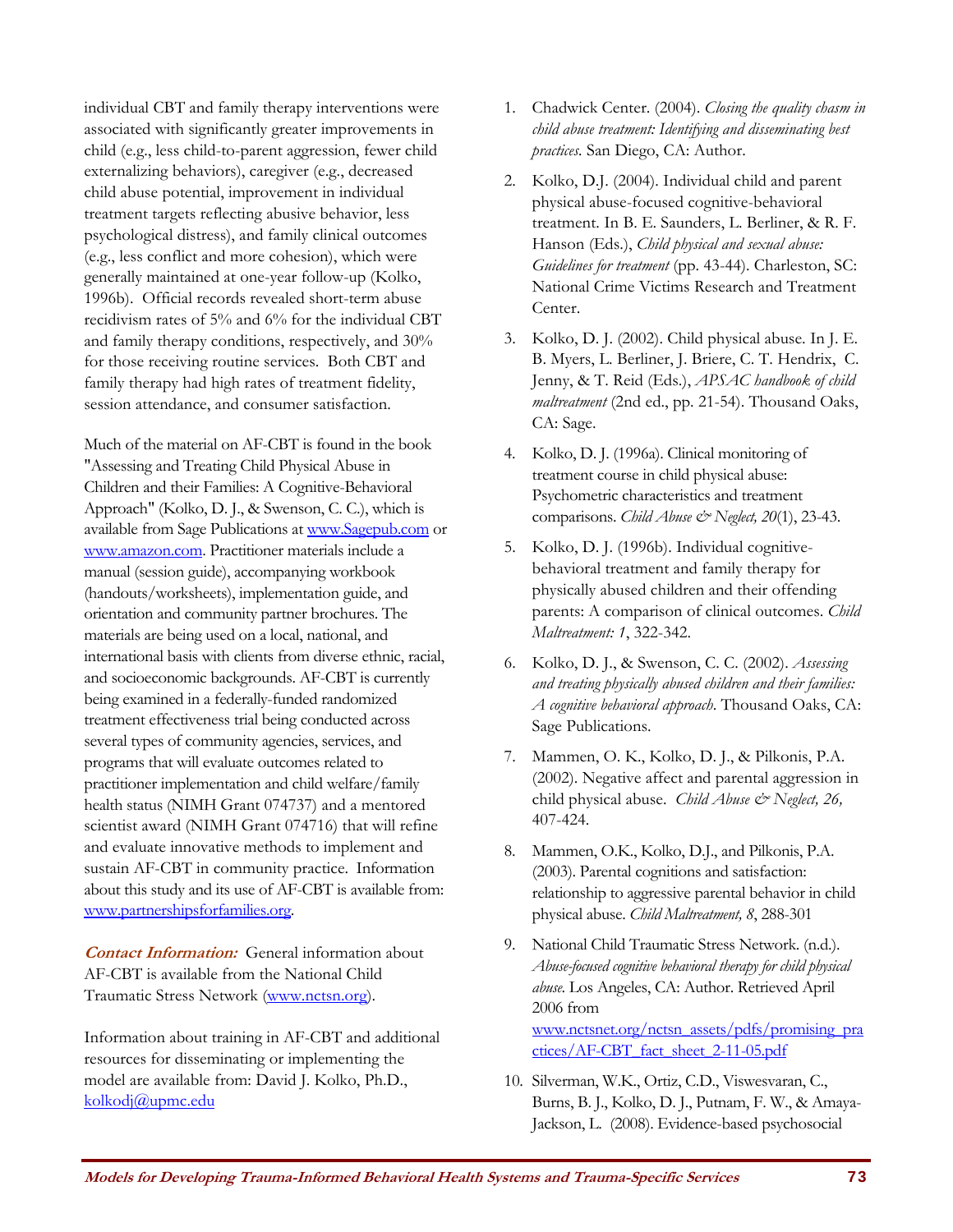treatments for children and adolescents exposed to traumatic events. *Journal of Clinical Child and Adolescent Psychology*, 37(1), 156-183.

### **Attachment, Self-Regulation, and Competency (ARC): A Comprehensive Framework for Intervention with Complexly Traumatized Youth**

**Description:**ARC is a framework for intervention with youth and families who have experienced multiple and/or prolonged traumatic stress. ARC identifies three core domains that are frequently impacted among traumatized youth, and which are relevant to future resiliency. ARC provides a theoretical framework, core principles of intervention, and a guiding structure for providers working with these children and their caregivers.

Within the three core domains (attachment, selfregulation, and competency), ten building blocks of trauma-informed treatment and service are identified. ARC is a menu-based approach. For each building block or guiding principle, the ARC manual provides key concepts and guiding theoretical structure, educational information for providers and caregivers, specific tools for clinicians, and developmental considerations.

The ten building blocks include the following:

| <b>Attachment</b>              | Self-Regulation          | <b>Competency</b>      |
|--------------------------------|--------------------------|------------------------|
| Caregiver Affect<br>Management | Affect<br>Identification | Developmental<br>Tasks |
| Attunement                     | Affect<br>Modulation     | Executive<br>Functions |
| Consistent<br>Response         | Affect Expression        | Self Development       |
| Routine and<br>Rituals         |                          |                        |

The intervention is detailed in a manual by Kinniburgh and Blaustein (2005) and available at.

www.traumacenter.org.

ARC was designed to be an adaptable treatment framework in order to allow for individualized treatment approaches that are based on a comprehensive assessment of developmental strengths and deficits within a given familial and cultural context. This approach allows for implementation and application across the multitude of service settings in which these youth present. To date, ARC has been used with a range of populations (including pre-/postadoptive, internationally adopted, urban high-risk, Native Alaskan, juvenile justice-involved, child-welfare involved, and war refugee youth), in a range of settings (including outpatient, community mental health, residential treatment, secure facility, domestic violence shelter, and hospital settings), and age groups (ap. age 5 through late adolescent, and their caregiving systems).

**Status of Research:** ARC is in the pilot stages of evaluation. Formal evaluation (pre-/postassessment/program evaluation) is being done at all sites currently using ARC. Experimental research has not yet been done, but comparison data is being collected at one site (treatment-as-usual comparison group); this data has not yet been analyzed.

Preliminary data from a pilot study with adoptive children treated in an outpatient setting indicates that ARC leads to reduction in child posttraumatic stress symptoms, anxiety, and depression, as well as increased adaptive and social skills. Caregivers report reduced distress and view their children's behaviors as less dysfunctional.

Kinniburgh & Blaustein (2005)

**Contact Information:** To obtain materials and acquire additional information, contact: Kristine M. Kinniburgh, LICSW Margaret E. Blaustein, Ph.D. The Trauma Center at Justice Resource Institute 617-232-1303 kkinniburgh@jri.org mblaustein@jri.org Main Trauma Center Page: www.traumacenter.org ARC Information Page: http://www.traumacenter.org/research/ascot.php

## **Child-Parent Psychotherapy (CPP)**

**Description:** CPP is an evidence-based treatment for children aged 0-6 who have experienced a range of traumatic stressors, including chronic exposure to family and community violence. The model incorporates a focus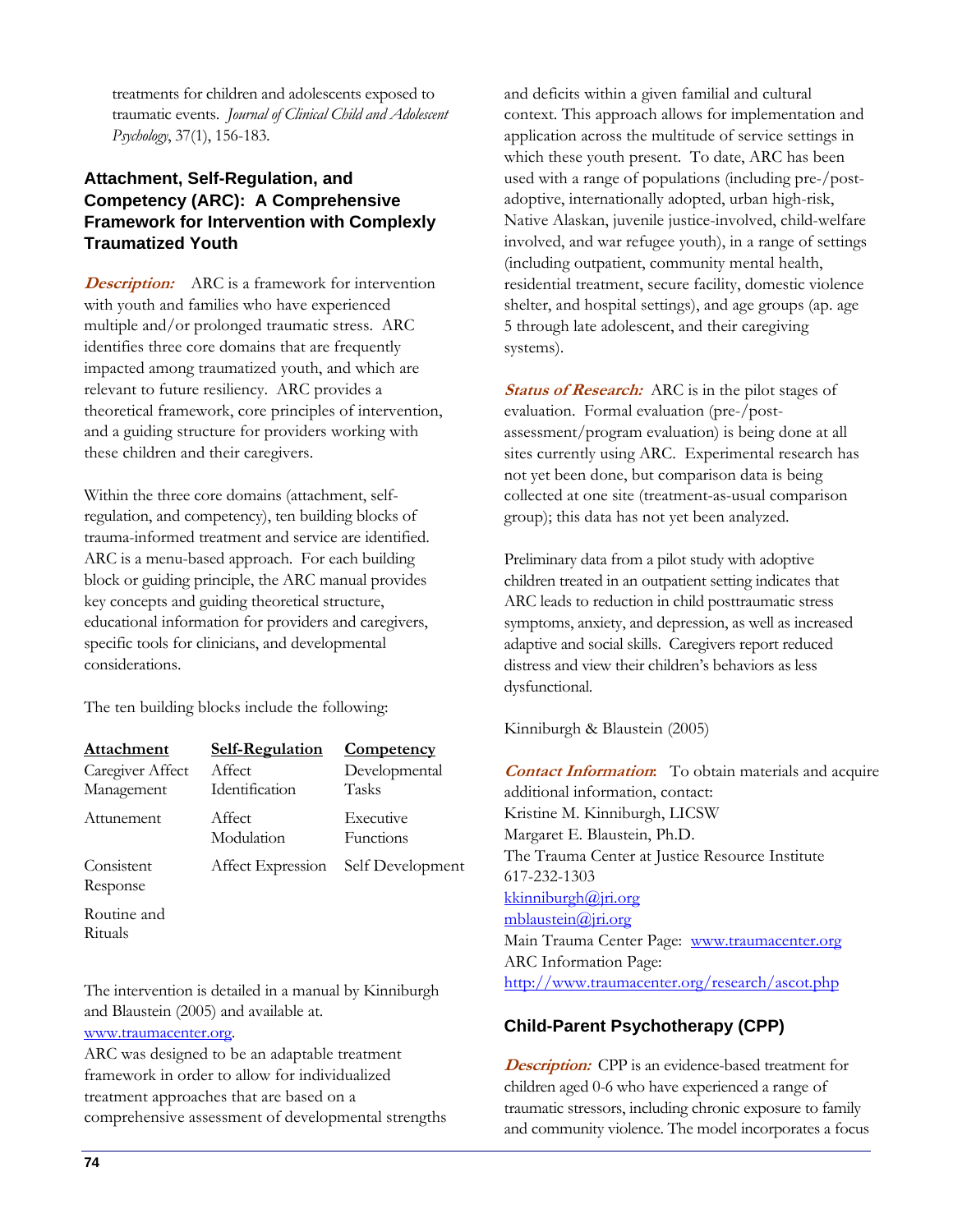on trauma experienced by the parent, the child, or both. It examines how the trauma and the parents' relational history affect the parent-child relationship and the child's developmental trajectory. A central guiding goal is to support and strengthen the parent-child relationship as a vehicle for establishing and protecting the child's mental health. Treatment also focuses on contextual factors that may affect the parent-child relationship (e.g. culture and socioeconomic and immigration related stressors). Targets of the intervention include parents' and children's maladaptive representations of themselves and each other and interactions and behaviors that interfere with the child's mental health. Over the course of treatment, parent and child are guided to create a joint narrative of the traumatic event, identify and address traumatic triggers that generate dysregulated behaviors and reinforce mutual traumatic expectations, and place the traumatic experience in perspective. The treatment is detailed in the published manual by Alicia F. Lieberman, Ph.D. and Patricia Van Horn, J.D., Ph.D. titled *Don't hit my mommy: A manual for Child-parent Psychotherapy with young witnesses of family violence.* Information regarding conducting CPP with children who have experienced the traumatic loss of a loved one is provided in *Losing a parent to death in the early years: Guidelines for the treatment of traumatic bereavement in infancy and early childhood.* Another book by Lieberman and Van Horn, Psychotherapy with infants and young children*: Repairing the effects of stress and trauma on early attachment,* presents the theoretical rationale for intervention with young children and their caregivers when their relationships are challenged by life circumstances ranging from brief perturbations to post-trauma responses.

As noted above, CPP was designed for children aged 0-6 and their caregivers. The model was originally developed as a home visiting model but can and has been implemented in clinic and school settings as well as in a variety of other settings, such as playgrounds and hospitals. The basic theoretical principals have been found effective with diverse groups. The model has been used with a wide range of ethnic minority groups including Spanish and English speaking Latinos (Mexican, Central, and South Americans), African Americans, and Asians (predominantly Chinese). Additional information about the use of CPP with culturally diverse families can be found at

http://www.nctsnet.org/nctsn\_assets/pdfs/promising\_ practices/CPP\_Culture%20\_7-13-07.pdf.

**Status of Research:** Five randomized controlled trials (RCT's) detailed in 7 published studies support the efficacy of CPP with infants, toddlers, and preschoolers. Three of these trials were conducted with traumaexposed children. These studies support the use of CPP with young children with documented histories of maltreatment and exposure to domestic violence. They also suggest that CPP is efficacious for parents and children who have experienced multiple, chronic traumas. In these studies, CPP was found to be efficacious in terms of reducing child and caregiver general symptoms and PTSD symptoms, strengthening the child-parent attachment relationship, and improving children's representations of themselves, their parents, and their relationships. One study involving a 6-month longitudinal follow-up shows that improvements in child and caregiver symptoms continue after the end of treatment.

Of note, of the five CPP RCT's, four were conducted with predominantly ethnic minorities. CPP is often conducted with Spanish speaking immigrants. One RCT involving 100 Spanish speaking Latina immigrant mothers whose children were anxiously attached found positive treatment effects even in this multiply stressed population.

**Contact Information:** For information on CPP and training and consultation in this model, contact Chandra Ghosh Ippen, Ph.D., Child Trauma Research Project 415-206-5312 chandra.ghosh@ucsf.edu.

#### **Combined Parent-Child Cognitive Behavioral Therapy: Empowering Families At-Risk for Physical Abuse to Develop Healthy Outlooks and Positive Environments**

**Description:** Combined Parent-Child Cognitive-Behavioral Treatment (CBT), which was developed by Treatment Services Director Melissa K. Runyon, PhD, in collaboration with Esther Deblinger, PhD, at the Institute, is an evidence-based treatment model that aims to empower parents to effectively parent their children in a non-coercive manner, improve parentchild relationships, assist children in healing from their abusive experiences, and enhance the safety of family members. This model helps to reduce the risk of the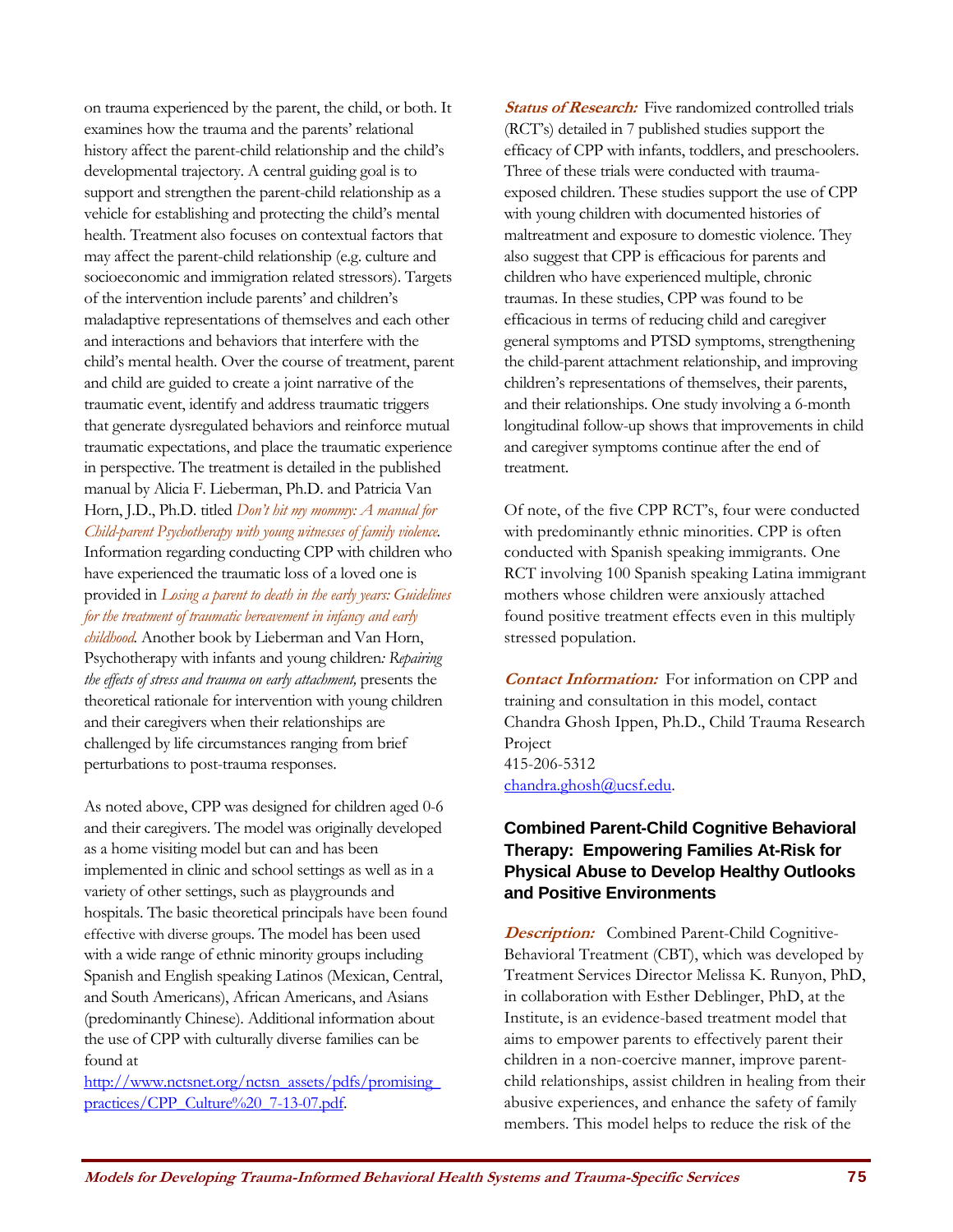recurrence of child physical abuse in children and families at-risk for child physical abuse. The model incorporates elements from TF-CBT model for sexually abused children, which was co-developed by the Institute's Clinical Director Esther Deblinger, PhD, and other CBT models targeting families in which physical abuse and domestic violence occurs.

The program offers both group and individual therapy to children, ages three to 18, and their caregivers. The group therapy program is time-limited and consists of 16-two hour sessions which involve meeting with both parents and children separately and together. The individual therapy program consists of 90 minute sessions which involve meeting separately with both the parent and child, as well as family meetings. The length of therapy may exceed 16 sessions if necessary.

The treatment consists of three components:

- 1. Child Intervention
- 2. Parent Intervention
- 3. Parent-Child Intervention

Parent and child interventions are conducted concurrently for the first hour of each session, while the end of the session involves integrated joint parentchild therapy. Over the course of group sessions, more time is devoted to the joint parent-child sessions during which families receive individual attention from a consistent coach.

Some of the topics covered in the structured therapy sessions include:

- Providing parents with information concerning emotional and behavioral effects on children of severe corporal punishment and child physical abuse
- **Providing education about realistic expectations** for children's behavior based on developmental level
- **Empowering parents to be effective by working** collaboratively with them to develop adaptive coping skills, non-violent conflict resolution skills and a variety of child behavior management skills
- $\blacksquare$  Teaching children a variety of positive coping skills (i.e., identification and expression of feelings,

cognitive coping, assertiveness and anger management)

**Enhancing safety and communication in the** family by developing a safety plan and discussing and processing past abusive interactions

**Status of Research:** For information, contact Melissa K. Runyon, Ph.D.

**Contact Information:**Melissa K. Runyon, Ph.D., Associate Professor of Psychiatry runyonmk@umdnj.edu

#### **International Family Adult and Child Enhancement Services (IFACES): A Comprehensive Service Model for Refugee Children**

**Description:** Established in 1999, International Family, Adult and Child Enhancement Services (FACES), a community-based mental health program of the Heartland Alliance for Human Needs & Human Rights, provides comprehensive services to children, adolescents, and their families from a variety of countries. The program provides culturally informed multidisciplinary services in both the office and community settings when indicated. The outreach-oriented services model has evolved as a result of staff efforts to create a program that can be culturally sensitive and creative around overcoming obstacles to providing services for refugees from a variety of different cultural and linguistic backgrounds. Like ACT and mental health work with people who are homeless, the FACES team provides case management services, tending to basic survival needs and adjustment challenges, often prior to beginning more traditional mental health services. Case management activities build trust between the program participant and staff and allow for assessment and engagement into mental health services at the same time.

The team is not only multidisciplinary, but also multi ethnic. Ethnic mental health workers have themselves come to the U.S. as refugees, and are a critical link to the refugee communities, able to conduct outreach, and work in partnership with clinical staff as both interpreters and cultural brokers. The ethnic mental health workers during the time of the study were Congolese, Kosovar, Togolese, Algerian, Bosnian, and Ethiopian, and spoke the following languages: Albanian, Amharic, Arabic, Berber, Bosnian,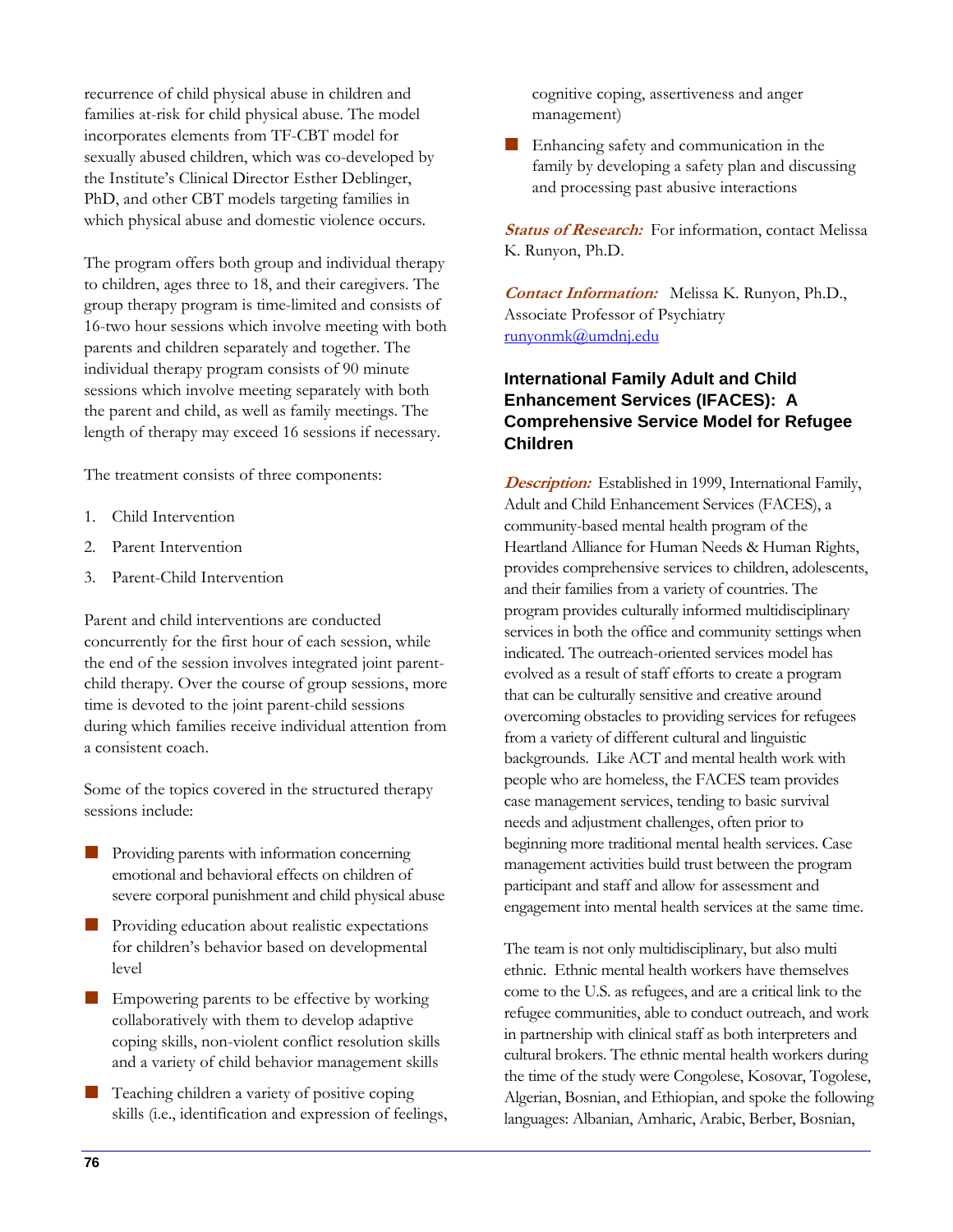French, Kurdish, Lingala, Oromo, Swahili, and Tigrinya. In addition to English, clinical staff also spoke Spanish, Russian, and Ukrainian. As a result, in all, FACES staff spoke 15 different languages among them during the time of the study. Although not every ethnicity and language is covered by the team, a concern with culture is at the forefront of the work. If a child being served speaks a language not represented within the team, a trained health care interpreter provided by the agency's Cross Cultural Interpreting Service serves in a similar capacity as the FACES ethnic mental health worker.

FACES services are provided to program participants at locations that are most comfortable and convenient for them, including at home, in the community, or at school. This helps to reduce the stigma associated with seeking services at a mental health clinic, and allows staff to observe and intervene in children's natural settings. Consultation with other providers, such as teachers, and advocacy with other service systems is also seen as an important component of the mental health service.

**Status of Research:**For information contact Dr. Liautaud (below)

**Contact Information:**Joan M. Liautaud, Psy.D., Director of Clinical Operations jliautaud@heartlandalliance.org (773)751-4054 www.heartlandalliance.org To obtain the manual *Nurturing Families Affected by Substance Abuse, Mental Illness and Trauma*, to obtain copies of published articles about the original curriculum, or for information on training and consultation, contact Terri Bogage 617-661-3991 terribogage@healthrecovery.org

## www.healthrecovery.org

#### **Parent-Child Interaction Therapy (PCIT)**

*Description:* Parent Child Interaction Therapy (PCIT) is an evidence-based intervention developed by Sheila Eyberg, PhD, for oppositional and disruptive children aged 2-7 and their parents. It has been modified as a promising practice for the treatment of children aged 2-12 with trauma and/or maltreatment

histories and their parents. PCIT addresses the common behavior challenges and/or relationship difficulties often seen in children who have had complex trauma histories. PCIT stabilizes family relationships and sets the stage, when necessary, for subsequent trauma-focused treatment.

PCIT offers effective parenting skills transmitted by the therapist, using live coaching, while parents or caregivers interact with children during two sequential treatment components of several weeks each: a relationship enhancement component followed by a positive discipline component. PCIT is a criteriabased therapy, so that parents progress to the next treatment stage when they demonstrate mastery of key skills during weekly 5-minute coded interactions. PCIT is typically completed in 12-20 sessions.

The goals of PCIT treatment are:

- An improvement of the parent-child or caregiverchild relationship;
- An increase in children's prosocial behaviors and a decrease in child behavior problems;
- An increase in positive parenting skills and a decrease in negative disciplinary behaviors by parents;
- A decrease in parental stress.

Dr. Eyberg's evidence-based, session by session PCIT manual, coding manual and workbooks are available at PCIT.org, the University of Florida's PCIT website. Current protocols and checklists for the modifications suitable to treat older children (7-12) or traumatized children and their caregivers are made available during trainings conducted by the Trauma Treatment Training Center at Cincinnati Children's Hospital or the Indian Country Child Trauma Center at the University of Oklahoma. Additional PowerPoint and research materials are available at www.PCIT.org; www.OhioCanDo4Kids.org, www.OKPCIT.org, and www.pcit.tv.

**Modifications:** PCIT's relationship enhancement component (Child-Directed Interaction or CDI) remains unchanged from its evidence-based original, but there have been necessary modifications to the discipline component (Parent-Directed Interaction or PDI) for older children with a primary referral of family violence.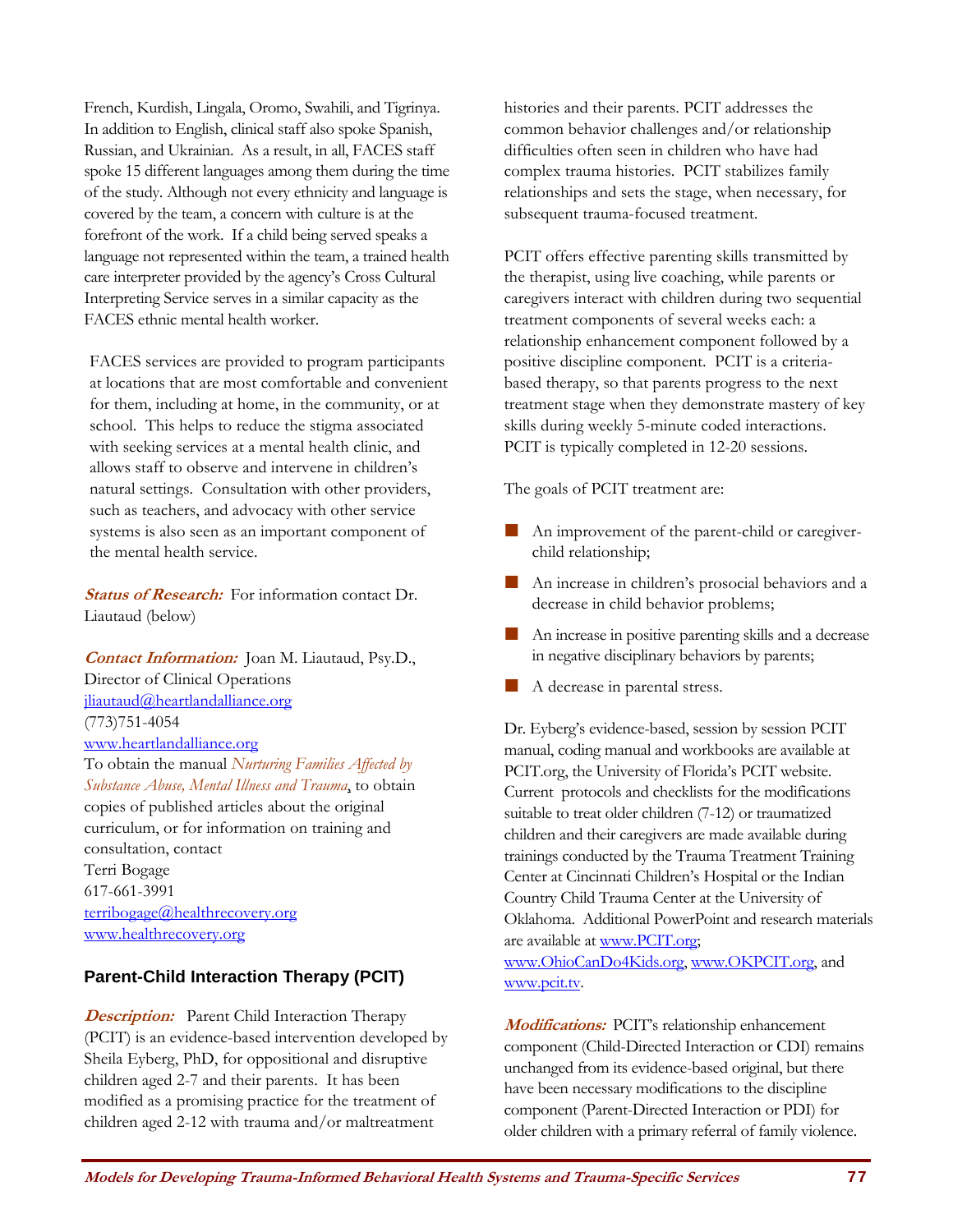The original PCIT for disruptive children aged 2-7 includes physical prompts for children who noncomply during PDI (e.g., physically moving the child to a timeout area.). When Chaffin et al. (2004) adapted PCIT for physically abusive parents with children aged 7-12, they replaced the required or prompted compliance for preschool children with graduated consequences for noncompliance in school-aged children. Centers who train foster parents or parents have also replaced the hands-on timeout room backup used in the original PCIT with loss of privileges as timeout backup when developmentally appropriate. This modification brings the intervention into compliance with SAMHSA's guidelines limiting the use of isolation and restraint with children. There is evidence from research on similar parenting programs that loss of privileges as a backup for timeout is effective (Barkley, 1997; Forgatch, Bullock, & Patterson, 2004).

Cincinnati's Trauma Treatment Training Center teaches loss of privilege rather than timeout room isolation as backup for a child's timeout chair noncompliance. Preliminary outcome data on this modification as used by community providers trained by the Cincinnati team demonstrates its effectiveness as a promising practice, with results showing significant improvement on several measures regarding problem behavior, trauma symptoms, dissociative characteristics, and stress levels of caregivers.

PCIT is grounded theoretically in developmental, social learning, family systems, and attachment theory. PCIT's strongest evidence base is for oppositional defiant children aged 2-7 and their parents, but there is a growing body of evidence for its application to older children when physical abuse is the presenting concern (up to age 12) and families with trauma and maltreatment histories. It is effective with single parents, cognitively limited parents, court-ordered parents, two-parent families, and foster parents. Cultural adaptations have been effective with Latino/Hispanic families, African American Families, and Native American families. PCIT has been disseminated internationally (e.g., Hong Kong, Norway, The Netherlands) and has been translated into different languages (e.g., Spanish and Mandarin).

PCIT has been adapted for:

- **Head Start classrooms;**
- Group treatment;
- Home rather than office based sessions;
- Domestic violence shelters; and
- Residential treatment centers.

**Status of Research:** PCIT is supported by more than 20 years of research and practice (Herschell, Calzada, Eyberg, & McNeil, 2002), and there are over 100 published research articles and book chapters, and doctoral dissertations including several randomized controlled studies showing its effectiveness. Hood & Eyberg (2003) examined the long-term maintenance of changes following PCIT for young children with Oppositional Defiant Disorder (ODD) and associated behavior disorders. Results indicated that the significant changes that mothers reported in their children's behavior at the end of treatment were maintained at long-term follow-up three to six years after treatment.

PCIT has been shown to significantly improve outcomes for high-risk families (Ware, Fortson, & McNeil, 2003; Timmer, Urquiza, Zebell & McGrath, 2005; Urquiza & McNeil, 2006). In a randomized controlled study by Chaffin, et al. (2004), 19 percent of parents assigned to PCIT had a re-report for physical abuse at a median of 850 days after treatment termination compared with 49 percent of parents assigned to the standard community parenting group.

Adaptations for PCIT have been and continue to be studied for various populations in several PCIT laboratories and training sites. McCabe et al. (2005) have developed the GANA program for Mexican American families in PCIT, and Choate, Pincus, Eyberg, & Barlow (2005) have adapted PCIT for children with Separation Anxiety Disorder. In a recent CDC-funded project, PCIT has been effective in children with Fetal Alcohol Spectrum Disorders and other prenatal substance exposure (Gurwitch, Mulvihil, Chaffin, et al., in preparation)

- 1. Barkley, R.A. (1987). Defiant children: A clinician's manual for parent training. New York: Guilford Press.
- 2. Chaffin, M., Silovsky, J.F., Funderburk, B., Valle, L.A., Brestan, E.V., Balachova, T., Jackson, S.,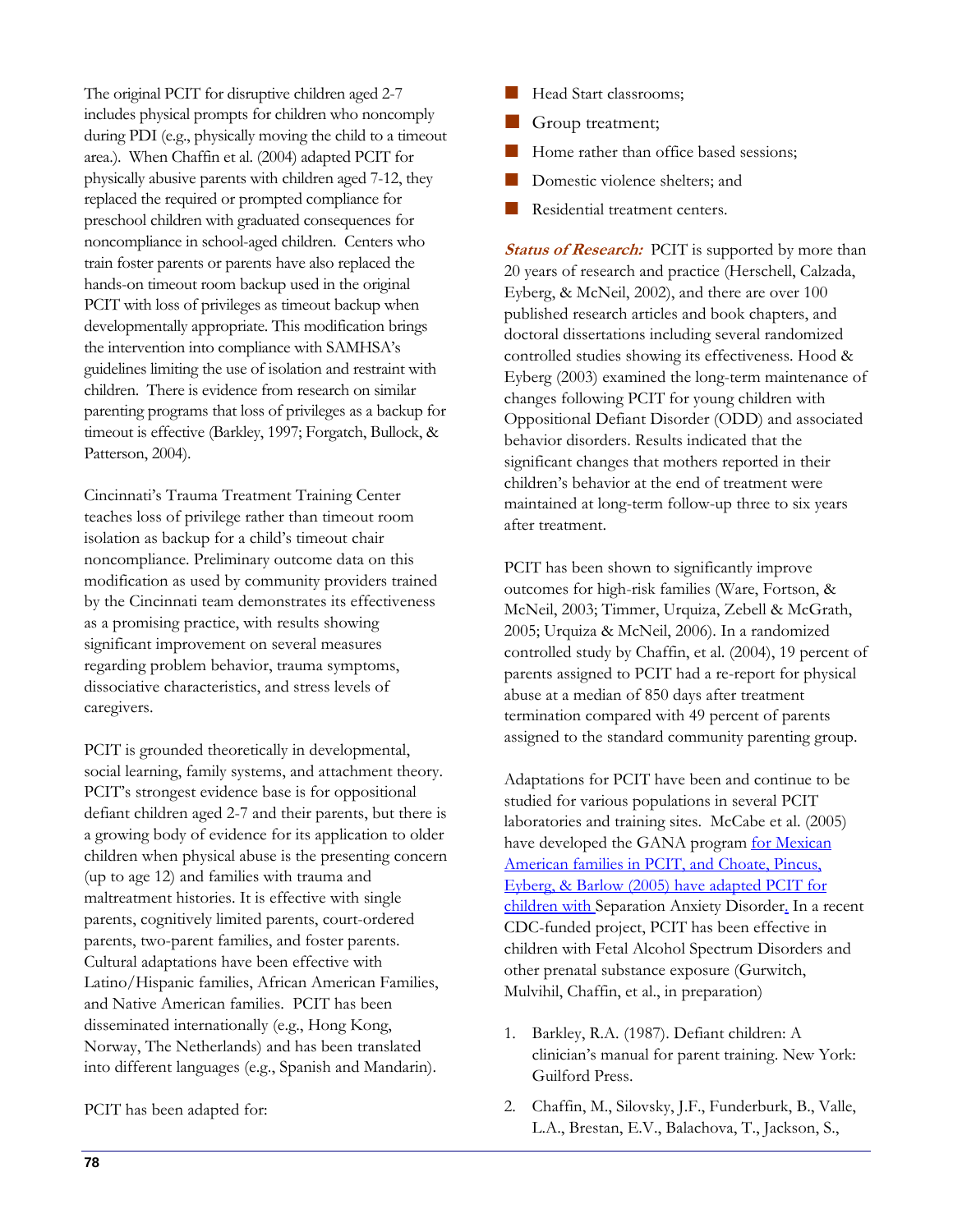Lensgraf, J., & Bonner, B.L. (2004). Parent-Child Interaction Therapy with physically abusive parents: Efficacy for reducing future abuse reports. *Journal of Consulting and Clinical Psychology*, 72(3), 500-510.

- 3. Choate, M. L., Pincus, D. B., Eyberg, S. M., & Barlow, D. H. (2005). Parent-Child Interaction Therapy for treatment of separation anxiety disorder in young children: A pilot study. *Cognitive and Behavioral Practice, 12*, 126-135.
- 4. Forgatch, M. S., Bullock, B. M., & Patterson, G. R. (2004). From theory to practice: Increasing effective parenting through role-play. The Oregon Model of Parent Management Training (PMTO). In H. Steiner, K. Chang, J. Lock & J. Wilson (Eds.), *Handbook of mental health interventions in children and adolescents: An integrated developmental approach* (pp. 782-812). Hoboken, NJ: Jossey-Bass.
- 5. Hembree-Kigin, T. L., & McNeil, C. B. (1995). *Parent-Child Interaction Therapy*. Delete until 2nd edition available?
- 6. Herschell, A. D., Calzada, E. J., Eyberg, S. M., & McNeil, C. B. (2002). Clinical issues in Parent-Child Interaction Therapy. *Cognitive and Behavioral Practice*, 9, 16-17.
- 7. Hood, K. K., & Eyberg, S. M. (2003). Outcomes of Parent-Child Interaction Therapy: Mothers' reports of maintenance three to six years after treatment. *Journal of Clinical Child and Adolescent Psychology, 32(3)*, 419-429.
- 8. McCabe, K.M., Yeh, M., Garland, A.F., Lau, A.S., & Chavez, G. (2005). The GANA Program: A Tailoring Approach to Adapting Parent Child Interaction Therapy for Mexican Americans. *Education & Treatment of Children, 28(2)*, 111-129.
- 9. Timmer, S. G., Urquiza, A. J., Zebell, N. M., & McGrath, J. M. (2005). Parent-child interaction therapy: Application to maltreating parent-child dyads. *Child Abuse & Neglect, 29*, 825-842.
- 10. Ware, L. M., Fortson, B. L., & McNeil, C. B. (2003). Parent-child interaction therapy: A promising intervention for abusive families. *The Behavior Analyst Today, 3(4)*, 375-382.

**Contact Information:** For information on PCIT training: Dr. Sheila Eyberg of the University of Florida (www.PCIT.org) and the University of California Davis CAARE Center (www.pcit.tv).

University of Oklahoma Health Sciences Center (http://devbehavpeds.ouhsc.edu/pcit.asp) Trauma Treatment Training Center-Cincinnati Children's Hospital (www.OhioCanDo4Kids.org). For information on PCIT research labs: Go to http://pcit.org

For information on PCIT dissemination studies: contact University of Oklahoma Health Sciences Center and University of Washington – Seattle Harborview.

#### **Safety, Mentoring, Advocacy, Recovery, and Treatment (SMART)**

**Description:**The Safety, Mentoring, Advocacy, Recovery, and Treatment (SMART) Model developed by a team of clinicians at the Kennedy Krieger Institute Family Center is a structured, phase-based, abuse-focused, treatment approach to address the emotional and behavioral needs of young children with a history of sexual abuse exhibiting problematic sexual behavior (PSB).A major premise of the model is that the PSB stems from emotional responses to the prior child sexual abuse causing the child to form cognitive distortions about themselves, others, and the world around them. A unique feature of the model is the formation of parallel narratives of the child's experiences as a victim and as one who victimizes others. Children are supported to examine their roles and perceptions associated with each of these experiences. Clinicians guide children and their families through this process and provide the context for comparison leading to the integration of these experiences into a single narrative.

The SMART Model consists of three clinically essential phases: Safety and Stabilization, Triggers/Integration, and Re-Socialization. Each phase of treatment incorporates established practices proven to be effective in trauma treatment, such as CBT and psycho-education that reinforce safety/stability concerns, affect and behavioral regulation, as well as strategies for developing new coping patterns that no longer involve harm to self or others through trauma-informed interventions. A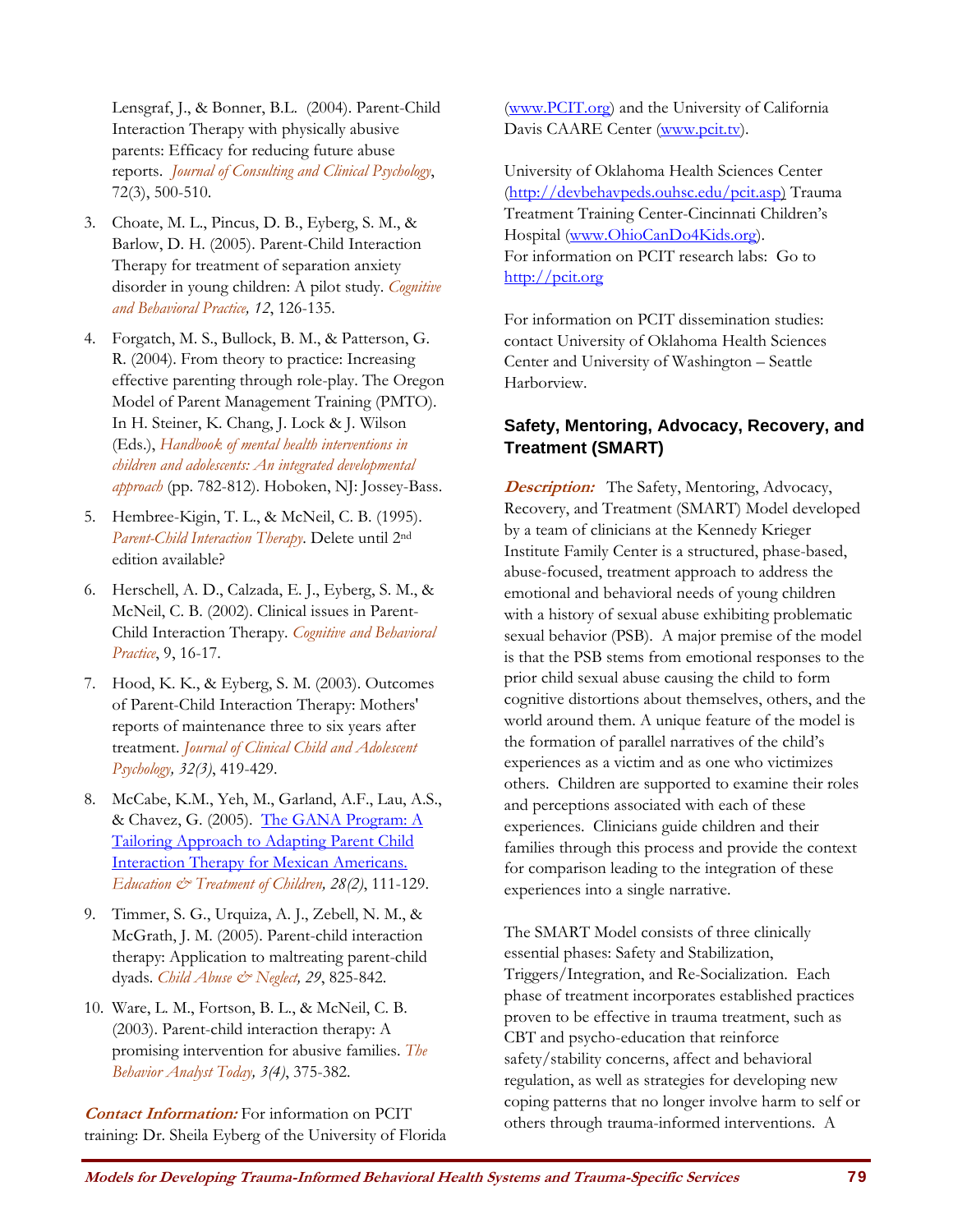primary concern at all times is the provision of safety, both physical and emotional.

The SMART model utilizes individual, family, and group therapy simultaneously. Used independently, these therapeutic approaches are frequently insufficient to eliminate PSB; however, the synergy created by concurrent use of these approaches yields an integrated comprehensive treatment model that promotes recovery and the acquisition of appropriate adaptive skills. To date, the average length of stay for model completion is 12 months. Length of stay may vary based on the individualized needs of the family and the child's ability to master concepts and build skills.

**Status of Research:** An analysis of the data collected during the piloting of the model  $(N=62)$  supports the effectiveness of the SMART model in reducing and/or eliminating PSB exhibited by young children with a history of sexual abuse. Children treated with the SMART model made behavioral and emotional improvements in functioning across multiple areas up to one year following treatment. Mean total functional impairment from the beginning to the end of treatment was reduced in half. Future research using a comparison group and randomized design is planned.

**Contact Information:** For more information on the model and on training and consultation services, contact lead developer, Betsy Offermann, LCSW-C 443-923-5907 Offermann@kennedykrieger.org

#### **Trauma Focused Cognitive Behavioral Therapy (TF-CBT) for Children and Parents; Cognitive Behavioral Therapy for Childhood Traumatic Grief (CBT-CTG); Combined TF-CBT and Sertraline for Children**

**Description:**TF-CBT and its adaptations were developed by Judith A. Cohen, M.D., Anthony P. Mannarino, Ph.D, and Esther Deblinger, Ph.D. to help children, youth, and their parents overcome the negative effects of traumatic life events such as child sexual or physical abuse; traumatic loss of a loved one; domestic, school, or community violence; or exposure to disaster, terrorist attacks, or war trauma. TF-CBT was developed by integrating cognitive and behavioral interventions with developmental, psychobiological, humanistic and psychodynamic principles in order to

restore and enhance children's interpersonal trust, empowerment and resilience. Whenever possible this model also includes parents or other caretakers in treatment in order to focus on strengthening familial support and relationships. TF-CBT can be provided to children 3 to 18 years old and their parents by trained mental health professionals in individual, family, or group sessions in outpatient, residential, home or foster home or school settings. TF-CBT targets symptoms of posttraumatic stress disorder (PTSD) such as intrusive thoughts of the traumatic event; avoidance of reminders of the trauma; emotional numbing; excessive physical arousal/activity; irritability; trouble sleeping or concentrating, as well as depressive, anxiety and behavioral symptoms which often co-occur with PTSD. The intervention also addresses issues commonly experienced by traumatized children, such as poor self-esteem, difficulty trusting others, mood instability, and selfinjurious behavior, including substance use. **The childhood traumatic grief (CTG)** adaptation of the model, **CBT –CTG**, was developed by adding grieffocused components to TF-CBT. CBT-CTG has been used with diverse populations including uniformed service families, survivors of domestic homicides, disaster survivors and victims of war. The **TF-CBT + Sertraline model** was designed and evaluated because many traumatized children receive selective serotonin reuptake inhibitors (SSRI) and/or other medications in usual care despite few studies to evaluate whether this approach is helpful.

**Status of Research:****TF-CBT** is recognized as a Model Program by SAMHSA. Compared to traumatized children receiving other forms of active therapy such as child-centered therapy, children receiving TF-CBT experience significantly greater improvement in: PTSD symptoms, depression, negative attributions (such as selfblame) about the traumatic event, defiant and oppositional behaviors, social competency, and anxiety. The **CBT-CTG** model has been tested in two open studies and one small randomized trial; children with CTG symptoms experienced significant improvement in CTG and PTSD symptoms while parents experienced significant improvement in their own PTSD symptoms and functioning. In contrast, in a pilot randomized trial the **TF-CBT + Sertraline** model did not appear to be more effective than TF-CBT + placebo in reducing children's PTSD or other symptoms.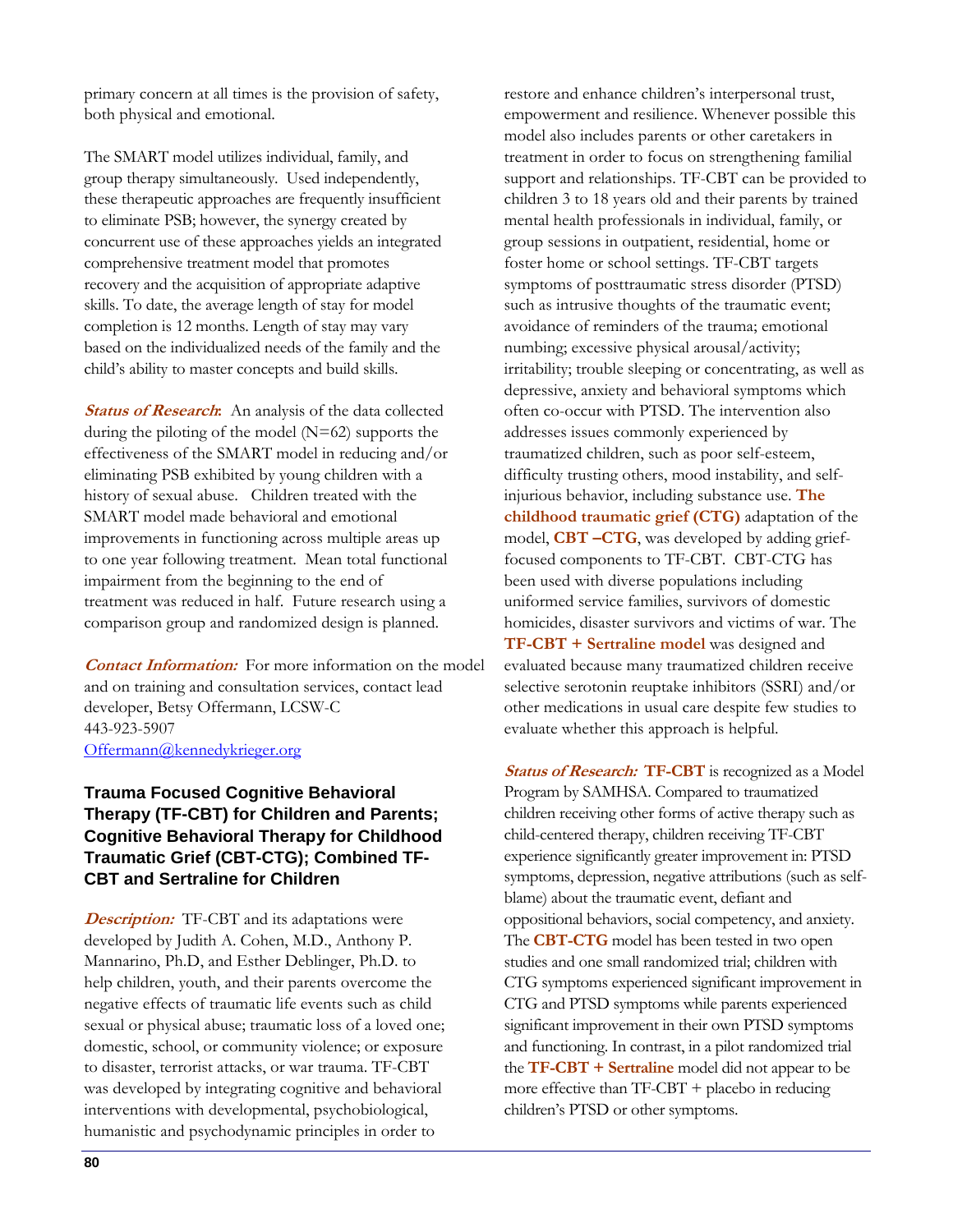The TF-CBT and CBT-CTG treatment models are described in the book "Treating Trauma and Traumatic Grief in Children and Adolescents" which is available from www.guilford.com or www.amazon.com. The manual has been translated into Dutch and German. TF-CBT and CBT-CTG are being implemented internationally, particularly in Zambia where assessment instruments and the manual are being adapted to be culturally appropriate. Other international implementation projects are occurring in Germany, Holland, Israel, Norway and Pakistan. Many resources for implementing TF-CBT are available in Spanish and can be obtained at www.musc.edu/tfcbt. Free online training in the TF-CBT model is available to licensed mental health professionals at www.musc.edu/tfcbt; 10 free CE credits are provided to course completers. Limited opportunities to participate in TF-CBT Learning Collaboratives are available through the National Child Traumatic Stress Network (www.nctsn.org).

An additional study specifically for children living in foster care was completed by Northwestern University. This study showed that TF-CBT was superior to Systems of Care treatment as usual for preventing placement disruption, running away and for improving emotional and behavioral problems as well as trauma symptoms in foster children who had experienced diverse types of trauma.

**Contact Information:** For information on training in the TF-CBT model and implementation resources see www.musc.edu/tfcbt or at www.pittsburghchildtrauma.org. For information about participating in a TF-CBT Learning Collaborative, contact Jan Markiewicz jmarkiewicz@psych.duhs.duke.edu For more information visit: www.modelprograms.samhsa.gov or contact: Judith Cohen jcohen1@wpahs.org

#### **Trauma Systems Therapy**

**Description:** Trauma Systems Therapy (TST) was developed to help agencies and organizations effectively work with traumatized children and their families. One of the aims of this treatment model is to facilitate the development of trauma informed service

systems. Details of TST within the services system are provided in section *Trauma-Informed Models for Service Systems and Organizations: Children* of this manual.

TST contains 4 operationalized and integrated service elements considered critical for providing effective traumatic stress care. These service elements are 1) skill-based psychotherapy, 2) home and community based preventative care, 3) psychopharmacology, and 4) advocacy.

TST conceptualizes child and adolescent traumatic stress as the interface of two conceptual axes: 1) the degree of emotional and behavioral dysregulation when a child is triggered by overt and subtle reminders of a trauma and 2) the capacity of the child's socialecological environment to protect the child from these reminders, or help the child to regulate emotions in the face of such reminders.

The treatment is phase-based, and recommends different treatment modules depending on the degree of emotional dysregulation and the stability of the social environment. Treatment proceeds in stages depending on the child's degree of emotional/behavioral regulation and environmental stability (see Table 1). Children experiencing greater dysregulation of emotions and more unstable environments are assessed to be in a more acute stage, and receive correspondingly more intensive interventions. Recommended treatment modules for the most acute problems include modules that focus specifically on aspects of the social environment that are believed to be impacting the child's symptomatology. Children move from one module to the next based on improvements in the stability of the social environment and/or emotional regulation. As children transition to a more stable environment, and demonstrate better emotional regulation skills, the focus of the intervention plan shifts and may include more office or clinic-based work to help the child develop coping skills or cognitively process the trauma.

TST was developed to service trauma-exposed children ages 6-19. It is particularly useful for children who are contending with complex problems associated with poverty and/or ongoing exposure to stressors. It has been used in urban and rural areas, and adapted for use with young children (ages 3-6)\*, substance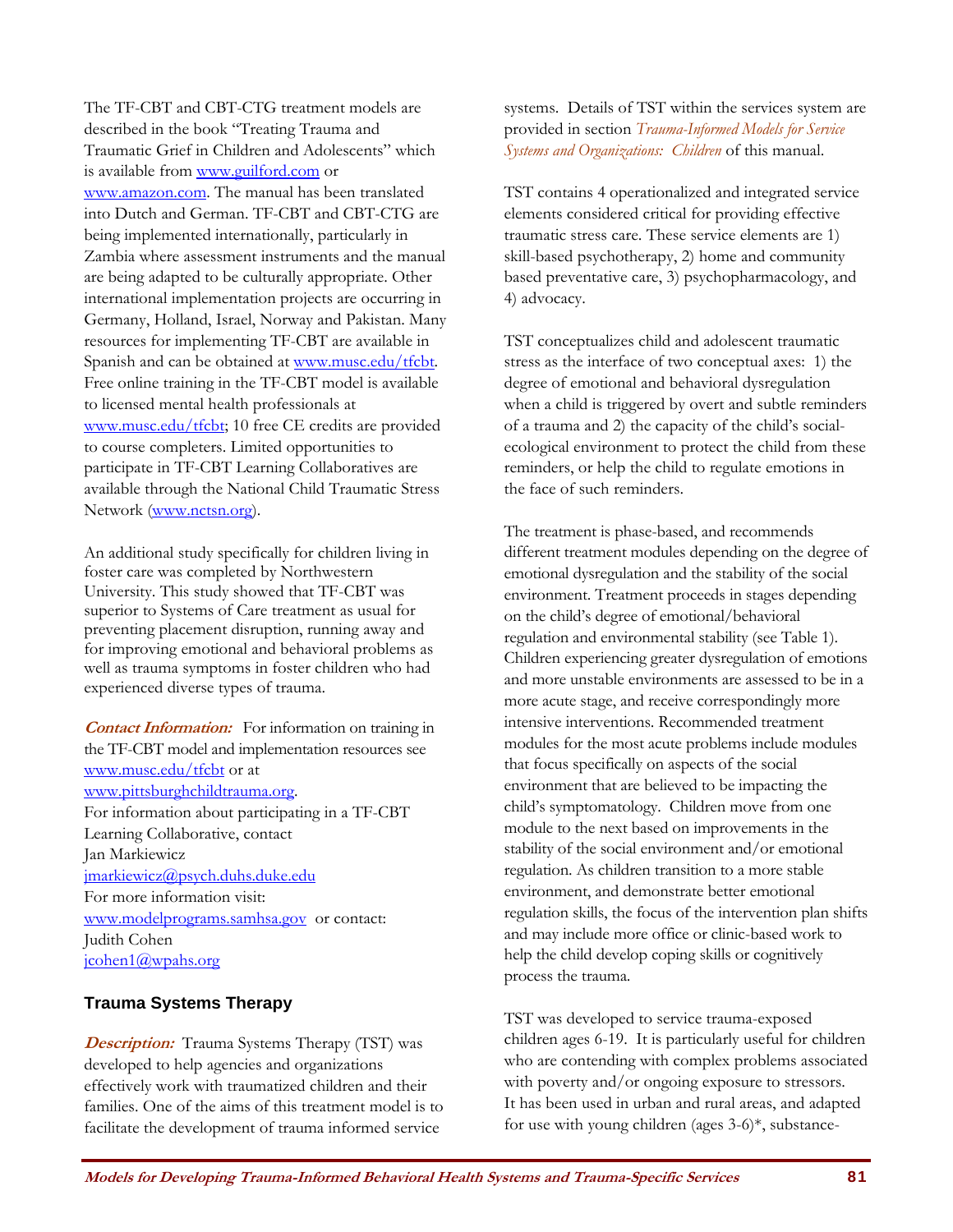using traumatized adolescents, refugee children, medically-traumatized children. It has been implemented in schools, mental health outpatient clinics, through social service departments, in residential care facilities, in medical hospitals (for medically-traumatized youth), and in foster care settings

**Status of Research:** TST has been fully developed, manualized and can be delivered with fidelity. results of an open trial of 110 families comprising a cohort of children from inner city Boston and another from rural New York state have been published (Saxe, Ellis, Fogler, Hansen, & Sorkin, 2005). These families were enrolled in TST and assessed 3 months later. These children were largely multiply traumatized and managing significant environmental stressors such as poverty, risk of homelessness, and parental mental illness and substance abuse. While almost 60% of families needed more intensive home and communitybased care at the beginning of treatment, only 39% of families needed this level of treatment after 3 months. A recent, not yet published follow up study shows that at 15-months after enrollment in treatment these gains persist and even improve. Unpublished data from a pilot randomized controlled study of TST vs. treatment as usual in an inner city sample of traumatized children show that three months following enrollment in treatment 90% of families receiving TST were still in treatment whereas only 10% of the treatment as usual families were still in treatment. This finding suggests that TST is very effective at engagement, and highlights the importance of 1) family engagement and 2) integration of care within the existing services system.

This model is currently being adapted for this age group.

**Contact information:** Glenn Saxe, Children's Hospital Boston/Harvard Medical School 617 919 4676 Glenn.saxe@childrens.harvard.edu Website TBD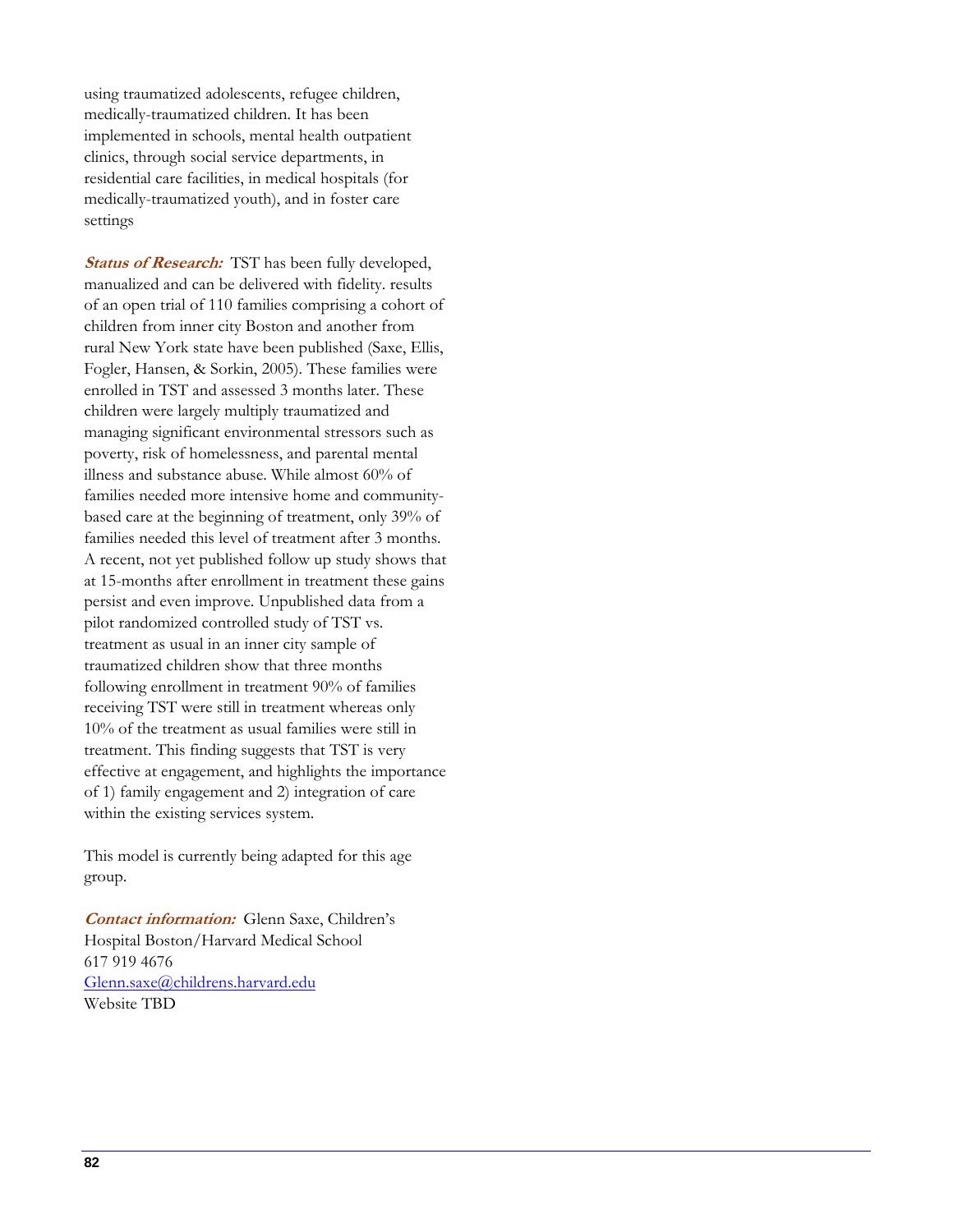# **Trauma-Specific Service Models for Children**

| <b>Guide to Trauma-Specific Service Models for Children</b>                                                                                                                                                   |                                                                                                      |                                                                                                                                                                                         |                                                                                                |                                                                                 |
|---------------------------------------------------------------------------------------------------------------------------------------------------------------------------------------------------------------|------------------------------------------------------------------------------------------------------|-----------------------------------------------------------------------------------------------------------------------------------------------------------------------------------------|------------------------------------------------------------------------------------------------|---------------------------------------------------------------------------------|
| <b>Name of Model</b>                                                                                                                                                                                          | <b>Intended Audience</b>                                                                             | <b>Type of Services</b>                                                                                                                                                                 | <b>Intended Setting</b>                                                                        | Approach                                                                        |
| Assessment-Based<br><b>Treatment for Traumatized</b><br>Children: A Trauma<br><b>Assessment Pathway</b><br>Model (TAP)                                                                                        | Clinicians treating<br>Children (ages 2-18)                                                          | Training, Manual, Website:<br>www.taptraining.net                                                                                                                                       | <b>Treatment centers</b>                                                                       | Individual and<br>Family<br>Sessions                                            |
| Cognitive Behavioral<br>Therapy for Childhood<br>Traumatic Grief (CBT-CTG)                                                                                                                                    | Children and Youth<br>(ages 3-18) and their<br>Parents                                               | Manual (English, Dutch &<br>German), Book, Training,<br>Website: www.musc.edu/tfcbt                                                                                                     | Outpatient,<br>Residential,<br>Home, Foster<br>Home, and School<br>settings                    | Individual,<br>Family or<br>Group<br>sessions                                   |
| Complex Trauma Cognitive<br><b>Behavioral Therapy</b>                                                                                                                                                         | Children &<br>Adolescents with or<br>without Caregivers,<br>SA, MH                                   | Website:<br>http://stjohns.edu/academics/<br>centers/psychology/partners/<br>partners.stj                                                                                               | Inpatient<br>psychiatric<br>facilities                                                         | Individual<br>sessions                                                          |
| <b>Culturally Modified Trauma-</b><br><b>Focused Treatment (CM-</b><br>TFT)                                                                                                                                   | Latino Children<br>(ages 4-18)                                                                       | Manual (under revision),<br>PowerPoint, Website:<br>www.musc.edu/ncvc                                                                                                                   |                                                                                                |                                                                                 |
| Group Intervention for<br>Children of Mothers with<br>Co-occurring Mental Health<br>and Substance Abuse<br>Disorders and Histories of<br>Interpersonal Violence                                               | Children (ages 5-7<br>and ages 8-10)                                                                 | Manual, Training,<br>Consultation                                                                                                                                                       |                                                                                                | Group<br>sessions                                                               |
| Integrative Treatment of<br>Complex Trauma (ITCT) for<br><b>Children and Adolescents</b>                                                                                                                      | Children,<br>Adolescents (ages<br>3-21), and their<br>Families                                       | Manual, Training,<br>Consultation, Websites:<br>www.memorialcare.com/mille<br>r/services/abuse.cfm,<br>www.johnbriere.com,<br>www.nctsnet.org/nctsn_asset<br>s/pdfs/promising practices | School and Clinic<br>settings                                                                  | Individual,<br>Family &<br>Group<br>sessions                                    |
| Life Skills/Life Story                                                                                                                                                                                        | <b>Adolescent Girls</b><br>(ages 12-22)                                                              |                                                                                                                                                                                         | Residential,<br>School, and Clinic<br>settings                                                 | Group or<br>Individual<br>sessions with<br>therapist                            |
| Love and Life: Trauma<br>Recovery and<br><b>Empowerment</b> for<br>Adolescent Girls and<br>Young Women Ages 12 -<br>18 (G-TREM): A Clinician's<br>Guide for Working with<br><b>Adolescent Girls in Groups</b> | <b>Adolescent Girls</b><br>(ages 12-18)                                                              | Manual, Book, Training                                                                                                                                                                  | MH, Schools                                                                                    | Group<br>sessions                                                               |
| <b>Prolonged Exposure</b><br><b>Therapy for Adolescents</b><br>with Post Traumatic Stress<br>$(PE-A)$                                                                                                         | Adolescents (ages<br>$13-17$                                                                         | Manual (English & Hebrew)                                                                                                                                                               |                                                                                                |                                                                                 |
| Real Life Heroes (RLH)                                                                                                                                                                                        | Children (ages 6-14<br>with adaptations for<br>adolescents and<br>preschool children)<br>and primary | Workbook, Practitioner<br>Manual, Research & Practice<br>Textbook, Consultation,<br>Fidelity Instruments; Web<br>Access Links:                                                          | Child and Family<br>Services: Home-<br>based, Foster or<br>Kinship Family<br>Care, Residential | Individual<br>and Child -<br><b>Caring Adult</b><br>Sessions;<br>Guidelines For |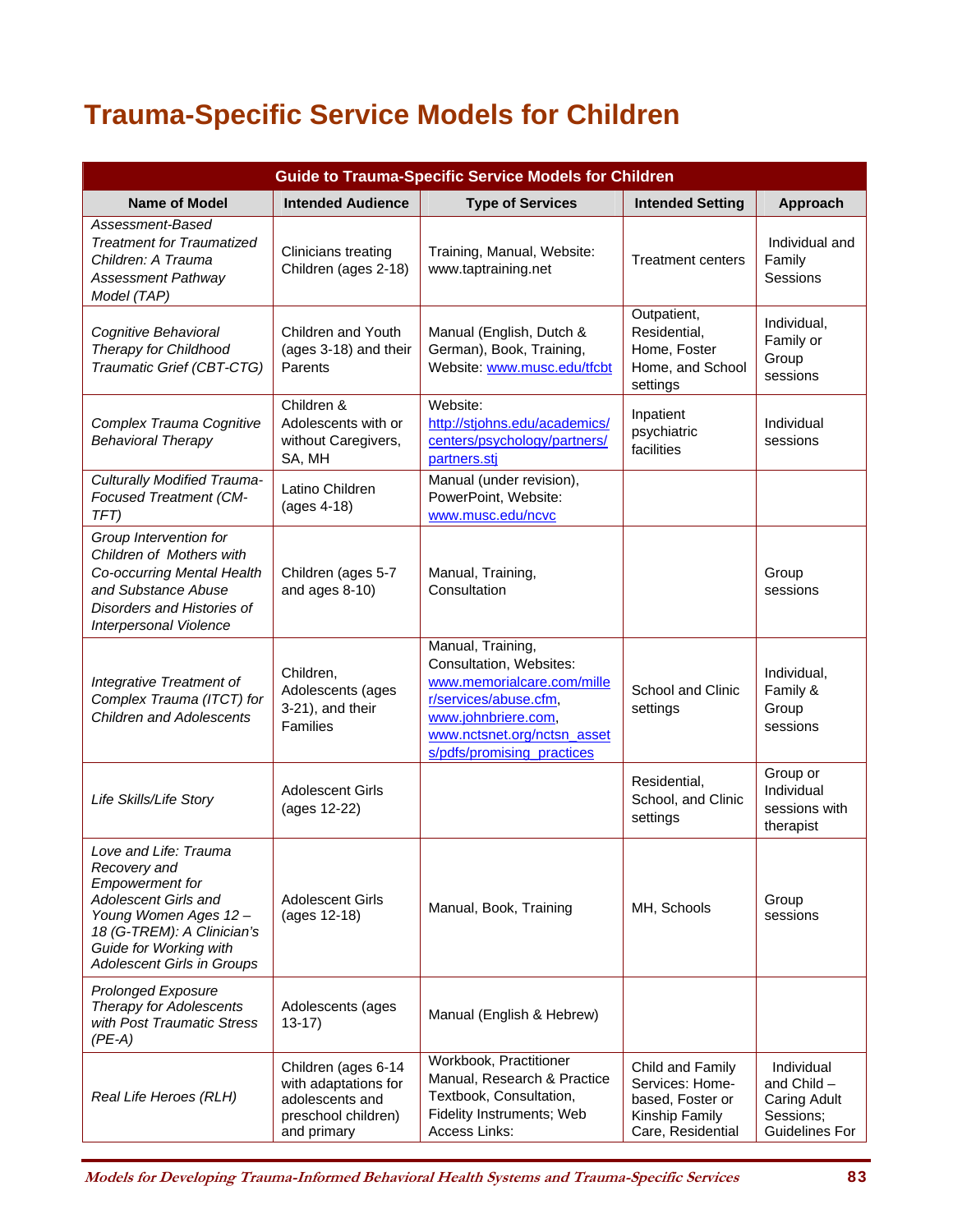| <b>Guide to Trauma-Specific Service Models for Children</b>                                           |                                                                                                        |                                                                                                                                                                                        |                                                                                                                                                                  |                                     |  |
|-------------------------------------------------------------------------------------------------------|--------------------------------------------------------------------------------------------------------|----------------------------------------------------------------------------------------------------------------------------------------------------------------------------------------|------------------------------------------------------------------------------------------------------------------------------------------------------------------|-------------------------------------|--|
|                                                                                                       | caregivers;<br>especially designed<br>for children and<br>families with<br>complex traumatic<br>stress | http://www.nrepp.samhsa.gov<br>/programfulldetails.asp?PRO<br><b>GRAM_ID=226;</b><br>http://www.nctsnet.org/nctsn<br>assets/pdfs/promising_practic<br>es/RLH_General.pdf               | Treatment, Mental<br><b>Health Clinics</b>                                                                                                                       | Assessment,<br>Service<br>Planning  |  |
| Sanctuary Model for<br>Children in Residential<br>Settings                                            | Children                                                                                               | Training, Consultation,<br>Website:<br>www.sanctuaryweb.com                                                                                                                            | Residential, Acute<br>Care, Out-patient,<br>Juvenile Justice,<br>and Substance<br>Abuse settings                                                                 |                                     |  |
| Seeking Safety                                                                                        | Adolescents, SA,<br><b>MH</b>                                                                          | Manual, (English, Spanish,<br>French, German, Swedish),<br>video training series; card<br>deck, poster; onsite<br>training/consultation;<br>research Website:<br>www.seekingsafety.com | Any clinical setting<br>(e.g., outpatient,<br>inpatient,<br>residential,<br>homeless.<br>criminal justice,<br>domestic violence,<br>private practice,<br>MH, SA) | Individual or<br>groups<br>sessions |  |
| <b>Structured Psychotherapy</b><br>for Adolescents<br><b>Responding to Chronic</b><br>Stress (SPARCS) | Adolescents                                                                                            | Leader Manual, Participant<br>Handouts & Worksheets,<br>Training, Consultation                                                                                                         | Various settings                                                                                                                                                 | Group<br>sessions                   |  |
| Trauma Affect Regulation:<br>Guide for Education and<br>Treatment (TARGET©)                           | Adolescents (age<br>$10-21)$                                                                           | Manuals, Training, QA,<br>Fidelity                                                                                                                                                     | MH & SA settings,<br>Juvenile Justice,,<br>Schools                                                                                                               | Group or<br>individual<br>sessions  |  |
| Trauma and Grief<br>Component Therapy<br>(TGCT)                                                       | Older Children &<br>Adolescents (ages<br>$10-18$                                                       | Manual, Workbook                                                                                                                                                                       | School,<br>community MH, or<br>other service<br>settings                                                                                                         | Group or<br>Individual<br>sessions  |  |
| <b>TRIAD Girls Group</b><br><b>Treatment Model</b>                                                    | Adolescent Girls, SA                                                                                   | Manual, Worksheets                                                                                                                                                                     |                                                                                                                                                                  | Group<br>sessions                   |  |
| Voices: A Program of Self-<br>Discovery and<br><b>Empowerment for Girls</b>                           | Adolescent Girls and<br>Young Women<br>(ages 12-18), SA,<br><b>MH</b>                                  | Facilitator's Manual, Girl's<br>workbook, Curriculum,<br>Training, Consultation, TA,<br>Websites:<br>www.stephaniecovington.com;<br>www.centerforgenderandjustic<br>e.com              | Outpatient &<br>residential SA<br>treatment. MH<br>clinics, schools,<br>juvenile justice                                                                         | Group or<br>Individual<br>sessions  |  |

**Key:** MH – Mental Health; SA – Substance Abuse

### **Assessment-Based Treatment for Traumatized Children: A Trauma Assessment Pathway Model (TAP)**

**Description:** *The Assessment-Based Treatment for Traumatized Children: A Trauma Assessment Pathway Model* (TAP) is a treatment model developed by the Chadwick Center for Children & Families at Rady Children's Hospital in San Diego. The TAP model incorporates assessment, triage, and essential components of trauma treatment into clinical

pathways designed to treat children from 2-18 years of age who have experienced one or more traumatic events or situations. This model is meant to be adaptable and flexible in order to meet the cultural and language needs of the child and his or her family. The goals of TAP include: (1) providing treatment center staff with the knowledge and skills to incorporate standardized assessments into the intake and ongoing treatment process; (2) providing a treatment model that is directed by the uniqueness of the child and his or her family; (3) providing guidelines for clinicians to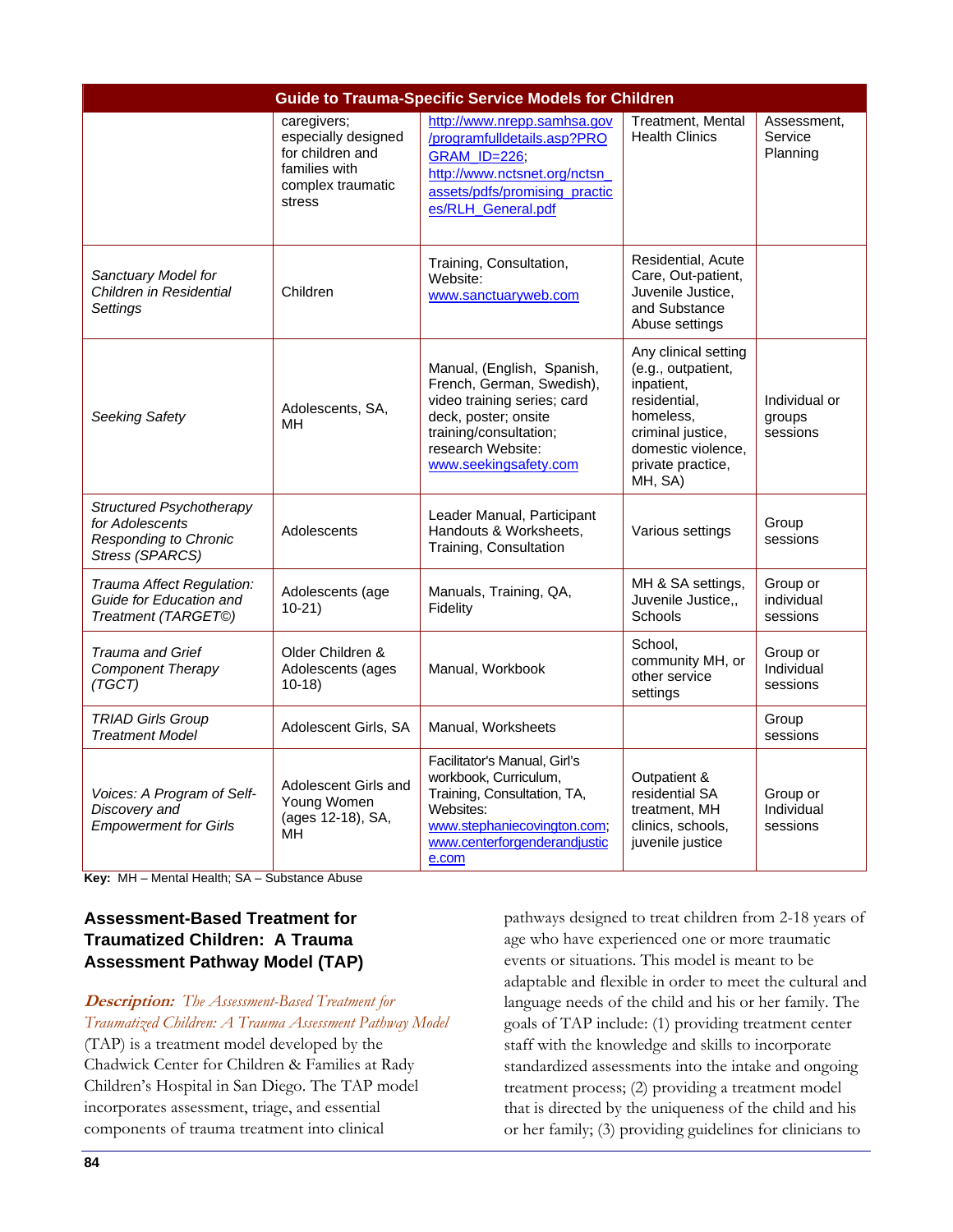make decisions regarding trauma treatment strategies based upon the child's unique presentation. TAP is divided into two parts. Part I of the model describes the assessment process how to develop a Unique Client Picture, how to triage, and when to make referrals. Part II focuses on trauma treatment and includes an explanation of evidence-supported interventions found in the literature that are organized into a "Trauma Wheel" and used to create a "Treatment Pathway."

As stated previously, the TAP model has three components. The first component is Assessment**,** which includes clinical interview, behavioral observations, and standardized assessment measures that help clinicians organize and understand the client's symptom presentation, history, cultural and family influences. This process leads to the creation of the Unique Client Picture, and guides the clinician as they hypothesize about the bases for the client's problems and identify treatment needs. Triage is the second component of TAP and is the process in which children are referred to the most appropriate and available evidenced-based treatment (i.e. Trauma-Focused Cognitive Behavioral Therapy (TF-CBT), Abuse-Focused Cognitive Behavioral Therapy (AF-CBT), or Parent Child Interaction Therapy (PCIT)) and/or other additional services (i.e. medication evaluation, Kids in Court programs, mentor programs, etc.) based on the needs of the child and his/her family. Decision trees are available to help the clinician to make appropriate triage decisions based on assessment and the Unique Client Picture. The third component is Treatment. This component of the model is defined through the Trauma Wheel and the Treatment Pathway. These identify and structure the use of essential elements of trauma treatment for children based upon the most current research evidence. Treatment through the TAP model is used when a child does not fit specific criteria for existing evidence-based treatment models or needs additional treatment after receiving treatment through a referred treatment model. Treatment through the TAP model is also used when the most appropriate evidencedbased treatment is not available (i.e. no training or appropriate setting).

The Trauma Wheel includes Relationship Building, Child Development, Cultural Influences,

Psychoeducation and Skill Building, Maladaptive Cognitions, Affect Regulation, and Trauma Integration. The first three features of the wheel, relationship building, child development, and cultural influences, are considered ongoing influences and considerations. These aspects of the wheel influence how a clinician will proceed with therapy and will influence decisions about types of interventions used during the course of treatment. The other features of the Trauma Wheel are considered essential components of trauma treatment for children and are also included in the Treatment Pathway. The Treatment Pathway helps the clinician decide where to begin in treatment based on the Unique Client Picture. During the course of treatment, the clinician spends time on each component of the Trauma Wheel, but the length of time and order of intervention depends on the Unique Client Picture. Decisions concerning order of interventions and any changes in treatment are influenced by ongoing assessment, including follow-up standardized assessments, behavioral observations, and clinical interview. Treatment tasks are provided with the intent that specific interventions used to address the treatment tasks are selected based on the needs of the individual client and his/her Unique Client Picture.

**Status of Research:** Although the TAP model is still in the early stages of research, we have been testing the TAP model within the Chadwick Center and with some of our partner National Child Traumatic Stress Network (NCTSN) sites. Initial efforts focused on the utility of assessment measures in the treatment process. Results of this pilot test are reported in an unpublished article by Hazen and colleagues (2006). Thirty-five Chadwick Center clinicians participated in a survey regarding the utility of assessment measures in the treatment process. On average, clinicians felt that assessment measures were only moderately useful for identifying client problems, developing treatment goals, and initial treatment plans, as well as monitoring progress in treatment. Most clinicians indicated a need for further training on administration and clinical use of assessments. Based on the results of this study, the TAP Model was created to fulfill this need by providing pathways for making assessment decisions and instruction on integrating assessments into treatment planning, triage, and tracking treatment progress. Guidelines for integrating assessment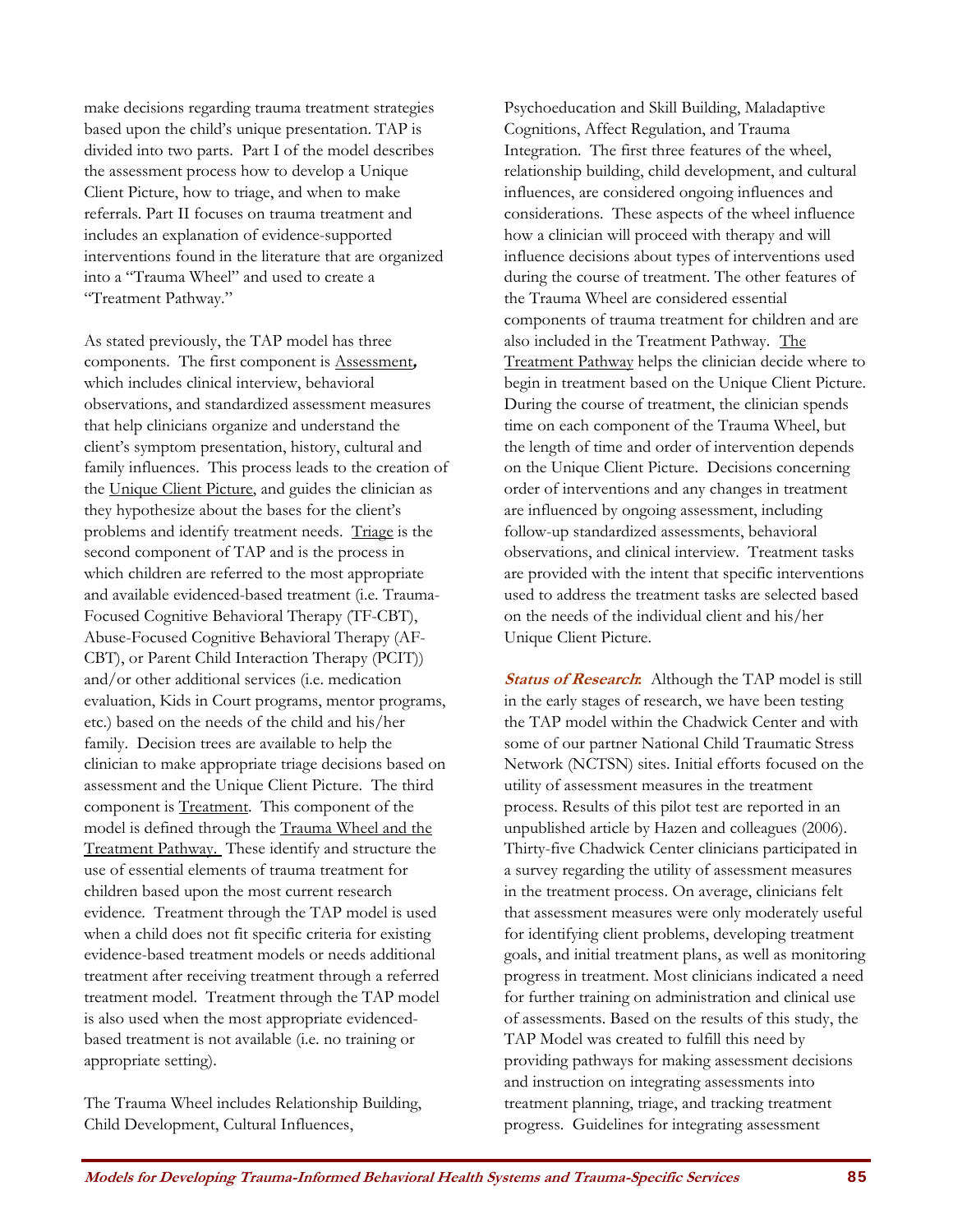information to form the Unique Client Picture were also included in the model, along with decision and triage trees intended to help clinicians make referral, triage, and treatment decisions for their clients.

The Chadwick Center is currently in the process of testing the TAP model at four independent sites across the country. Clinicians trained thus far  $(N = 47)$ report they are able to confidently make sense of information obtained through assessment, interview, and observation, and create clinical hypotheses and the Unique Client Picture using the revised TAP Model. They feel confident in their ability to provide assessment results to clients and monitor change throughout the course of treatment. In addition to the reported studies, several studies are either currently underway or are in the stages of development. These studies involve an independent study on the implementation of the TAP model at the four NCTSN sites trained, a case study and a treatment outcome study examining triage and treatment decisions made by therapists using the TAP model and symptom changes as a result of treatment through the TAP model at the Chadwick Center.

Hazen, A., Taylor, N., Landsverk, J., Ryan, B.E., Garland, A., Wilson, C. (2006). *Clinician Perspectives on the Use of Standardized Assessments in Mental Health Services for Maltreated Children.* Unpublished Manuscript.

Taylor, N., Gilbert, A., Mann, G., & Ryan, B.E. (2005). *Assessment-based treatment for traumatized children: A trauma assessment pathway*. San Diego, CA: Chadwick Center for Children & Families.

#### **Contact Information:**

Lisa Conradi, PsyD, NCTSN Project Manager (858) 576-1700 ext. 6008 lconradi@rchsd.org For further information see: www.chadwickcenter.org or www.taptraining.net

#### **Cognitive Behavioral Therapy for Childhood Traumatic Grief (CBT-CTG)**

Please refer to *Trauma Focused Cognitive Behavioral Therapy (TF-CBT) for Children and Parents* in the section titled *Trauma-Specific Service Models for Children and Family/Parents/Caregivers*, on page 70 of this report.

#### **Complex Trauma Cognitive Behavioral Therapy**

**Description:** Complex Trauma Cognitive Behavioral Therapy (CT-CBT) was developed by David J. Kolko, Ph.D., Judith A. Cohen, M.D., Anthony P. Mannarino, Ph.D, Esther Deblinger, Ph.D., and Elissa J. Brown, Ph.D. to address the severe, varied trauma-related psychopathology among children and adolescents served in inpatient psychiatric facilities. Psychopathological syndromes experienced by the inpatient youth include: oppositional defiant disorder, conduct disorder, substance-related disorders, posttraumatic stress disorder and other anxiety disorders, bipolar depression, and major depressive disorder. Thus, CT-CBT is a combination of two empirically-supported trauma-specific interventions designed to reduce: (1) behavior problems and socialcognitive deficits (Abuse-Focused Cognitive Behavioral Therapy) and (2) internalizing symptoms and trauma-specific fears (Trauma-Focused Cognitive Behavioral Therapy).

Abuse-Focused Cognitive Behavioral Therapy (AF-CBT) was developed by David J. Kolko, Ph.D. to help physically-abused youth and their caregivers. AF-CBT specifically aims to reduce children's aggression and oppositional behavior and families' use of interpersonal violence. AF-CBT incorporates conceptual principles and therapeutic procedures from several areas (e.g., learning, behavioral therapy, family-systems theory, cognitive therapy, developmental victimology). Treatment emphasizes instruction in specific intrapersonal (e.g., cognitive, affective) and interpersonal (e.g., behavioral) skills designed to promote the expression of prosocial behavior and discourage the use of coercive/aggressive behavior at both the individual and family levels. CT-CBT includes the following AF-CBT components: affection regulation skills, psychoeducation about interpersonal violence and cognitive behavioral therapy, relaxation training, social problem solving, and anger management. TF-CBT was developed by Judith A. Cohen, M.D., Anthony P. Mannarino, Ph.D, and Esther Deblinger, Ph.D. to help youth and their caregivers overcome the negative effects of child sexual abuse. TF-CBT targets symptoms of posttraumatic stress disorder, anxiety, depression, and self-injurious behavior, such as substance abuse. CT-CBT emphasizes the following TF-CBT components: cognitive restructuring and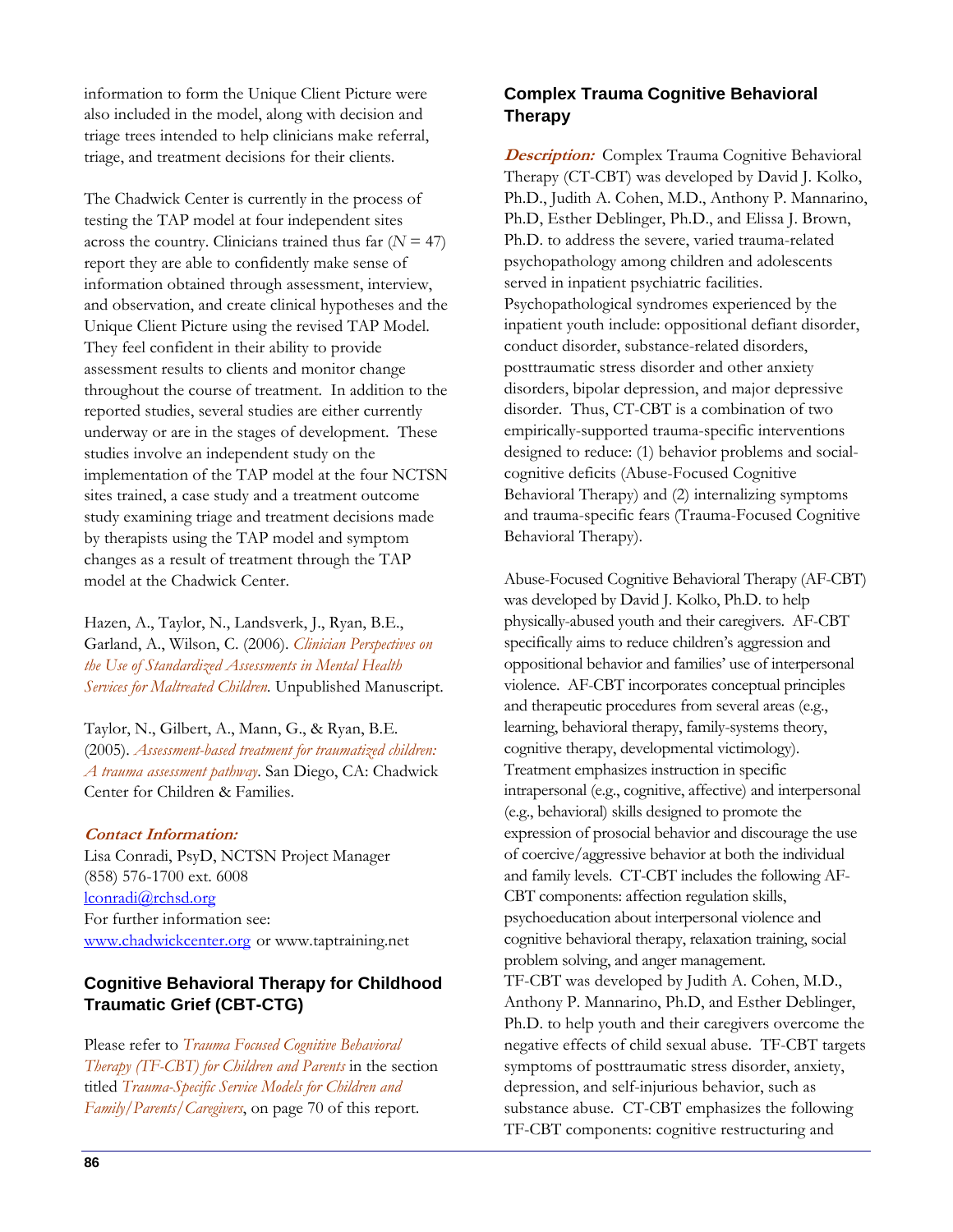developing a trauma narrative. Cognitive restructuring helps children systematically identify and challenge negative or distorted thoughts that may be precursors of emotional problems. The trauma narrative is designed to habituate children to cues of the trauma (e.g., smells, sights, sounds) without the feared consequences, such that emotional distress and avoidance decrease. The trauma narrative also helps children contextualize the trauma. During the narrative sessions, children and their therapist will identify previously unreported emotions and cognitions associated with the trauma. These will be addressed systematically using the aforementioned coping skills, especially cognitive restructuring.

After completion of AF- and TF-CBT components, youth complete a "tool box reminder." The tool box reminder is a creative representation of the skills they have learned in therapy. It not only allows the youth to teach the skills to others (resulting in having a better understanding of them), but provides relapse prevention against future trauma-related mental health problems.

Although both AF-CBT and TF-CBT were designed as child-caregiver programs, the inpatient youth have little contact with their caregivers. As a result, CT-CBT was designed for the children and adolescents, with the ability to include caregivers should they choose to participate.

CT-CBT was developed for children and adolescents, age 10-to-17-years old, of diverse racial, ethnic, and socioeconomic backgrounds, and complex trauma histories. The intervention is conducted at inpatient psychiatric facilities in individual sessions, the length of which vary from 20 to 45 minutes, depending on the abilities of the patient.

**Status of Research:** CT-CBT is currently being evaluated by Dr. Brown in a randomized clinical trial comparing CT-CBT to treatment-as-usual with 10-17 year-old youth in an inpatient psychiatric facility in New York City.

**Contact Information:** To obtain materials and acquire additional information, contact: Elissa J. Brown, Ph.D., Associate Professor of Psychology, St. John's University 718-990-2355

#### browne@stjohns.edu http://stjohns.edu/academics/centers/psychology/pa rtners/partners.stj

### **Culturally Modified Trauma-Focused Treatment (CM-TFT)**

**Description:** CM-TFT was developed for use with Latino children and is based on Trauma-Focused Cognitive Behavior Therapy (Cohen, Mannarino, & Deblinger, 2006) for use with Latino trauma victims. The treatment development has been based on the research literature and over 10 years of clinical work with this population. CM-TFT is a tailored approach to providing treatment that attempts to increase engagement by increasing the cultural relevance of the intervention. Potential cultural factors are assessed and addressed, including spirituality, familismo, gender roles, beliefs about sex, views of mental health and mental health treatment, racism/discrimination, exploitation, and barriers to accessing treatment (e.g., transportation, poverty). In collaboration with several National Child Traumatic Stress Networks across the country, the intervention has been further developed to address the needs of Hispanic children from various countries of origin, regions of the United States, and levels of acculturation. CM-TFT was developed by Michael de Arellano, Ph.D. and Carla Danielson, Ph.D. The CM-TFT manual is presently under revision, and a PowerPoint is also available.

The population the model is designed for and used with ranges in age from 4 to 18, and includes Latino/Hispanic males and females, with a broad range of acculturation levels from recently immigrated to multi-generation in the U.S. The majority of children are of Mexican descent, in addition to children from other Latin American countries.

**Status of Research**: Several focus groups were conducted with Latino parents, therapists working with Latino families, and other mental health professionals with expertise in Latino populations to further develop the intervention and treatment manual. Currently, individual case studies have been conducted, and a multi-site pilot feasibility trial is currently underway with diverse group of Latino families, in terms of nationality, socioeconomic status,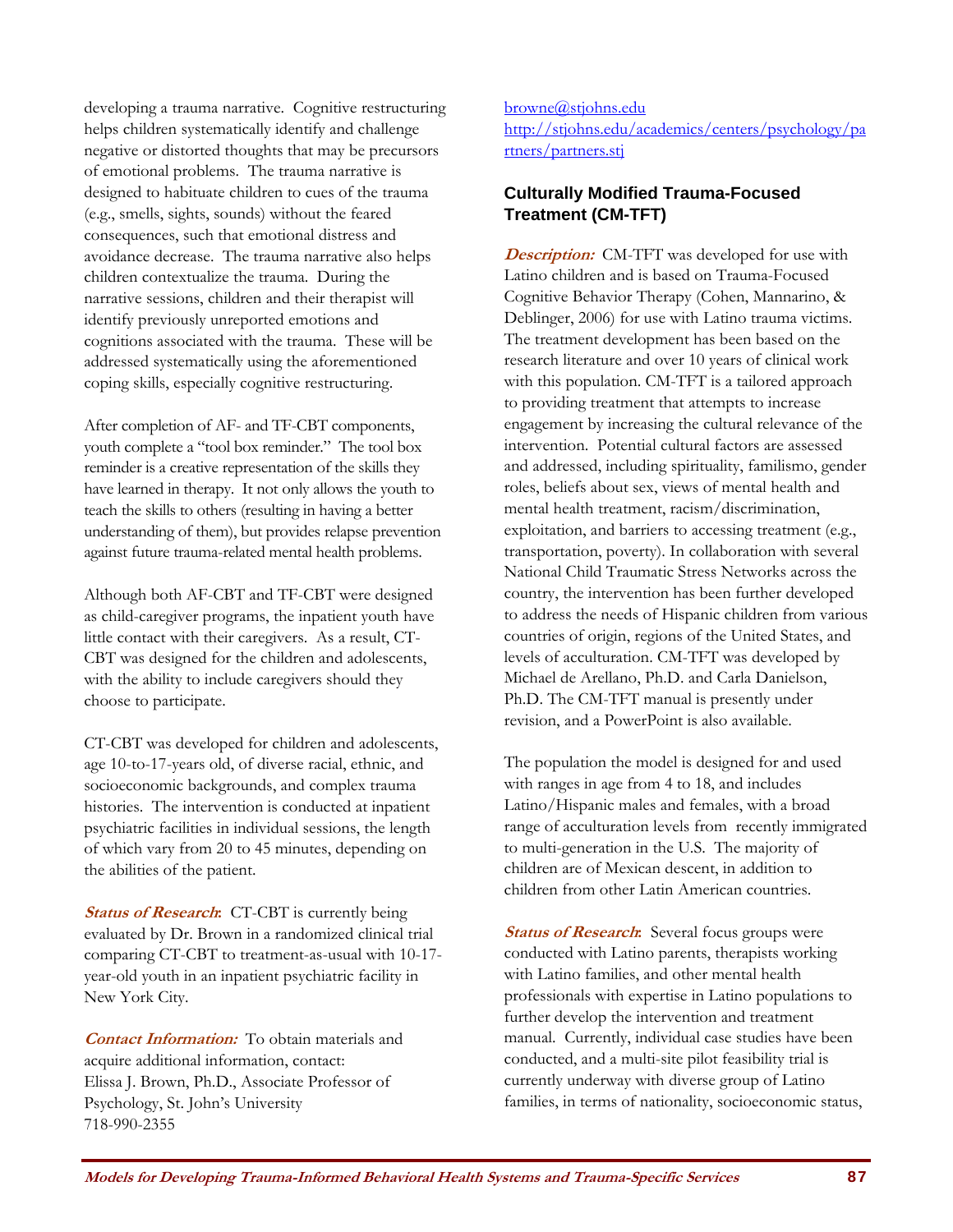level of acculturation, and geographic location in the United States.

**Contact information:** For readers to obtain materials and acquire additional information: Michael de Arellano, Ph.D., National Crime Victims Research & Treatment Center (843) 792-2945 dearelma@musc.edu www.musc.edu/ncvc

#### **Group Intervention for Children of Mothers with Co-occurring Mental Health and Substance Abuse Disorders and Histories of Interpersonal Violence**

**Description:** This is a structured, children's skillsbuilding group intervention that was developed as part of the SAMHSA Women, Co-Occurring Disorders and Violence Children's Subset Study. The group intervention has been modified from Einat Peled and Diane Davis' *Groupwork with Children of Battered Women: A Practitioner's Manual* to account for the presence of children in families without domestic violence, to address substance use and abuse and to meet developmental needs of two age groups (ages 5-7 and 8-10)*.* The WCDVS modified Group Intervention for Children incorporated a variety of activities across sessions, including check-in, discussion, drawing, movement, skill practice, storytelling, video clips, and free play. Core content includes teaching children to verbalize feelings, modeling expression of emotions in appropriate ways, educating the children about substance abuse and domestic violence, helping to identify good and bad touch, teaching assertiveness skills, learning relaxation exercises, and helping children develop a safety plan for themselves. The program consists of an hour-long orientation, nine core group sessions, and two booster sessions. Groups are conducted by a facilitator and cofacilitator, who can be a consumer/survivor/recovering (C/S/R) woman.

**Status of Research:** A preliminary summary of outcome effects as measured by the SAMHSA Women, Co-Occurring Disorders and Violence Children's Study indicate that children who participated in this intervention sustained positive improvement on an overall measure of resiliency as well as on measures of interpersonal relationships, self-identity, and safety knowledge when compared to children receiving treatment-as-usual, regardless of their mothers' outcome, with younger children showing a greater degree of positive change than older children. (Noether et al., 2007).

**Contact Information:**To obtain the curriculum, *Groupwork with Children of Battered Women: A Practitioner's Manual* by Einat Peled and Diane Davis as adapted by The Coordinating Center and the Children's Subcommittee for the Women, Co-Occurring Disorders and Violence Study, and for information on training and consultation, visit www.nationaltraumaconsortium.

#### **Integrative Treatment of Complex Trauma (ITCT) for Children and Adolescents**

**Description: ITCT** is a comprehensive, assessment driven, components-based model integrating theoretical and clinical approaches for the treatment of complex trauma in children and adolescents. The ITCT model was developed through the collaborative efforts of Cheryl Lanktree, Ph.D. at Miller Children's Abuse and Intervention Center (MCAVIC) and John Briere, Ph.D. at the Psychological Trauma Program at University of Southern California, Keck School of Medicine. This is a relationally based model incorporating tenets of complex trauma theory (Cook, Spinazzola, Ford, Lanktree, et al., 2005; Herman, 1992), and aspects of attachment theory (Bowlby, 1988), cognitive behavioral theories, and the Self Trauma Model (Briere, 2002). ITCT is designed to address the multiple domains of functioning impacted by exposure to severe, multiple, and/or prolonged traumatic experiences of an interpersonal nature. Results of regular, standardized assessment of functioning assist clinicians in identifying significant problem areas and provide information about improvement or exacerbation in problem areas (e.g., attachment insecurity, affect dysregulation, hyperarousal) specific to individual clients. Consideration of titrated exposure and the "therapeutic window" (Briere, 1996, 2002) guides the pace of treatment and use of ITCT treatment components (e.g., relationship processing, emotion identification, relaxation training). Treatment is provided through multiple modalities, including individual, collateral, and family sessions, in addition to group therapy for sexual abuse victims, those suffering from traumatic grief, students exposed to community violence, and caregivers requiring therapy or parenting education.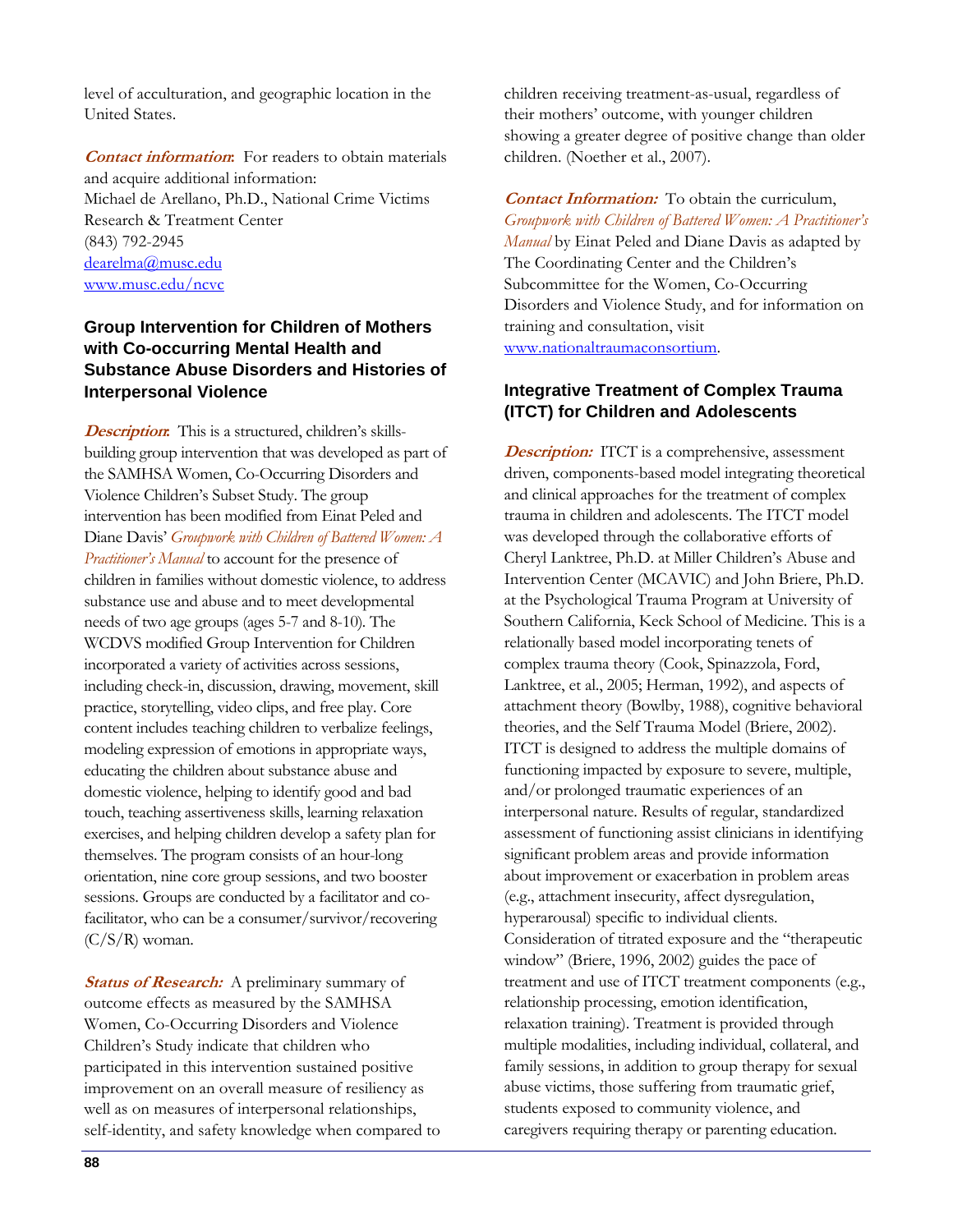ITCT was originally developed for use in school and clinic settings with culturally diverse clients, ages 3 to 21, and their families. Specific cultural groups for which ITCT has been used include ethnic minorities (African American, Latino American, Asian American, and Pacific Islander Americans), low socioeconomic status, gender-specific child and adolescent groups, and immigrants from Mexico, Central America, Pacific Islands, and Southeast Asia. ITCT has also been adapted for use in urban schools in economically impoverished areas, including alternative (e.g., storefront) school settings. Traumatic experiences addressed by ITCT include child abuse and neglect, exposure to domestic violence, community violence, traumatic losses, parental substance abuse, and severe medical trauma. This model has been used with English- and Spanish- speaking clients. ITCT groups have been designed for adolescent girls' who have experienced sexual abuse, children and adolescents experiencing traumatic loss and grief, and for nonoffending female caregivers.

**Status of Research:** Preliminary outcome studies demonstrate significant and clinically meaningful improvement in trauma-related symptoms, such as posttraumatic symptoms, depression, anxiety, dissociation, and sexual concerns. Additional studies examining outcomes for clinic based and school-based clients are currently underway. A two-site study (Lanktree, Gilbert, Briere, Taylor, Chen, Maida, & Saltzman, in press) examined the trauma specific measures used with ITCT, specifically the Trauma Symptom Checklist for Children (TSCC; Briere, 1996) and the Trauma Symptom Checklist for Young Children (TSCYC; Briere, 2005), and indicated evidence of convergent and discriminant validity for these measures.

Separate manuals outlining ITCT treatment protocols for children  $(8 - 12)$ , adolescents  $(13 - 21)$ , and group treatment of sexually abused adolescent girls will be available in 2008.

**Contact Information:**To obtain information and materials on ITCT and training/consultation in this model, contact MCAVIC-USC Child and Adolescent Trauma Program

Cheryl Lanktree, Ph.D. Executive director clanktree@memorial.org or John Briere, Ph.D. Co-director 562 933-0590, Or visit our web pages at http://www.memorialcare.com/miller/services/abuse .cfm, www.johnbriere.com. http://www.nctsnet.org/nctsn\_assets/pdfs/promising \_practices.

#### **Life Skills/Life Story**

**Description:**Life Skills/Life Story was specifically developed to meet the needs of adolescent girls who have experienced childhood abuse and other traumas such as domestic violence and community violence. The program is comprised of two modules. The first module focuses on developing positive goals, the skills to meet this goals and sense of self-efficacy. Skills development focuses on those that are typically compromised from exposure to chronic trauma and interpersonal violence. These include developing emotional awareness and modulation, appropriate assertiveness skills, and flexibility and range in ways of relating to others, depending on the relationship and the context. Topics include sexual activity, group pressure and gangs/cliques, independence from and disappointment in parents and other caretakers, the importance of social support and how to request it. The skills component has been successfully implemented in a group format in residential and school settings but can be implemented in one-on-one setting with a therapist. This component of the treatment has been implemented in periods as short as three months and as long as one year. The second module is a titrated discussion and analysis of the traumatic events that have occurred. This has been implemented through written narrative, poetry, and collage. The treatment has been developed by the Institute for Trauma and Resilience directed by Marylene Cloitre at the Child Study Center in New York City. It has been successfully implemented in a residential school setting, in inner city public schools and in clinic settings. The program has served primarily minority girls, with ages 12 through 22.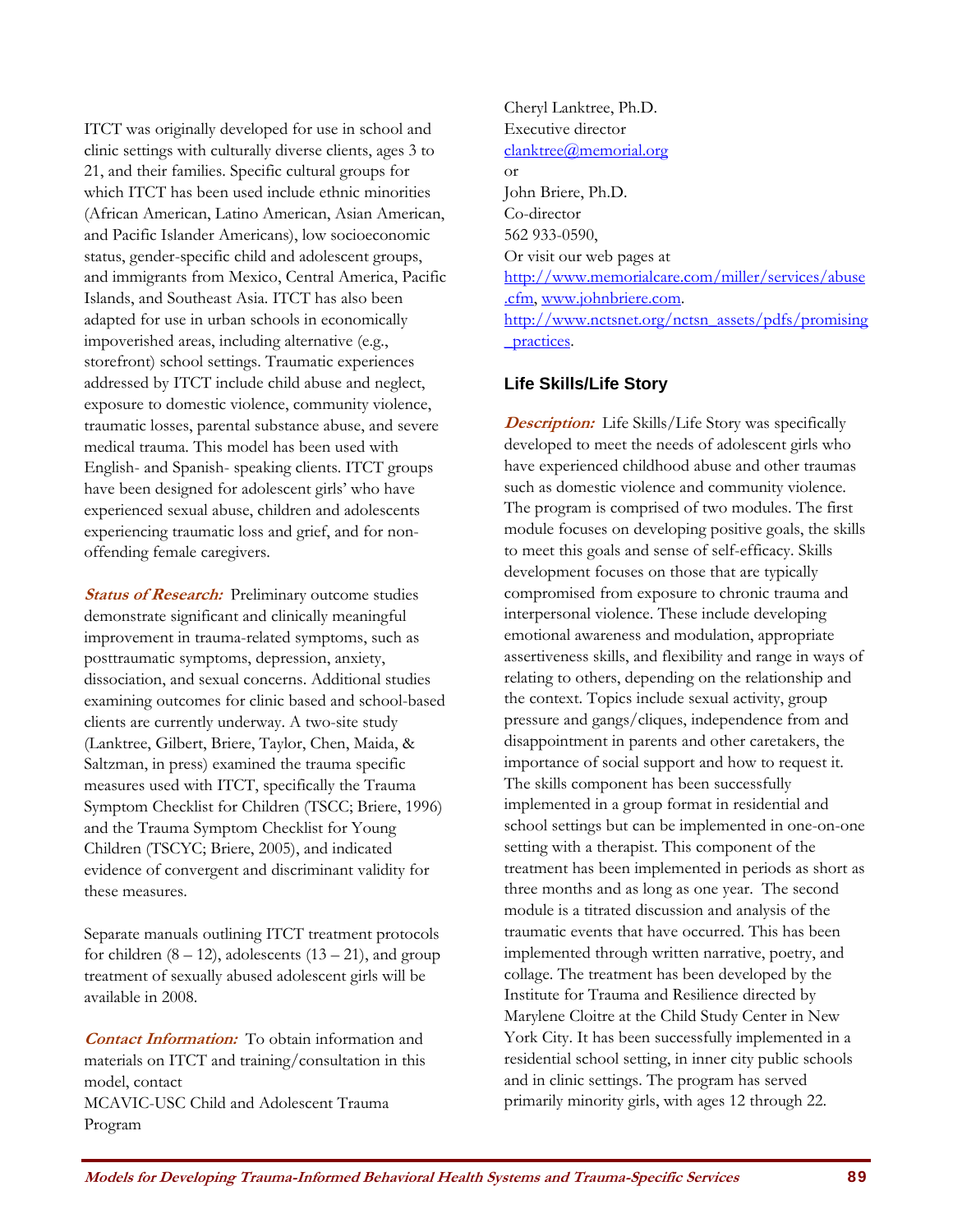**Status of Research:** Research has been completed indicating that the treatment as compared to those not participating in the program (either waitlist or treatment as usual) significantly reduces symptoms of post traumatic stress and depression and enhances interpersonal skills, sense of social connection and teacher reported improvement in school functioning.

*Contact Information:* For additional information contact: Marylene Cloitre NYU Child Study Center marylene.clotre@nyumc.org

#### **Love and Life: Trauma Recovery and Empowerment for Adolescent Girls and Young Women Ages 12-18 (G-TREM): A Clinician's Guide for Working with Adolescent Girls in Groups**

**Description:** This guide was originally prepared in collaboration with staff from Community Connections, Inc. and Sasha Bruce Youthwork, Inc. in Washington, D.C. as two separate group leader's manuals for work with 12 to 14 year olds and 15 to 18 year olds. The guide was then revised, updated, and combined into one group leader's manual in summer 2004 by clinicians from Community Connections and the District of Columbia's Department of Mental Health School Mental Health Program, and revised a third time in summer 2005. The guide was also re-titled as *Love and Life Group*, which appeals more to girls, especially those who may not want to attend what is publicly known as a "trauma group." This manualized model consists of 16 (75-90 minute) sessions addressing issues and approaches that make sense to adolescent girls. For groups of 8 to 10 girls who have experienced or witnessed physical, sexual, and emotional abuse and community violence with 2-3 leader/facilitators. Topics are adapted, learning approaches are modified, and overall tone respects the age appropriate struggles of adolescents. Each session begins with an icebreaker, continues with a series of discussion questions designed to accomplish the goals of the session, and concludes with an experiential exercise and a "Dear Alicia" problem-solving activity. The format combines discussion and limited (optional) disclosure with experiential exercises and non-verbal modalities of expression. Also, the model is sensitive to the issue that many older adolescent girls in particular believe that they have put experiences of abuse behind them, and are focused on building relationships, seeking relationships,

and becoming parents. The model engages girls and allows them to work through issues related to abuse without requiring disclosure of abuse experiences.

**Status of Research:** In the spring of 2004 through the spring of 2005, the SAMHSA-funded Youth Violence Prevention Program, Project Hope in Washington, D.C., offered a total of 16 Love and Life: G-TREM groups in 11 different public schools, co-led by clinicians from Community Connections and DC's Department of Mental Health's School Based Mental Health Program. Evaluation of this project found positive responses to the groups among both participants and leaders. In qualitative interviews, over 90% of participants reported overall satisfaction with the group, and over 90% said they would recommend it to friends. They also reported specific beneficial effects of group participation: increases in such skill areas as improvement in handling anger and in self-confidence and self-esteem, as well as increased knowledge about sex and their bodies. Girls rated strongest potential group benefits in the key outcome domains of perceived general safety, self-esteem and the ability to assert oneself. Similarly, feedback from group leaders indicated that girls' skills in these areas had increased, identifying areas of relationships with others, girls' ability to deal with stressful events, and self-esteem as the domains most positively affected by the group. All of the 14 group leaders said they would recommend the group to colleagues and other agencies.

**Contact Information:**To obtain the manual, the book, and additional information, Kate Boucek, M.S.W. 202-608-4784 kboucek@ccdc1.org www.ccdc1.org or For a report of G-TREM pilot data, please contact Rebecca Wolfson Berley, M.S.W., Director of Trauma Training

202-608-4735 rwolfson@ccdc1.org

## **Prolonged Exposure Therapy for Adolescents with Post Traumatic Stress (PE-A)**

**Description:** This program is based on Prolonged Exposure Therapy (PE), a method of treatment developed by Edna Foa and colleagues at the University of Pennsylvania. Prolonged Exposure targets the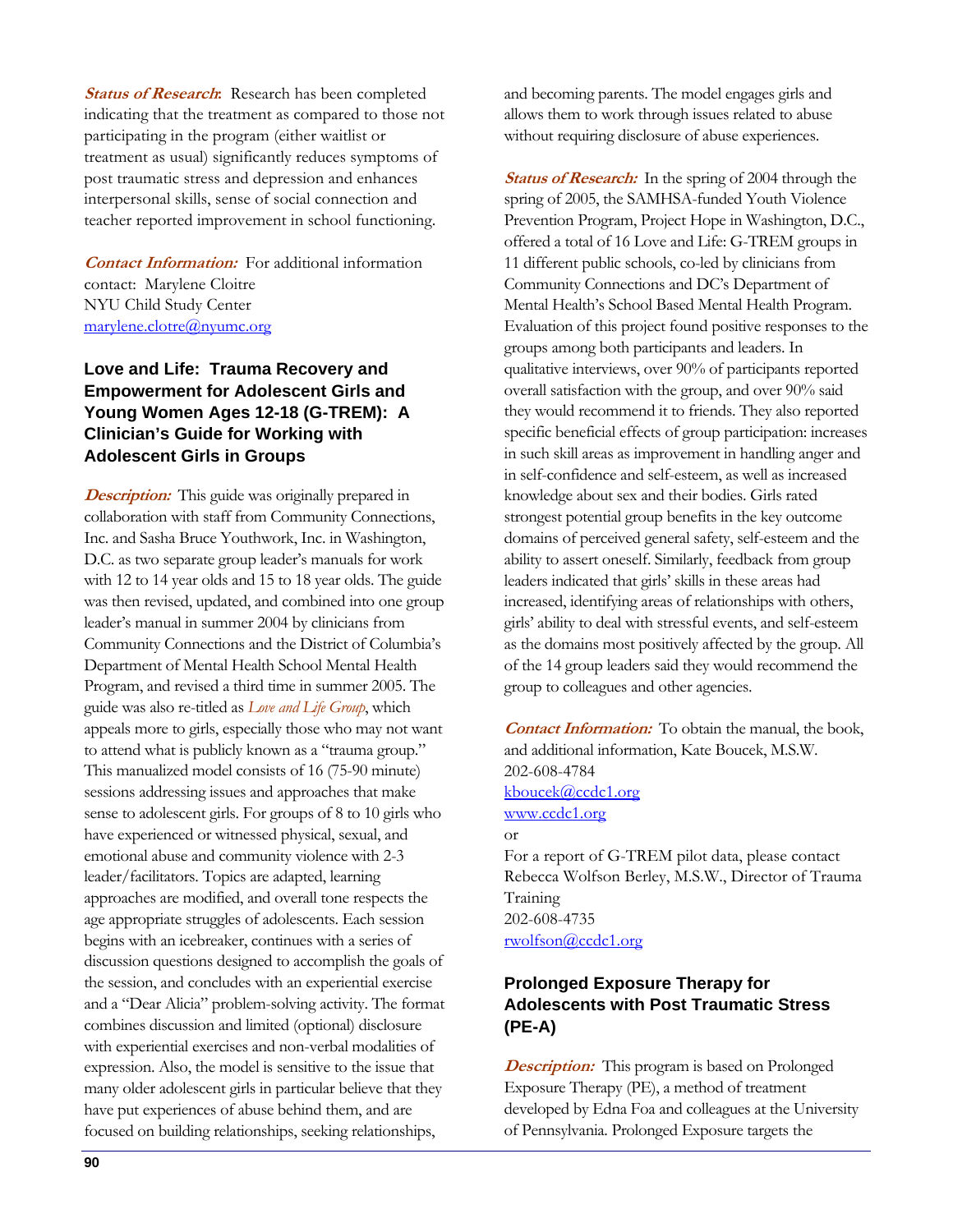symptoms of Posttraumatic Stress Disorder as well as associated symptoms of depression that may develop as a result of trauma. PE-A reduces symptoms by helping clients emotionally process their traumatic experiences. This is accomplished by systematically confronting safe but anxiety producing situations, places or thoughts that have developed in the wake of the trauma. Prolonged and repeated confrontation of anxiety helps trauma survivors overcome their excessive fear and anxiety by providing corrective information related to the survivors beliefs about self, others and the world, and by helping the survivor to habituate to the discomfort associated with memories of the trauma and activities that evoke the memory of the trauma.

The adult PE program has been modified for use with adolescents by increasing family involvement, increasing attention to the social and developmental challenges faced by adolescents, and building in developmentally appropriate exercises that can be selected by the therapist, in response to the needs of the individual patient. Treatment is provided in weekly 60 to 90 minute sessions over approximately 14 weeks. Treatment is composed of four distinct phases:

- Pretreatment Preparation, which includes a motivational building exercise to improve attendance and treatment adherence, and a case management exercise to address potential barriers to therapy.
- Psychoeducation, which provides education about common reactions to trauma, breathing retraining (i.e., teaching the client how to breath in a calming way), and education about the rationale for the treatment.
- Exposure and Processing, which includes both invivo exposure to situations that produce anxiety by evoking memories or thoughts of the trauma, and imaginal exposure to the story of the trauma itself.

Relapse Prevention, which includes a review of the treatment and anticipation of future challenges. The treatment is designed for male and female adolescents aged 13-17 but has been implemented with younger children. The pilot data were collected in a Philadelphia urban rape crisis center specializing in the treatment of adults and children who have been sexually assaulted, and in a hospital based clinic in Israel where patients experienced a variety of traumatic events including sexual assault and abuse, motor vehicle

accidents, and terror attacks. Clients were predominantly African American and White in the American sample, and White in the Israeli sample. The manual is in English and has been translated into Hebrew.

**Status of Research:**Though two randomized, controlled treatment outcome studies of PE-A are currently underway, neither has been completed. Pilot data collected in the U.S. and Israel are quite promising. In an open trial of PE-A, PTSD symptoms among 45 adolescent clients were significantly reduced from pre- to post-treatment and 71% percent of the patients achieved remission by the end of treatment. The within subject effect size of 2.13 found for these 45 patients who received PE is similar to published results of adult assault survivors following treatment with prolonged exposure.

**Contact Information:**To obtain materials or to acquire additional information about PE-A, contact Dr. Edna Foa or Dr. Elizabeth Hembree at Center for the Treatment and Study of Anxiety Phone: 215-746-3327 Website: ctsa@mail.med.upenn.edu

### **Real Life Heroes (RLH)**

**Description:** *Real Life Heroes* utilizes an activity-based workbook to help children with traumatic stress to build the skills and interpersonal resources needed to reintegrate painful memories and to foster healing after experiences of abuse, neglect, family violence, severe illness, losses, deaths, or abandonment. The model includes a developmental, attachment centered curriculum that uses the metaphor of heroes to rekindle hope, en-courage and empower caring adults to help children overcome traumas, and enhance family and cultural strengths. The curriculum integrates nonverbal and verbal modalities and helps children and caring adults move step-by-step from trauma narratives to life stories highlighting mastery and moving through traumatic events to safety, helping others, and strengthening nurturing relationships.

*Real Life Heroes* was developed by Richard Kagan, Ph.D. to engage hard-to-reach children and families in child and family service programs, children who often demonstrate the impact of multiple traumas and challenge caregivers, educators, and practitioners with symptoms of complex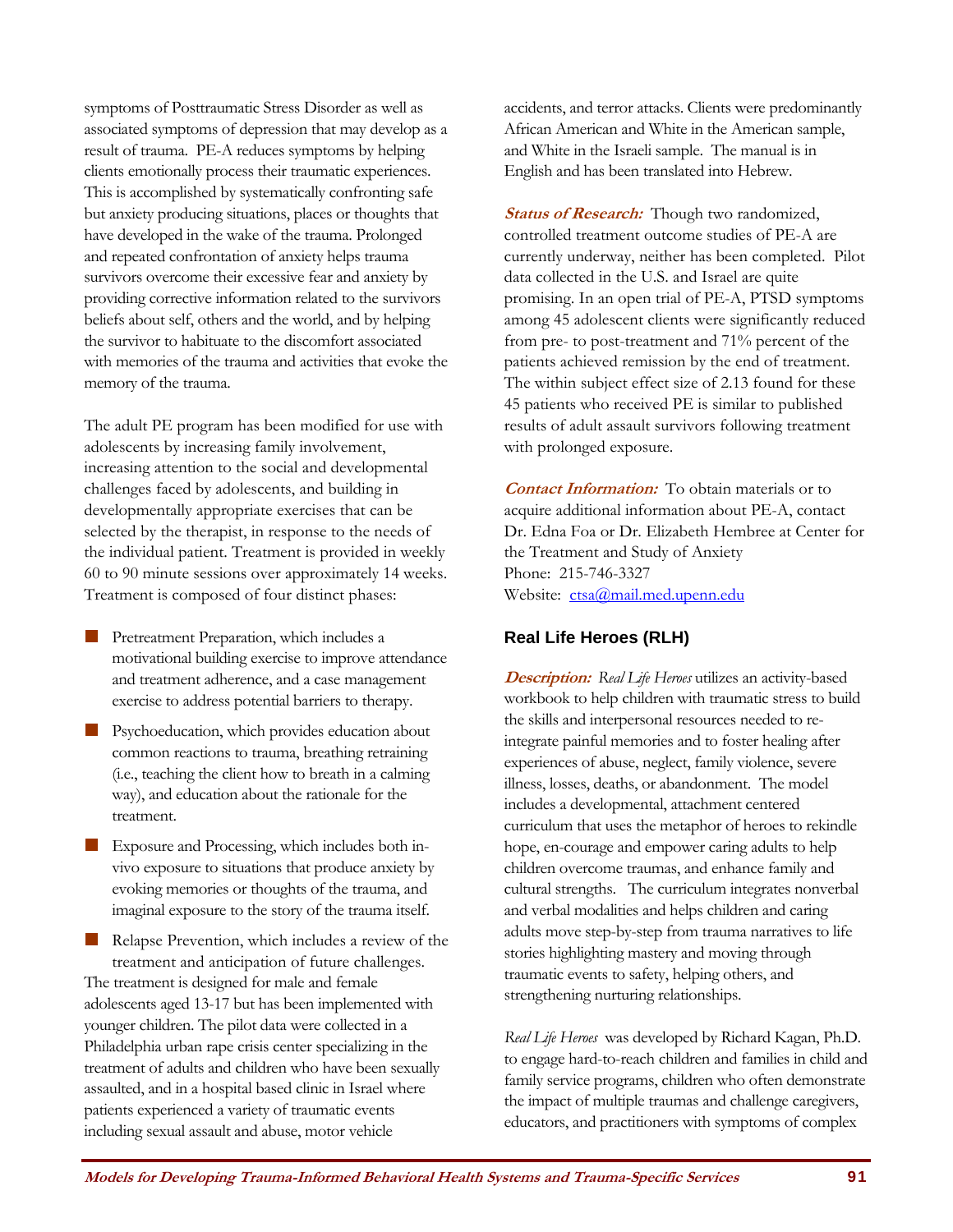trauma including affect dysregulation, dissociation, memory fragmentation, and poor executive functioning. The workbook utilizes creative arts (drawing, rhythm, music, and movement) as well as life story work to help practitioners implement core components of effective treatment for complex trauma (Cook, Spinazzola, Ford, Lanktree, et al., 2005). The model also helps practitioners to rebuild (or build) positive, enduring relationships between hurt (and often hurting) children and adults committed to guiding children into adulthood. Components include: (1.) Rebuilding Attachments (Safety, Commitment, & Attunement); (2.) Personal Power (Affect regulation, Mindfulness—Centering, Storytelling-Meaning making, Re-integration & Empowerment with Family and Cultural Heritage); and (3.) Traumatic Stress Reduction (Cognitive Behavior Therapy, Graduated Exposure— Desensitization, & Working through the 'Tough Times' to Safety, Strength, & Security).

Real Life Heroes can be utilized as a comprehensive framework for trauma and attachment-centered therapy or as a component of other comprehensive treatment programs for traumatic stress to facilitate engagement, attachment, desensitization and life story work. The *Practitioner's Manual* provides detailed guidelines for therapists and can be used as a chapter by chapter reference including: Objectives, Overview, Step-by-step (key points and sequence), Pitfalls (problems that can undermine therapy), Troubleshooting (challenges and solutions), and Checkpoints (essential elements). Combining the *Practitioner's Manual*, *Life Storybook*, and accompanying text, *Rebuilding Attachments with Traumatized Children* provides practitioners with step by step, practical tools for implementation along with a theoretical and research-based understanding of principles for interventions and recommended adaptations for specific populations. The *Manual* also includes tools to assist with assessment, service planning, engagement, getting unstuck, and fidelity.

*Real Life Heroes* was especially designed for children in child and family service programs who frequently lack safe, nurturing homes and secure relationships with caring and committed adults but can also be used to help children with more secure attachments. The model was designed to help therapists strengthen caring adults, and when necessary, to search for caring adults and engage them to rebuild attachments and provide long term guidance, nurture, and safe homes for

troubled children. The workbook and session by session guidelines help therapists and family members to recover and enhance family and cultural strengths and to promote skill building, attachments, and trauma processing. The model can be used by child welfare programs as a prescriptive methodology to address primary goals including preventing placements, reuniting families, or finding alternate permanent homes for children who cannot return to biological parents.

*Real Life Heroes* is listed in SAMHSA's National Registry of Evidence-based Programs and Practices http://www.nrepp.samhsa.gov/programfulldetails.asp ?PROGRAM\_ID=226 and as an Evidence-supported and Promising Practice by the National Child Traumatic Stress Network (http://www.nctsnet.org/nctsn\_assets/pdfs/promisin g\_practices/RLH\_General.pdf).

**Status of Research:** Therapists have consistently reported positive results during ten years of case studies with children with Complex PTSD involved in home-based or clinic-based family counseling and with children who have been living in foster families and residential treatment centers due to dangerous behaviors and often repeated experiences of physical or sexual abuse, and neglect. A pilot research study (Kagan, Douglas, Hornik & Kratz, 2008) was conducted to evaluate the effectiveness of this model with 41 children and adolescents at Parsons Child and Family Center, a community practice site of the National Child Traumatic Stress Network. Data from the Parsons study were utilized to assess changes from enrollment and at four, eight, and 12 months of treatment. Children were involved in high-risk, homebased counseling, foster family care, residential treatment and an out-patient mental health clinic. At study enrollment, clinicians completed the UCLA PTSD Checklist (Pynoos, Rodriguez, Steinberg, Stuber & Frederick, 1998) and 25% of the sample were found to have experienced 1-2 traumatic events; 47.5% had experienced 3-4 traumatic events; and 27.3% had experienced 5-6 traumatic events.

At four months, children  $(N = 36)$  demonstrated reductions ( $p < .05$ ) in:

 trauma symptoms on child self-reports evaluated with the Trauma Symptom Checklist for Children, TSCC (Briere, 1996).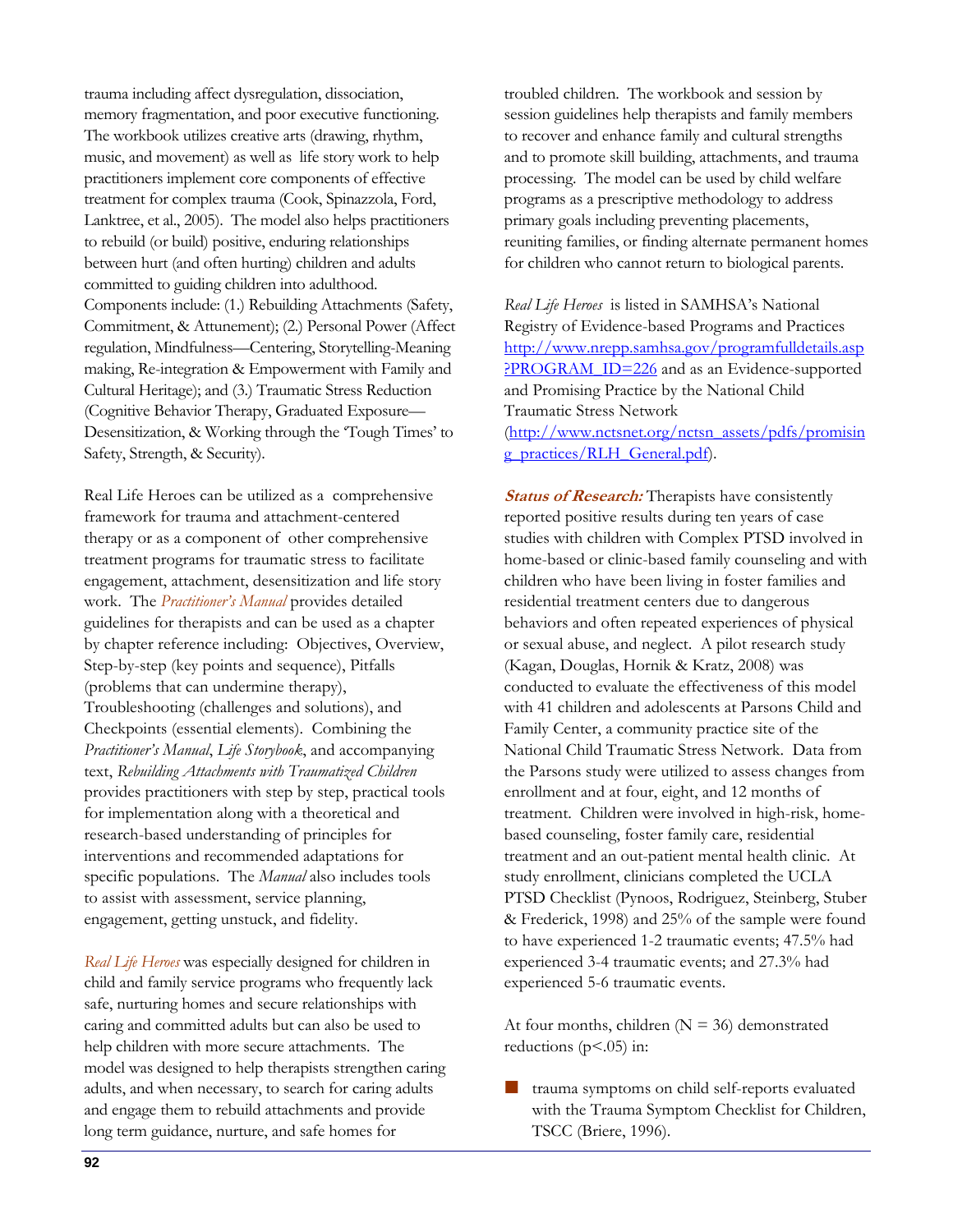**problem behaviors reported by primary caretakers** on the Conners Behavior Rating Scale--Parent-Long Version (Conners, 1997).

At the end of the 12 month study period ( $N = 25$ ), results included:

- **reduced trauma symptoms reported by the adult** caregiver on the PROPS (Greenwald, 1999a, 1999b) in relation to the number of *Real Life Heroes* chapters completed (p<.001).
- Increased security/attachment over time reported by the child (p<.05) on the Security Scale (Kerns, Klepac & Cole, 1996).

Results supported the efficacy of applying components of trauma and attachment-centered therapies in child and family services. The pilot study did not include a control group; however, results supported the model's effectiveness to reduce symptoms of traumatic stress, reduce behavioral problems, and increase children's security with primary caregivers. The sample population and practitioners were representative of child and family services and included children and families who had experienced physical and sexual abuse, severe neglect, and children who lacked a safe, non-offending parent and a secure home. The 'doing with' activities appeared to enhance children's perception that they were not alone and could count on support from important people in their lives. Working with therapists and safe adults on opening up and recovering memories of children being nurtured, valued, and doing good things appeared to foster the strengths needed for children and parents or guardians to reduce traumatic stress reactions. Therapists reported that the model helped them to engage children who had experienced multiple traumas including neglect, abandonment, physical and sexual abuse, domestic violence, losses, and separations, placements away from families of origin and that the curriculum helped therapists persevere with application of cognitive behavioral therapy and desensitization components over time.

For additional information, please see Kagan, R., Douglas, A., Hornik, J., & Kratz, S. (2008). *Real Life Heroes* Pilot Study: Evaluation of a Treatment Model for Children with Traumatic Stress. *Journal of Child and Adolescent Trauma.*, 1:5-22.

**Contact Information:**For additional information on the *Real Life Heroes* model, please see summaries and reviews by the National Registry of Evidence-based Programs and Practices (http://www.nrepp. samhsa. gov/programfulldetails.asp?PROGRAM\_ID=226) and the National Child Traumatic Stress Network (http://www.nctsnet.org/nctsn\_assets/pdfs/promisin g\_practices/RLH\_General.pdf).

For additional information about the *Real Life Heroes* Pilot Study or use of *Real Life Heroes* at Parsons Child and Family Center, please contact: Richard Kagan, Ph.D. Director of Psychological Services, Parsons Child and Family Center, 60 Academy Rd., Albany, NY 12208; e mail: kaganr@parsonscenter.org; (518) 4262600 ext. 2725.

For additional information regarding training and consultation, please contact: Richard Kagan, Ph.D., One Pinnacle Place, Suite 200, Albany, NY 12203; e mail: **rmkagan@nycap.rr.com**.

To obtain *Real Life Heroes: A Life Storybook for Children (2nd edition)*, *the Real Life Heroes Practitioner Manual*, or the accompanying text*, Rebuilding Attachments with Traumatized Children*, please contact: Haworth Press (Taylor & Francis Group) www.haworthpress.com; (800 Haworth) or book stores including: amazon.com or bn.com.

### **Sanctuary Model for Children in Residential Settings**

**Description:** The Sanctuary Model<sup>®</sup> for Children in Residential Treatment is an intervention designed to address the special treatment needs of youth with emotional and behavioral disturbances and histories of maltreatment or exposure to domestic and community violence. The Sanctuary Model® integrates trauma theories, an enhanced therapeutic community philosophy, and recommended child treatment strategies that address post-traumatic symptoms, developmental disruptions, and unhealthy accommodations to traumatic experiences. A fundamental premise of the intervention is that the treatment environment is a core modality for modeling healthy relationships among interdependent community members. What has emerged from experience with residential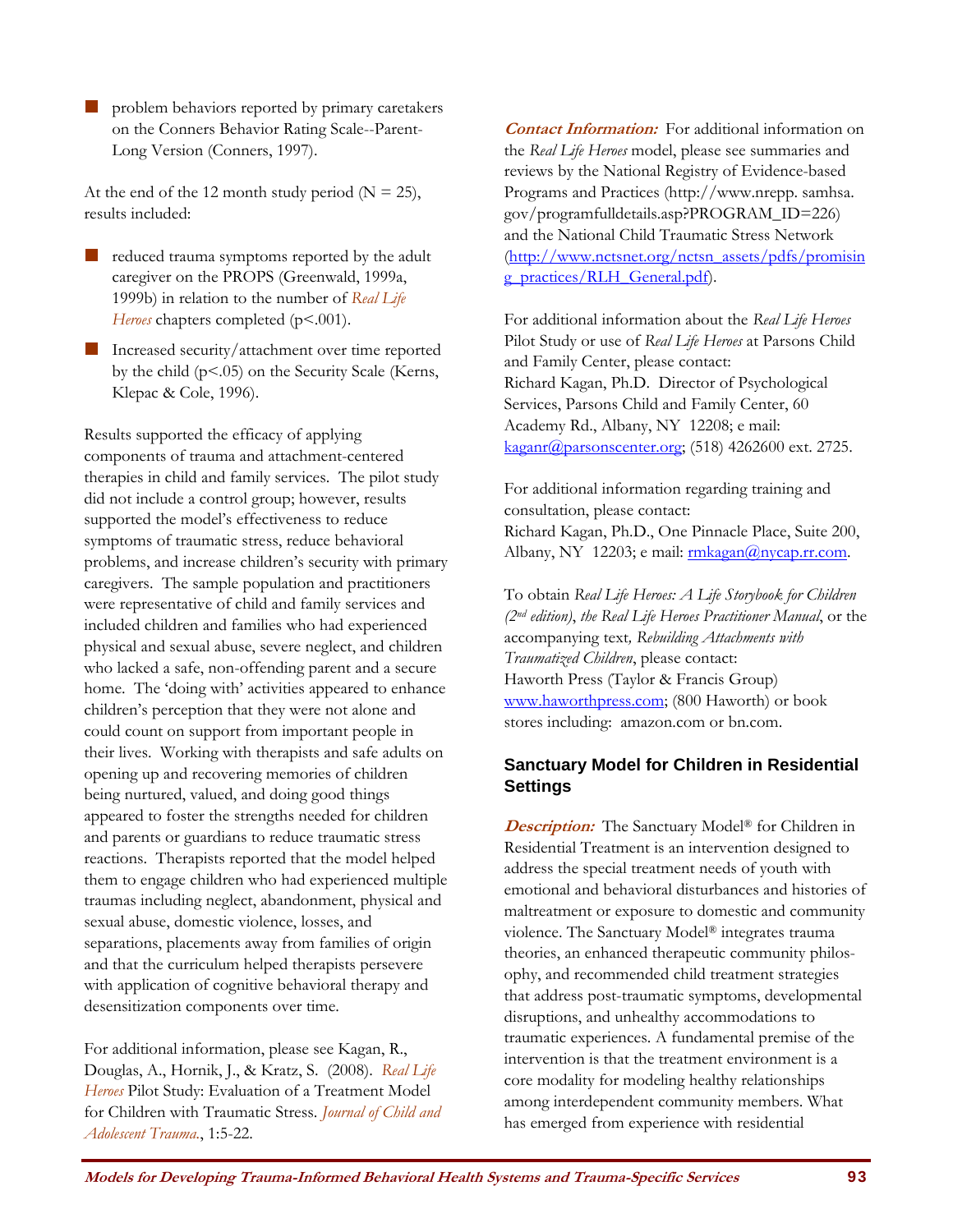treatment settings is a plan, process, and method for creating trauma-sensitive, democratic, nonviolent cultures that are far better equipped to engage in the innovative treatment planning and implementation that is necessary to adequately respond to the extremely complex and deeply embedded injuries that these children have sustained.

As of 2007, The Sanctuary Model® is being adapted for use in over twenty acute care, residential, outpatient, juvenile justice and substance abuse settings for children in various parts of the United States and Mexico.

**Status of Research:** Two evaluation projects are now underway. Eighteen of the current organizations in the Sanctuary Leadership Development Institute are participating in a three-year evaluation to determine whether or not the training and consultation brings about significant changes in key determinants of safe environments, including reductions in restraints, staff injuries, staff turnover. A parallel project is being conducted on seven of the agencies – five residential treatment settings and two juvenile justice programs – that have been funded through New York State Office of Family and Children's Services. This evaluation is being independently conducted by Stonybrook University.

An earlier research project was conducted on the implementation of the Sanctuary Model, funded by NIMH grant MH62896. The study showed support for the implementation of the model. An evaluation of The Sanctuary Model® was conducted as a partnership between researchers of Columbia University School of Social Work, the Center for Trauma Program Innovation of the Jewish Board of Family and Children's Services in New York City, and the model developer, Sandra Bloom. Dr. Jeanne Rivard was the primary investigator. Her findings were that there was greater implementation among those units exposed to the model longer, those serving girls, and those with leaders who had greater enthusiasm and commitment to the model. The short form of the Community Oriented Programs Environment Scale (COPES) (Moos, 1996) [Moos, R.H. (1996). *Community oriented program scale: Sampler set manual, test booklets, and scoring key (3rd Ed).* Redwood City, CA: Mindgarden; Moos, R.H. (1997). *Evaluating treatment environments: The quality of psychiatric and substance abuse programs.* New

assess the extent to which units were operating as therapeutic communities along selected dimensions. There were no significant differences between the Sanctuary Model units and the standard residential treatment units during the first two waves of measurement. By the final wave of measurement, however, we found significant differences between the groups via independent t-tests, with the Sanctuary Model® units improving on the following constructs of the COPES: support ( $p < .05$ ), spontaneity ( $p <$ .01), autonomy  $(p < .05)$ , personal problem orientation  $(p < .05)$ , safety  $(p < .05)$ , and in the total score  $(p = .05)$ .001). There were also a few differences by time and group, favoring youth in the Sanctuary Model® units. These were on the incendiary communication/ tension management construct of the Youth Coping Index (*p*   $<$  .05), locus of control ( $p = 15$ ), and the verbal aggression construct of the Social Problem Solving Questionnaire ( $p = .15$ ). Results were modest and consistent with a newly implemented intervention, especially considering that rates of implementation varied across units. The positive youth findings offer promise that full implementation may yield greater youth benefits. The finding that the treatment environments of the Sanctuary units were functioning at significantly higher levels than the standard residential units by the final wave of data collection suggests that implementation was becoming stronger with time.

Brunswick, NJ: Transaction Publishers.] was used to

The research project was published in four articles: Rivard, J.C., McCorkle, D., Duncan, M.E., Pasquale, L.E., Bloom, S. L., Abramovitz, R. (2004). *Implementing a Trauma Recovery Framework for Youths in Residential Treatment.* Child and Adolescent Social Work Journal, 21(5): 529-550; Rivard, J. C. (2004). *Initial findings of an evaluation of a trauma recovery framework in residential treatment*. Residential Group Quarterly 5(1): 3-5; Rivard,J.C., Bloom, S. L., Abramovitz, R., Pasquale, L.E., Duncan, M., McCorkle, D., Gelman, A. (2003). *Assessing the Implementation and Effects of a Trauma-focused Intervention for Youths in Residential Treatment* Psychiatric Quarterly 74(2): 137-154; Rivard, J.C., Bloom, S. L., McCorkle, D. and Abramovitz, R. (2005) Preliminary results of a study examining the implementation and effects of trauma recovery framework for youths in residential treatment. *Therapeutic Community: The International Journal for Therapeutic and Supportive Organizations* 26(1): 83-96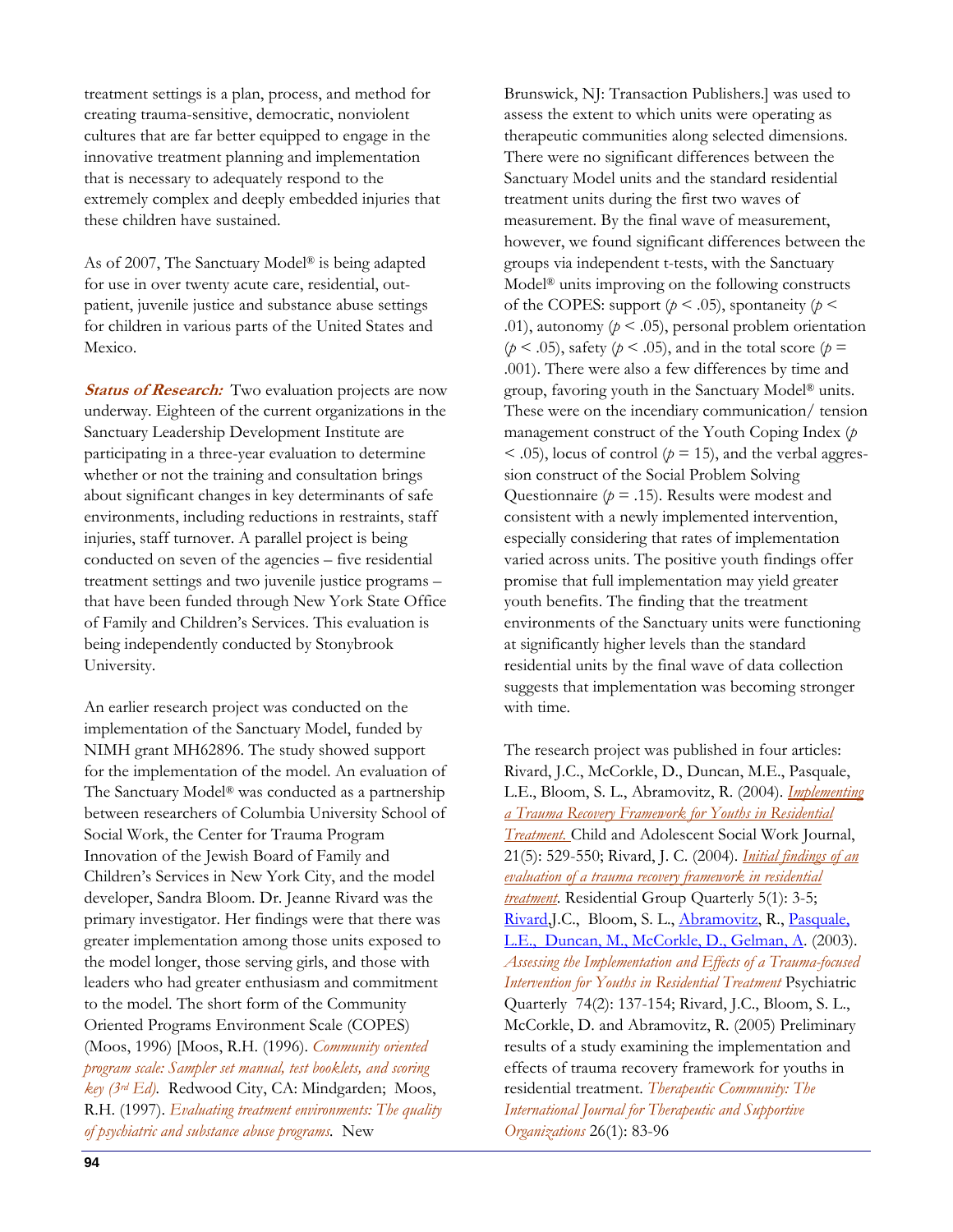**Contact Information:**An extensive collection of articles and information is available at www.sanctuaryweb.com. For additional information on the model and on training and consultation services via the Sanctuary Leadership Development Institute, contact: Sarah Yanosy , Andrus Children's Center 914-965-3700 x1117 syanosy@jdam.org,

www.andruschildren.org

#### **Seeking Safety**

**Description:** Developed by Lisa M. Najavits, Ph.D., at Harvard Medical/McLean Hospital, *Seeking Safety* is a manualized model that offers coping skills to help clients attain greater safety in their lives. It is present focused and designed to be inspiring and hopeful. It is highly flexible and can be used for group or individual format; all levels of care (e.g., outpatient, inpatient, residential); all types of trauma and substances; and any clinician. There are 25 treatment topics, each representing a safe coping skill relevant to both PTSD and SUD. All topics are independent, and thus can be done in any order, with as few or many sessions as there is time for (it is not required to do all 25 topics)Seeking Safety is used broadly with clients who need improved coping skills; they do not have to meet criteria for PTSD and substance abuse as the skills can be generalized. It can be implemented by a very wide range of counselors, including those without a degree in mental health (e.g., substance abuse counselors, case managers). Used widely with adults, it has been implemented with adolescents (both boys and girls), and a published randomized controlled trial is available on adolescent girls; an outcome study on young African-American men court-ordered into treatment is currently in preparation.

The treatment manual, *Seeking Safety: A Treatment Manual for PTSD and Substance Abuse*, (Najavits, 2002) includes clinician guidelines and client handouts. It offers up to 25 topics to address cognitive, behavioral, interpersonal, and case management domains. Each topic represents a safe coping skill relevant to trauma and substance abuse: Introduction/Case Management; Safety; PTSD; Taking Back Your Power; When Substances Control You; Honesty; Asking for Help; Setting Boundaries in Relationships; Getting Others to Support Your Recovery; Healthy Relationships; Community Resources; Compassion; Creating Meaning; Discovery; Integrating the Split Self; Recovery Thinking; Taking Good Care of Yourself; Commitment; Respecting Your Time; Coping with Triggers; Self-Nurturing; Red and Green Flags; Detaching from Emotional Pain (Grounding); Life Choices; and Termination.

Implementation of the model is enhanced by various materials including a website with extensive downloadable materials (www.seekingsafety.org), the published manual in English, Spanish, French, German, and Swedish; a poster and card deck of the Safe Coping Skills in the model; five hours of videobased training; and numerous national on-site trainings. Information on all of these is available from www.seekingsafety.org.

*Status of Research: Seeking Safety* (Najavits, 2002) is the only model for trauma/PTSD and substance abuse that thus far has been empirically studied in adolescents (Najavits et al., 2006). In a randomized controlled trial with 33 adolescent girls comparing Seeking Safety plus treatment-as-usual versus treatment-as-usual alone, positive outcome results were found in a variety of domains including substance use and associated problems, trauma-related symptoms, cognitions related to PTSD and SUD, psychiatric functioning, and several additional areas of pathology not targeted in the treatment (e.g., anorexia, somatization, generalized anxiety). Some gains were sustained at follow-up. The model has also been studied with older adolescents and young adults by Hamilton (2006), as part of a substance abuse residential treatment program. Participants were 76 African-American males aged 18 to 25, all referred by drug courts. During the six-month residential program, all clients completed all of the assigned modules of Seeking Safety. Results at end of treatment indicated significant decreases in substance use; 7 of 10 subscales of the Trauma Symptom Inventory; all 5 subscales of the Cognitive Distortions Scale; the anxiety subscale of the SCL-90; and the rate of unprotected sex. Both studies used the existing treatment manual for Seeking Safety without substantial modification, indicating that, at least based on initial evidence, the model appears to be relevant and acceptable to adolescents.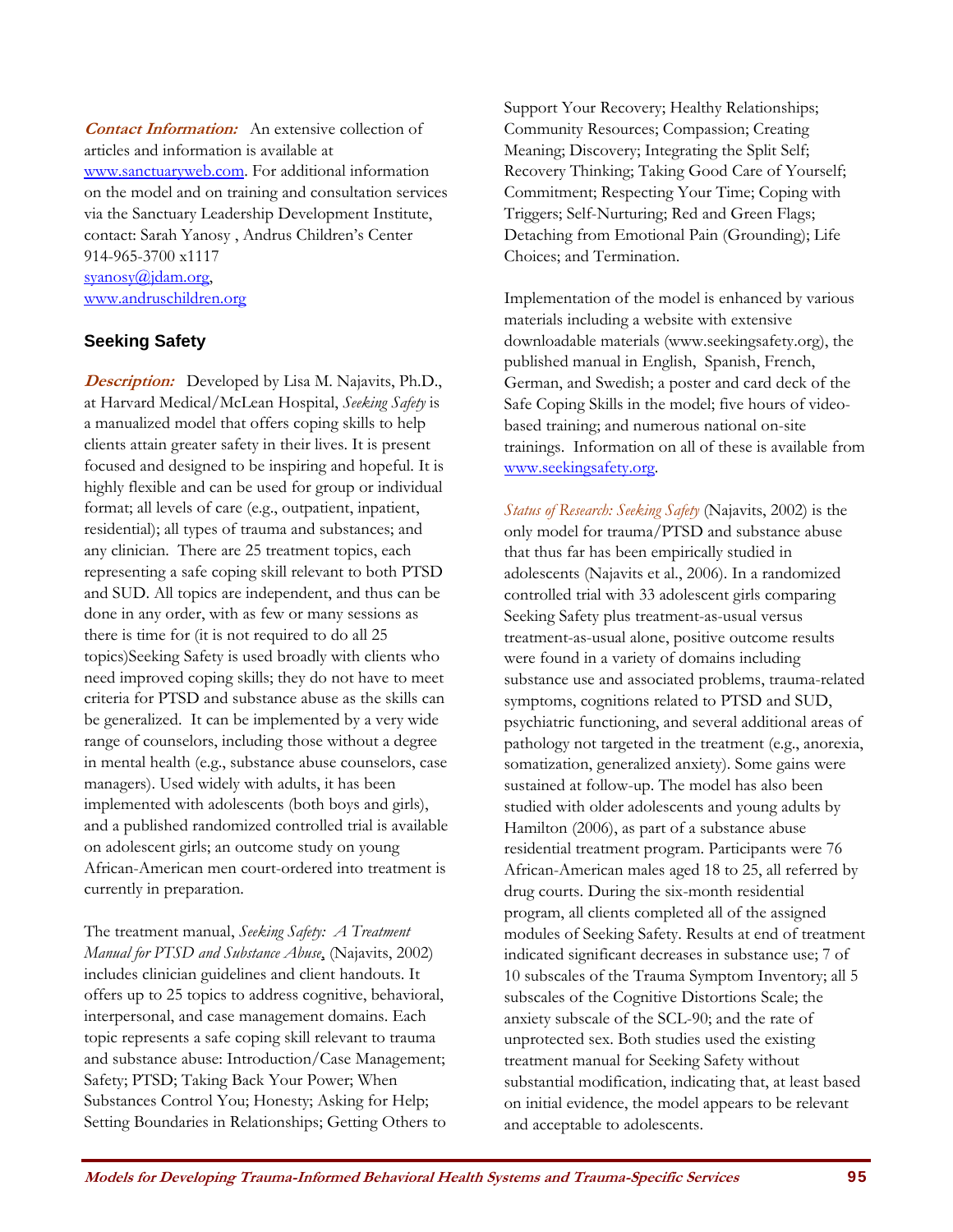**Contact Information:** The manual (Najavits, 2002b) can be ordered from any bookseller, or from the website www.seekingsafety.org (section Order); the implementation materials (translations, videos, card deck, posters) can be obtained from the same section of the website. Information on upcoming trainings, and how to schedule training or consultation is on the website (section Training). Research, including those on adolescents, is on the website in the section Outcomes.

 Lisa M. Najavits, Ph.D. 617-731-1501 (phone) info@seekingsafety.org www.seekingsafety.org

#### **Structured Psychotherapy for Adolescents Responding to Chronic Stress (SPARCS)**

**Description:** SPARCS is a group intervention that was specifically designed to address the needs of chronically traumatized adolescents who may still be living with ongoing stress and may be experiencing problems in several areas of functioning. These areas include difficulties with affect regulation and impulsivity, self-perception, relationships, somatization, dissociation, numbing and avoidance, and struggles with their own purpose and meaning in life as well as worldviews that make it difficult for them to see a future for themselves. Overall goals of the program are to help teens cope more effectively in the moment, enhance self-efficacy, connect with others and establish supportive relationships, cultivate awareness, and create meaning. Group members learn and practice each of the core SPARCS skills throughout the intervention and frequently report use of these skills outside of group. Core components of this intervention include Mindfulness practice, Relationship building/communication skills, Distress Tolerance, and Problem-solving and Meaning Making. Treatment also includes psychoeducation regarding stress, trauma, and triggers.

This intervention is strength-based and is appropriate for traumatized adolescents with or without current/lifetime PTSD. It is based on the assumption that the adolescents' symptoms (behavioral, interpersonal, and affective) represent their best efforts at coping with extreme stress. The treatment facilitates therapists' ability to help group members identify and build upon their

strengths.SPARCS is a present-focused intervention, and is not an exposure based model. Although there is no direct exposure component or construction of a trauma narrative, traumas are discussed in the context of how they relate to adolescents' current behavior and to their understanding of their problems and difficulties in the here and now. Group members routinely discuss and process their personal experiences throughout the group.

Groups are one hour in length and have been provided in a variety of settings including outpatient clinics, schools, group homes, boarding schools, residential treatment centers and facilities, and foster care programs. Sessions can be divided into two segments and conducted twice a week to accommodate class periods in a school setting. It is recommended that SPARCS be implemented in settings where adolescents can remain in treatment long enough to complete the intervention. SPARCS is predominantly cognitive-behavioral and draws upon Dialectical Behavior Therapy (Miller, Rathus, & Linehan, 2006), Trauma Affect Regulation: Guide for Education and Therapy for Adolescents and Pre-Adolescents (TARGET©-A: Ford, 2007), and Trauma and Grief Component Therepay (TGCT: Layne, Saltzman, Pynoos, et. al., 2000).

To date SPARCS has been conducted with ethnically diverse groups, including African American, Latino, Native American, LGBTQ, and refugee/immigrant populations, as well as adolescents in gangs and in rural settings. SPARCS has also been implemented with adolescents in foster care and in shelters with runaway/homeless youth. Some SPARCS handouts are available in Spanish and have been used with Spanish speaking youth and their caregivers.

**Status of Research:**Pilot data indicate significant improvement in overall functioning over the course of treatment (as measured by the Youth Outcome Questionnaire SR-2.0) for adolescents receiving SPARCS, with significant changes noted more specifically on subscales measuring conduct problems, inattention/hyperactivity, and interpersonal relationships. There was also a significant decline in PTSD symptoms, with improvements noted in the overall severity of posttraumatic stress symptoms, as well as in scores assessing symptoms related to reexperiencing, avoidance, hyper-arousal (Criterion B, C, and D respectively). Encouraging results were also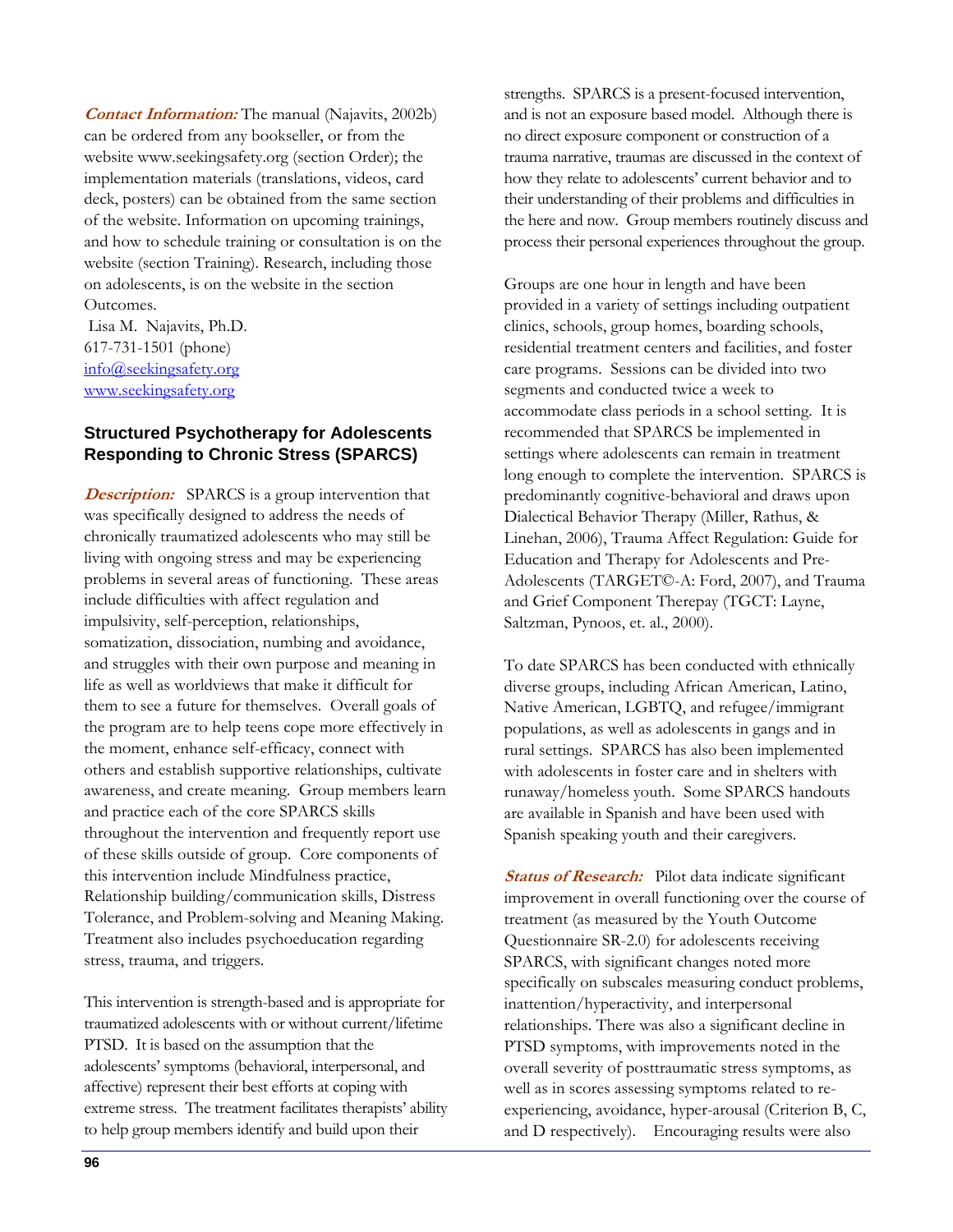found in an Evidence Based Practices Pilot Program conducted by the Illinois Department of Children and Family Services in conjuction with The Mental Health Services and Policy Program at Northwestern University, with improvements noted on several of the subscales of the YOQ, including somatic complaints and anxious/depressive symptomatology. The pilot also compared SPARCS to treatment as usual using the Child and Adolescent Needs and Strengths (CANS) instrument. Results indicated that SPARCS was associated with significant improvements in Risk Behaviors as compared to the treatment as usual group. Furthermore, adolescents receiving SPARCS were half as likely to run away, and one-fourth less likely to experience placement interruptions (i.e., arrests, hospitalizations, runaways, etc.).

**Contact Information:**To obtain a manual and for information on training and consultation, contact: Mandy Habib, Psy.D. Division of Trauma Psychiatry 516-562-3276 mhabib@nshs.edu.

#### **Trauma Affect Regulation: Guide for Education and Treatment (TARGET©)**

**Description:** This model is adapted for use with adolescents. TARGET© was developed by Julian Ford, Ph.D., as an educational and therapeutic approach for the prevention and treatment of complex Posttraumatic Stress Disorder (PTSD). TARGET© provides a practical skill set that can be used by trauma survivors and family members to de-escalate and regulate extreme emotion states, to manage intrusive trauma memories in daily life, and to restore the capacity for information processing and autobiographical memory. TARGET© teaches a sequence of seven (7) skills described as the FREEDOM steps. The focus in TARGET© is on shifting the way a person processes information and emotions so that s/he is able to live life and make sense of memories without being trapped in an alarm state.

TARGET© explains post-traumatic symptoms as the product of an ingrained, but reversible, biological change in the brain's alarm and information processing systems and the body's stress response systems. Using graphics and simple language, TARGET© describes the stress response system as an "alarm" in the brain that is triggered by trauma or

extreme stress. When the brain becomes stuck in "alarm" mode a person cannot access the brain's capacities for clear thinking, and therefore reacts to all types of current stressors as survival threats. This causes serious difficulties in their relationships and daily life activities that can be addressed by using the FREEDOM skill set.

**Essential Components:** TARGET© is designed to address the primary personal issues that are related to trauma, such as PTSD symptoms, rage, traumatic grief, survivor guilt, shame, interpersonal rejection, and existential/spiritual alienation. The seven (7) core skills in TARGET© are taught through repeated coaching and guided practice and are described by the acronym, FREEDOM.

**Applications:** TARGET© originally was designed for and has been field tested in public sector and private nonprofit community mental health and addiction treatment settings with adults and adolescents. Although the information provided is complex, the language used in participant materials and in leader guides is down-to-earth rather than technical or academic terminology. The pacing of materials within and across sessions is designed to sustain participant interest without taxing clients' sometimes impaired information processing abilities. TARGET© has been adapted for several other trauma-affected populations:

- Survivors, rescue workers, and families affected by September 11, 2001
- Advocacy for women who have experienced domestic violence and their children
- Incarcerated men and women in prison or when newly re-entering the
- **Community**
- Girls and boys in the juvenile justice system in secure and community programs
- Girls and boys in mental health and addictions treatment programs and schools
- Women with young children who are at risk for criminal justice involvement

TARGET© is manualized for adults and adolescents and can be offered in individual or group counseling or psychoeducation sessions conducted by clinicians,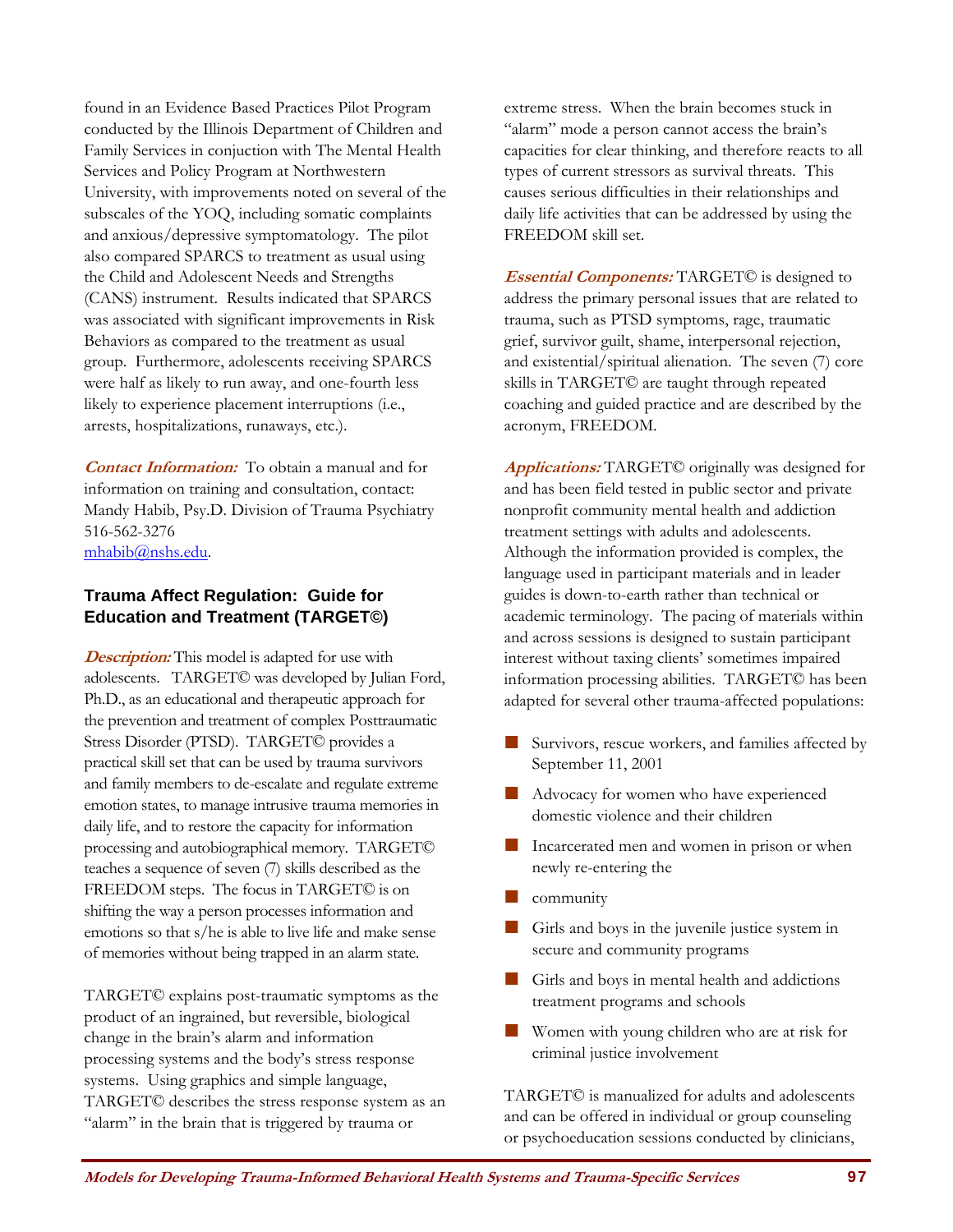case managers, rehabilitation specialists, or teachers for 10 to 12 sessions. TARGET© has been adapted for interventions that are not specifically focused on trauma recovery, such as anger management, anxiety/stress management, pain management, interpersonal skills, screening and orientation for new clients or residents, and general support groups.

**Status of Research***:*A randomized effectiveness study was conducted comparing 9-session TARGET© groups versus trauma-informed substance abuse groups (TSU) in three adult substance abuse treatment programs (Frisman, L. K., Ford, J. D., Lin, H., Mallon, S., & Chang, R. (in press). Outcomes of trauma treatment using the TARGET© model. *Journal of Groups in Addiction and Recovery*). TARGET© was superior to TSU in maintaining sobriety.

A three-year randomized clinical trial study funded by the Department of Justice of TARGET© delivered as a 12-session individual therapy for PTSD was conducted with 147 low-income urban mothers. Findings are under review for publication and were presented at the Annual Conventions of the American Psychological Associations and the International Society for Traumatic Stress Studies in 2007. TARGET© was superior to a comparison social problem solving therapy (Present Centered Therapy; PCT) on improved emotion regulation and posttraumatic beliefs at posttest and follow-up, and led to additional improvements in dissociation and affectively-modulated coping and relational involvement.

A three-year randomized clinical trial study funded by the Office of Juvenile Justice and Delinquency Programs of TARGET© delivered as a 12-session individual therapy for PTSD compared to a relational therapy (Enhanced Treatment as Usual, ETAU) with 61 girls involved in delinquency was completed in Fall 2008. TARGET© was associated with greater improvement than ETAU on PTSD symptoms and remission from PTSD (77% versus 53%) at the conclusion of therapy.

A two-year field trial funded by the Office of Juvenile Justice and Delinquency Programs of TARGET© delivered as a group and milieu intervention in every Juvenile Detention Center in Connecticut will be completed in Fall 2008. Juvenile Justice data and admission/discharge questionnaire data are being collected in this quasi-experimental study of the impact of the sequential introduction of TARGET© into mixedgender and gender-specific (girls only) detention centers.

**Endorsements**: TARGET© was designated as the first promising practice model for traumatized youths in the juvenile justice system by the National Child Traumatic Stress Network (www.nctsn.org) and is endorsed by the California Evidence-Based Clearinghouse for Child Welfare (www.cachildwelfareclearinghouse.org), the RAND Corporation Gulf States Policy Institute (www.rand.org), and NREPP: SAMHSA's National Registry of Evidence-based Programs and Practices (www.nrepp.samhsa.gov).

TARGET© is copyrighted by the University of Connecticut and is distributed exclusively by Advanced Trauma Solutions, Inc. through intensive training, consultation, and quality assurance programs.

*Contact Information:* For information, training, and materials, contact Judith Ford 860-751-9072 Judy@advancedtrauma.com. www.ptsdfreedom.org

### **Trauma and Grief Component Therapy (TGCT)**

**Description:**Developed by Christopher M. Layne, Ph.D., William R. Saltzman, Ph.D., and Robert S. Pynoos, M.D., M.P.H., Trauma and Grief Component Therapy (TGCT) is a manualized treatment for trauma-exposed or traumatically bereaved older children and adolescents that may be implemented in school, communty mental health, or other service settings. The program has been implemented with a wide range of trauma-exposed and traumatically bereaved older child and adolescent populations, in both the United States and international settings. These populations include youth impacted by community violence, traumatic bereavement, natural and man-made disasters, war/ethnic cleansing, domestic violence, witnessing interpersonal violence, medical trauma, serious accidents, physical assaults, gang violence, and terrorist events. Individual session length is an average of 50 minutes. (Sessions can be shortened in length to accommodate school class periods. Alternatively, individual sessions can be expanded up to 90 minutes in length, as needed and if time allows.) Depending on the number and types of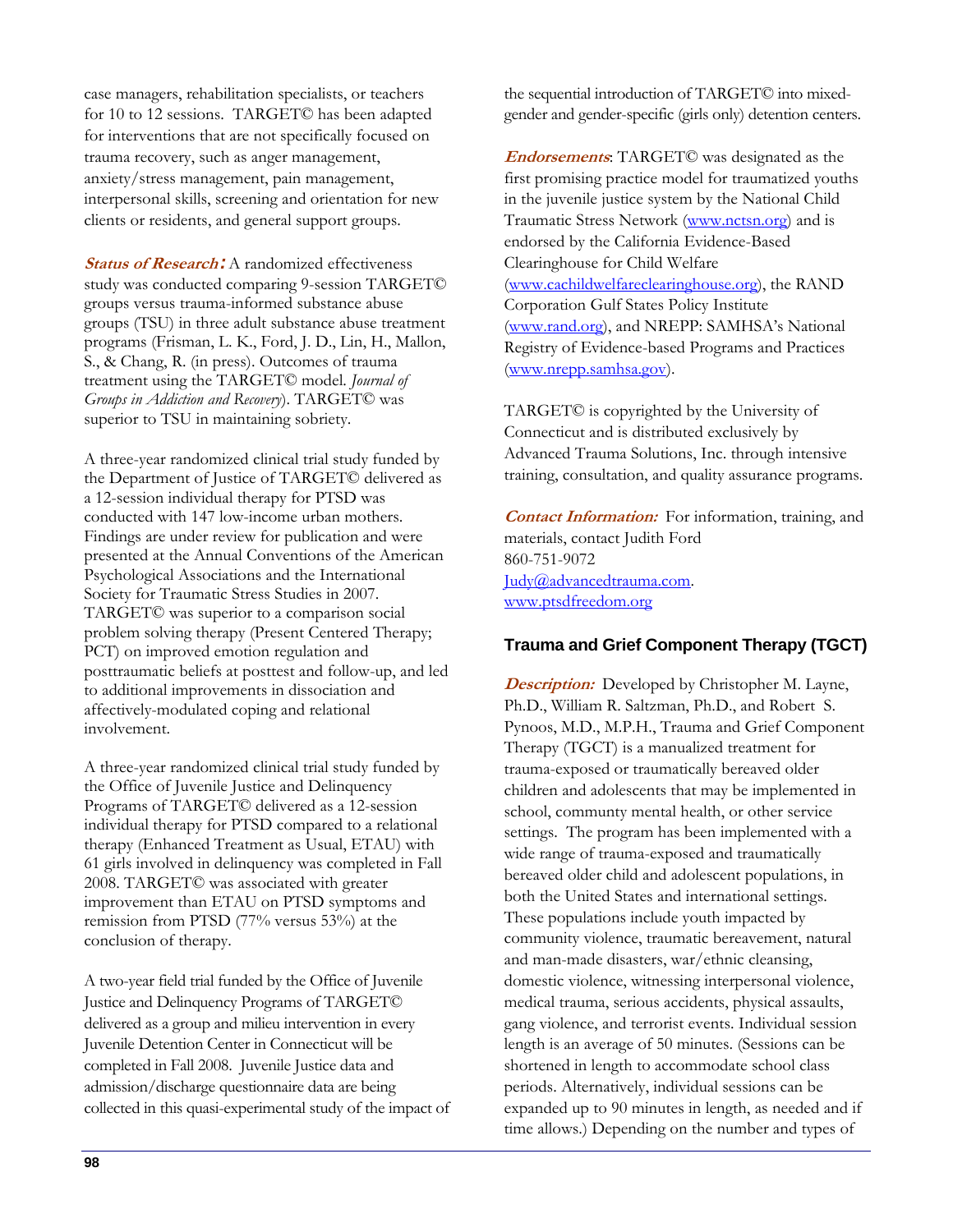treatment modules that are implemented, the total number of sessions ranges from 10 to 24. The program is applicable to either individual or groupbased treatment modalities and guidelines are provided for adapting the program in a culturally and ecologically sensitive manner. TGCT is specifically designed to identify and effectively treat youths whose distress and dysfunction fall within the moderately to severely distressed range. It is thus intended to address the needs of both moderately exposed and severely exposed youths.

TGCT is a multi-component (modularized) treatment manual and accompanying workbook with detailed instructions for conducting individual or group sessions. The intervention is assessment-driven, with specific treatment modules being selected for implementation based on clients' problems, needs, and strengths. The intervention contains a variety of components. These include (a) initial assessment, case conceptualization, and treatment planning; (b) psychoeducation, (c) emotional regulation skills, (d) addressing youths' and families' traumatic stress experiences and reactions, (e) promoting adaptive coping (e.g., social support, problem-solving, contending with trauma and loss reminders), (f) addressing maladaptive beliefs relating to trauma and loss, (g) promoting adaptive developmental progression, (h) addressing grief and loss, (i) maintaining adaptive routines, (j) relapse prevention, and (k) ongoing monitoring, surveillance, and evaluation of treatment response. Family/parent sessions are offered at key points in treatment. Assessment tools are available to measure all major targeted therapeutic outcomes.

The program has been implemented and evaluated with a broad variety of school age to high school groups (ages  $10 - 18$ ), including war-exposed Bosnian adolescents (comprised of ethnic Muslim, Croatian, and Serbian youths); multi-racial, multi-ethnic middle and high school students exposed to community violence and school shootings in Pasadena, Long Beach, and Santee, Southern California; and among adolescents exposed to the September 11th 2001 terrorist attacks in New York City. Preliminary versions of the intervention were implemented with children exposed to community violence in an impoverished urban community in Inglewood,

California; with socioeconomically disadvantaged youths exposed to gang-related violence in San Fernando, California; and with youths exposed to a massive earthquake in Armenia. It has been translated into Bosnian and has been implemented in school, clinic and community outpatient settings.

**Status of Research:** A multi-site randomized controlled treatment outcome study of the effectiveness of a trauma/grief-focused group treatment for war-exposed adolescents in 10 Bosian secondary schools was conducted in 2000 – 2001. Students were randomly assigned to either a 17-session manualized trauma/grief-focused group treatment (Trauma and Grief Component Therapy)  $(n = 71)$ conducted by trained school psychologists and pedagogues, or a control group  $(n = 73)$  who received a school milieu intervention conducted by the same school psychologists and pedagogues. Students were assessed at pre-treatment (beginning of school year), post-treatment (end of school year), and at 4-month follow-up on self-report measures of PTSD symptoms (UCLA Reaction Index; range 0-68), depression symptoms (Depression Self-Rating Scale; range 0-72), traumatic grief (UCLA Grief Scale, Traumatic Grief Subscale; range 0-24), and existential grief (UCLA Grief Scale, Existential Grief Subscale; range 0-24).

**Results:** Reliable reductions in PTSD symptoms (58% at post-treatment; 81% at selected follow-up) found in the treatment group compare favorably to rates reported in randomized controlled efficacy trials. Rates of reliable reductions in depression (23% at post-treatment, 61% at follow-up) and traumatic grief (40% at post-treatment) found in the treatment group are comparable or superior to rates found in community treatment settings. Substantial, but lower, rates of change in the comparison group were found for PTSD symptoms (33% at post-treatment; 21% at follow-up) and depression symptoms (13% at posttreatment; 52% at follow-up). Odds ratios of the likelihood of reliable symptom reduction were higher in the treatment group compared to the control group (up to 15.19 for PTSD at follow-up) for all outcomes. The treatment group had minimal to modest percentages of reliably worsened cases (0% to 9%), whereas the control group had modest to substantial percentages (3% to 17%), at post-treatment and follow-up.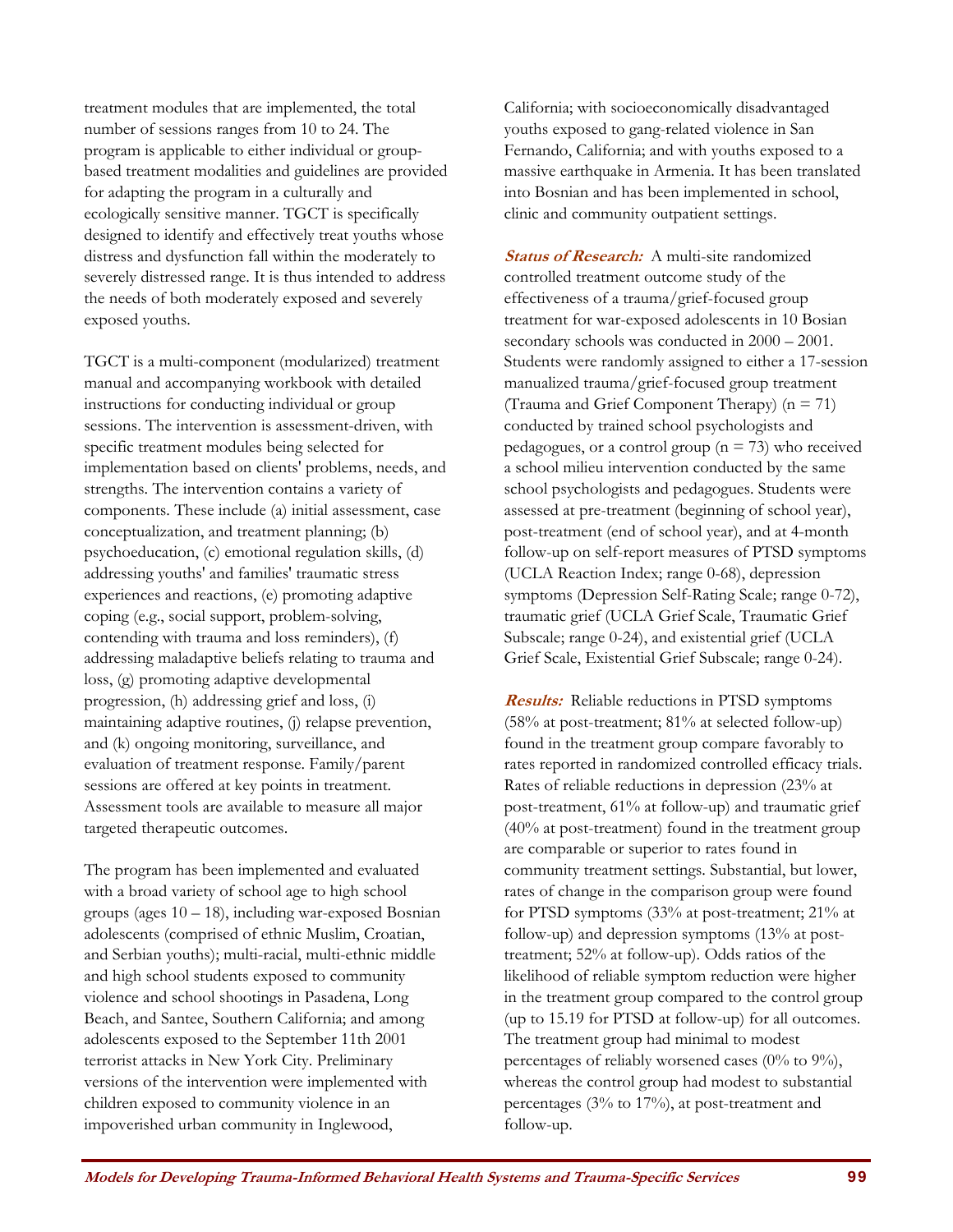**Contact Information:** To obtain a manual and for information on training and consultation, contact Christopher Layne, Ph.D. , UCLA - National Center for Child Traumatic Stress (310) 235-2633, extension 223. cmlayne@mednet.ucla.edu

#### **TRIAD Girls Group Treatment model**

**Description:**Manualized 18-session (2-hour sessions) group treatment for adolescent girls with histories of substance abuse, emotional problems, and violence/trauma/abuse, based on the Triad Women's Group and extensively revised for at-risk adolescent females experiencing difficulties in their academic and social functioning. The manual is intended to assist girls in discontinuing or avoiding substance use and abuse as well as other risky behaviors, to empower them to a state of improved mental health, to support their survival and healing from violence and trauma, to identify strengths that helped them survive, and to decrease chances they will become involved with or re-enter the juvenile justice system.

**Status of Research:** Formative research on this model was designed to capture the participants' ideas, feelings and opinions about the model and incorporate changes based on their feedback. Outcome research is in process.

**Contact Information:**To obtain the manual, worksheets, and for further information, contact Colleen Clark 813-974-9022 cclark@fmhi.usf.edu

#### **Voices: A Program of Self-Discovery and Empowerment for Girls**

**Description:**Developed by Stephanie S. Covington, Ph.D., L.C.S.W., co-director of the Institute for Relational Development and the Center for Gender and Justice, *Voices: A Program of Self-Discovery and Empowerment* addresses the unique needs of adolescent girls and young women between the ages of 12 and 18. The program model uses a trauma-informed, strengthbased approach that helps girls to identify and apply their power and voices as individuals and as a group. The focus is on issues that are important in the lives of adolescent girls, from modules about self and

connecting with others to exploring healthy living and the journey ahead*.* Given the pervasive impact of abuse and substance use in many girls' lives, these themes are woven throughout the sessions. *Voices*  encourages girls to seek and discover their "true selves" by giving them a safe space, encouragement, structure, and support to embrace their important journey of self-discovery. In addition, skill-building in the areas of communication, refusal skills, anger management, stress management, and decision making is integrated across program topics. It can be used in many settings (e.g., outpatient and residential substance abuse treatment, schools, juvenile justice, and private practice).

*Voices: A Program of Self-Discovery and Empowerment for Girls* is based on the realities of girls' lives and the principles of gender-responsivity. It is also grounded in theory, research, and clinical practice. *Voices* is an adaptation of *Helping Women Recover* for girls The following theories create the framework of thought for the development of the *Voices* model: psychological development, attachment, resilience, addiction, and trauma. This is the theoretical base on which the *Voices*  program was developed. The various treatment strategies used in the program apply the theories to create the therapeutic process. The therapeutic approaches include psycho-educational, cognitivebehavioral, expressive arts, and relational theory. The psycho-educational approach helps young women begin to link some of their current difficulties and experiences to larger social influences.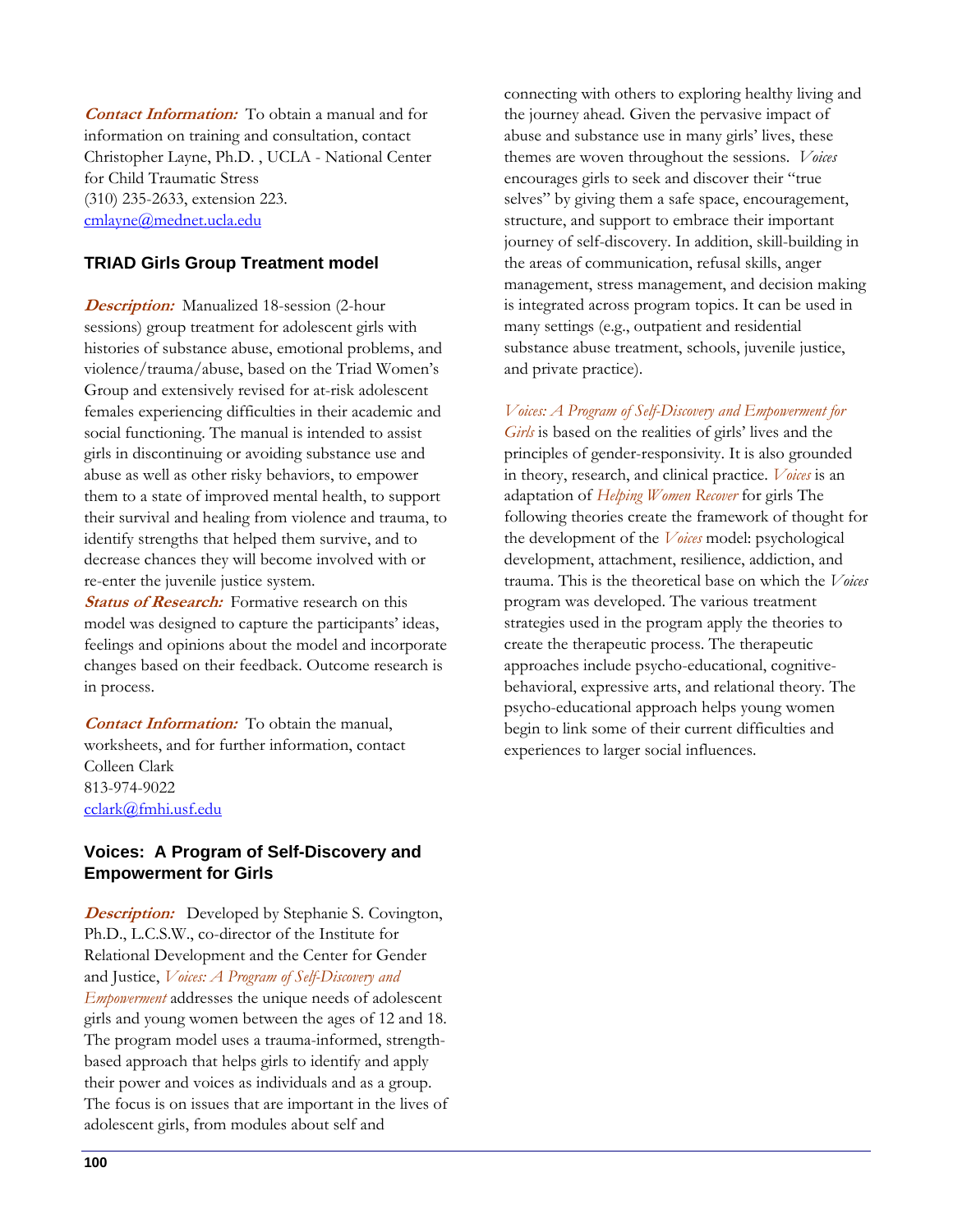The first part of the facilitator's manual gives the facilitator background information about girls and about the formation of the *Voices* program. It includes information on the reality of girls' lives: socialization and identity, culture and class, sexuality, violence and aggression. It also addresses expressions of risk: depression, substance abuse, relationship violence, eating disorders, teen mothers, and girls in juvenile justice settings. The second part includes the four modules (self, connecting with others, healthy living, and the journey ahead), with a total of 18 90-minute sessions. There are over 90 exercises included in the facilitator's guide. The sessions may be arranged in a variety of ways; however, the curriculum is laid out in the suggested sequence.

Each group member is provided a Voices journal. This journal serves as a girl's personalized tool for exploring and recording her experiences, thoughts, and feelings as she progresses through the program in a safe space.

This program is designed for facilitation in a group setting but can be adapted for one-on-one use. The suggested number of participants per group is between 6 and 10. Ideally, the groups would be "closed," that is, the same girls would begin and end the program together. The curriculum can be adapted for larger groups and open groups, if either is essential to the program setting.

**Status of Research:** There are several grant applications pending for outcome studies in a variety of settings (schools, adolescent treatment, and juvenile justice). A pilot study was conducted in CT and NYC using the gender-responsive girls' curriculum, *Voices: A Program of Self-Discovery and Empowerment.* This study (funded by CSAT) focused on fidelity and gathered initial data for a larger NIDA grant proposal. One proposal submitted to the National Child Health and Development Institute is a multi-site project with court-ordered girls in a randomized study that compares outcomes from *Voices* to current practices. Outcome measures will assess for reduction in risk factors associated with substance use, change in selfesteem and self image, increased knowledge regarding AOD issues and issues related to trauma, and involvement in the juvenile justice system (completion of probation, recidivism). Both standardized tools for measurement and other developed instruments will be used. Another proposal is pending with the Donaghue Foundation. Pages 85, 86.

**Contact Information:**For additional information on research, contact: Jo Hawke, Ph.D. hawke@PSYCHIATRY.UCHC.EDU

To obtain the *Voices* curriculum materials and for additional information on training, consultation, and research, contact Stephanie S. Covington, Ph.D., L.C.S.W., 858-454-8528 sscird@aol.com www.stephaniecovington.com www.centerforgenderandjustice.org.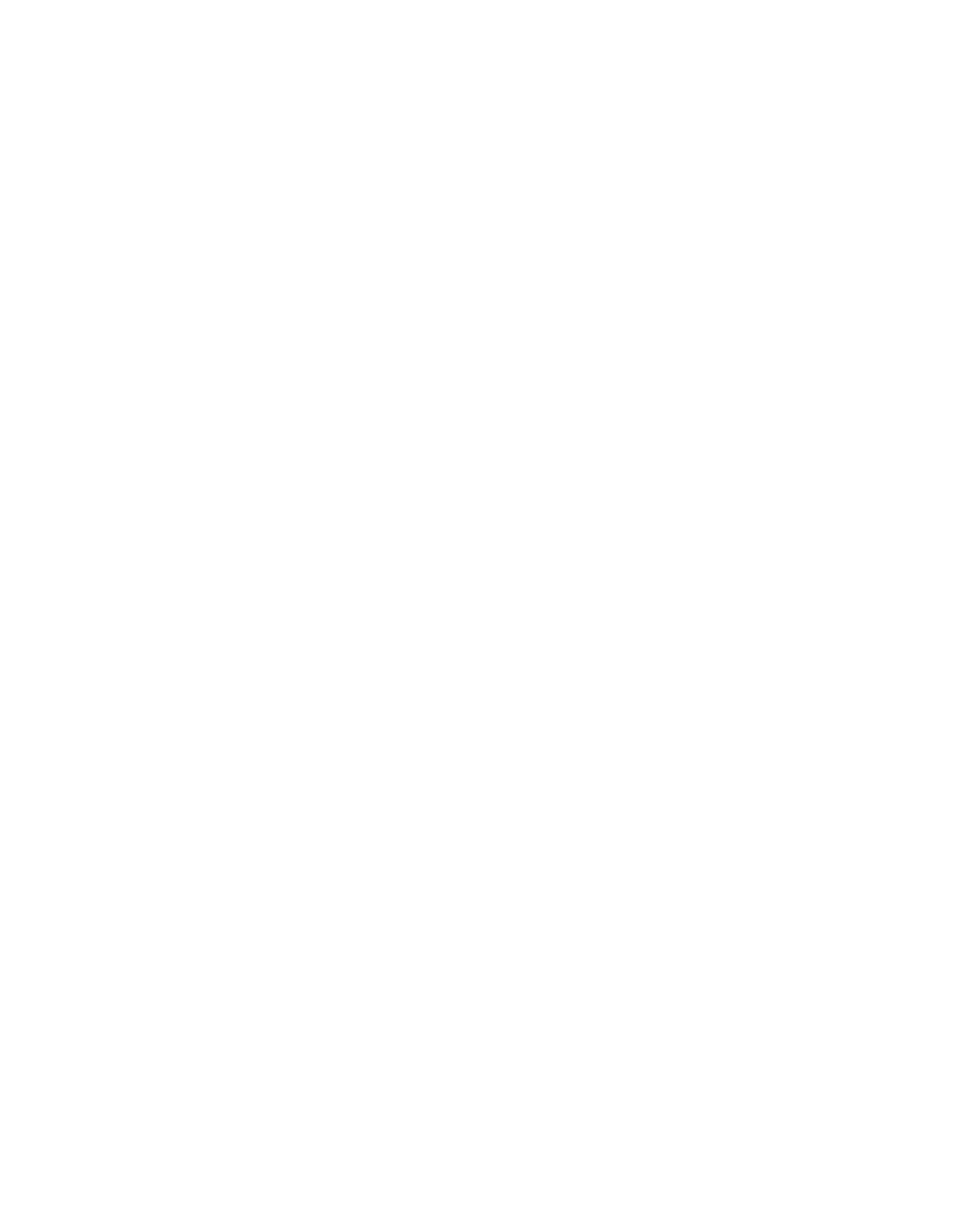# **Trauma-Specific Peer Support and Self Help Models**

| <b>Guide to Trauma-Specific Peer Support and Self Help Models</b>                                                                                                                                                                                          |                                                                        |                                                                                             |                                                                                                                                          |                                                                     |
|------------------------------------------------------------------------------------------------------------------------------------------------------------------------------------------------------------------------------------------------------------|------------------------------------------------------------------------|---------------------------------------------------------------------------------------------|------------------------------------------------------------------------------------------------------------------------------------------|---------------------------------------------------------------------|
| <b>Name of Model</b>                                                                                                                                                                                                                                       | <b>Intended Audience</b>                                               | <b>Type of Services</b>                                                                     | <b>Intended Setting</b>                                                                                                                  | Approach                                                            |
| The Essence of Being Real:<br><b>Relational Peer Support for</b><br>Men and Women                                                                                                                                                                          | Women, Men                                                             | Manual, training: Website:<br>www.sidran.org                                                |                                                                                                                                          | Group peer-to-<br>peer sessions                                     |
| Growing Beyond Survival: A<br>Self Help Toolkit for Managing<br><b>Traumatic Stress</b>                                                                                                                                                                    | Women, Men                                                             | Workbook w/ tools, Training                                                                 | MH, Corrections,<br>DV                                                                                                                   | Group sessions;<br>individual sessions,<br>Self-help                |
| Healing the Trauma of<br>Abuse: A Women's<br><b>Workbook</b>                                                                                                                                                                                               | Women                                                                  | Workbook, Website:<br>www.mentalhealthrecovery.<br>com                                      |                                                                                                                                          | Self-help or for<br>use with a<br>therapist or<br>supportive friend |
| Journey of Self-Discovery:<br>A Study Guide for Trauma<br><b>Survivors</b>                                                                                                                                                                                 | Women, SA, MH                                                          | Manual/Curriculum                                                                           |                                                                                                                                          | Psycho-<br>educational<br>training program                          |
| Restoring Hope and Trust:<br>An Illustrated Guide to<br><b>Mastering Trauma</b>                                                                                                                                                                            | Women, Men,<br>adolescent, any<br>clinician; broad<br>range of clients | Curriculum                                                                                  | <b>Various Settings</b>                                                                                                                  | Group or<br>individual<br>sessions, and<br>self-help                |
| The Way of the Journal: A<br>Journal Therapy Workbook<br>for Healing                                                                                                                                                                                       | Women, Men,<br>adolescent, any<br>clinician; broad<br>range of clients | Curriculum                                                                                  | <b>Various Settings</b>                                                                                                                  | Group or<br>individual<br>sessions, and<br>self-help                |
| <b>Well Recovery Groups</b>                                                                                                                                                                                                                                | Women, SA, MH                                                          | Manual, Website:<br>www.healthrecovery.com                                                  |                                                                                                                                          | Group sessions                                                      |
| A Woman's Addiction<br><b>Workbook</b>                                                                                                                                                                                                                     | Women, SA                                                              | Self-help book, Website:<br>www.seekingsafety.org                                           |                                                                                                                                          | Self-help or for<br>use with a<br>clinician                         |
| <b>Women's Leadership Training</b><br>Institute: An Educational<br>Group Curriculum for Women<br>in Recovery.<br>Instituto de Entrenamiento<br>para Mujeres Lideres en<br>Recuperacion: Un curriculo<br>educativo y grupal para<br>mujeres en recuperacion | Women, SA, MH                                                          | Manual/ Curriculum,<br>Training                                                             |                                                                                                                                          | Peer-led training<br>program                                        |
| A Woman's Way through the<br><b>Twelve Steps</b>                                                                                                                                                                                                           | Women, SA, MH                                                          | Facilitator's guide,<br>participant's workbook,<br>DVD, book, consultation,<br>training, TA | Outpatient,<br>inpatient and<br>residential<br>substance abuse<br>treatment, MH<br>clinics, DV<br>shelters, criminal<br>justice settings | Group process,<br>peer-led                                          |
| Your Surviving Spirit: A<br>Spiritual Workbook for<br>Coping with Trauma                                                                                                                                                                                   | Women, Men                                                             | Workbook, Training, TA<br>(English & Spanish),<br>Website:<br>www.dustymiller.org           |                                                                                                                                          | Self-help                                                           |

**Key:** MH – Mental Health; SA – Substance Abuse; TA – Technical Assistance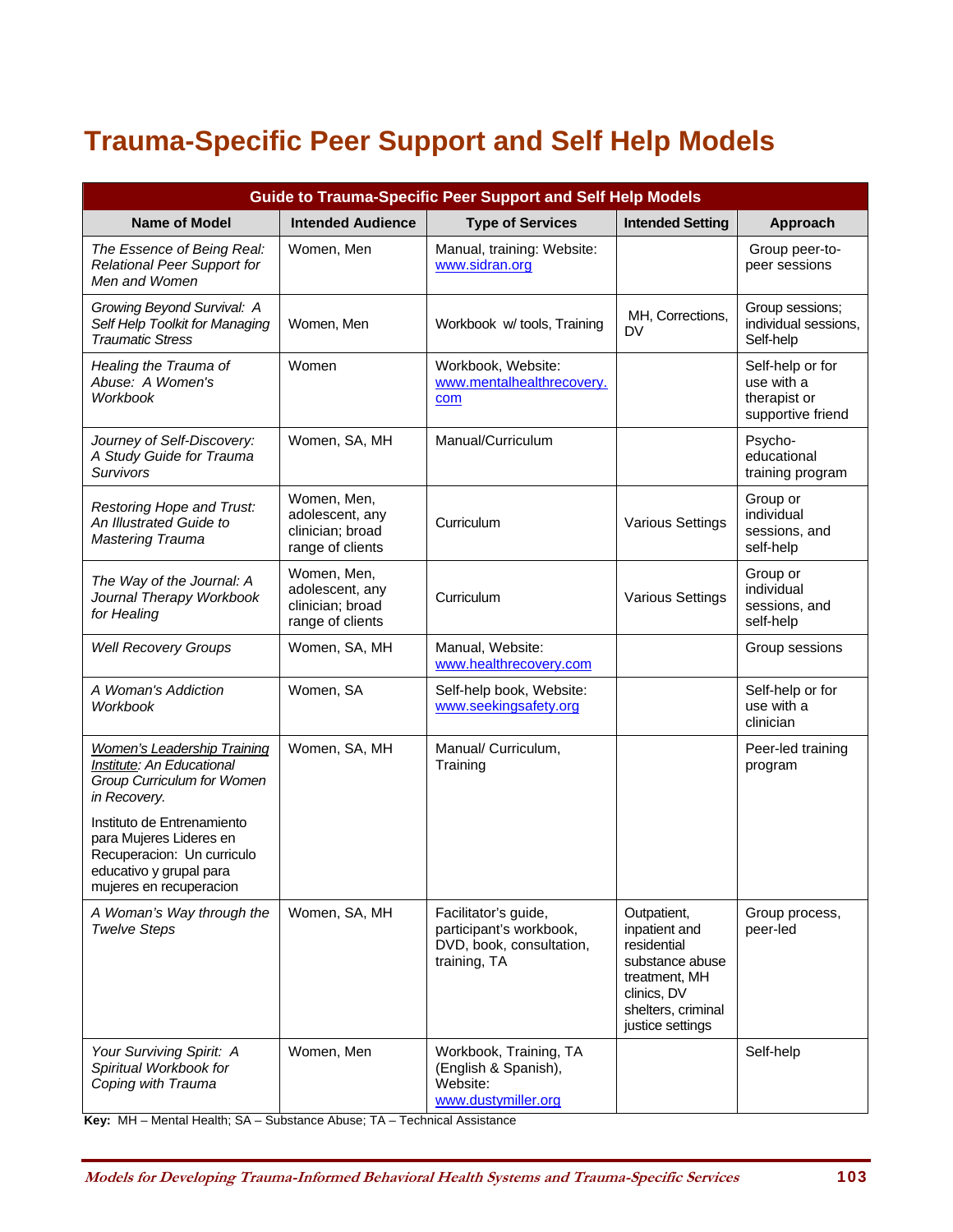#### **The Essence of Being Real: Relational Peer Support for Men and Women Who Have Experienced Trauma**

*Description:* Developed by Sidran Institute in partnership with the consumer advocates of the TAMAR Project, the Maryland Women, Co-occurring Disorders and Violence Study Site, this is a manualized approach to creating, facilitating, and maintaining a peer support program for people who have experienced traumatic events. It has also been successfully used by service providers who work with trauma survivors, for peer to peer support among helpers. It provides the framework, methods, and techniques to facilitate the development of successful peer support and examine some of the obstacles likely to be encountered. The program stands on its own, but uses many of the concepts and the RICH® relationships guidelines drawn from Risking Connection®, making it an ideal companion piece for systems using RC.The manual was written by Jennifer Wilkerson, M.S. who was on staff at Sidran at the time.

**Status of Research:** No research to date.

This resource can be downloaded for free from the Sidran website (www.sidran.org), but Sidran would like to know where it is being used, and by whom.

**Contact Information:**For additional information, training on using this resource, or to discuss bulk purchases, contact: Esther Giller, Sidran Institute 410-825-8888 x 207, or to purchase printed bound copies of the manual, e-mail orders@sidran.org.

### **Growing Beyond Survival: A Self Help Toolkit for Managing Traumatic Stress**

**Description:**This approach teaches skills that empower survivors to take control of and de-escalate their most distressing trauma-related symptoms. The model was originally designed for therapist-run symptom management therapy groups.

This workbook version, developed by Sidran Institute, can also be used effectively by survivors for managing trauma symptoms between therapy sessions and for individual survivor self-help. It teaches trauma survivors to recognize, contextualize, and understand

distressing dissociative and posttraumatic reactions. It also creates a structure in which to learn and practice skills for self-regulation of the troublesome thoughts, feelings, and impulses related to traumatic experiences.

Developed in part and extensively field tested at Trauma Disorders Programs at Sheppard Pratt Hospital in Baltimore, Growing Beyond Survival offers tools enabling survivors to find relief from trauma-related symptoms (including poor concentration, sleep disturbances, panic attacks, nightmares, flashbacks, and other physical responses). It also examines the relationship between trauma and self-harming behaviors, difficulties with sexuality, and substance abuse.

**Status of Research:** No research to date.

**Contact Information:**To obtain this resource, for training on using this resource and for additional information, contact: Sidran Institute 410-825-8888 x 207, esther.giller@sidran.org www.sidran.org/gbs

#### **Healing the Trauma of Abuse: A Women's Workbook**

**Description:** Created by Mary Ellen Copeland, M.A., M.S., and Maxine Harris, Ph.D., this workbook can be used by a woman on her own, or with a therapist or supportive friend. The manual assists women recovering from the effects of physical, sexual, and emotional abuse. It is divided into four parts: Empowerment, Trauma Recovery, Creating Life Changes, and Closing Rituals. Each part has a number of topics to work on, helps women develop individual goals for the recovery work, and addresses self-care while doing recovery work.

**Status of Research:** No research to date.

**Contact Information:**To obtain the workbook and for more information, visit www.mentalhealthrecovery.com

### **Journey of Self-Discovery: A Study Guide for Trauma Survivors**

**Description:** A manualized program updated in June 2007, created by New Partnerships for Women, a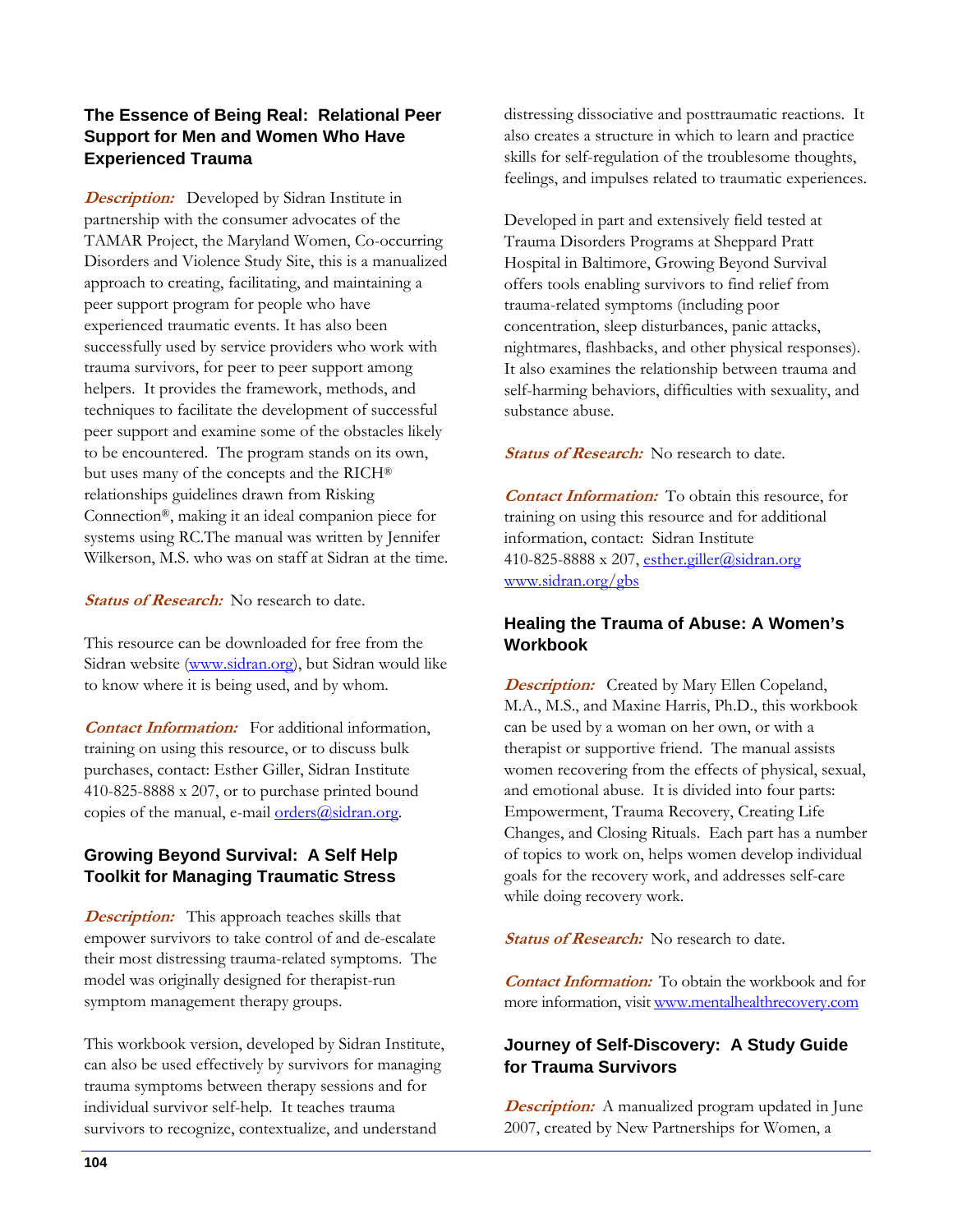collaborative consumer/provider/advocate project in Wisconsin. The manual focuses on understanding the scope of trauma in women's lives, the effects of trauma, symptom self management, meeting basic needs, and self-advocacy. This four part psychoeducational training program, jointly taught by consumers and providers, is available for women who have experienced mental health and/or substance abuse problems and who have histories of trauma.

**Status of Research:** No research to date.

**Contact Information:** To obtain the curriculum and for additional information, contact**:** Dianne Greenley 608-267-0214 dianneg@drwi.org, or visit this website: http://www.theannainstitute.org/SGTS.html

#### **Restoring Hope and Trust: An Illustrated Guide to Mastering Trauma**

**Description:** A ten-session model for conducting psychoeducational groups on trauma developed at the Menninger Clinic for use in treatment with a wide range of clients and their loved ones. This short, educational curriculum captures the material from Jon Allen's *Coping with Trauma: A Guide to Self-Understanding*  that is most important in understanding and learning to master the impact of trauma. The authors, Lisa Lewis and Kay Kelley, in addition to Jon Allen, have found this shorter course to be helpful to people struggling with trauma.

It targets three audiences: people struggling to contain and master the spillover of past trauma into their current lives; those who love them and want to have a better idea of how to be helpful; and professionals who would like to conduct psychoeducational trauma groups in their home communities.

The theme of the model is simple: past trauma often does not remain in the past but all too often spills over into the present in the form of intrusive re-experiences of trauma, associated neuro-physiological changes, adverse effects on current identity and world view, and depressive mood changes. This can lead traumatized individuals to develop and rely on a range of stopgap coping mechanisms, such as alcohol use, illegal drugs, or self-injurious behaviors. The perceived short-term

benefits of these coping measures disappear and unintended negative effects, such as long-term drug abuse, often result*.* Reenactments of past trauma in current interpersonal relationships can lead to compassion fatigue in loved ones. Individuals using this ten-session group model can learn to attain greater mastery over trauma symptoms and a sense of well being.

Mindfulness exercises help to center students of this model before beginning the work. Self-study questions at the end of each section help the user make the lessons of each chapter more personally relevant.

**Status of Research:** In ongoing use at the Menninger Clinic, Houston, TX.

**Contact Information:**To obtain this resource and for additional information, contact: Sidran Institute 410-825-8888 www.sidran.org/store orders@sidran.org.

#### **The Way of the Journal: A Journal Therapy Workbook for Healing**

**Description:** Originally the result of author Kathleen Adams's work with sexual trauma survivors, THE WAY OF THE JOURNAL has proved itself to be a theoretical and developmental model useful for recovery from all types of traumatic stress. It is also especially effective for individuals who have had a difficult time getting started with a therapeutic writing program and for therapists who wish to offer a clinically sound approach to journal writing. It offers a practical, pragmatic, and theoretically grounded way to use journal therapy techniques and interventions for healing of body, psyche, and soul.

The second edition of the model (1998), published by Sidran Institute, offers new theoretical ideas on the Journal Ladder, a developmental approach to journal therapy, and thumbnail sketches of journal interventions that are not specifically practiced within the workbook. There is a section on working with dreams in the journal. The vital tools of structure, pacing, and containment continue to dominate the theoretical ground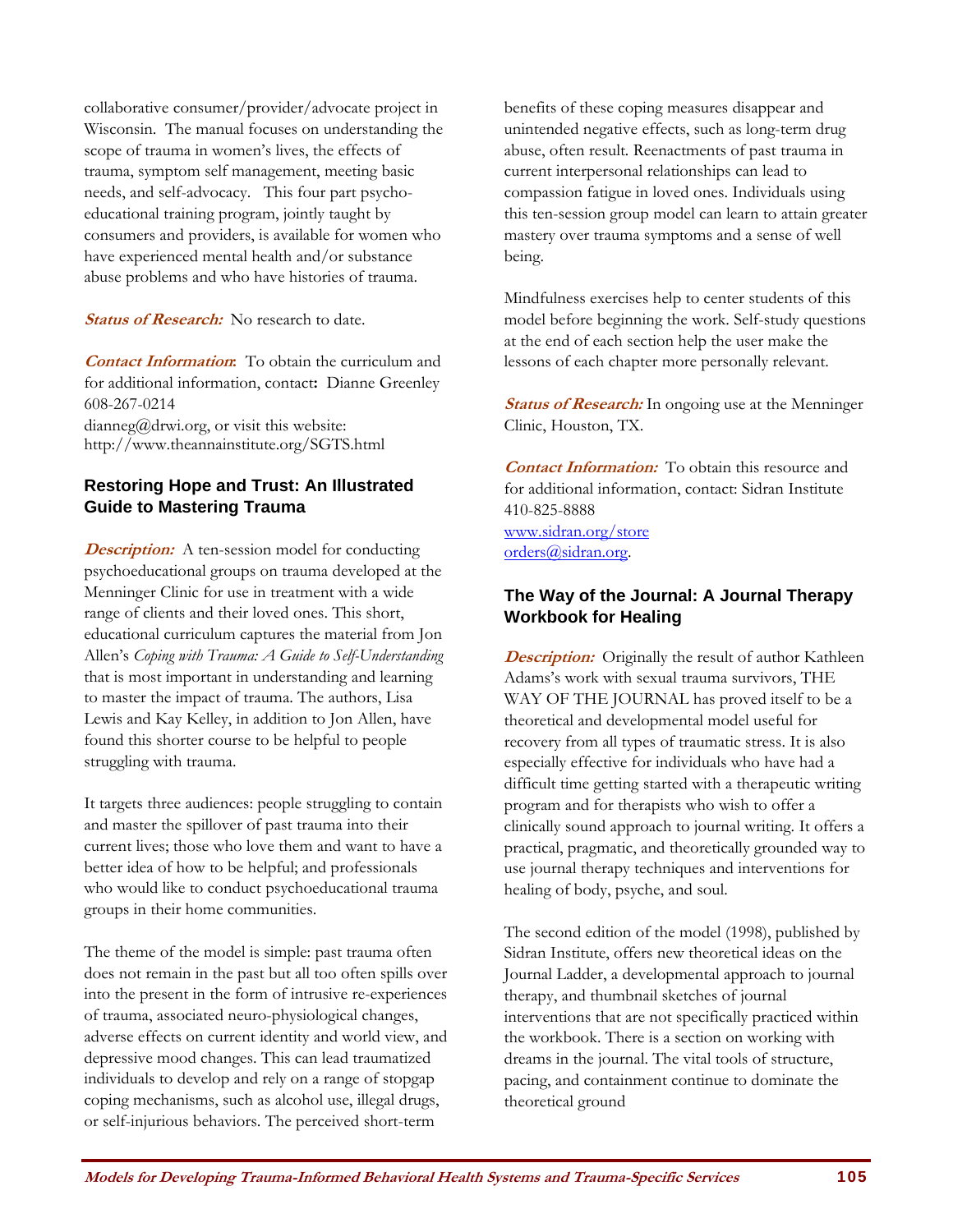When appropriately used, free writing (unboundaried, unstructured, open-ended, nondirected) can be a highly effective technique that offers clarify, insight, and intuitive connection. But it's not the technique of choice for either end of the post-traumatic stress continuum. In the hyperarousal part of the PTSD cycle, free writing feels uncontrolled and oceanic; in the numbing part of the cycle, it feels flat and empty.

The Way of the Journal's ten-step ladder starts with the most highly structured, highly contained, highly paced journal technique (sentence stems) and gradually build in fluidity and openness. The continuum *ends*  with free writing, which is where most people begin.

With the foundation of structure, pacing, and containment in place, journalers can learn to match their mood, issue, or desired outcome with a journal intervention that will enhance the likelihood of success. The ten techniques are: sentence stems; the 5 minute writing sprint; the structured writing exercise; clustering; alphaPoems; characters sketches; dialogue; springboards; poetry; and finally free writing. With practice journalers learn to approach their most difficult or painful issues with the journal interventions that are most likely to succeed. The workbook teaches vital tools for creating a positive journal relationship, including balance, permission, and choice-making

**Status of Research:** Used extensively at the Center for Journal Therapy, Wheatridge, CO

**Contact Information:**To obtain this resource and for additional information, contact: Sidran Institute 410-825-8888 www.sidran.org/store orders@sidran.org

#### **Well Recovery Groups**

**Description:**WELL recovery is a manualized approach intended for consumers who wish to establish peer-run mutual help groups specifically for women in recovery from substance abuse, mental illness, and trauma. The groups are run on the principle that a person's addiction, mental illness, and trauma need to be discussed together, for each plays off the other. With support form the Institute for Health and Recovery, the intervention and manual

were created by Suzanne Garverich and Naomi Pinson, themselves recovering from the triple trouble of mental illness, addictions, and trauma.

**Status of Research:** No research to date.

**Contact Information:**To obtain the manual *WELL Recovery: Model for Peer Led Self/Mutual Help Groups for Women with Substance Abuse and Mental Health Problems and Histories of Trauma* and for further information, contact: Marissa Daley 617-661-3991 marissadaley@healthrecovery.org www.healthrecovery.org

#### **A Woman's Addiction Workbook**

**Description:**This self-help book offers a step-bystep program to help women work on recovery from alcohol and drugs. It also addresses key issues that women face in relation to addiction, such as body image, trauma and violence, relationships, stress, and thrill-seeking. It explores how women differ from men in their addiction and recovery, and conveys a supportive tone for the journey to healing. A chapter on co-occurring emotional problems allows readers to evaluate whether they may have any of the key DSM-IV disorders common among women with addiction, such as depression, posttraumatic stress, eating disorders, and phobias. With a focus on building strength, women take steps to come to terms with their personal addiction stories. Healing exercises are offered in four areas— feelings, beliefs, action, and relationships—to help build self-respect. Exercises include *Listen to That Small Quiet Voice*, *Extreme Self-Care*, *Self-Soothing*, *Become Friends with Women*, *Rethink*, *Take Charge*, *Share Responsibility*, and *Mourn*.

Throughout, recovery resources are provided. This model can also be conducted by clinicians (see the published outcome study described below for details).

**Status of Research:** A published outcome study (Najavits, Rosier, Nolan, Freeman, 2007) has been completed on this model in a public treatment program in Connecticut. Eight opiate-dependent women in methadone treatment attended a group therapy version of the model, led by professional counselors in 12 sessions of 1.5 hours each. The women completed pre- and post-outcome evaluation on several measures. Significant improvements were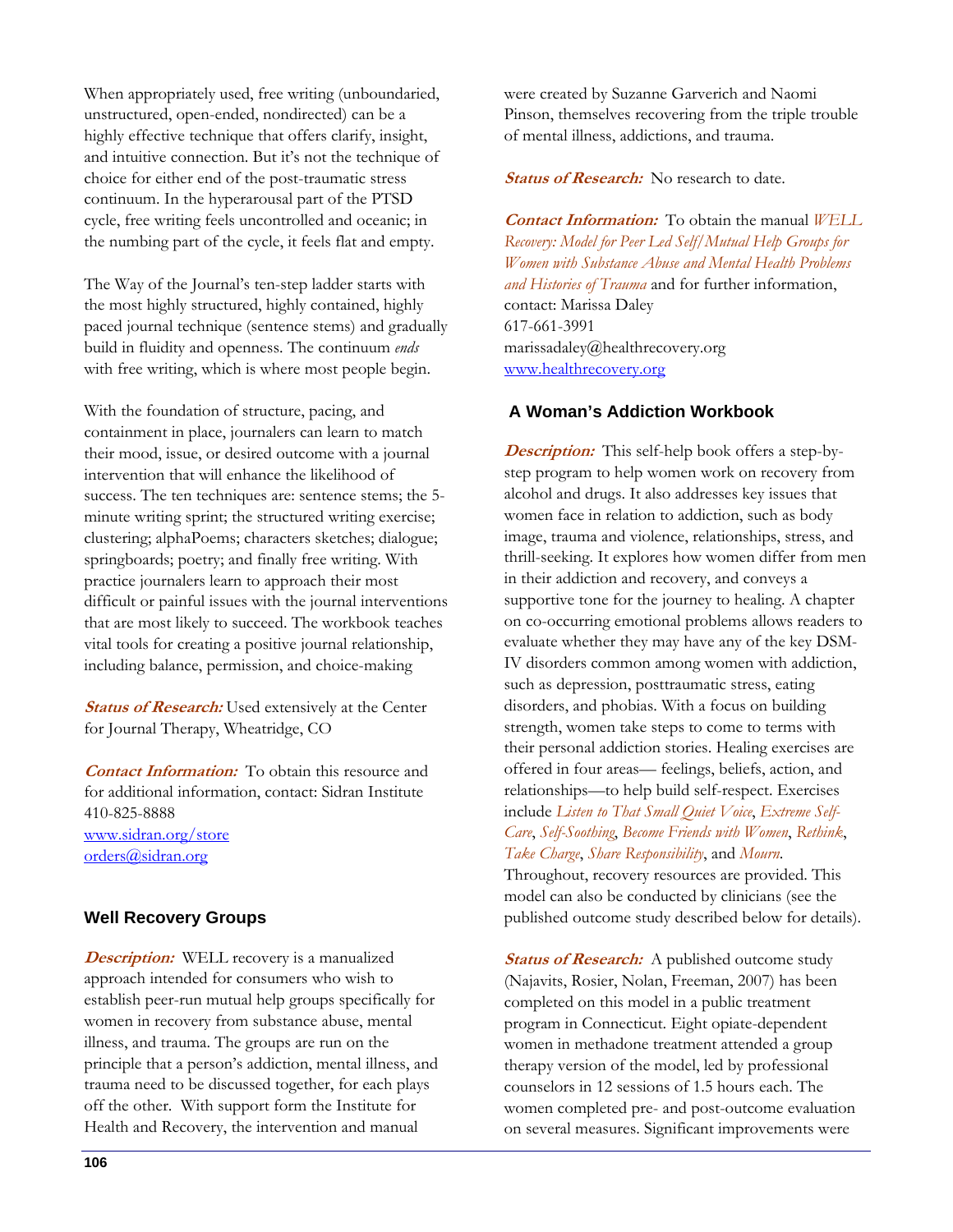found in the Addiction Severity Index drug composite, the Clinical Global Improvement Scale, the Basis-32 impulsivity subscale, and knowledge test of the material. Urinalysis data confirmed clients' self-report. Client satisfaction and attendance were high.

**Contact Information:**To obtain the workbook, the published outcome study, and additional information, contact: Lisa M. Najavits, Ph.D. 617-731-1501 (phone) 617-701-1295 (fax). info@seekingsafety.org, or go to: www.seekingsafety.org

**Women's Leadership Training Institute: "For and By Women in Recovery from Addiction, Mental Illness, and Trauma," Instituto de Entrenamiento para Mujeres Lideres en Recuperacion: Un curriculo educativo y grupal para mujeres en recuperacion** 

**Description:** This 3-session, 16-hour training, run by women in recovery, promotes leadership skills development among women in recovery so they may use their own experiences and voices to advocate for services. The curriculum was developed by the Boston Consortium of Services for Families in Recovery, Boston Public Health Commission, the Institute on Urban Health Research, Northeastern University and Dorrington, Saunders and Associates (Amaro, Nieves, & Saunders, 2004).

**Status of Research:** The Women's Leadership Training Institute was part of the intervention package offered to women participating in the Women, Co-Occurring Disorders and Violence Study in the Boston site. The study used a no-randomized comparison group design with comparison agencies providing services as usual and intervention sites providing the trauma-integrated model. Analyses to date have focused on the overall differences in outcomes among intervention participants who received the 'package' of services, and comparison group participants who received services as usual rather than on the specific outcomes related to exposure to this particular component of the intervention treatment 'package.' Four published papers present findings showing race/ethnic differences in clinical profiles and services needs and

that women in the intervention stay in treatment longer and at follow-up have lower sexual HIV risk behaviors, and lower rates of drug use and mental health and trauma symptoms than those in the comparison condition (Amaro, Gampbel, Larson, Lopez, Richardson, Savage, & Wagner, 2005; Amaro, Larson, Zhang, Acevedo, & Matsumoto, 2007; Amaro, Chernoff, Brown, Arévalo, & Gatz, 2007; Amaro, Dai, Arévalo, Acevedo, Matsumoto and Nieves, 2007).

Amaro, H., Gampbel, J., Larson, M.J., Lopez, L., Richardson, R., Savage, A., & Wagner, D. (2005). Racial/Ethnic Differences in Social Vulnerability among Women with Co-occurring Mental Health and Substance Abuse Disorders: Implications for Treatment Services. *Journal of Community Psychology,*  33(4), 495-511*.* 

Amaro, H, Nieves, RL, and Saunders, L. (2004). *Women's Leadership Training Institute:* An educational group curriculum for women in recovery. Boston Consortium of Services for Families in Recovery, Public Health Commission, Boston, MA.

Amaro, H., Larson, M. J., Zhang, A., Acevedo, D., Dai, J., & Matsumoto, A. (2007). Effects of trauma intervention on HIV sexual risk behaviors among women with co-occurring disorders in substance abuse treatment. *Journal of Community Psychology*, 35(7), 895-908.

Amaro, H., Chernoff, M., Brown, V., Arévalo, S., & Gatz, M. (2007). Does integrated trauma-informed substance abuse treatment increase treatment retention? *Journal of Community Psychology,* 35(7), 845-862.

Amaro, H., Dai, J., Arevalo, S., Acevedo, A., Matsumoto, A., & Nieves, R. (2007). Effects of integrated trauma treatment on outcomes in a racially/ethnically diverse sample of women in urban community-based substance abuse treatment. *Journal of Urban Health*, 84(4), 508-522.

**Contact Information:**To obtain a manual, contact: Dr. Hortensia Amaro h.amaro@neu.edu or Rita Nieves, R.N., M.P.H., Rita\_Neives@bphc.org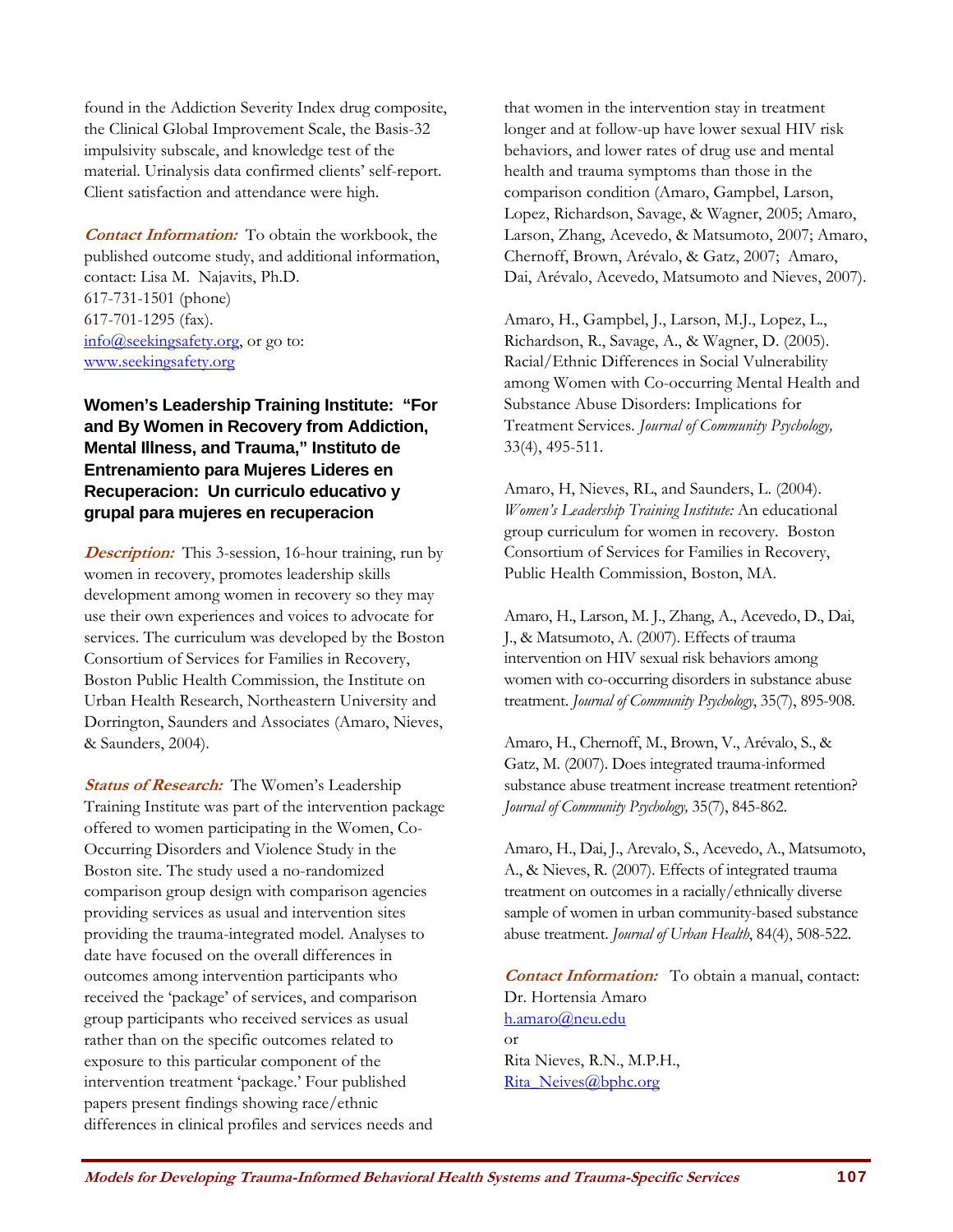#### **A Woman's Way through the Twelve Steps**

**Description:**The *A Woman's Way through the Twelve Steps* program was developed by Stephanie S. Covington, Ph.D., L.C.S.W., co-director of the Institute for Relational Development and the Center for Gender and Justice, to address the unique needs of women in recovery. Traditionally, the self-help program and materials of Alcoholics Anonymous (and other Twelve Step groups) have focused on men's recovery. Many women find the male-based language and the lack of female examples difficult to identify with. In addition, many substance-abusing women have experienced trauma and do not find help for this in Twelve Step recovery (it's often not even mentioned). These materials are specifically designed to include trauma and other pertinent issues in women's lives. The A Woman's Way (AWW) program materials consist of the following:

A Woman's Way through the Twelve Steps (book) A diverse group of recovering women were interviewed about their experience of using the Steps and what the Steps meant to them. Trauma and its relationship to addiction recovery is an often repeated theme.

A Woman's Way through the Twelve Steps (workbook) Each chapter focuses on a Step. There are exercises to assist the women in understanding the underlying themes in each Step. While the Steps were designed for addiction recovery they are also tools for living life.

A Woman's Way through the Twelve Steps (facilitator guide) This manual consists of thirteen 90 minute group sessions that can be peer-led. Each session focuses on one of the Steps and has focus questions, interactive exercises, self-soothing techniques, and the

sharing of gratitude. While the focus is on recovery from addiction, the theme of trauma is interwoven throughout. There is also a section on how to adapt this for use with teen-age girls.

The accompanying DVD can be used by the peers to assist in self-training and can also be used with the women participants. There are scenes of women interacting in a facilitated group and sharing their experiences with the various exercises. **Status of Research:** No research to date.

**Contact Information:**To obtain the *A Woman's Way* curriculum materials and for additional information on training and consultation, contact Stephanie S. Covington, Ph.D., L.C.S.W., 858-454-8528 sscird@aol.com www.stephaniecovington.com www.centerforgenderandjustice.org

#### **Your Surviving Spirit: A Spiritual Workbook for Coping With Trauma**

**Description:**Written by Dusty Miller, Ed.D., this workbook contains a series of exercises and vignettes designed to help trauma survivors transform their pain and despair into the practice of healthy well-being. The author guides readers through skill-building exercises, journal-writing activities, and the creation of their own stories and affirmations. They learn to identify the ways in which trauma has impacted their lives in mind, body, and spirit, and specific ways they can help on each level of experience. **Status of Research:** No research to date.

**Contact Information:**To obtain the manual, and for information on training and technical assistance (in English and Spanish) and to obtain copies of the manual, contact: Dusty Miller 413-584-8404 413 203 1432 (h&w) (413) 313 6317 (c) dustymi@aol.com www.dustymiller.org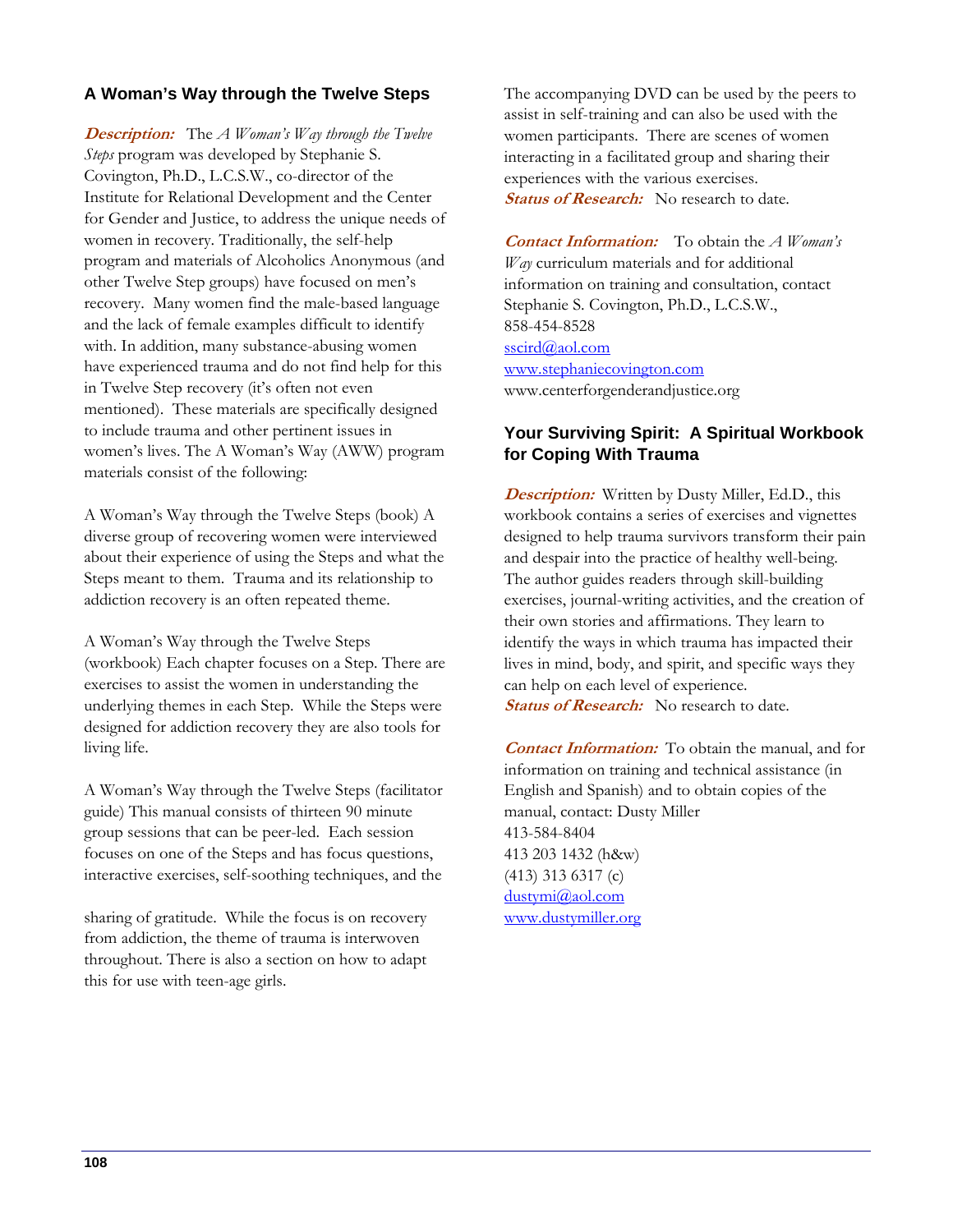# **Appendix: Criteria for Building a Trauma-Informed Mental Health Service System**

The following elements should be in place in any public mental health system committed to meeting the needs of clients who have histories of trauma. Trauma is defined here as interpersonal violence, over the lifespan, including sexual abuse, physical abuse, severe neglect, loss, abandonment, threat, and/or the witnessing of violence. Although not as prevalent in the lives of most clients, trauma may also be caused by overwhelming experiences such as natural disasters, terrorism, and combat.

## **Administrative Policies/Guidelines Regarding The System**

- **1. Trauma function and focus in state mental health department.** A single, high-level, clearly identified point of responsibility should exist within the state administrative structure charged with and supported in implementing traumainformed service systems and use of evidencebased and emerging best practices in trauma throughout state supported services. This could be a senior staff, a unit or office within the department, and/or ongoing, high-visibility leadership on the part of the lead system administrator. This person or group should develop a written plan with trauma-related goals, objectives and timelines, approved and activated by administration, and should meet regularly with system administrator.
- **2. State trauma policy or position paper.** A written statewide policy or position statement should be adopted and endorsed by administrative leadership, and disseminated to all parts of the service system, stakeholder groups, and other collaborating systems. This document should include a definition of interpersonal violence and trauma, make a clear statement about the relationship between trauma, mental health and recovery, and publicly declare trauma to be a priority health and mental health issue. Ideally, the position statement should commit the state to meeting the essential elements of a trauma-

informed service system, and a trauma-specific clinical system. The *NASMHPD Position Statement on Services and Supports to Trauma Survivors* (www.nasmhpd.org) serves as a model of such a position paper.

- **3. Workforce recruitment, hiring, and retention.**  The system should prioritize recruitment, hiring, and retention of staff with educational backgrounds, training in and/or lived experience of trauma. These staff or "trauma champions" provide needed expertise and an infrastructure to promote trauma-informed policies, training and staff development, and trauma-based treatment and support practices throughout the service system. They advocate for consideration of trauma in all aspects of the system. There should be outreach to sources of prospective traumaeducated/informed employees (e.g. universities, professional organizations, peer-led and peer support programs, consumer advocacy groups; other training sites). Professional organizations and universities should be approached to set standards and to offer curriculums preparing students to work with trauma survivors. Incentives, bonuses, and promotions for staff and supervisors should take into account their role in trauma-related activities. Support should be provided for direct care staff to address impacts on staff of trauma work. There should be a written policy and regularly monitored plan for building and supporting workforce traumacompetency in all aspects of the service system. Policies and procedures should ensure safety from sexual offenders in all recruitment, screening and hiring practices of both employees and volunteers, and guidelines should be established to prevent and respond to reported incidents of such abuse.
- **4. Workforce orientation, training, support, job competencies and standards related to trauma.** All human resource development activities should reflect understanding of and sensitivity to issues of violence, trauma and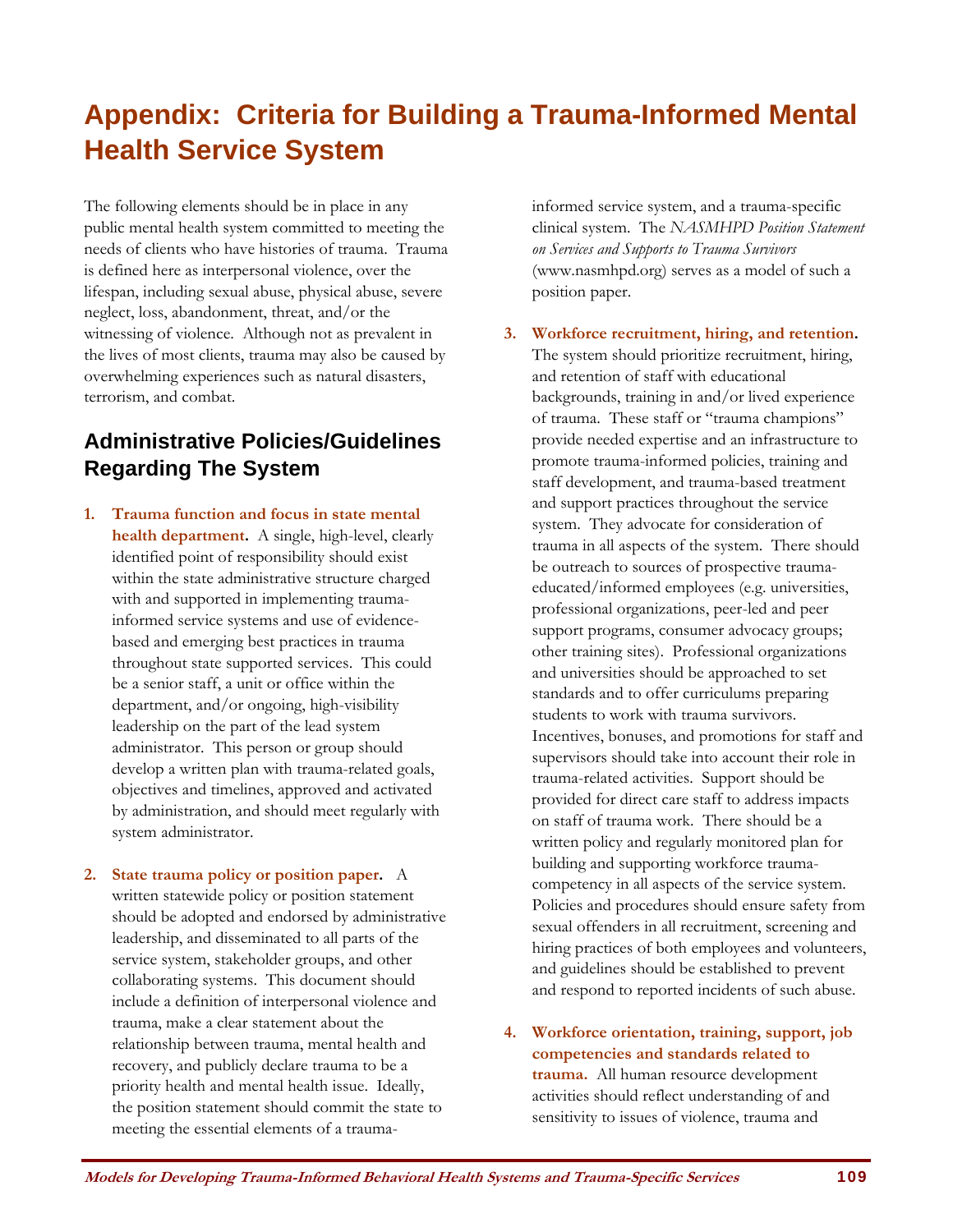coercion; incorporate relevant skill sets and job standards; and address prevalence and impact of traumatic events.

All employees, including administration, should receive orientation and basic education about the prevalence and traumatic impacts of sexual and physical abuse and other overwhelming adverse experiences in the lives of service recipients. In order to ensure safety and reduction of harm, training should cover dynamics of retraumatization and how practice can mimic original sexual and physical abuse experiences, trigger trauma responses, and cause further harm to the person. All employees must also be educated about the impacts of culture, race, ethnicity, gender, age, sexual orientation, disability, and socio-economic status on individuals' experiences of trauma.

Direct service staff and clinical staff should be educated in a trauma-informed understanding of unusual or difficult behaviors, in the maintenance of personal and professional boundaries, in trauma dynamics and avoidance of iatrogenic retraumatization, in the relationships between trauma, mental health symptoms and other problems and life difficulties, and in vicarious traumatization and self-care*.* They should learn application of trauma-informed issues and approaches in their specific content areas, and trauma-specific techniques such as grounding and teaching trauma recovery skills to clients.

Staff whose clinical work includes assessment and treatment should be required and supported to implement evidence-based and promising practices for the treatment of trauma, and to attend ongoing advanced trauma trainings. Whenever possible, trainings should be multisystem, inclusive of staff in mental health and substance abuse, health care, educational, criminal justice, social services systems and agencies, and promoting systems integration and coordination. *(Goals 3.1, 3.2, 4.2, 4.3, 4.4, 5.3, 5.4: President's New Freedom Commission on Mental Health Final Report)*

**5. Consumer/Trauma Survivor/Recovering person involvement and trauma-informed rights.** The voice and participation of consumers who have lived experiences of trauma should be actively involved in all aspects of systems planning, oversight, and evaluation. Traumainformed individualized plans of care should be developed in collaboration with every adult and child and child's family or caregivers receiving mental health system services. Consumers with trauma histories should be significantly involved in staff orientation, training and curriculum development and play a lead role in the creation of State Mental Health Plans, the improvement of access and accountability for mental health services, and in orienting the mental health system toward trauma and recovery. Special attention should also be paid to the rights of people with trauma histories (e.g. right to trauma treatment, freedom from re-traumatization, and rights to maximum choice, collaboration and empowerment) and to the ways in which these rights may be systematically violated*. (Goals 2.1, 2.2, 2.3, 2.4, 2.5: President's New Freedom Commission on Mental Health Final Report)*

## **Administrative Policies/Guidelines Regarding Services**

**6. Financing criteria and mechanisms to support the development of a trauma-informed service system and implementation of evidence-based and promising practice trauma treatment models and services.** Funding strategies for trauma-specific services should be clearly identified, and should eliminate disparities in mental health services by improving access to evidence-based and promising practices in trauma treatment. Existing exclusions and barriers to reimbursement should be eliminated. Although new funds are not necessarily critical to developing a trauma-informed system, the development of sufficient trauma-specific services to meet the treatment needs of the high percentage of clients with histories of unaddressed sexual and/or physical abuse and trauma may require creative fiscal reimbursement strategies. Attention to reimbursement and funding issues is key to a successful change strategy. *(Goal 3: President's New Freedom Commission on Mental Health Final Report )*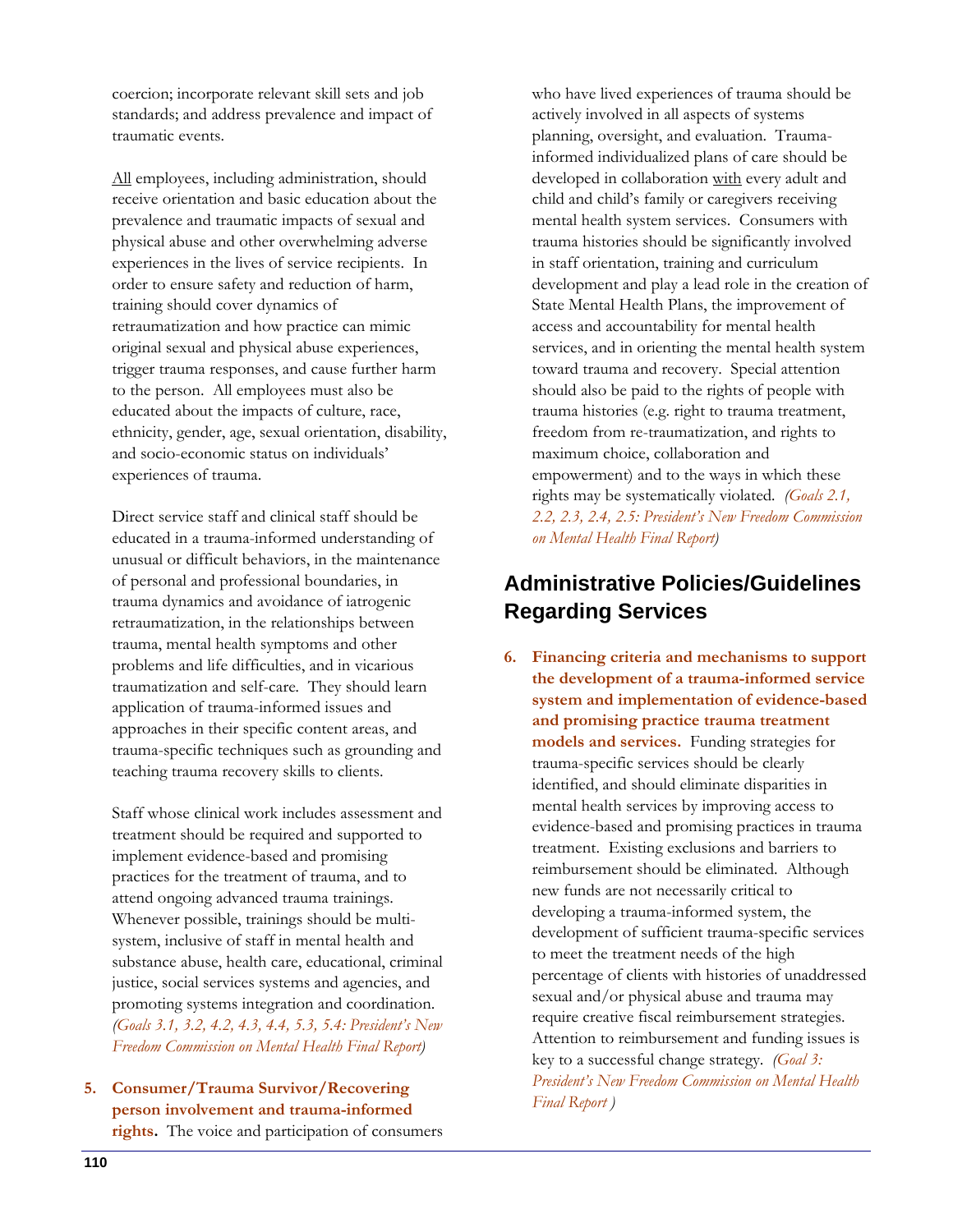- **7. Clinical practice guidelines for working with children and adults with trauma histories.** Findings from studies, including SAMHSA's Women, Co-Occurring Disorders, and Violence study and more recently studies involving traumatized children, increasingly provide evidence that trauma treatment is effective. Numerous clinical approaches have been manualized and guidelines have been developed. Clinical approaches to trauma treatment should clearly identify trauma as the issue being treated, promote recovery, allow for survivors to tell their stories, include trauma-sensitive training and supervision, address secondary trauma and selfcare for the caregiver, respect cultural diversity, and be experienced as empowering by consumer/survivors.
- **8. Policies, procedures, rules, regulations and standards to support access to trauma treatment, to develop trauma-informed service systems and to avoid retraumatization.**

Policies and regulations that guide system-wide practices are central to ensuring that traumainformed and trauma-specific services are adopted consistently. Trauma-informed policies and procedures are crucial to reducing or eliminating potentially harmful practices such as seclusion and restraint, involuntary medication, etc. Therefore, they must be carefully reviewed, revised, monitored and enforced to take into account the needs of trauma survivors. Licensing, regulations, certification, and contracting mechanisms should all reflect a consistent focus on trauma. Policies and regulations addressing confidentiality, involuntary hospitalization and coercive practices, consumer preferences and choice, privacy, human resources, rights and grievances for employees are also key. They should be modified periodically to conform to developments in knowledge of evidence-based and emerging best practice and to promote provision of and access to traumainformed and trauma-specific services. *(Goal 3: President's New Freedom Commission on Mental Health Final Report)* 

**9. Needs assessment, evaluation, and research to explore prevalence and impacts of trauma; assess trauma survivor satisfaction, service** 

**utilization and needs; and to monitor and make adjustments in trauma-informed and trauma-specific service approaches.** Data on trauma prevalence, trauma impacts, effectiveness of trauma services and consumer satisfaction can provide rationale for support/funding of such services and the training necessary for their implementation. Such data should be regularly collected and used as part of ongoing quality improvement and planning processes. Evaluation and research activities should be carried out through internal staffing or through liaison with external evaluators and researchers, to determine the effectiveness of systems-change to a traumainformed system, and to identify outcomes of trauma-related services. These finding are incorporated into ongoing services modifications and planning. *(Goals 5.1, 5.4: President's New Freedom Commission on Mental Health Final Report)* 

### **Trauma Services**

**10. Universal trauma screening and assessment.** All adults and children who enter the system of care, regardless of which "door" they enter, should be screened for abuse and trauma at or close to admission. At a minimum, questions should include histories of physical and sexual abuse, domestic violence, and witnessed violence. Individuals with a positive response to the screen should have a trauma assessment as an integral part of the clinical picture, to be revisited periodically and used as a part of all treatment, rehabilitation, and discharge planning. Clients with trauma histories should be informed about and referred to quality, trauma-informed and trauma specific services and supports.

#### **11. Trauma-informed services and service**

**systems.** A "trauma-informed" service system and/or organization is one in which all components of the system have been reconsidered and evaluated in the light of a basic understanding of the role that violence and trauma play in the lives of people seeking mental health and addictions services. A "trauma-informed" organizational environment is capable of supporting and sustaining "trauma-specific" services as they develop. A trauma-informed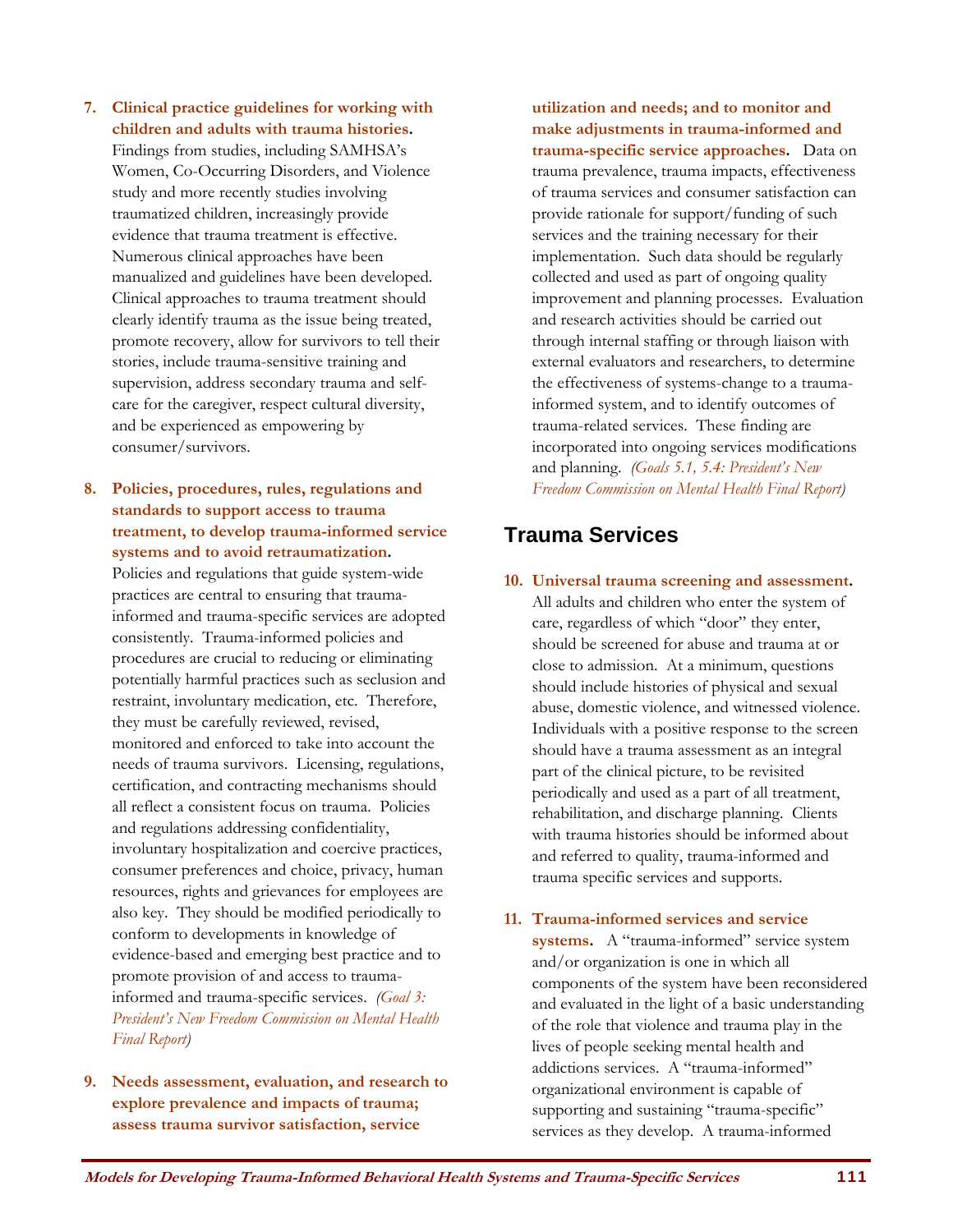system recognizes that trauma results in multiple vulnerabilities and affects many aspects of a survivor's life over the lifespan, and therefore coordinates and integrates trauma-related activities and trainings with other systems of care serving trauma survivors. A basic understanding of trauma and trauma dynamics, including that caused by childhood or adult sexual and/or physical abuse shown to be prevalent in the histories of mental health consumers, should be held by all staff and should be used to design systems of services in a manner that accommodates the vulnerabilities of trauma survivors and allows services to be delivered in a way that will avoid retraumatization and facilitate consumer participation in treatment*.* A traumainformed service system is knowledgeable and competent to recognize and respond effectively to adults and children traumatically impacted by any of a range of overwhelming adverse experiences, both interpersonal in nature and caused by natural events and disasters. *(Trauma-informed service systems increase capacity to address Goals 2, 3, 4 and 5 in the President's New Freedom Commission on Mental Health Final Report)* 

**12. Trauma-specific services, including evidencebased and promising practice treatment models.** Services designed specifically to treat the actual sequelae of sexual or physical abuse and other psychological trauma should be available in adequate numbers to serve the population and

should be accessible to all consumers, including adults, and children and their families. As part of national research initiatives including the SAMHSA *Women, Co-Occurring Disorders, and Violence* study and SAMHSA's National Child Traumatic Stress Network, numerous evidencebased and promising practice trauma treatment models applicable in public sector service systems, have been manualized and proven to effective in reducing symptoms**.** Many of these best practice models have been identified in the SAMHSA publication "Models for Developing Trauma-Informed Behavioral Health Systems and Trauma-Specific Services". Selected models should be implemented by state mental health systems to treat trauma. Health technology and telehealth should be used to make these programs accessible for individuals in remote areas or in underserved populations. Although program models may vary widely, all should be recovery-oriented, emphasize consumer voice and consumer choice, and be fully trauma-informed. In addition, because of the numbers of trauma survivors with co-occurring disorders, and given significant positive findings from studies such as the WCDVS, trauma treatment programs should provide integrated trauma, mental health and substance abuse services and counseling designed to address all three issues simultaneously*. (Goals 2.1; 3; 4.3; 5.2; 6.1 President's New Freedom Commission on Mental Health Final Report)*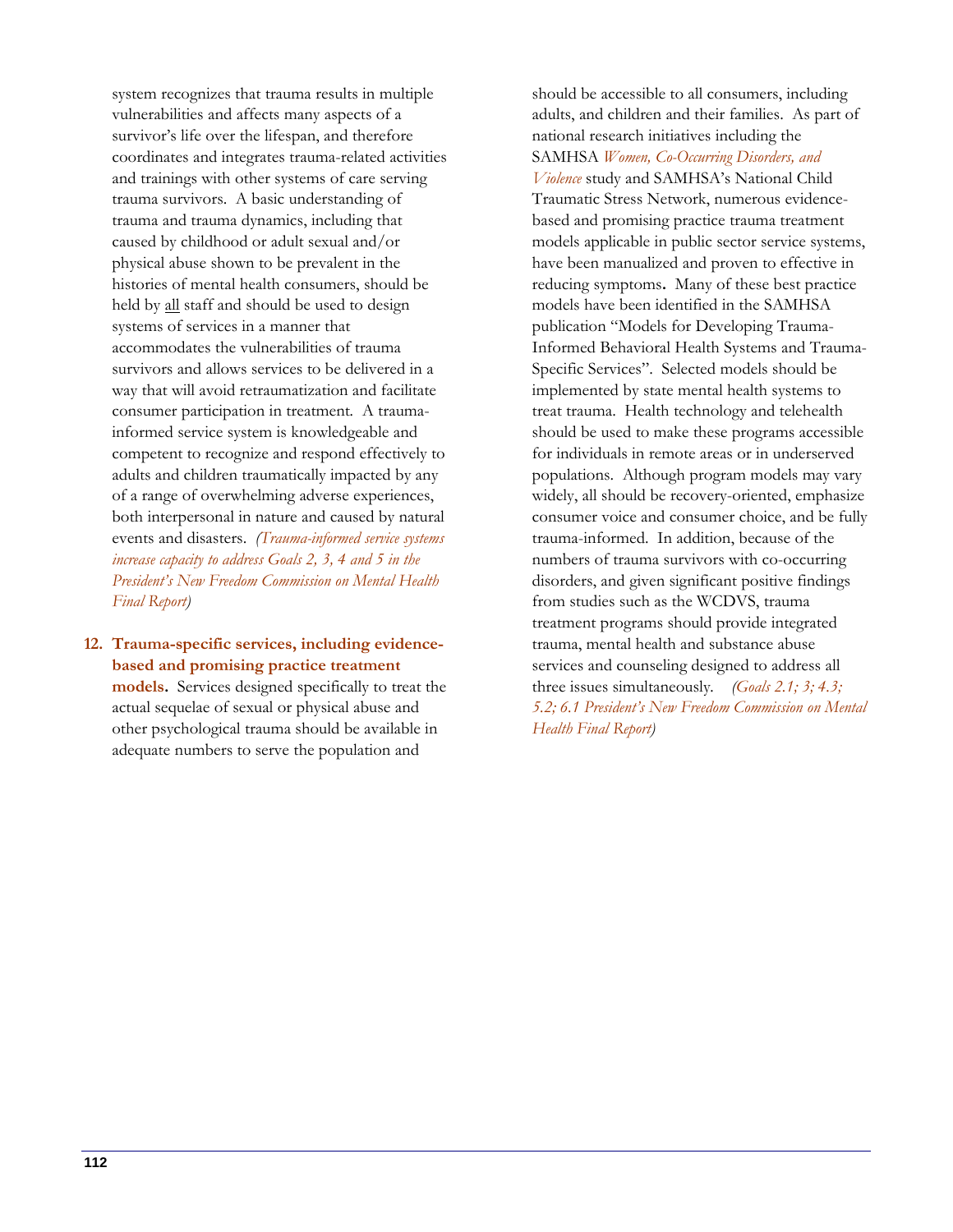# **References**

Amaro, H., Chernoff, M., Brown, V., Arévalo, S., & Gatz, M. (2007). Does integrated trauma-informed substance abuse treatment increase treatment retention? *Journal of Community Psychology,* 35(7), 845-862.

Amaro, H., Dai, J., Arévalo, S., Acevedo, A., Matsumoto, A., & Nieves, R. (2007). Effects of integrated trauma treatment on outcomes in a racially/ethnically diverse sample of women in urban community-based substance abuse treatment. *Journal of Urban Health*, 84(4), 508-522.

Amaro, H., Gampbel, J., Larson, M. J., Lopez, L., Richardson, R., Savage, A., & Wagner, D., 2005. Racial/Ethnic Differences in Social Vulnerability among Women with Co-occurring Mental Health and Substance Abuse Disorders: Implications for Treatment Services. *Journal of Community Psychology,* 33(4), 495-511*.* 

Amaro, H., Larson, M. J., Zhang, A., Acevedo, D., Dai, J., & Matsumoto, A. (2007). Effects of trauma intervention on HIV sexual risk behaviors among women with co-occurring disorders in substance abuse treatment. *Journal of Community Psychology*, 35(7), 895-908.

Amaro, H, Melendez, MP, Melnick, S, and Nieves, RL. (2005). Integrated Substance Abuse, Mental Health and Trauma Treatment with Women: An educational group curriculum for women in recovery. Boston Consortium of Services for Families in Recovery, Public Health Commission, Boston, MA.

Blanch, A. (2003). *Developing trauma-informed behavioral health systems.* Alexandria, VA: National Association of State Mental Health Program Directors, National Technical Assistance Center for State Mental Health Planning.

Bloom, S. (1997). *Creating sanctuary: Toward the evolution of sane societies.* New York, NY: Routledge.

Borckardt, J. J., Grubaugh, A. L., Pelic, C. G., Danielson, C. K., Hardesty, S. J., & Frueh, B. C. (2007). Enhancing patient safety in psychiatric settings. *Journal of Psychiatric Practice, 13*, 355-361.

Browne, A. (1992). Violence against women: Relevance for medical practitioners. Council on Scientific Affairs, American Medical Association Report. *JAMA, 257* (23).

Calhoun, O., Jurgens, E., Chen, F. (1993). The neophyte female delinquent: A review of the literature. *Adolescence, 28,*461-471.

Centers for Disease Control and Prevention, Department of Health and Human Services (2005). Adverse Childhood Experiences Study, www.cdc.gov.NCCDPHP/ACE/findings.htm

Clark, H., McClanahan, T., & Sees, K. (1997). Cultural aspects of adolescent addiction and treatment. *Valparaiso University Law Review, 31*(2).

Covington, S. S. (2003). *Beyond trauma: A healing journey for women.* Hazelden.

Cusack, K. J., Frueh, B. C., & Brady, K. T. (2004). Trauma history screening in a Community Mental Health Center. *Psychiatric Services, 55*, 157-162.

Cusack, K., Frueh, B., Hiers, T., Suffoletta-Maierle, S., Bennett, S. (2003). Trauma within the psychiatric setting: A preliminary empirical report. *Administration and Policy in Mental Health, 30*, 453-460*.*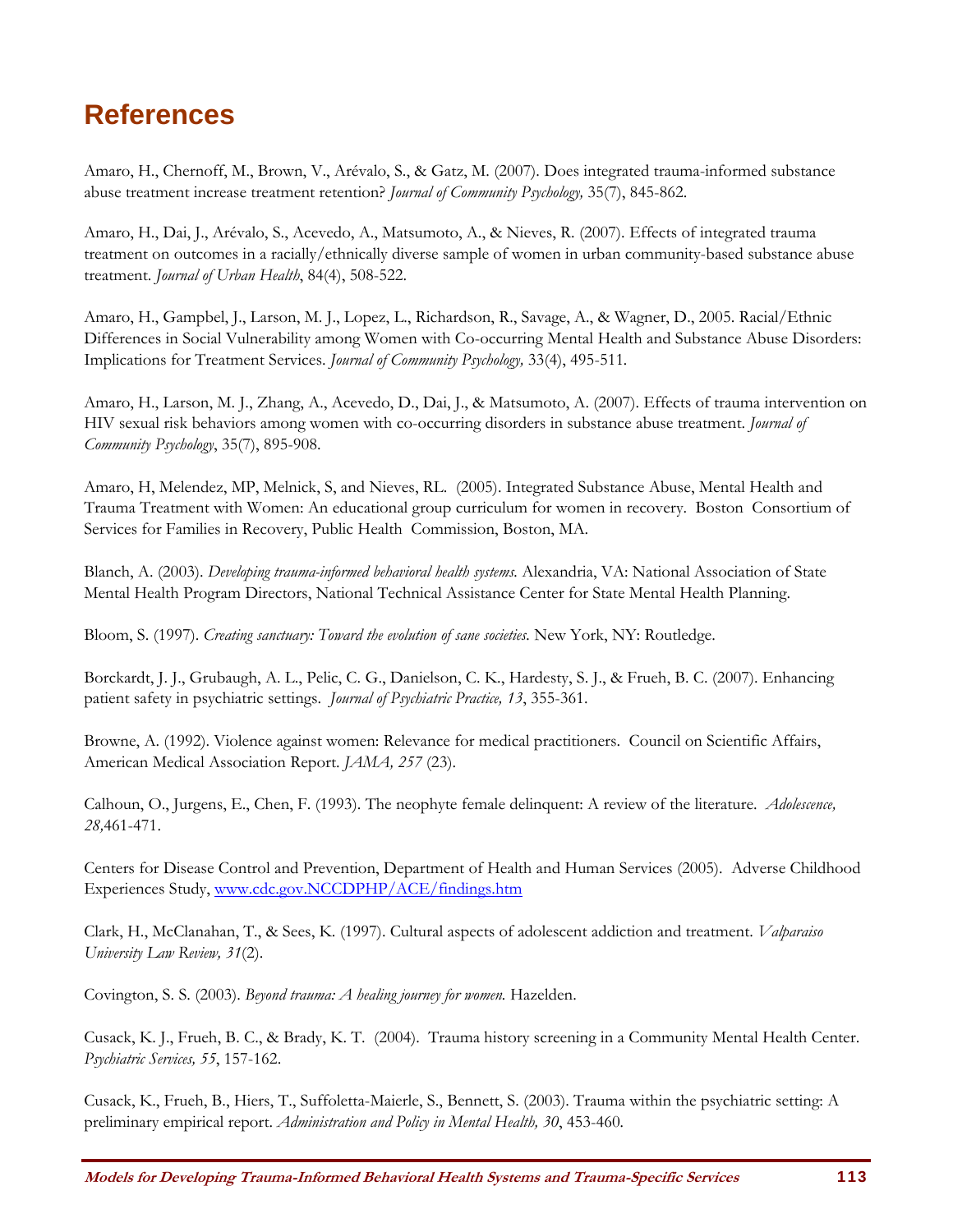Cusack, K. J., Wells, C. B., Grubaugh, A. L., Hiers, T. G., Frueh, B. C. (2007). An update on the South Carolina Trauma Initiative. *Psychiatric Services, 58*, 708-710.

Danielson, C. K., Borckardt, J. J., Grubaugh, A. L. , Pelic, C. G., Hardesty, S. J., & Frueh, B. C. (2008). Quantifying staff and patient perceptions of quality of care improvement in the psychiatric inpatient setting: Preliminary psychometrics of a new measure. *Psychological Services, 5*, 1-10.

Dube, S.R., Anda, R.F., Felitti, V.J., Chapman, D.P. et al. (2001). Childhood abuse, household dysfunction, and the risk of attempted suicide throughout the life span: Findings from the Adverse Childhood Experiences Study. *JAMA*. Chicago: Vol.286, Issue 24, pg 3089-3097

Felitti, V., Anda, R., Nordenberg, D., Williamson, D., Spitz, A., Edwards, V., Koss, M., Marks, J. (1998). Relationship of childhood abuse and household dysfunction to many of the leading causes of death in adults: The adverse childhood experiences (ACE) study. *American Journal of Preventive Medicine, 14*(4), 245-258.

Felitti, V.J. (2002). The relationship of adverse childhood experiences to adult health: Turning gold into lead. English translations of: Felitti V.J. (2002) Belastungen in der Kindheit und Gesundheit im Erwachsenenalter: die Verwandlung von Gold in Blei. *Z psychsom Med Psychother*, 48(4): 350-369

Foa, E., Keane, T., & Friedman, M. (2000). *Effective treatment for PTSD: Practice guidelines from the International Society for Traumatic Stress Studies*. New York, NY: Guilford Press.

Ford, J., Courtois, C., Steele, K., van der Hart, O., & Nijenhuis, E. (2004). *Treatment of the complex sequelae of psychological trauma*. Manuscript submitted for publication.

Frueh, B. C., Buckley, T. C., Cusack, K. J., Kimble, M. O., Grubaugh, A. L., Turner, S. M., Keane, T. M. (2004). Cognitive-behavioral treatment for PTSD among people with severe mental illness: A proposed treatment model. *Journal of Psychiatric Practice, 10*(1), 26-38.

Frueh, B., Cousins, V., Hiers, T., Cavanaugh, S., Cusack, K. I., & Santos, A. (2002). The need for trauma assessment and related clinical services in a state public mental health system. *Community Mental Health Journal, 38,* 351-356.

Frueh, B. C., Grubaugh, A. L., Cusack, K. J., Kimble, M. O., Elhai, J. D., & Knapp, R. G. (2008). Exposure-based cognitive behavioral treatment of PTSD in adults with schizophrenia or schizoaffective disorder. *Manuscript under submission*.

Frueh, B. C., Cusack, K. J., Hiers, T. G., Monogan, S., Cousins, V. C., & Cavenaugh, S. D. (2001). Improving public mental health services for trauma victims in South Carolina. *Psychiatric Services, 52*, 812-814.

Frueh, B. C., Cusack, K. J., Grubaugh, A. L., Sauvageot, J. A., Wells, C. (2006). Clinician perspectives on cognitivebehavioral treatment for PTSD among public-sector consumers with severe mental illness. *Psychiatric Services, 57*, 1027-1031.

Frueh, B., Dalton, M., Johnson, M., Hiers, T., Gold, P., Magruder, K., Santos, A. (2000). Trauma within the psychiatric setting: Conceptual framework, research directions, and policy implications. *Administration and Policy in Mental Health, 28,* 147-154.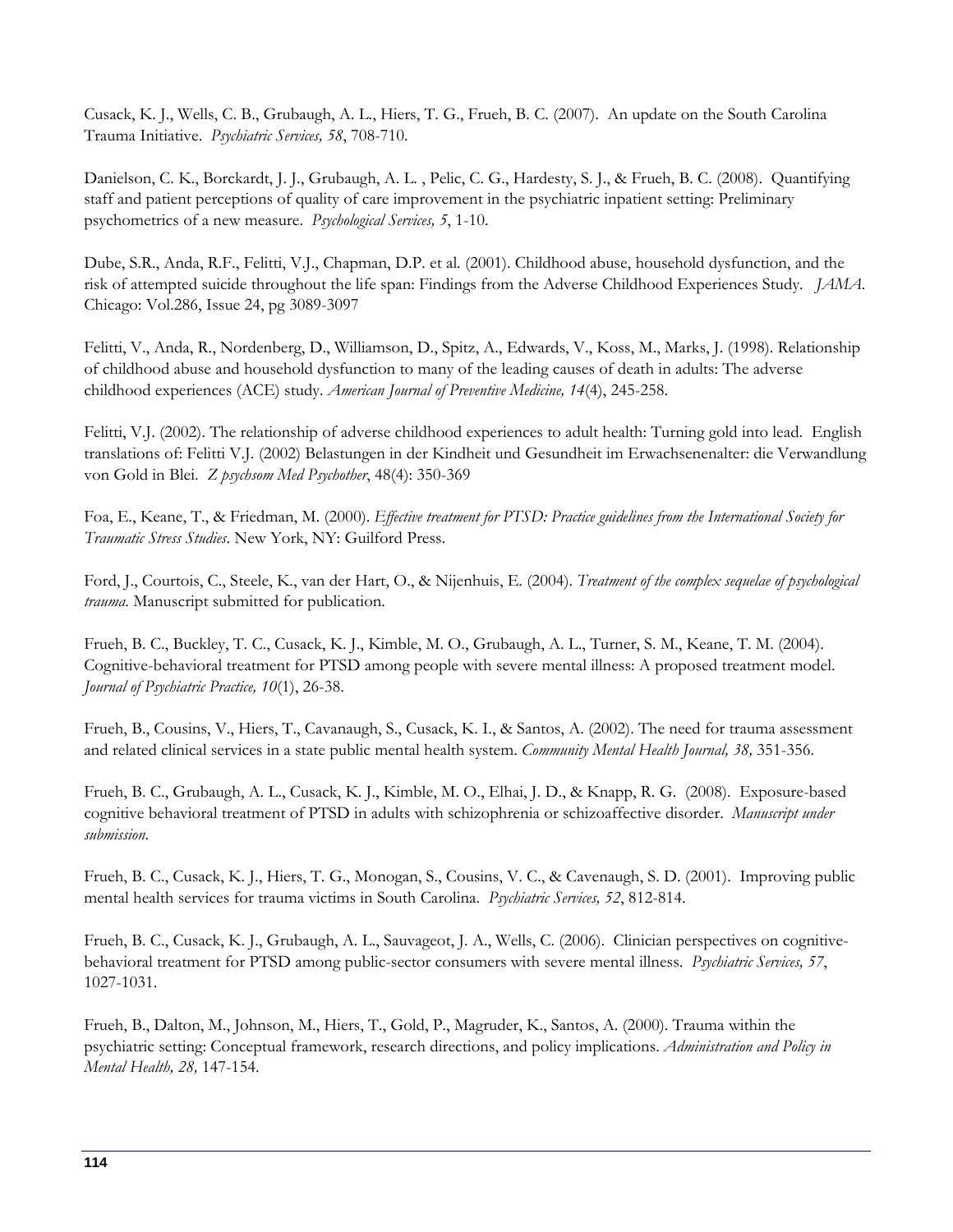Frueh, B. C., Knapp, R. G., Cusack, K. J., Grubaugh, A. L., Sauvageot, J. A., Cousins, V. C., Yim, E., Robins, C. S., Monnier, J., & Hiers, T. G. (2005). Patients' reports of traumatic or harmful experiences within the psychiatric setting. *Psychiatric Services, 56*, 1123-1133.

Giller, E. (1999). *What is psychological trauma?* Sidran Institute.

Glad, C. and Teicher, M. (1996). Relationship between early abuse, PTSD, and activity levels in prepubertal children. *Journal of the American Academy of Child and Adolescent Psychiatry,* 35 (10), 1384-1393.

Goodman, L., Dutton, M., & Harris, M. (1997). The relationship between violence dimensions and symptom severity among homeless, mentally ill women. *Journal of Traumatic Stress, 10*(1), 51-70.

Goodman, L., Rosenberg, S., Mueser, K., & Drake, R. (1997). Physical and sexual assault history in women with serious mental illness: Prevalence, correlates, treatment, and future research directions. *Schizophrenia Bulletin, 23*, 685-696.

Grubaugh, A. L., Elhai, J. D., Cusack, K. J., Wells, C., Frueh, B. C. (2007). Screening for PTSD in public-sector mental health settings: The diagnostic utility of the PTSD Checklist. *Depression and Anxiety, 24*, 124-129.

Grubaugh, A. L., Frueh, B. C., Zinzow, H. M., Cusack, K. J., & Wells, C. (2007). Patients' perceptions of care and safety within psychiatric settings. *Psychological Services, 4*, 193-201.

Hammersley, P., Burston, D., Read, J. (2004). Learning to listen: Childhood trauma and adult psychosis. *Mental Health Practice*; 7(6) p. 18-21

Harris, M., & Fallot, R. (2001). Using trauma theory to design service systems. *New Directions for Mental Health Services, 89.* Jossey Bass.

Heuberger. (2001). Massachusetts Department of Mental Health.

Herman, J. (1992). *Trauma and recovery: The aftermath of violence – from domestic abuse to political terror.* New York: Basic Books.

Hodas, G. (2006). Responding to childhood trauma: The promise and practice of trauma-informed care. www.nasmhpd.org

Institute of Medicine. (2001). *Crossing the quality chasm: A new health system for the 21st century.* Washington, DC: National Academy Press.

Jennings, A. (1994). On being invisible in the mental health system. *Journal of Mental Health Administration* 21 (4): 374- 387.

Jennings, A. (in press). *Trauma informed mental health service systems: Blueprint for action*. Alexandria, VA: National Association of State Mental Health Program Directors, National Technical Assistance Center for State Mental Health Planning.

Jennings, A. (2004). *The damaging consequences of violence and trauma: Facts, discussion points, and recommendations for the behavioral health system.* Alexandria, VA: Alexandria, VA: National Association of State Mental Health Program Directors, National Technical Assistance Center for State Mental Health Planning.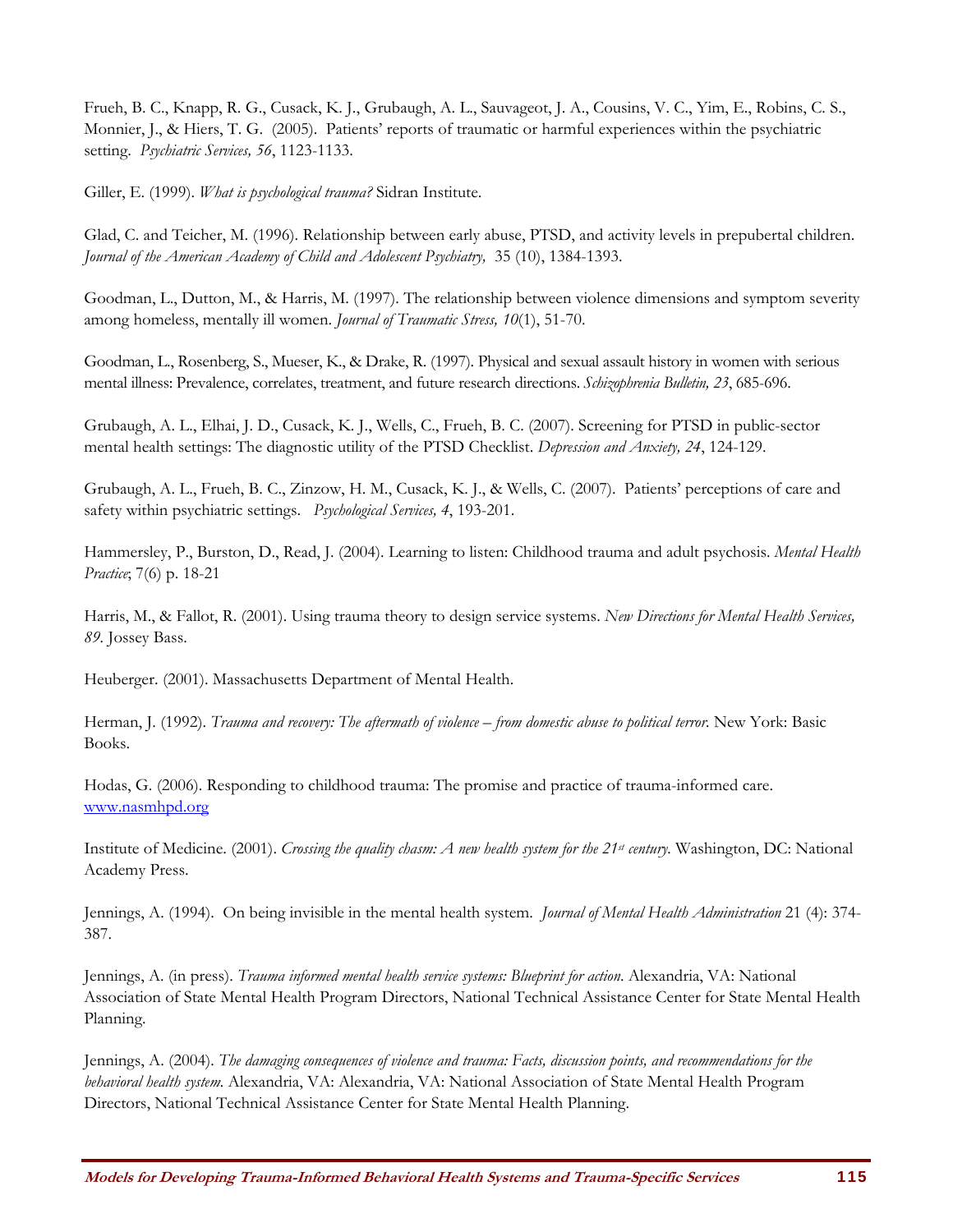Jennings, A. (2006). *A Child's Path to Mental Illness and Suicide: A Powerpoint Presentation.* www.theannainstitute.org

Lipschitz DS, Winegar RK, Hartnick E, Foote B, Southwick SM (1999), Posttraumatic stress disorder in hospitalized adolescents: Psychiatric comorbidity and clinical correlates. *J Am Acad Child Adolesc Psychiatry*, 38:385-392

Morrison, A.P., Frame, L., Larkin, W. (2003). Relationships between trauma and psychosis: A review and integration. *British Journal of Clinical Psychology,* 42, 331-353

Mueser, K. T., Bolton, E. E., Carty, P. C., Bradley, M. J., Ahlgren, K. F., DiStaso, D. R., Gilbride, A., & Liddel, C. (2007). The trauma recovery group: A cognitive-behavioral program for PTSD in persons with severe mental illness. *Community Mental Health Journal*, 43, 281-304.

Mueser, K., Goodman, L., Trumbetta, S., Rosenberg, S., Osher, F., Vidaver, R., Anciello, P., & Foy, D. (1998). Trauma and Posttraumatic Stress Disorder in severe mental illness. *Journal of Consulting and Clinical Psychology, 66,* 493-499.

Mueser, K., Rosenberg, S., Goodman, L., & Trumbetta, S. (2002). Trauma, PTSD, and the course of schizophrenia: An interactive model. *Schizophrenia Research, 53,* 123-143.

Mueser, K.T. and Rosenberg, S.D. (2003). Treating the trauma of first episode psychosis: A PTSD perspective. *Journal of Mental Health* 12, 2, 103-108. *43, 269-278* 

Najavits, L. M. (2002). *Seeking safety: A treatment manual for PTSD and substance abuse.* The Guilford Press.

National Association of State Mental Health Program Directors (NASMHPD). (1999). *Position statement on services and supports to trauma survivors*. Retrieved from the Internet at http://www.nasmhpd.org/general\_files/position\_statement/posstmb.htm on September 16, 2004.

National Executive Training Institute (NETI) (2003). Training curriculum for the reduction of seclusion and restraint. Alexandria, VA: national Technical Assistance Center for State Mental Health Planning.

Noether, C.D.; Brown, V.; Finkelstein, N.; Russell, L.A.; VanDeMark, N.R.; Morris, L.; Graeber, C. (2007) Promoting resiliency in children of mothers with co-occurring disorders and histories of trauma: Impact of a skills-based intervention program on child outcomes. Journal of Community Psychology. 35(7): 823-843.

NYS-OMH Division of Facility Management, figures for April 1, 1999 - 2001

Perrin, S., Smith, P., Yule, W. (2000). Practitioner Review: The assessment and treatment of Post-traumatic Stress Disorder in children and adolescents. *J.Clin.Psychol.Psychiat.,* 41, 277-289

President's New Freedom Commission on Mental Health. (2003). *Achieving the promise: Transforming mental health care in America. Final report.* DHHS Pub. No. SMA-03-3832. Rockville, MD: DHHS

Read, J., Perry, B., Moskowitz, A., & Connolly, J. (2001). The contribution of early traumatic events to schizophrenia in some patients: A traumagenic neurodevelopmental model. *Psychiatry, 64*(4), 319-345.

Read, J., Ager, K., Argyle, N., Aderhold, V. (2003). Sexual and physical abuse during childhood and adulthood as predictors of hallucinations, delusions and thought disorders. *Psychology and Psychotherapy: Theory, Research and Practice*. 76, 1-22.

Robins, C. S, Sauvageot, J. A., Cusack, K. J., Suffoletta-Maierle, S., & Frueh, B. C. (2005). Consumers' perceptions of negative experiences and "sanctuary harm" in psychiatric settings. *Psychiatric Services, 56*, 1134-1138.